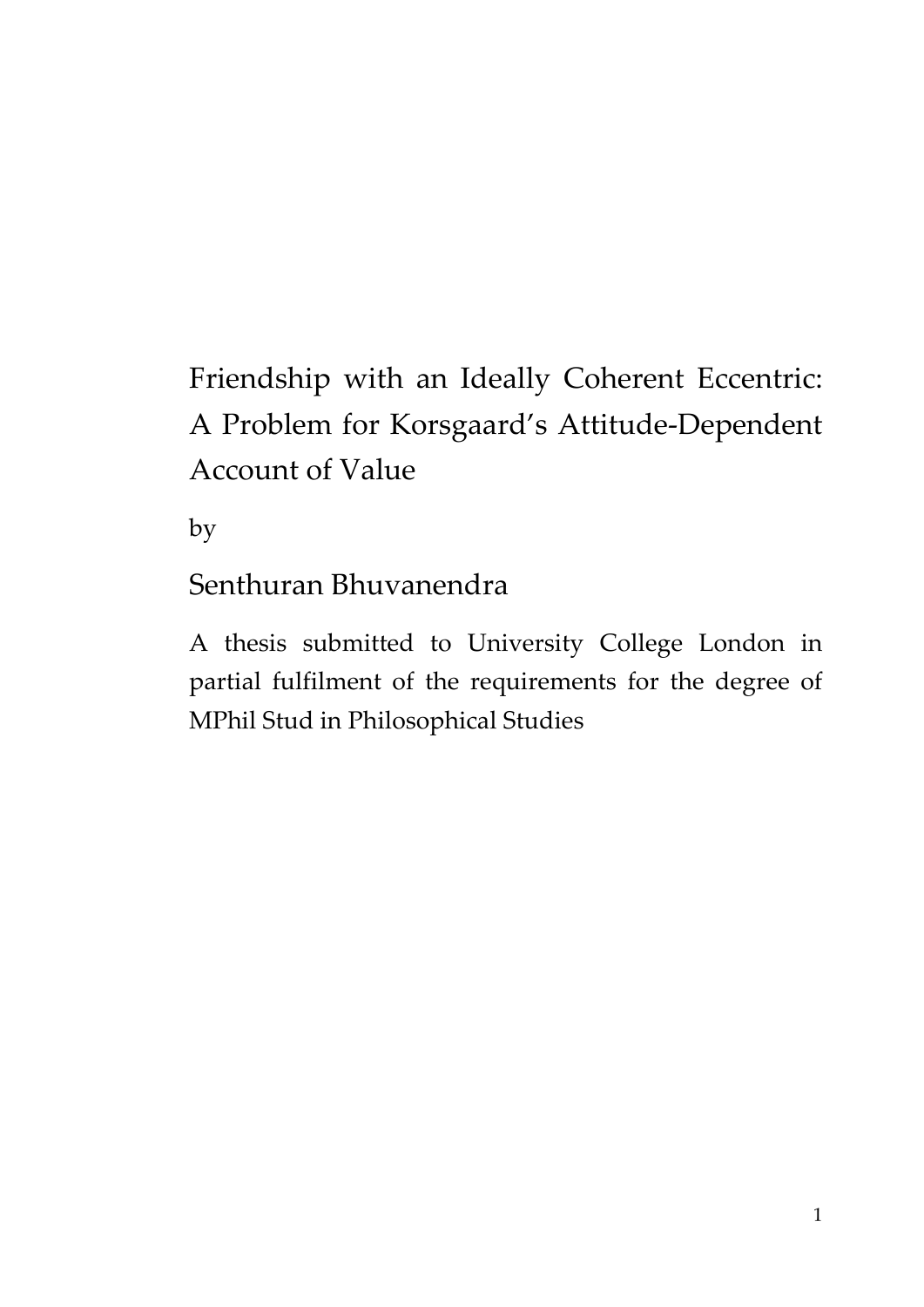I, Senthuran Bhuvanendra, confirm that the work presented in this thesis is my own. Where information has been derived from other sources, I confirm that this has been indicated in the thesis.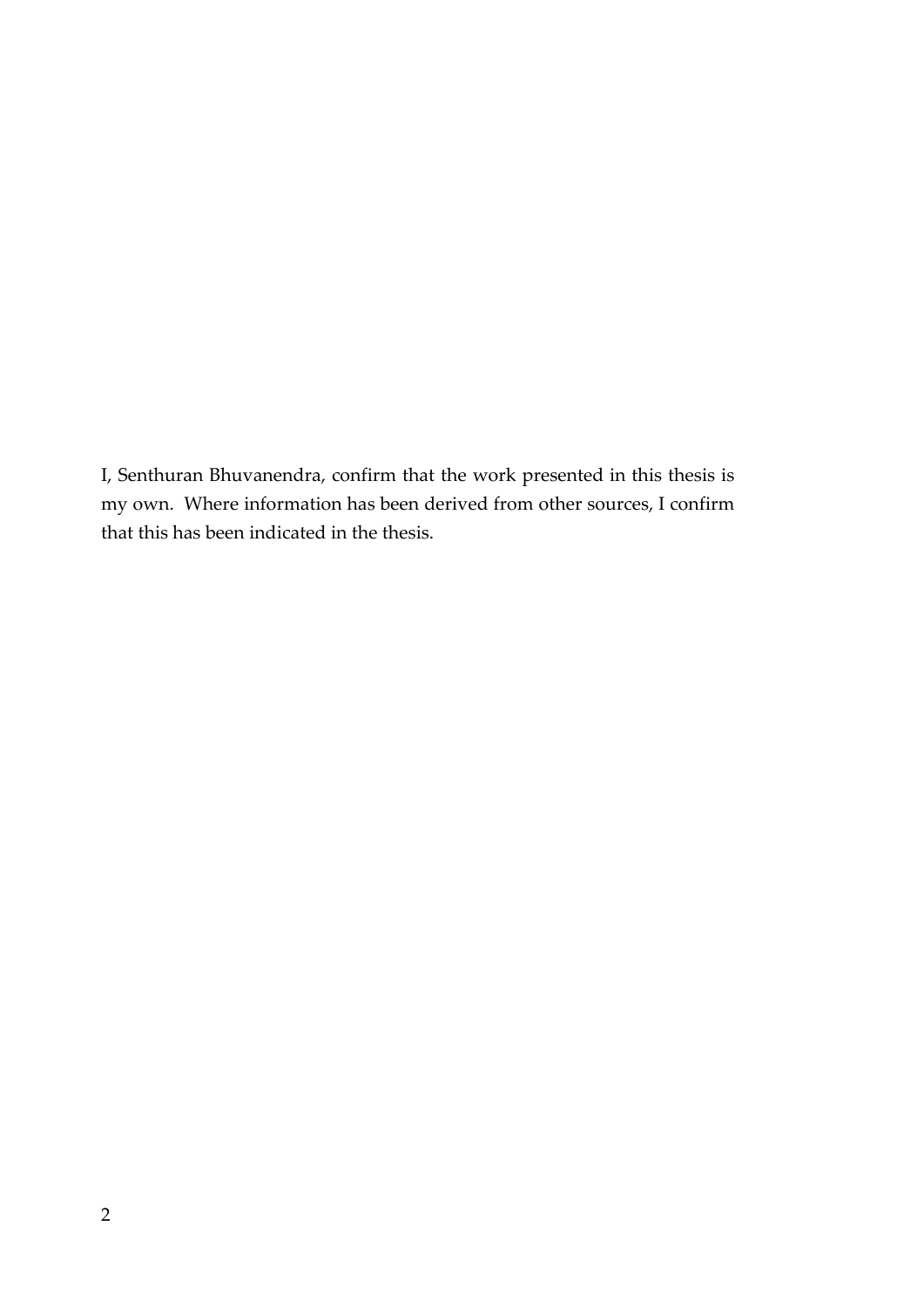#### **Abstract**

This thesis proposes an interpersonal version of Derek Parfit's case of future Tuesday indifference, as a challenge to attitude-dependent accounts of value. Parfit's character and other "ideally coherent eccentrics" (ICEs) are used as counterexamples to the claim that a coherent set of attitudes is sufficient for an agent to have legitimate values. Sharon Street argues that a detailed picture of ICEs can dispel our intuitive concern. Using Christine Korsgaard's attitude-dependent account, I argue that an examination of different aspects of coherence cannot dispel this concern. This is explained by a failure of her account to prevent my ICE from choosing values which threaten his friend's integrity as an individual.

In chapter 1, I explain my case of an ICE who is indifferent to his friend's sadness on Tuesdays, and my choice to use Korsgaard's account to investigate that case. Korsgaard's account offers the opportunity to consider separately three notions of coherence: coherence in action-guidance, affective coherence (the coherence of evaluative experiences) and social coherence (coherence between group participants' actions and experiences).

In chapter 2, I argue that the requirements of coherence in action-guidance and affective coherence cannot be used to deny that my ICE has legitimate values. He can choose universalizable and consistent rules, and can avoid affective incoherence if he has no emotions or desires prompting him to reduce his friend's sadness on Tuesdays.

In chapter 3, I argue that the context of interaction with his friend cannot prevent my ICE's actions either. A further restriction, that both friends must have the same evaluative experiences, can be circumvented if both friends share Tuesday indifference to the one friend's problems. This is arguably a troubling result for Korsgaard's account, as it suggests that the friend's integrity is now undermined in both friends' perspectives, and by both friends' actions.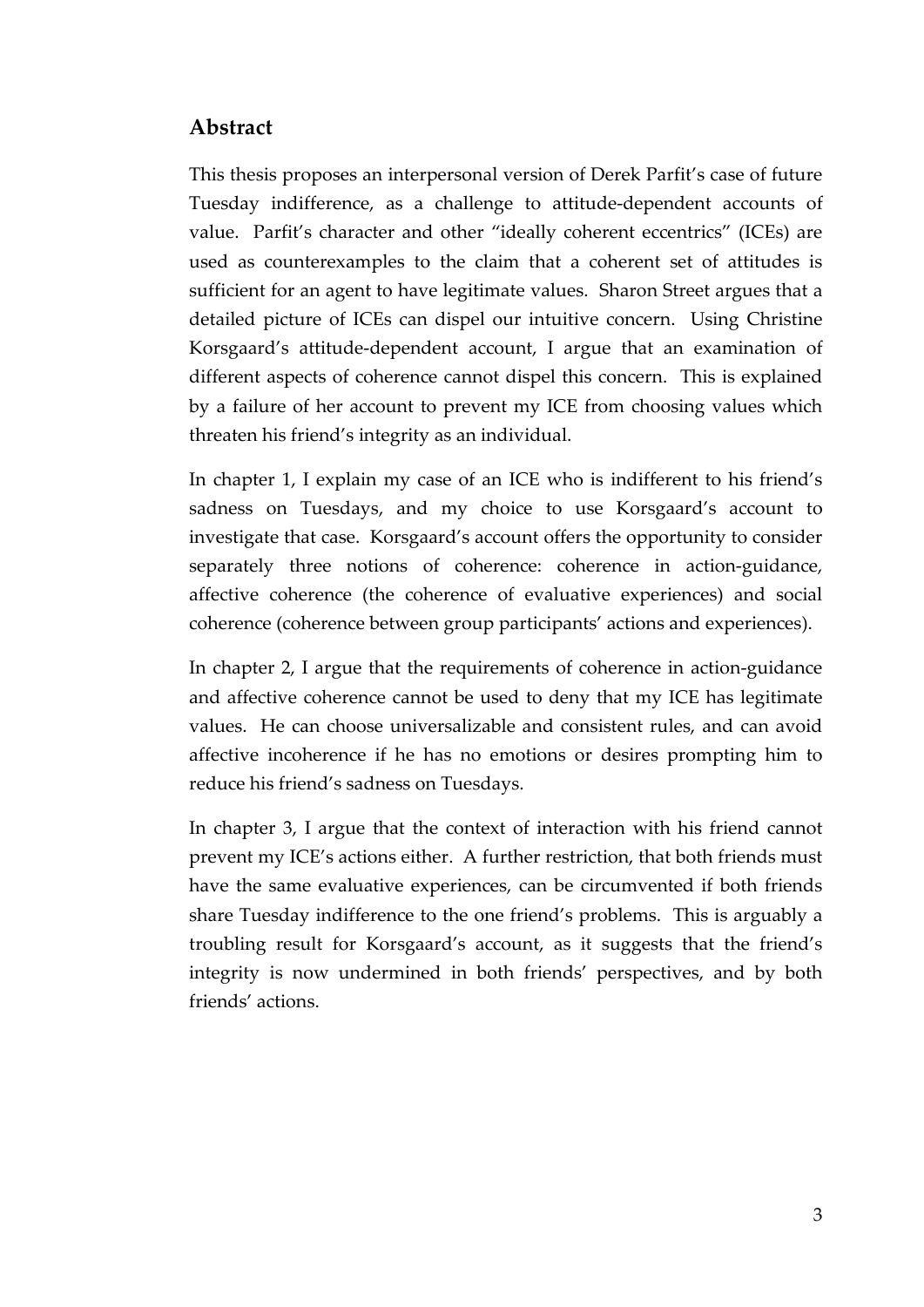## Table of Contents

| Chapter 1: What's the Problem with Friendship with an Ideally Coherent |  |
|------------------------------------------------------------------------|--|
|                                                                        |  |
|                                                                        |  |
| 1.1.1 Tuesday cases, attitude-dependence and attitude-independence. 17 |  |
|                                                                        |  |
|                                                                        |  |
|                                                                        |  |
|                                                                        |  |
|                                                                        |  |
|                                                                        |  |
| Chapter 2: The Ideally Coherent Eccentric's Individual Agency  46      |  |
|                                                                        |  |
|                                                                        |  |
|                                                                        |  |
|                                                                        |  |
|                                                                        |  |
|                                                                        |  |
| 3.1.1 The universality and interpersonal consistency conditions  67    |  |
|                                                                        |  |
|                                                                        |  |
|                                                                        |  |
|                                                                        |  |
|                                                                        |  |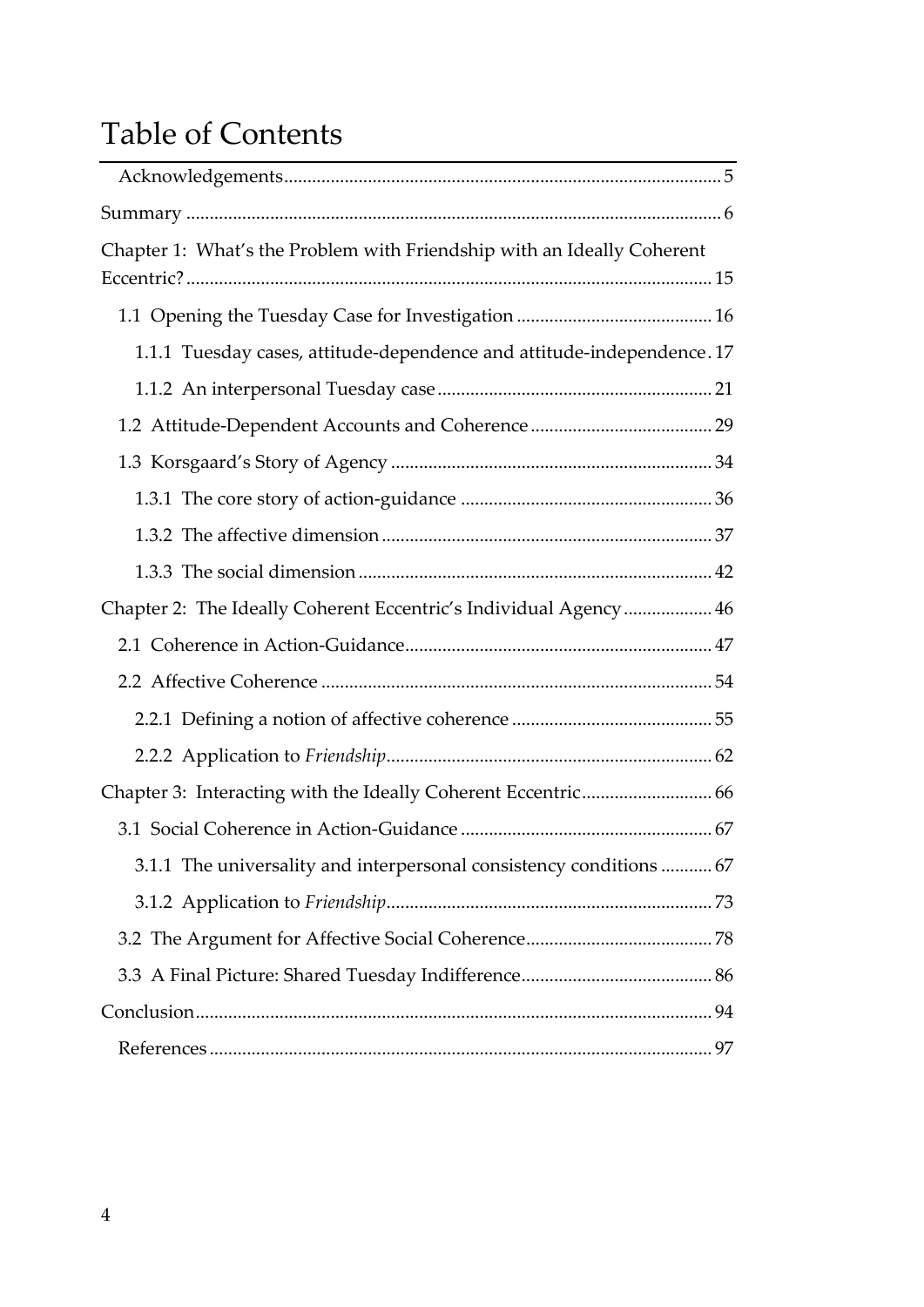#### **Acknowledgements**

First I would like to thank Lucy O'Brien for excellent supervision, and guidance over the many permutations of my work. I thank Peter Hulme, Bruce Macdonald, Rory Madden and Sander Werkhoven for detailed comments and discussions, and also Alex Geddes, Alec Hinshelwood, Mark Kalderon, Mike Martin, Veronique Munoz-Dardé, Léa Salje and Maarten Steenhagen for many helpful suggestions. Finally, but most of all, I would like to thank my mother, for all her support, her patience and her encouragement.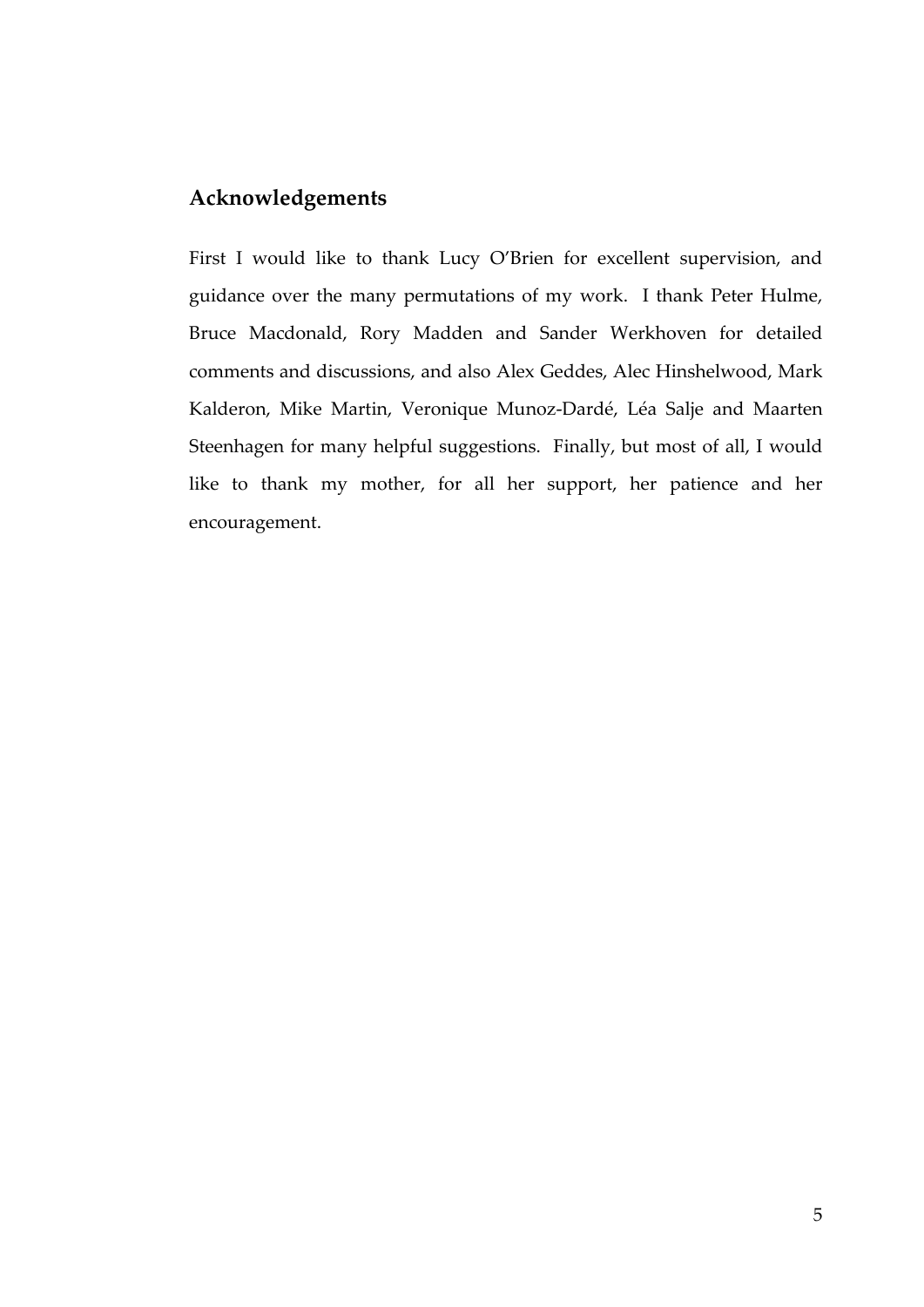### Summary

*"How recognizable, how familiar to us, is the man so beautifully portrayed in the* Grundlegung*, who confronted even with Christ turns away to consider the judgment of his own conscience and to hear the voice of his own reason…this man is with us still, free, independent, lonely, powerful, rational, responsible, brave, the hero of so many novels and books of moral philosophy." (Murdoch 1970: 80)<sup>1</sup>*

Consider the following scenario, which I will label *Friendship*.

Theodore is friends with Susan. Mostly, he acts towards her in the characteristic way that friends do. In particular, when Susan is sad, he responds to that situation as a friend. When it comes to other members of society, he might just smile sympathetically. But he takes time to ask Susan what is wrong, listens carefully to her problems, and takes action if he can solve them. He also acts similarly if he anticipates that something will make her sad, for instance, if she breezily tells him about a problem that he knows will ultimately be serious.

However, if this sadness occurs, or will occur, on a Tuesday, then he responds to her sadness as if she is just another member of society. If it is a Tuesday and he notices that she is sad, and if he has already greeted her that day and they have no other plans to spend time together, then he will give the sympathetic smile and walk on. This is not because Tuesday is their prearranged day for taking time off from the friendship: on some Tuesdays, they do spend time together.

 $\overline{a}$ 

<sup>1</sup> Permission to reproduce this extract has been granted by Taylor and Francis Group UK.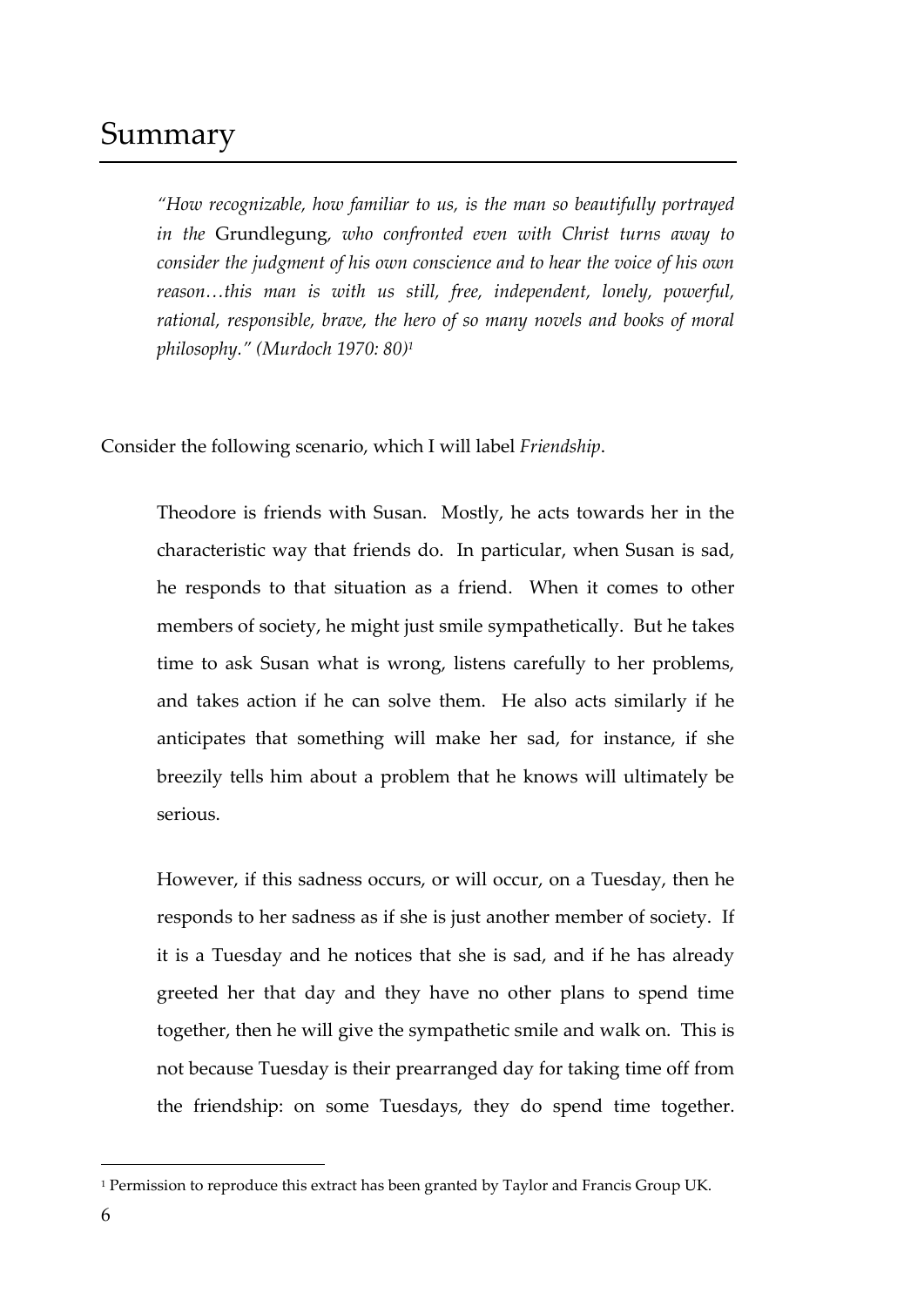Similarly, if he anticipates that something will make her sad on a Tuesday, he does nothing about it, unless it is a severe problem that he would help avert in the case of any other member of society.

Susan knows that he behaves like this, so he is not leading her to rely on his emotional support and then unexpectedly letting her down, and he is not deceiving her in any way. Nor does Theodore's behaviour on Tuesdays prevent him from responding as a friend to Susan's sadness on other days. For instance, if a problem has made Susan sad on a Tuesday and it persists to a Wednesday, then he will ask about it, and Susan knows that it is worth talking to him despite his seeming indifference on Tuesday. Similarly, if a problem occurs on a Tuesday and he anticipates that it will cause sadness on a Wednesday, then he will act. He does this even if it is also causing sadness on a Tuesday – but it is not Susan's sadness on a Tuesday that is prompting him to act.

Something seems wrong with Theodore's behaviour here: the way he acts towards Susan and her sadness on Tuesdays seems unjustified. Perhaps his actions are not immoral, since he does respond in at least the minimal way that he does to other members of society, and he is not misleading or deceiving her. But there is something troubling about a friendship where he, or they both, find his behaviour acceptable.

Suppose we conclude that something is wrong: Theodore's action is unjustified, or he is not recognising the value that Susan has to him. Here is one way of explaining this. In this scenario, it seemed at first that Theodore valued Susan in a particular way: as a friend, and not just another member of society. We might define a "good" as a thing valued in some particular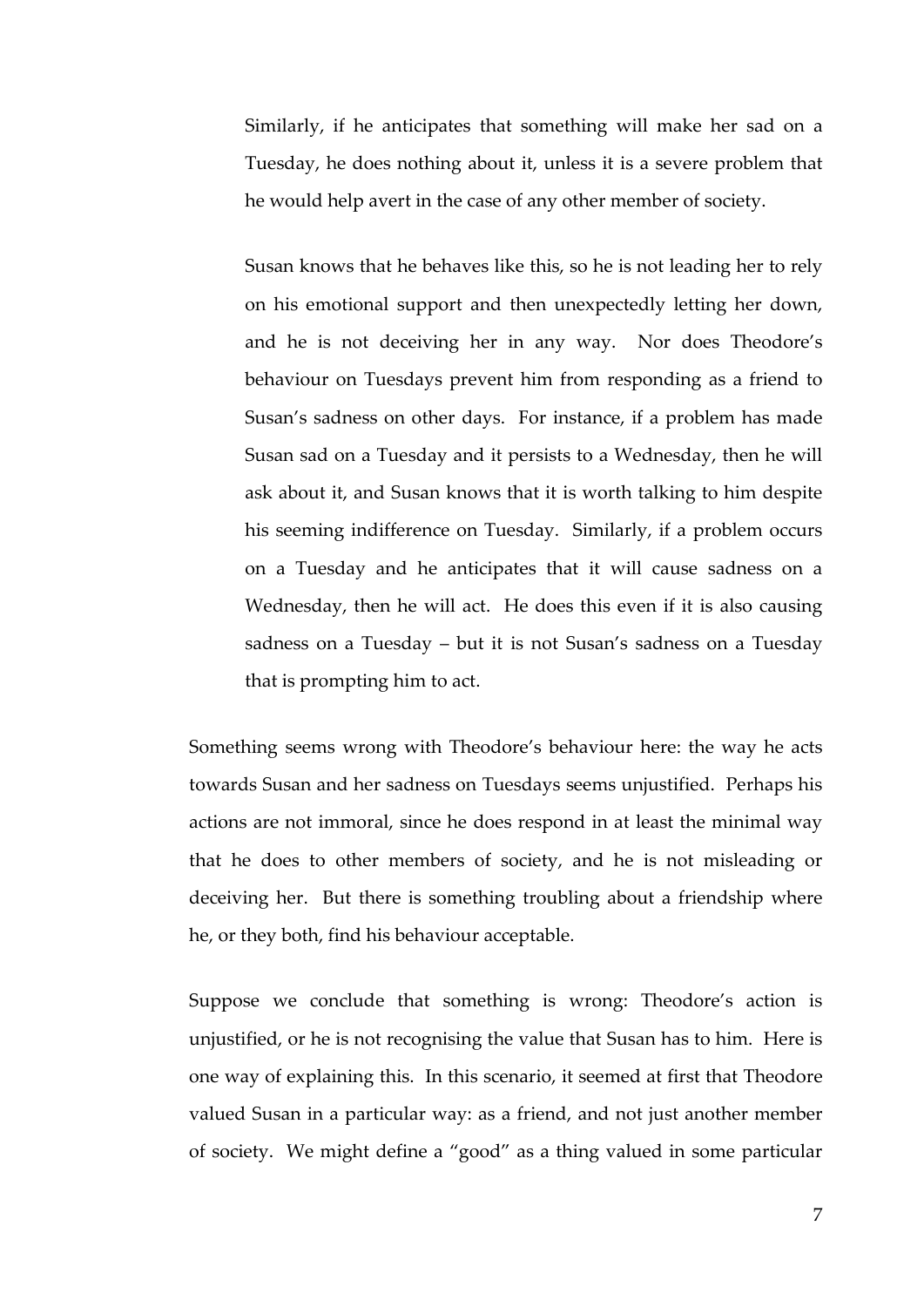way, so that Theodore's good seemed to be "Susan *qua* friend" – that is, understood by him as his friend. But when it comes to how she is affected on Tuesdays, Theodore does not act in a way that counts as an appropriate response to that good. He acts in a way that counts instead as an appropriate response to a different good: "Susan *qua* member of society". A good is either one thing or another. Theodore cannot define it one way on Tuesdays and another the rest of the week. It is true that Susan is not the same good to everyone. Not everyone is Susan's friend. So Susan's relation to Theodore matters. But even that relation is something Theodore has to recognise and respect. Susan has a certain authority independent of Theodore, and that determines how he should respond to her.

What I have outlined here is an attitude-independent account of value. There are facts about Susan's value which Theodore has to work out, which are independent of his attitudes towards her, and which he could be mistaken about. This account can extend to other normative terms: terms like "right", "justified" and "reason", which point out that something has authority over our actions, and maybe over our feelings.

Sharon Street (2009) and Christine Korsgaard (1996c, 2009) both believe that there are no such facts independent of our attitudes. Our attitudes give us a perspective, and what we value is explained by that perspective. Our perspective might be incoherent, or we might be mistaken about nonnormative facts, but we cannot otherwise be wrong about value.

Derek Parfit (1984, 2011) believes that there are such facts, and that he has a good example to prove it. This is the example of someone who usually cares about pain and pleasure, except if they happen to him on a future Tuesday. Then he is indifferent. In fact, he would be willing to undergo an agonising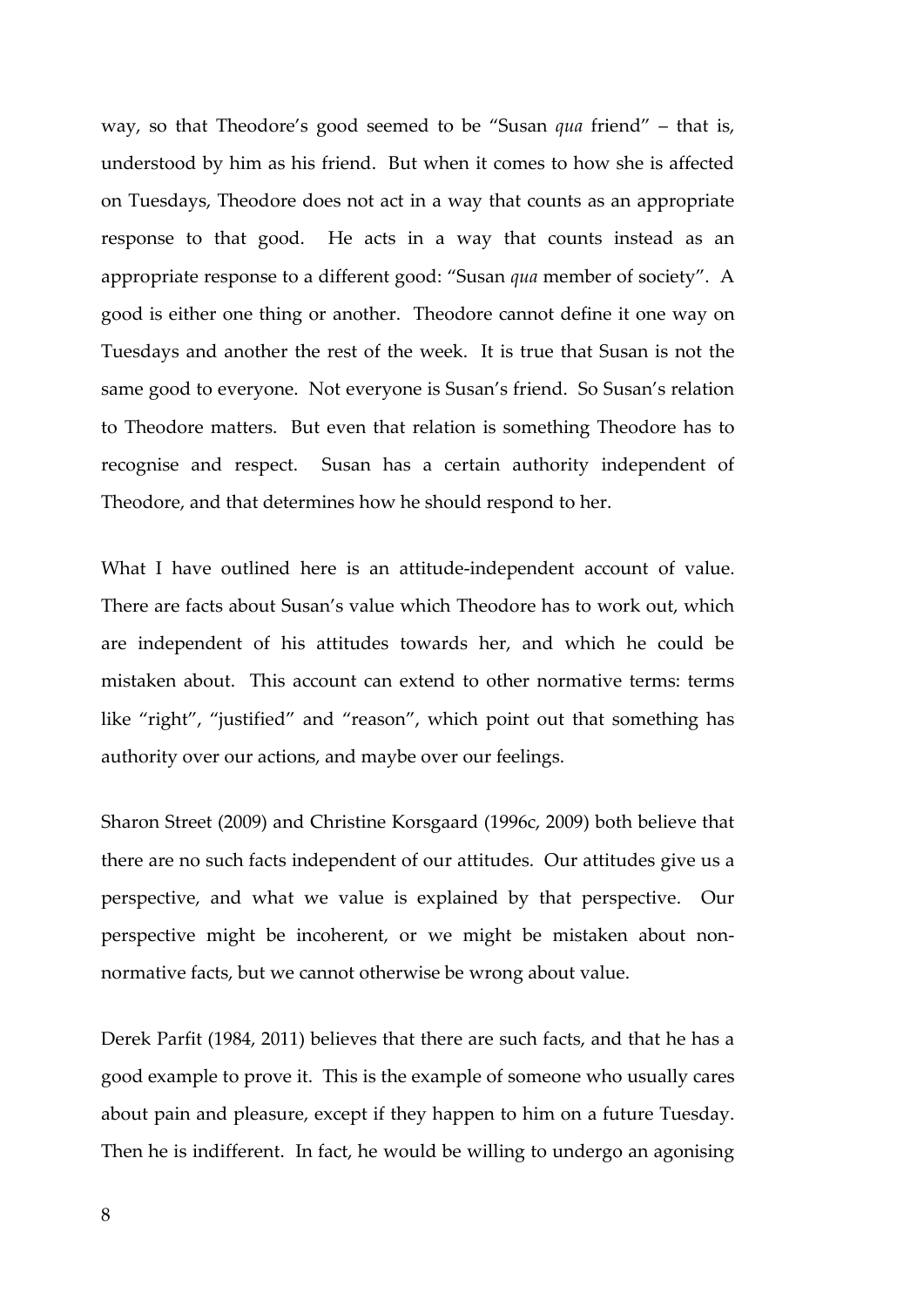dental appointment on a future Tuesday without anaesthetic. This character's motivations are not incoherent, and he is not mistaken about the non-normative facts. So according to an attitude-dependent account, when he claims that he does not put a negative value on agony on Tuesdays, his claim must be legitimate. But Parfit says he is clearly wrong. We all have a reason to avoid agony, regardless of our motivations. Attitude-dependent accounts of value are wrong.

Street thinks Parfit's example does not prove that attitude-dependent accounts are wrong. We simply do not know enough detail about what this character is like to make a judgement. She gives us two versions of the character, Indy and Hortense. Indy does not care about agony on Tuesdays at all. When he experiences it, he has the ability to distance himself from his physical self's suffering, like a highly trained Buddhist monk. Once we have seen what his motivations are like, says Street, we know enough to know that Indy's values are legitimate. He is just different to us. But if we are struggling to accept this, an account of his origins, say of his species' evolution on another planet where such a Tuesday-focused ability is an advantage, may be enough to sway us.

Hortense, meanwhile, does care about the agony on the Tuesday itself. This means that she must plot against herself to make sure she does not escape the dental appointment on the actual day. Hortense is different to us too, but in a different way. She almost seems like two separate people, and the way she treats her Tuesday self is cruel. Street argues that we should see the problem here as a moral failure. There is nothing specific about her indifference to Tuesdays that we need to explain.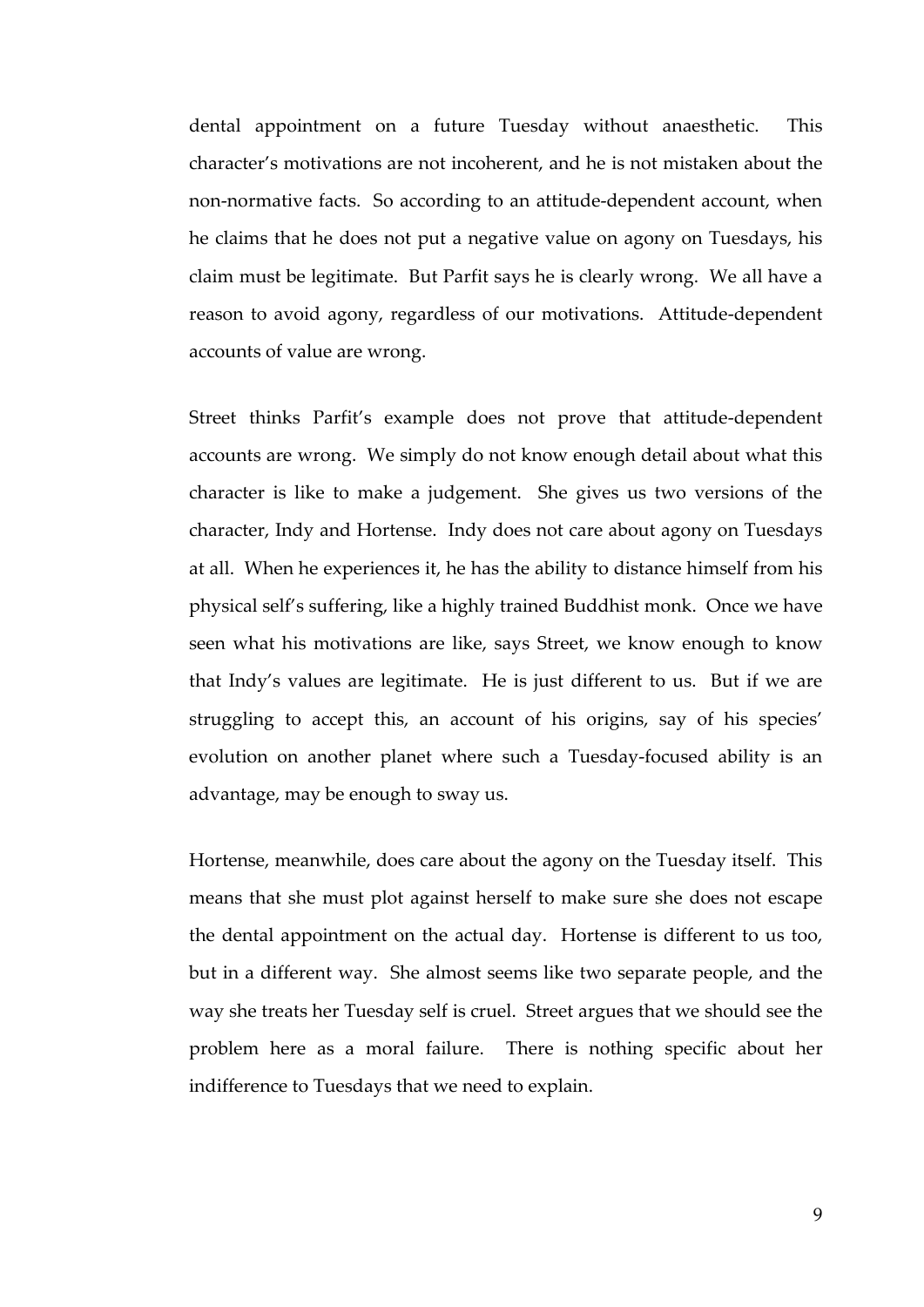I think Street is right to argue that we need more detail to understand Parfit's case. But I think she is wrong to conclude that she has given enough detail. Indy and Hortense are actually quite similar. They both seem divided against themselves: Indy from his physical self, and Hortense from her Tuesday self. But this way of describing their cases makes it harder to see what is happening. To what extent, and in what ways, are they coherent? Are there internal conflicts in the way they direct their actions? In their experiences? Are we really convinced that Indy's case is not troubling? That Hortense's case has nothing specific to do with indifference to Tuesdays?

Because the idea of one person having two selves is confusing the issue, I turn to my case of Susan and Theodore, *Friendship*. Theodore has a type of indifference to Tuesdays, like Indy and Hortense. But it is someone else's experiences on Tuesdays, Susan's, to which he is indifferent. So we can focus how things are for Theodore without that layer of internal conflict. We can work out what it would be for him to be coherent in the way he guides his actions. I call this *coherence in action-guidance*. We can work out whether there is a requirement for him to have coherent experiences of the world, and of Susan's sadness in particular, and what he would be like if he did. I call this *affective coherence*. At the same time, although the internal conflict may have gone, this case introduces an interpersonal context. Theodore is interacting with Susan, since they are friends. So they will also be deciding together on actions, and sharing experience. We need to consider whether they need to have what I call *social coherence*, and again, what they would be like if they did. In the end, we will have a detailed picture, and we will be able to judge whether Theodore's values are legitimate or not.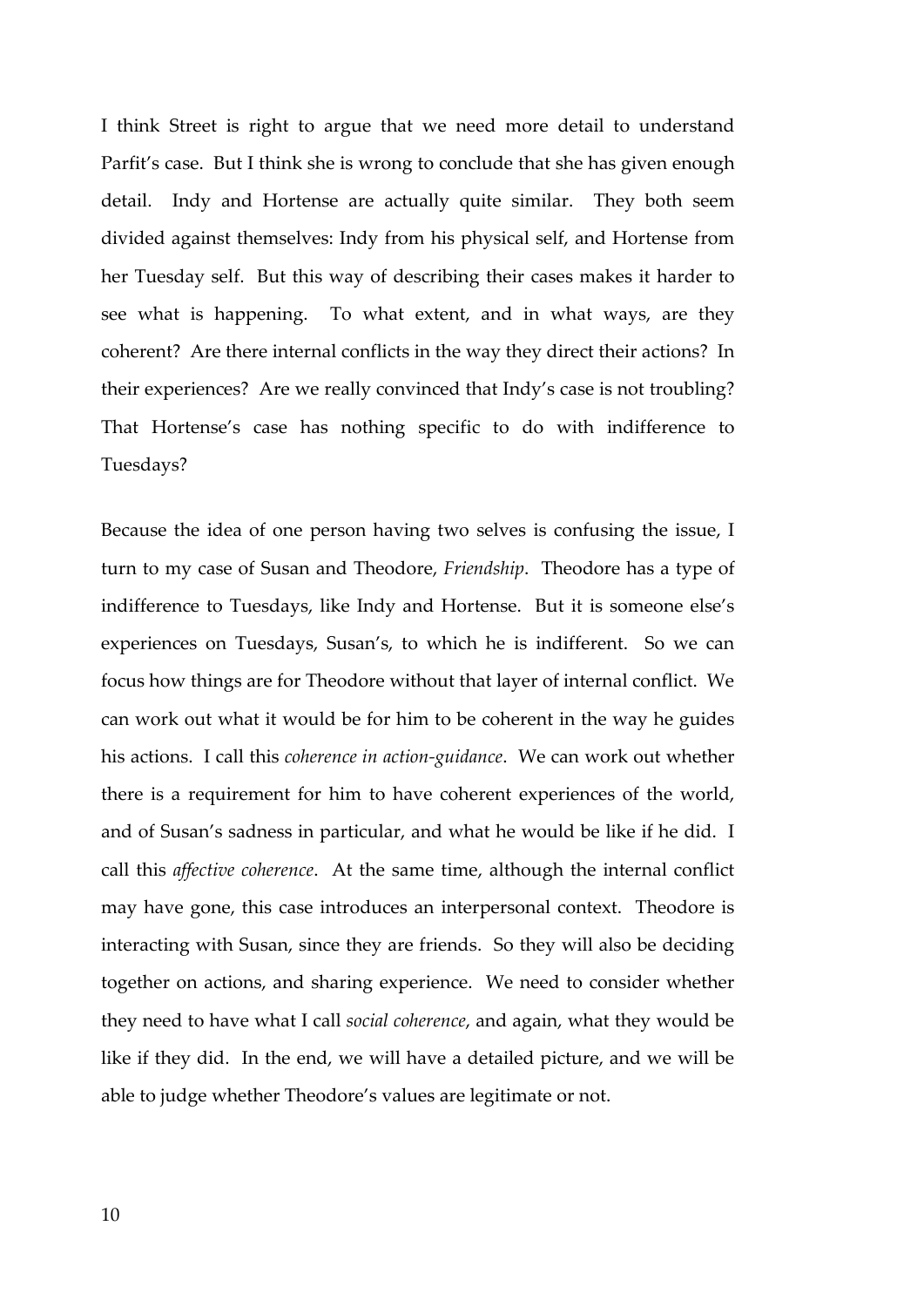To investigate these questions in detail, I use one particular attitudedependent account, Christine Korsgaard's. Korsgaard's account allows us to consider the contribution of each of the three forms of coherence I have just mentioned, one at a time. This is because the way she explains action naturally falls into three components. She tells a story of how humans act, or successfully achieve agency. The core story is about guiding one's actions, by choosing rules to govern them. Another dimension involves the experiences involved, our emotions and desires, which make things seem good or bad to us. Those feelings prompt us to act, and we choose rules as we decide whether to listen to those promptings. Another dimension is to extend the story of how individuals act to give an account of how groups act. We can think of each dimension of the story as explaining how to achieve one of the three forms of coherence. So proceeding through the story, and applying it to our case *Friendship*, will allow us to gradually build up our picture of Theodore and Susan.

This is my strategy for investigating our case of Tuesday indifference. But before this, in chapter 1, I explain the context for my investigation in more detail than I have here. In §1.1, I give Street's set-up of the metaethical debate between attitude-independent and attitude-dependent accounts. I discuss her treatment of her cases of Tuesday indifference, and I explain my own case, *Friendship*. In §1.2, I explain the importance of the idea of coherence to attitude-dependent accounts. I then explain the three notions of coherence that structure my investigation. In §1.3, I outline Korsgaard's account, and the three dimensions of her story of agency.

In chapter 2, I discuss the first two dimensions of the story, which apply to the case of an individual agent. This allows us to consider Theodore's coherence, outside the context of his interaction with Susan.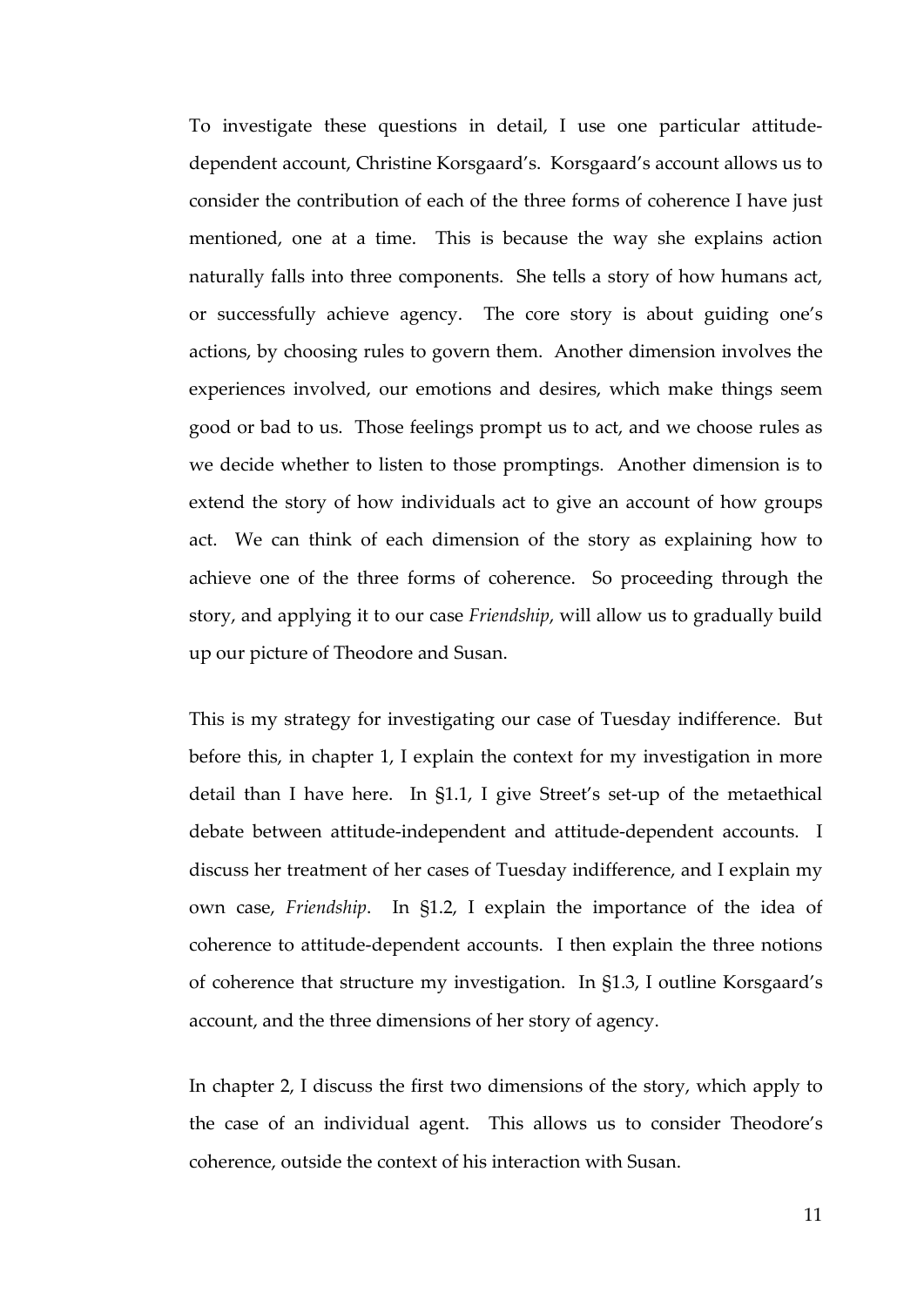In §2.1, I explain that Korsgaard's account of how individual agents guide their actions gives us two conditions for achieving coherence in actionguidance. In Korsgaard's account, agents must choose rules which are applicable across their lives and in all possible situations. This implies a condition of *universality across a life*. Korsgaard also tells us that agents must overcome possible conflicts between the different roles and relationships they have. This implies a condition of *consistency*. I argue that Theodore could have a rule that satisfies both these conditions, and allows him to act as described in *Friendship.*

In §2.2, I set up a notion of affective coherence. I use Korsgaard's claim that evaluative experiences of objects are our judgements of their goodness or badness. The point of these judgements is not to describe the world, but to feel a certain way about it. But since they are judgements, they can be related to judgements about the rightness or wrongness of actions towards those objects. I use the idea of judgements about rightness confirming judgements about goodness to define the notion of affective coherence. This notion allows us to differentiate everyday inner conflicts from the kind of conflict Theodore would have if he had emotions and desires to reduce Susan's sadness on Tuesdays. Theodore would be affectively incoherent. I conclude that, if we want to keep analysing Theodore as a coherent agent, then he cannot have emotions and desires to reduce Susan's sadness on Tuesdays.

In chapter 3, I add the social dimension of the story. This involves new versions of coherence in action-guidance and affective coherence. These help us consider how Theodore must be in order to share actions with Susan as a "group agent". We also start building a picture of what Susan must be like.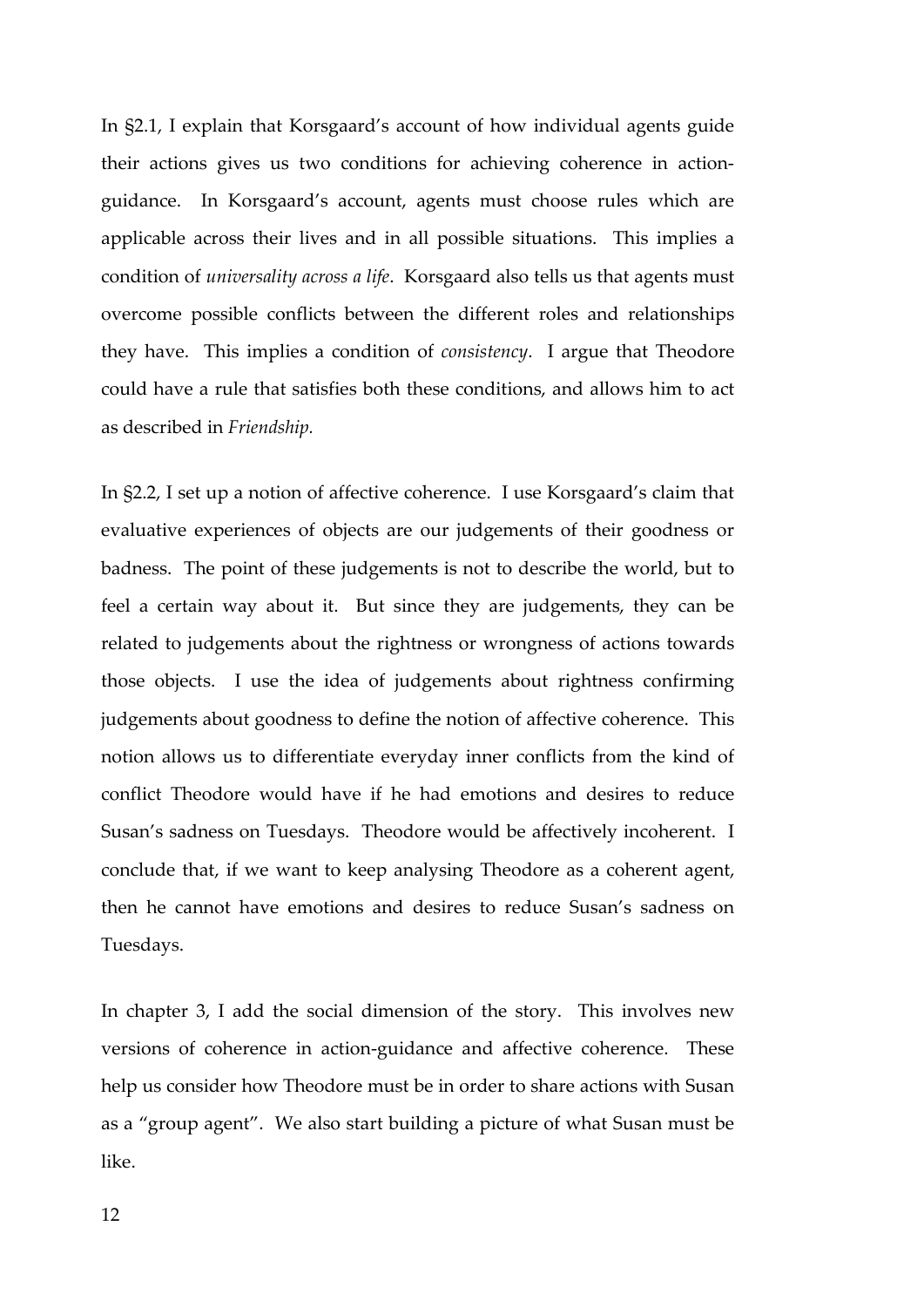In §3.1, I argue that Korsgaard's account of group agency implies two conditions, which perform analogous functions to the two conditions set out in the individual case (§2.1). Group agents must have rules that apply across their members, implying a condition of *universality across group membership*. They must overcome possible conflicts between their members, implying a condition of *interpersonal consistency*. These conditions mean that we have to adjust Theodore's rule for action slightly, but he does not need to adjust his behaviour towards Susan. The conditions imply that Susan would have to act towards herself like Theodore does, if she were in his situation. This means, for instance, that if she lacked information about her problems (as Theodore often does), she would have to use some method to find out. But she does not have to ignore her own sadness on Tuesdays, because she can carry out her own sadness-reducing activity independently of cooperating with Theodore. Susan does have to accept his behaviour, but we can stipulate that she does in our case.

In §3.2, I present a suggestion for what the social version of affective coherence would look like. Evaluative experiences in the individual case are representations of objects which automatically prompt responses. These are produced by our valuing capacities, psychological mechanisms which link representations with the call to respond. I use David Velleman's (2000) account of shared intention as a model, to set out an account of shared evaluative experiences. These would be shared representations of objects which automatically prompt responses by group members. They would be produced through our participation in social practices of representing objects, which again link the representations with the call to respond. These could include bodily expression of emotions as well as language. But these social practices presuppose that participants have the same individual evaluative experiences of the relevant objects. This implies a notion of *social*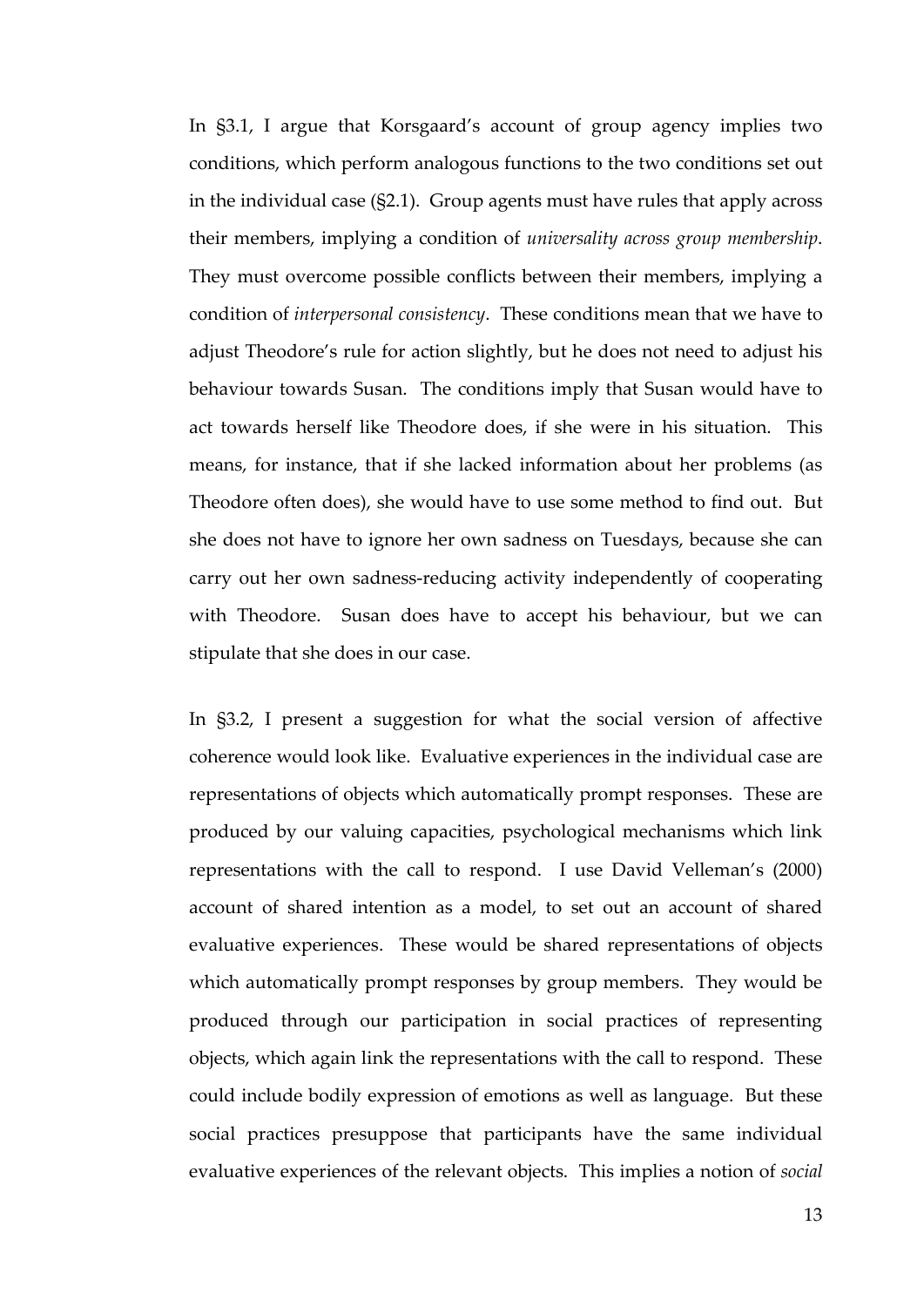*affective coherence* for the individuals. To have shared evaluative experiences, their individual evaluative experiences must be the same.

In §3.3, I apply this final part of the story to Susan and Theodore. The requirement of social affective coherence means that Susan must have the same feelings as Theodore, with regard to the objects their friendship focuses on. We have to redefine our case: since the problems making Susan sad on Tuesdays do not worry Theodore, Susan cannot be sad about them either. But we can still refer to these problems, or Susan's underlying projects. In our final picture, Susan and Theodore do not respond to changes in Susan's projects which bring about certain results on Tuesdays, even though they do on other days. They also do not care about these results on Tuesdays. I argue that this is problematic. But it is not because of cruelty, as in Street's case of Hortense. Rather, it threatens Susan's integrity, and the integrity of the individual is a crucial ethical commitment.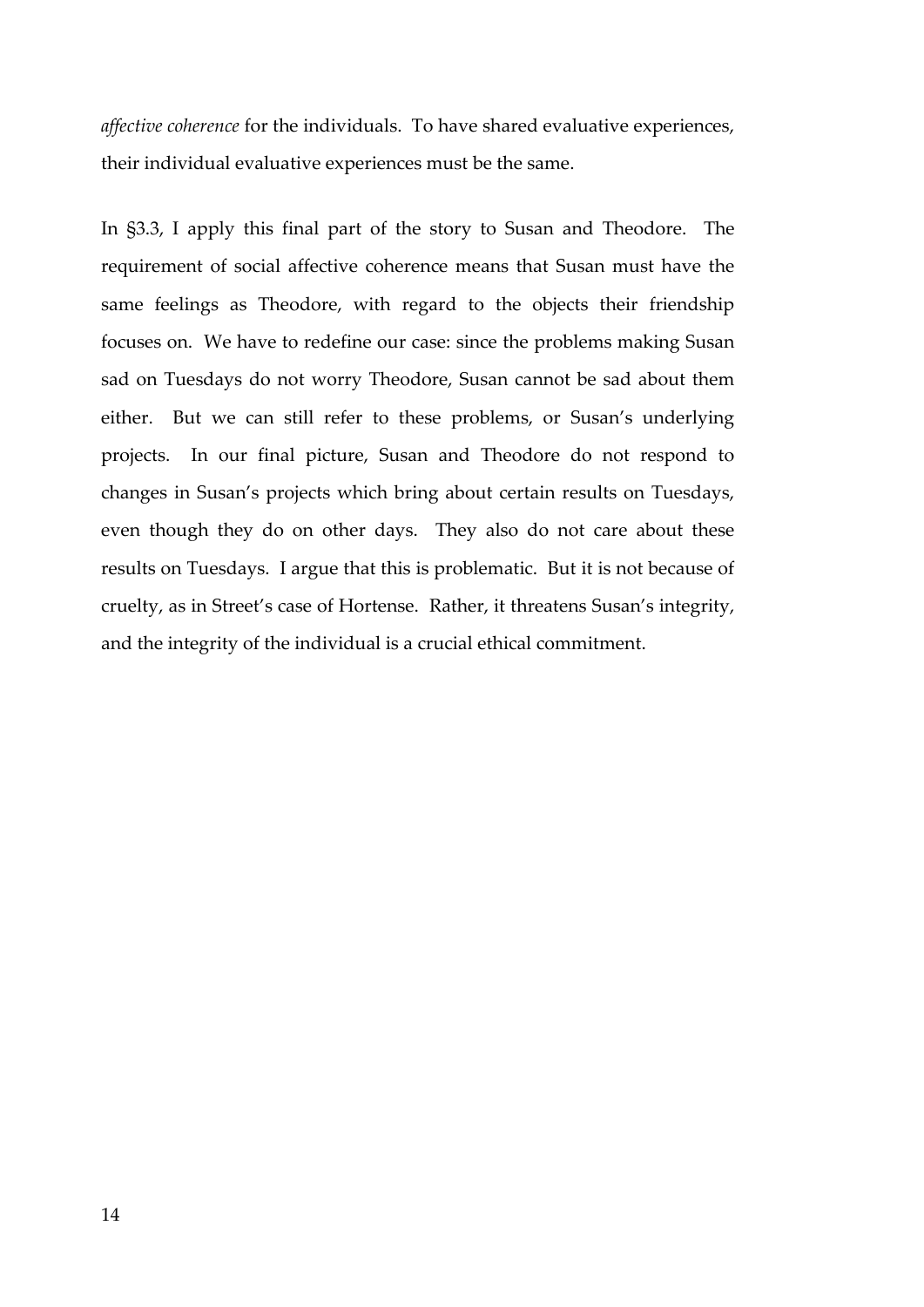# Chapter 1: What's the Problem with Friendship with an Ideally Coherent Eccentric?

Unlikely scenarios can be useful to consider. This certainly seems to be the opinion of many metaethicists, who have devised many examples of extremely implausible characters. These are people who supposedly deem important things that, surely, no one in the real world does: counting blades of grass, not scratching their fingers, or whether something happens on a Tuesday. Sharon Street calls these characters "ideally coherent eccentrics" (2009). They have been proposed, for instance, to attempt to prove that our values are independent of our attitudes. As Street points out, this is not just a technical issue. The debate ultimately is about whether we should stay faithful to ourselves or to something independent of us, and this can shape how we live our lives.

In this chapter, I set up an investigation of a version of perhaps the most implausible, and thus most troubling, of these characters. Theodore thinks it is legitimate to ignore his friend Susan's sadness if it occurs on a Tuesday. He has a pedigree running through Street's own discussion back to an example given by Derek Parfit (1984, 2011). I explain the role of ideally coherent eccentrics in the debate between attitude-independent and attitudedependent accounts of value, and my motivation for investigating Theodore's behaviour, in §1.1.

Part of that investigation will involve ensuring that our character Theodore is genuinely coherent, and setting out a detailed picture of what he looks like if he is. I explain the role of coherence in attitude-dependent accounts, and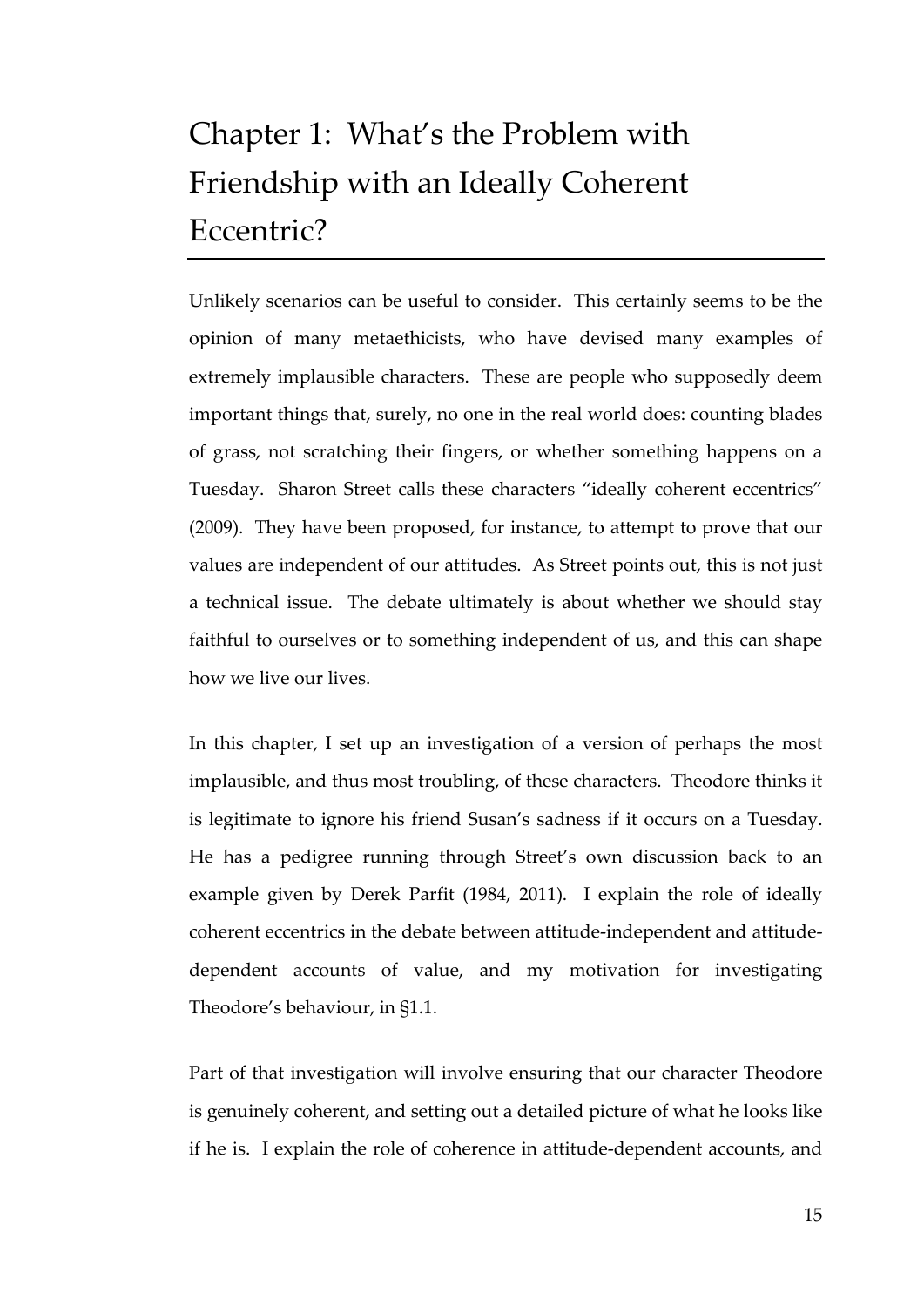suggest three notions of coherence that Theodore might need to satisfy in §1.2.

I will use Christine Korsgaard's attitude-dependent account to investigate my case. That account can be understood as a story of how agency is achieved, with the story having three dimensions. I outline them in turn in §1.3.

#### **1.1 Opening the Tuesday Case for Investigation**

In this section, I will explain my choice to discuss *Friendship*, the case of Tuesday indifference (for short, "Tuesday case") that I set out at the beginning of the summary. I will put the case in the context of a debate in metaethics. This is between those who see ethical claims and judgements as attitude-independent, and those who see them as attitude-dependent. The main character in our Tuesday case, Theodore, can be seen as a version of a certain kind of example used in these debates. Sharon Street labels such characters "ideally coherent eccentrics" (2009). My own Tuesday case is derived from a case from Derek Parfit: a character who is indifferent to pain on future Tuesdays (1984, 2011). Street defends attitude-dependent accounts against Parfit's original example, and against an adaptation of it.

I carry out this exposition in §1.1.1. In §1.1.2, I will argue that Street too quickly dismisses the challenge of Tuesday indifference to attitudedependent accounts. My own Tuesday case aims to capture this challenge. I conclude the section by putting my case, *Friendship*, in the context of my discussion of Street's cases.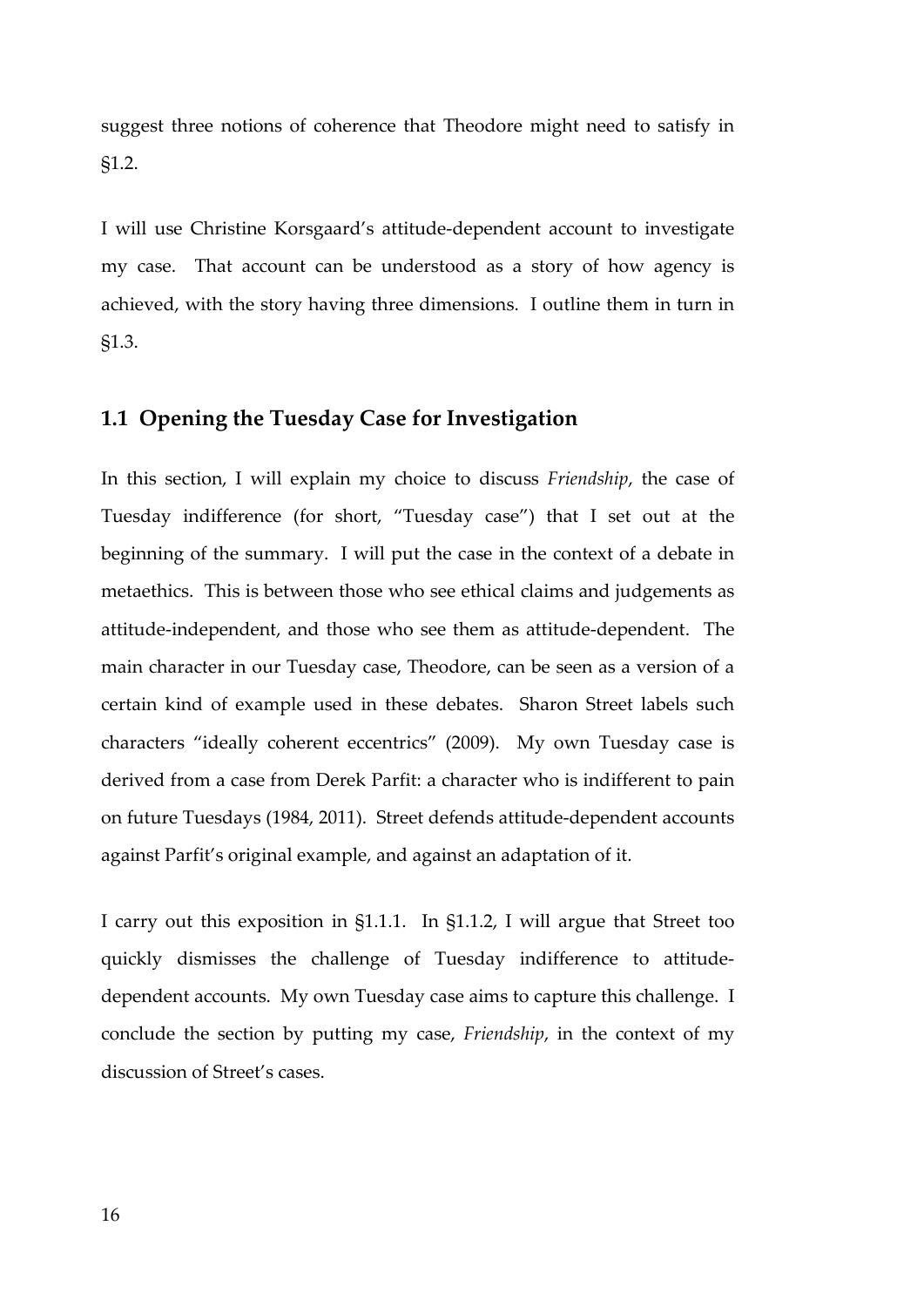#### *1.1.1 Tuesday cases, attitude-dependence and attitude-independence*

Suppose I make the claim that some entity, X, matters, or is good, or is valuable. Perhaps this entity is an object, or a person, which I claim should be protected, or encouraged to flourish. Or perhaps it is a state of affairs that I claim should be achieved, or an action that I claim is worthwhile to perform. According to an attitude-independent account of value, there is a fact about whether X is valuable (etc.) or not (Street 2009: 274). In making my claim, I can be mistaken about that fact. That fact obtains independently of my attitudes towards X, or my mental activity about it. If my attitudes or activity were different, the fact would still obtain.

By contrast, an attitude-dependent account holds that there are no such independent facts. I have some perspective on, or stance towards, X (and the world generally), that is constituted by my attitudes or mental activity. My valuing X, or seeing it as good, or it mattering to me, follows from that perspective or stance. I can be criticised as incoherent, or as uninformed (for instance, if I am mistaken about the nature of  $X$ ). But there is no normative fact about X for me to be mistaken about.

Sharon Street suggests the term "ideally coherent eccentric" to label a type of character often used to attack the attitude-dependent account (2009: 273-4). Such a character has a coherent perspective: her attitudes are consistent with each other. She is also fully informed, in that she knows all the nonnormative facts. According to an attitude-dependent account, since these conditions are fulfilled, whatever such a character values is indeed valuable for her. But the ideally coherent eccentric values something so strange that it is difficult to accept this conclusion. Street gives a number of examples, including some proposed by adherents of the attitude-dependent account: David Hume's example of someone preferring the destruction of the world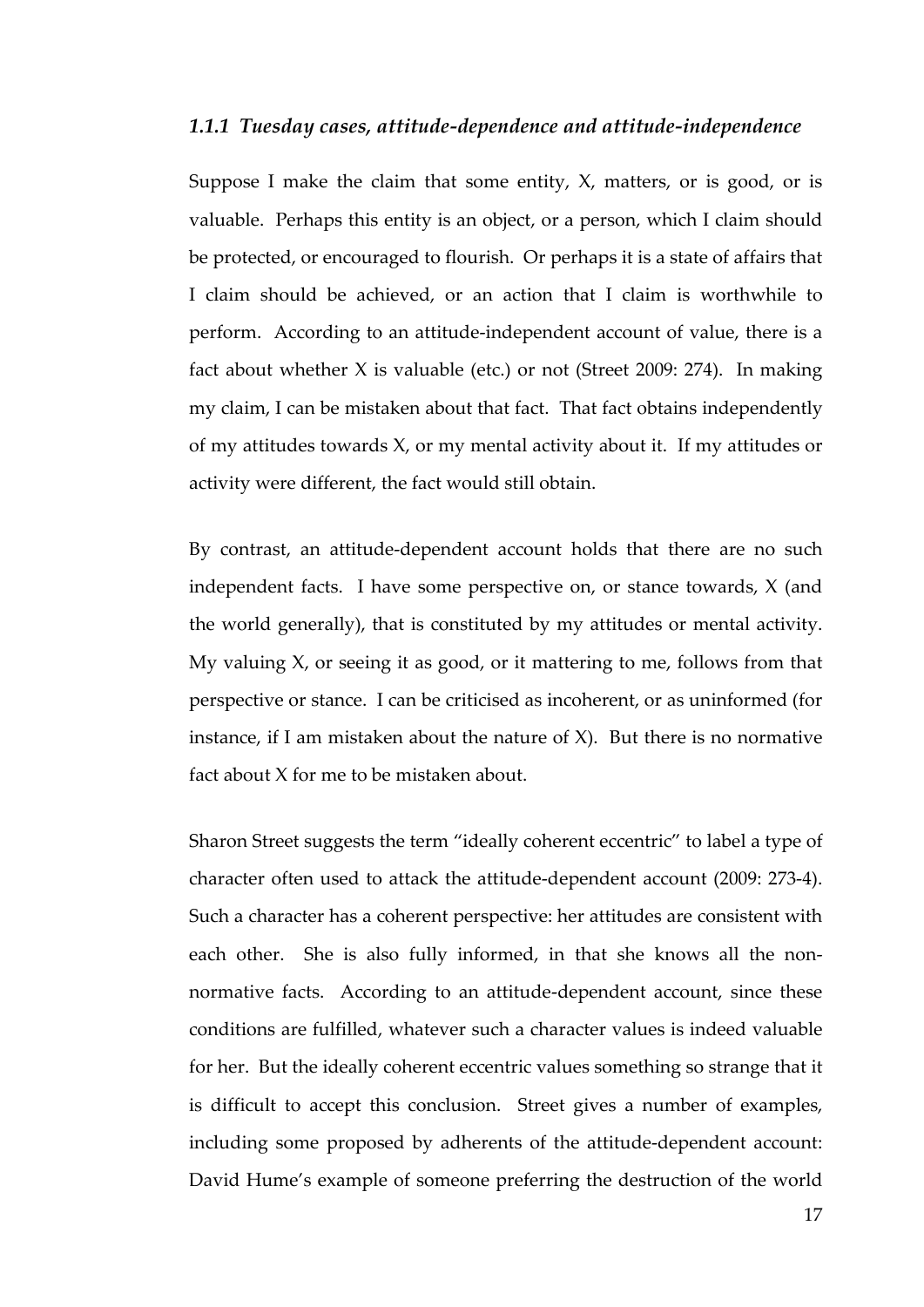to the scratching of his finger, and John Rawls' example of a man who only enjoys counting blades of grass. Perhaps the strangest example (as she points out) is Derek Parfit's hedonist who is indifferent to pains and pleasures on future Tuesdays (1984: 124; 2011: 56, 79). This person's preferences are not only objectionable, but arguably make no sense. It therefore seems the most troubling for the attitude-dependent account. I will focus on Street's treatment of this case.

Street selects a few examples of ideally coherent eccentrics and gives a caseby-case defence of the attitude-dependent account. She aims to present each case in enough detail to make clear that it satisfies the conditions of consistency and full information mentioned above. This detail exceeds that usually given for such cases in the literature. Street argues that this fuller picture either dissolves our original intuitions about the unacceptability of the character's values, or even reverses them (2009: 281).

Street works with two versions of Parfit's case of future Tuesday indifference, the original version and an adaptation. She claims that the original case prompts a mix of intuitions from different sources (2009: 284-5). To separate intuitions about pain and the arbitrariness of Tuesdays from those about personal identity and cruelty, she considers the adapted version of the case first. Street labels her adaptation *Consistent Tuesday Indifference (CTI)*, and the original version *Future Tuesday Indifference with Present Tuesday Horror (FTI-PTH)*. In both versions of the case, her characters (Indy and Hortense, respectively) are indifferent to pain on future Tuesdays (2009: 282-4). They prefer scheduling an agonising dental appointment on the following Tuesday, when anaesthetic will be unavailable, to scheduling a mildly painful one on the Wednesday.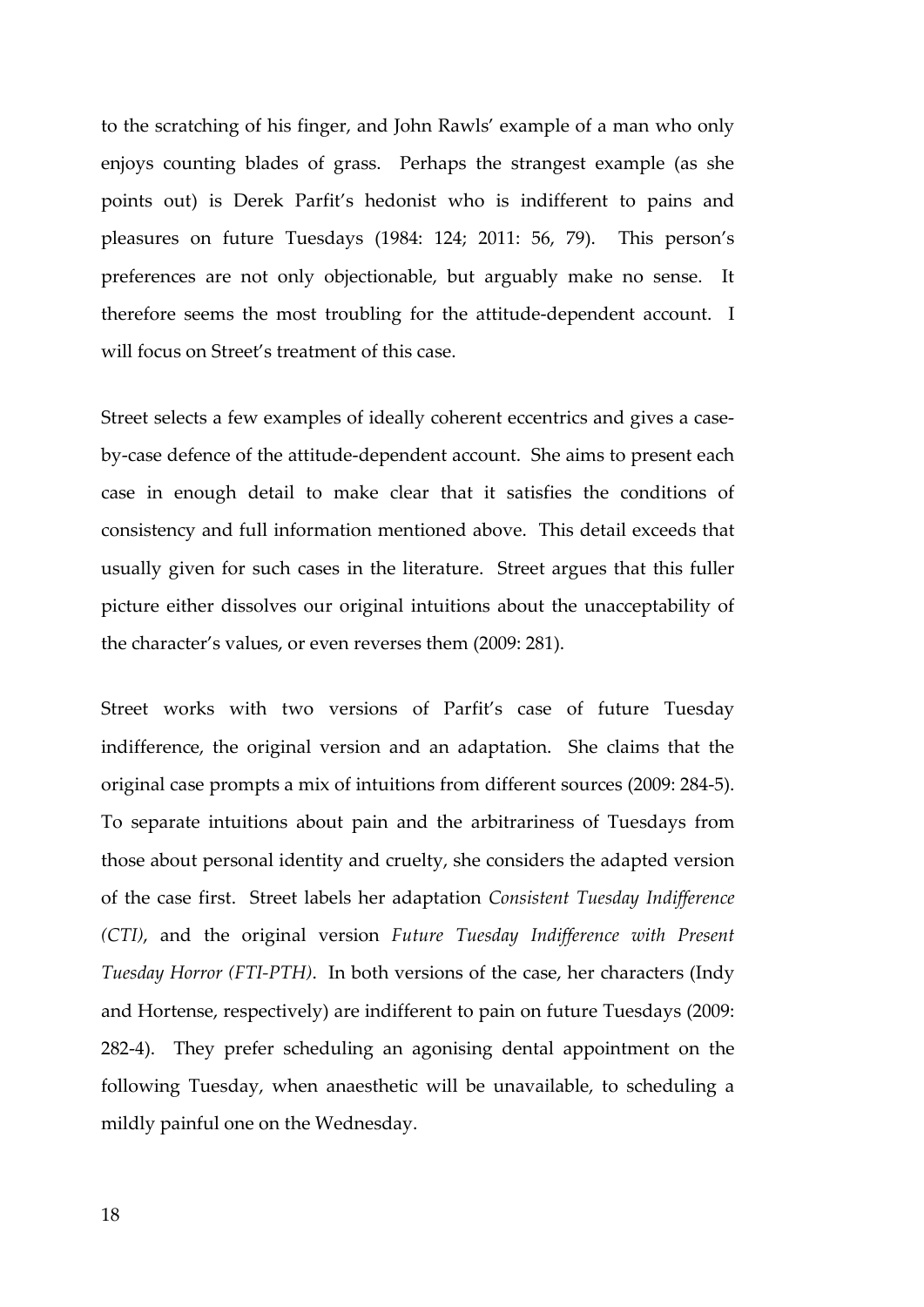In *CTI*, when Tuesday arrives, Indy persists in his indifference. Street uses Parfit's terminology to explain this. Indy has a strong hedonic dislike of the sensations he will experience during his Tuesday appointment, compared to a mild hedonic dislike of the sensations he would experience on the Wednesday. Thus we can understand Indy's agony as the complex made up from two components: the sensation on Tuesday and his strong hedonic dislike of it. The mild pain he avoids is the complex made up from the sensation on Wednesday and the mild hedonic dislike of it that he would have had.

He also has desires directed at these experiences, called meta-hedonic desires. In particular, in the days preceding the appointment, he has a metahedonic desire to avoid the mild pain on Wednesday, and no meta-hedonic desire about the agony on Tuesday. Equivalently, he has a meta-hedonic preference for Wednesday's mild pain over Tuesday's agony. When Tuesday's appointment arrives, he has the same set of meta-hedonic desires.

Street fills in the detail of what the appointment is like for Indy. As the sensations begin, he feels his hedonic dislike of them. He feels "hatred and resistance" of them, "as though his physical self is in all out revolt, begging the dentist to stop" (2009: 285-6). At the same time, he is meta-hedonically indifferent. His "core emotional being" is calm, and "at the level of his innermost self", he contemplates his sensations and hedonic dislike with curiosity and detachment. Street makes a comparison with the experience of meditation, and the self-immolation of the Buddhist monk Thich Quang Duc in South Vietnam in 1963<sup>2</sup> .

-

<sup>2</sup> Permission to reproduce the extracts quoted in this paragraph has been granted by John Wiley and Sons.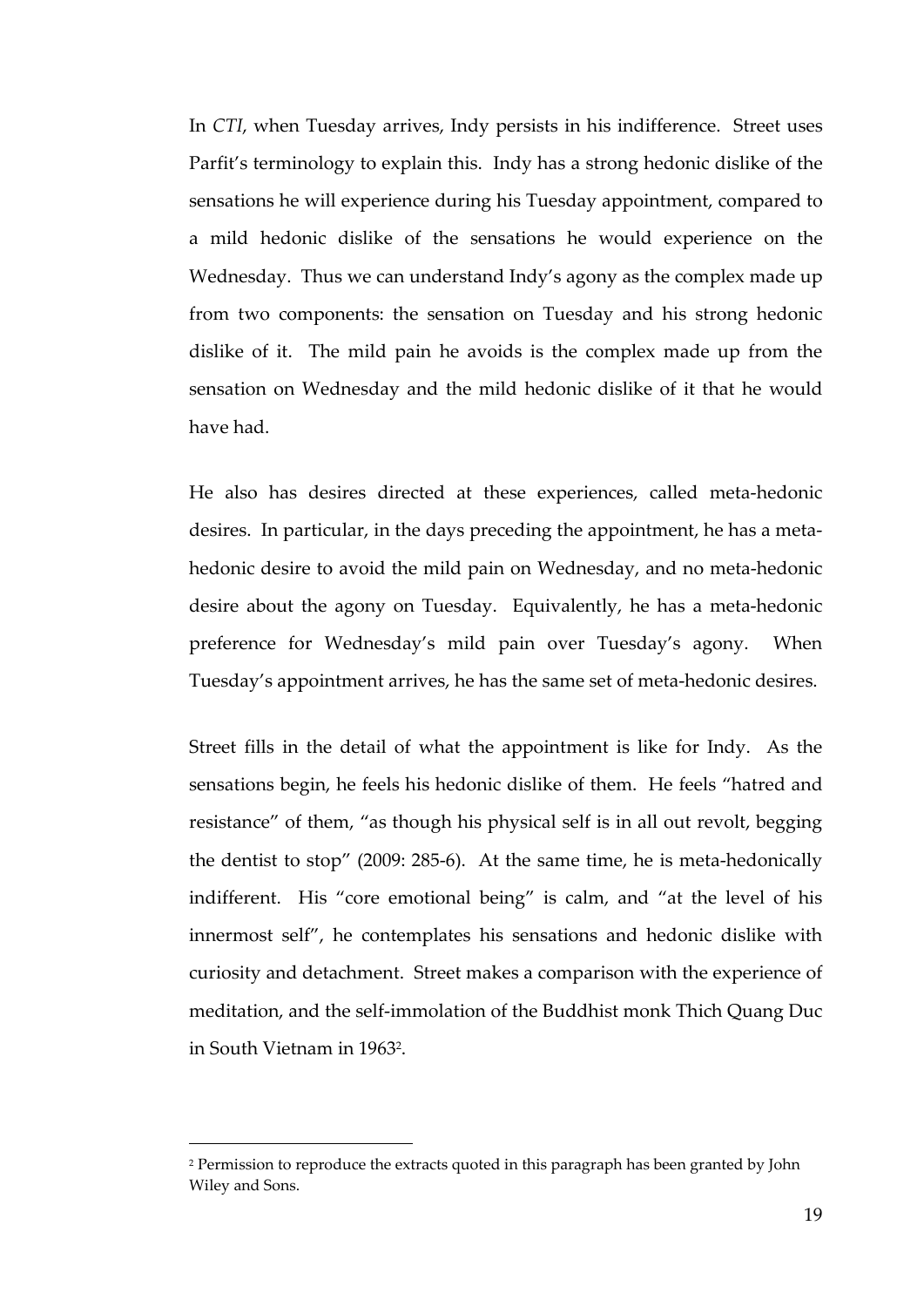Street argues that this motivational structure is enough to justify Indy's choice to schedule his appointment on Tuesday. But to strengthen the reader's intuitions, she presents a genealogical story of how this motivational structure arose (2009: 286-7). Indy is a member of a species from another planet, where it is an evolutionary advantage to be metahedonically indifferent to pain at a certain point in the planetary cycle. This translates into Tuesday indifference when such a being is on Earth. With this full picture of Indy in sight, Street argues that it is no longer intuitive to say that his Tuesday indifference is irrational.

I now turn to Street's treatment of the original case (2009: 289-92). In *FTI-PTH*, Hortense has the same hedonic dislikes as Indy, but her meta-hedonic desires are different. As soon as Tuesday arrives, she has a strong metahedonic desire not to experience the agony of the appointment. However, like all ideally coherent eccentrics, Hortense is fully informed, so she knows when she makes the appointment that her meta-hedonic desires will change. Therefore, she must take drastic steps to ensure that her future self does not escape the appointment. Street mentions her hiring thugs to take custody of her on Monday evening, and maybe every Monday evening (in order to prevent her Tuesday self coordinating counter-measures across Tuesdays).

Street grants Parfit's stipulation that this character has no false beliefs about personal identity, and therefore does consider herself as one person. But she argues that Hortense must have a lack of compassion (and an inimical stance) towards herself on Tuesdays which makes her very different to ordinary people. Street insists that we should see Hortense as failing to be moral. She suggests turning to how attitude-dependent accounts treat the failure of an ideally coherent person to be moral. Street herself discusses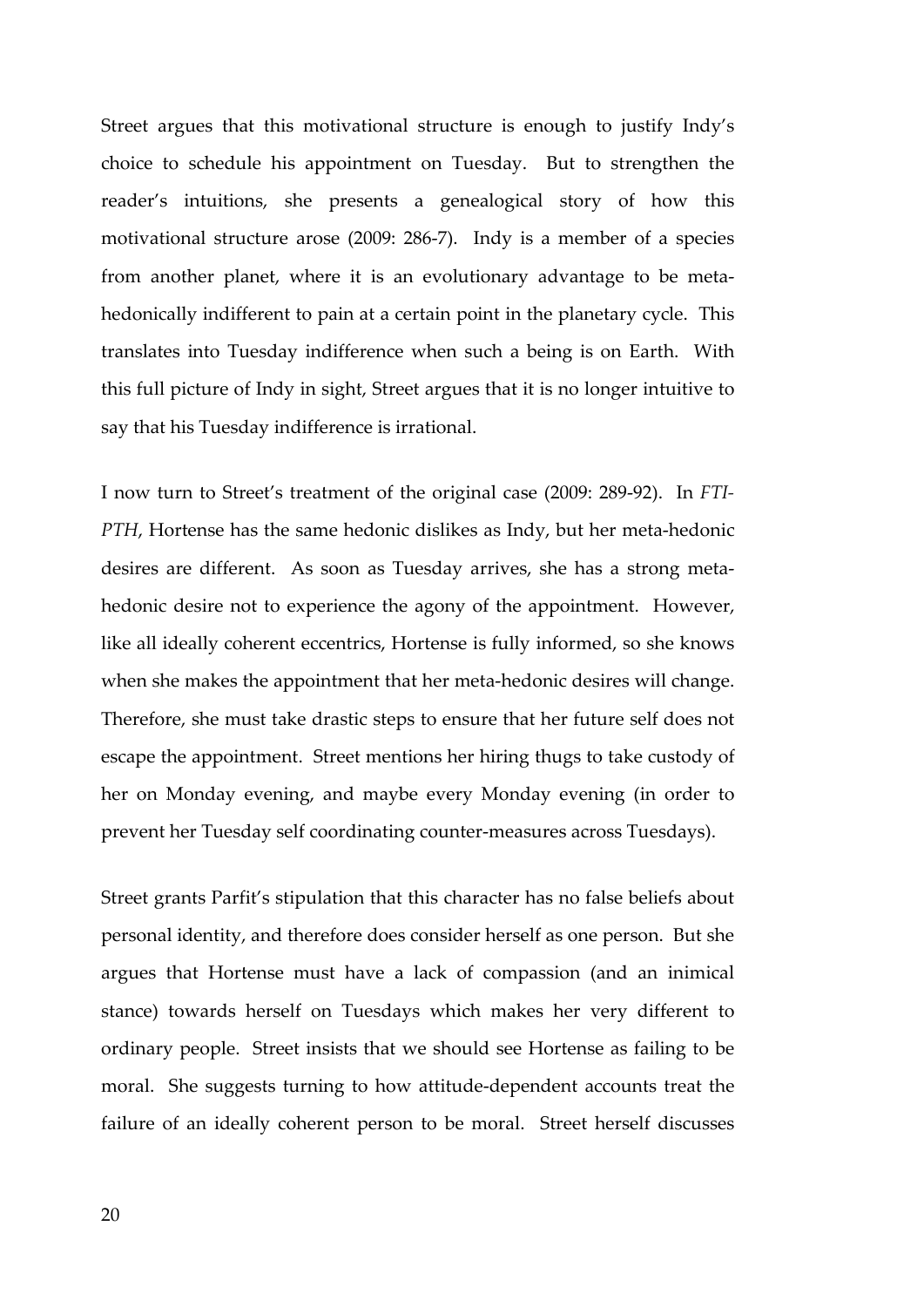Allan Gibbard's case of an ideally coherent Caligula who only values maximising others' suffering (I will not consider that discussion here).

#### *1.1.2 An interpersonal Tuesday case*

Street's analysis, I claim, differentiates her two versions of the Tuesday indifference case too sharply, and amalgamates the original version with ideally coherent immorality too quickly. Indy in *CTI* is more similar to Hortense in *FTI-PTH*, and therefore more troubling, than Street suggests. And the way in which they are troubling is more distinctive than she allows. Street dismisses the troubling nature of Tuesday indifference too easily.

She rightly points out that it is natural to think of Present Hortense and Tuesday Hortense as different people. But we could also interpret Indy this way, if we looked at his description more closely. Notice that, on the one hand, Street refers to Indy's "physical self" as the personification of his hedonic dislike of the Tuesday appointment sensations; whilst on the other hand, she refers to his "core emotional being" and "his innermost self" as the personification of his meta-hedonic indifference. Presumably, it is his "innermost self" that is preventing Indy's writhing around and resistance from spilling over into an actual attempt to escape the dentist's chair. This is somewhat similar to Present Hortense's thug-assisted machinations against Tuesday Hortense.

Yet despite using the language of intrapersonal splitting to describe Indy, Street never suggests that he might falsely believe that he is two people. By contrast, she suggests that this could be true of Hortense: that Parfit's stipulation might not hold, and that Present Hortense might falsely think of Tuesday Hortense as another person. Similarly, Street does not accuse Indy of the kind of interpersonal failings that she does for Hortense, the lack of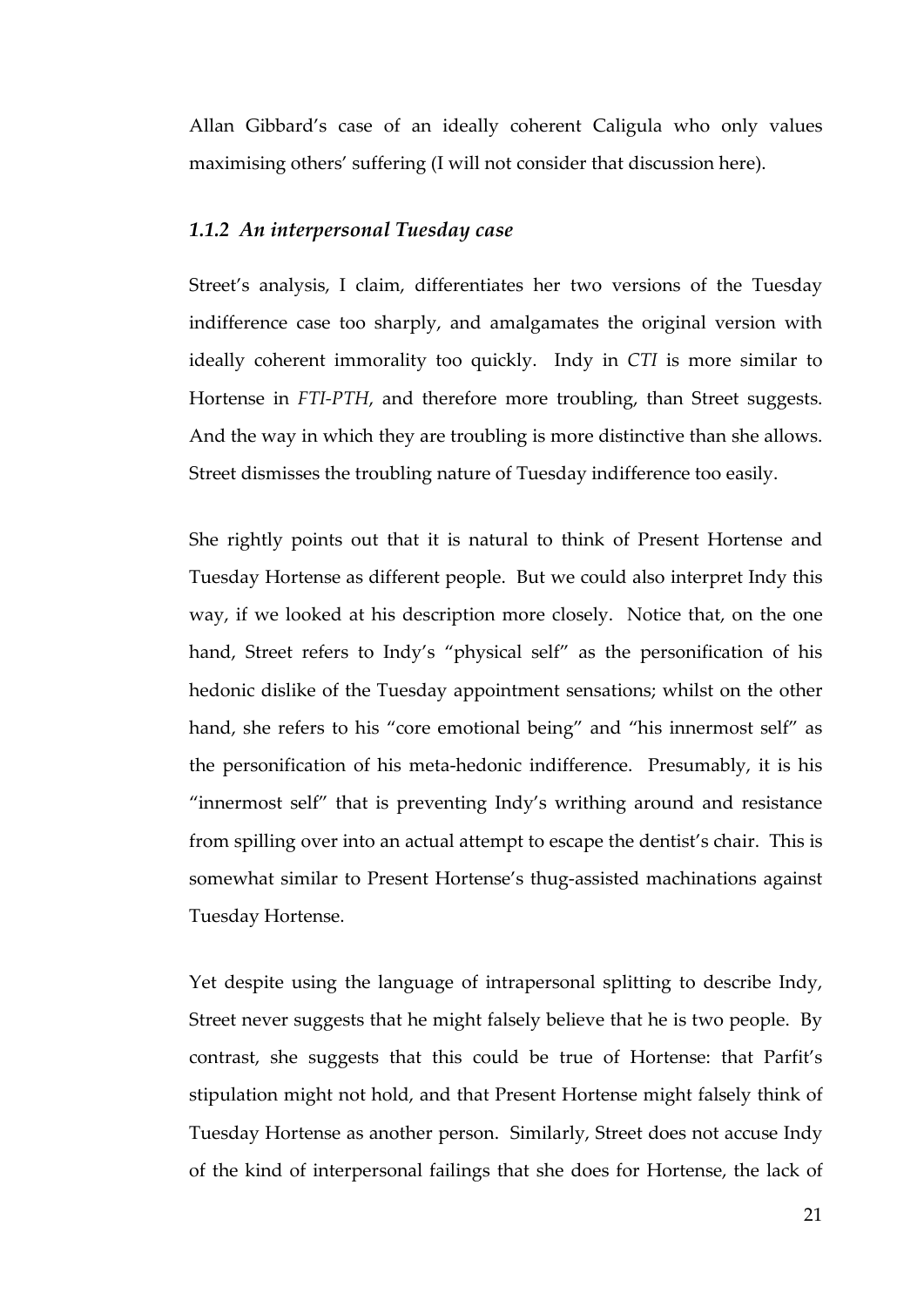compassion and mercy. Yet we might say that there is something cruel in Indy's detachment from his physical suffering, especially when he imposes it on himself for so little reason.

I suspect that Street's way of describing Indy confuses our intuitions and makes him seem less problematic than he might actually be. Elements that might seem conflicting can be attributed to different personas. At the same time, we feel familiar with applying the locutions for these personas, phrases like "physical self" and "core self", to a single individual. We therefore do not go so far as to see him as a person divided against himself like Hortense.

For instance, by writhing around in response to his pain, Indy *is* trying to escape, in a sense. Yet he is also keeping still in response to his metahedonic desire. In terms of the actions they prompt, Indy's motivational states are in severe conflict. We might think we can attribute one motivational state to Indy as really his own, because it is his "core self" doing the keeping still. That is who he really is, supposedly. But perhaps we are wrong to think that he is coherent in this way<sup>3</sup>. We might characterise Hortense as similarly lacking coherent desires, which forces her to perform actions that (deliberately) contradict her actions at other times. Indy might just be a less striking version of Hortense.

We can bring out the questionable nature of Street's description by applying a different set of personifications to Indy's situation. In general, we do not

 $\overline{a}$ 

<sup>3</sup> Christine Korsgaard offers a different perspective of what it is like to endure an unpleasant sensation calmly (1996b: 147). Pain is an impulse to escape the sensation, and it is key to her picture that the painfulness decreases as the agent stops fighting it. Thus there is not the same conflict in tendencies to act that we see with Indy. Perhaps this is also more what Thich Quang Duc's experience was like.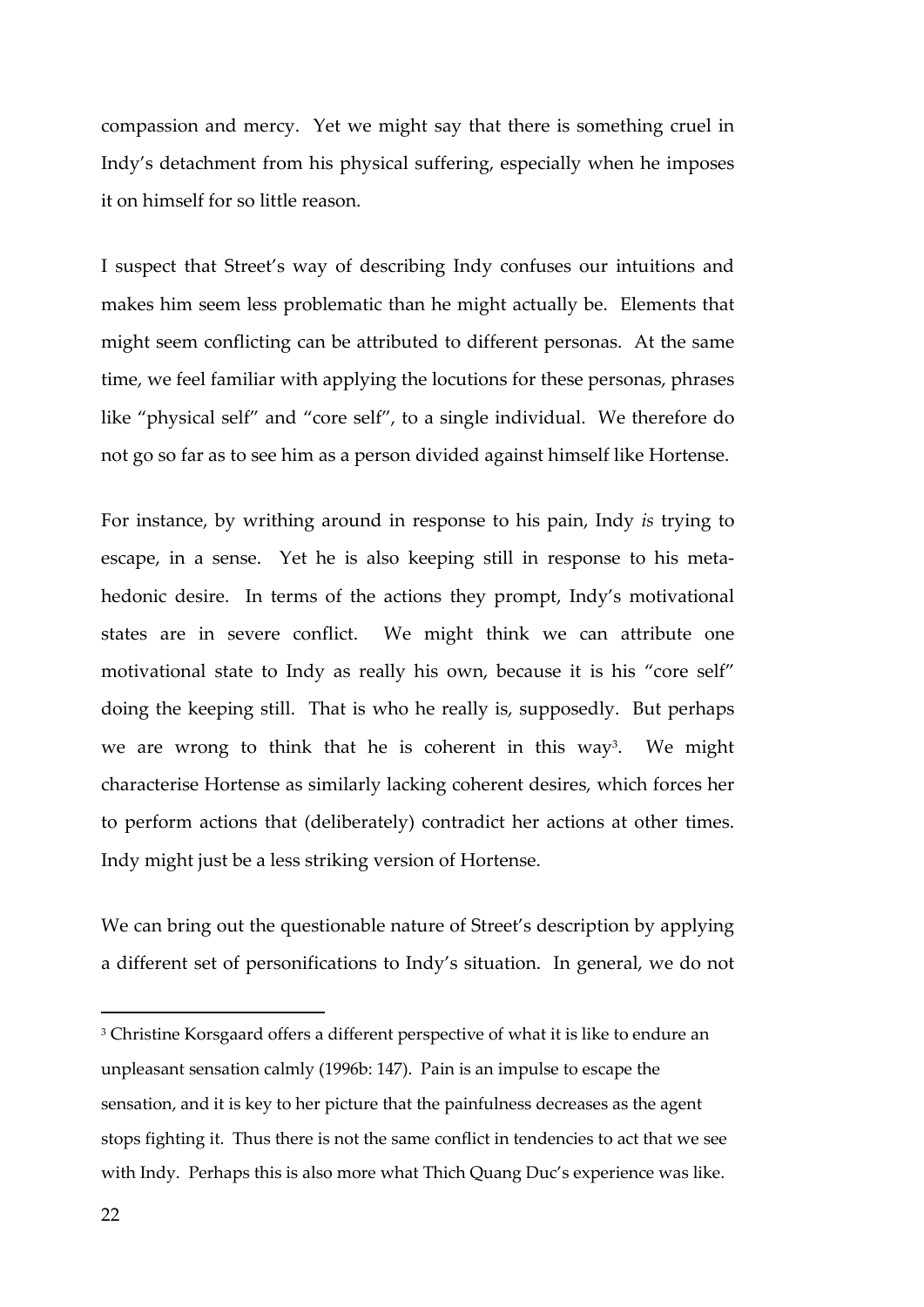say that whenever one has a pleasurable or painful sensation, one must desire to act in accordance with it, on pain of inconsistency. Suppose we speak here of one's overall, enduring self resisting one's momentary self. This repels the temptation to imagine that there are two distinct people here, of equal reality. But can we think of the Indy who writhes in agony as a momentary self, resisted by his calm enduring self? Imagine the dental operation lasts two hours. That is a lot of writhing. On the other hand, perhaps such reactions occur moment to moment, whilst his endurance can be understood as an overarching action. So this set of personifications does not settle the question of the coherence of his actions. But it gives a different perspective to Street's.

Similarly, consider Indy's experience of what is happening to him, the way he sees it. On the one hand, he feels a sense of revolt against it, but on the other, he is detached and deeply calm. Again, because Street describes his "core emotional being" as the one who is deeply calm, we have the sense that these are his *real* feelings, and there is a lessened sense of conflict. But maybe this description is misleading. On the other hand, we often do find ourselves in situations where we say that we really feel one emotion and that we only seem to feel another. So this question, the question of the coherence of his experience, is one that needs to be unpacked.

I have suggested that whether Indy is coherent is more of an open question than Street's description of him might indicate. Without settling that question, we cannot adjudicate whether his values are legitimate. I have also suggested that he is more similar to Hortense than he at first appears. But that comparison works both ways. Hortense is more similar to Indy than she at first appears. This might mean that Street should not move so quickly towards seeing the issues surrounding Hortense's case as moral. For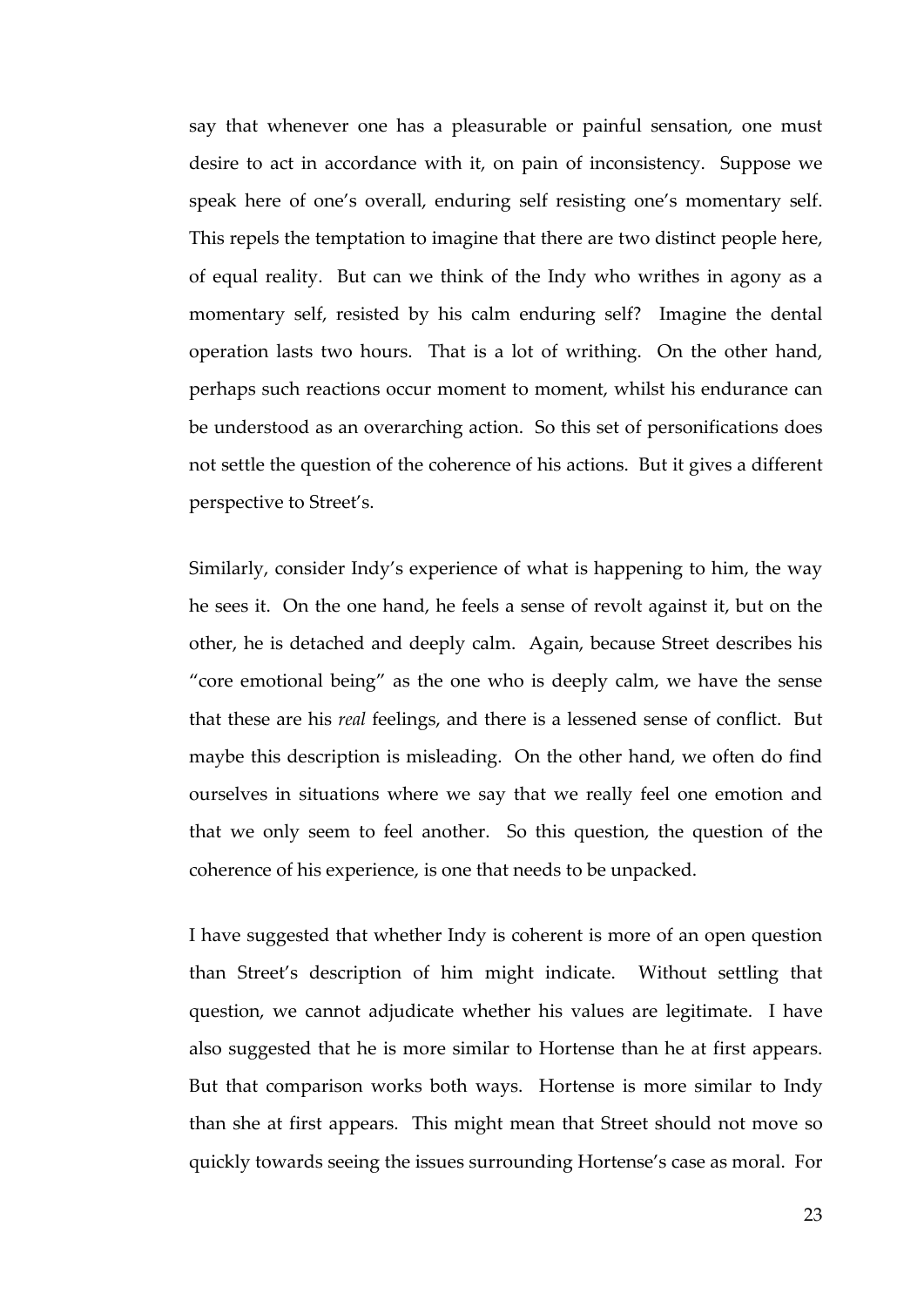suppose, on further investigation, that it turned out that Indy is coherent, and that his is just a rather unusual case of managing one's desires, emotions and pains, along the lines that Street suggests. Then it might be possible to characterise Hortense in the same way. Hortense's agony on Tuesdays might be like Indy's physical agony, something she thinks it worth enduring, from her overall perspective. It is just that she needs external help, from her gang of thugs, whilst Indy can rely on his genetically given powers of self-restraint. Street compares her to Ulysses lashing himself to the mast to resist the call of the sirens. But we do not think of Ulysses as lacking compassion for himself. A clear difference between Ulysses and Hortense is that Ulysses is clearly responding to something legitimately valuable, his survival. Whether Hortense and Indy are failing to respond to something legitimately valuable when they put themselves through agony on Tuesdays is precisely what is at issue.

I have argued that we have yet to delineate a clear picture of a coherent agent with Tuesday indifference. So we cannot yet tell if such a picture would satisfy our intuitions. My comparison between Hortense, Indy and Ulysses suggests that Tuesday indifference may indeed involve a failure to respond to value.

I have also argued that the way that Street uses different personifications to describe Indy's case may make it more difficult for us to make an assessment. The same may apply to locutions like "Present Hortense" and "Tuesday Hortense" in Hortense's case.

One way forward would be to shift to a genuinely interpersonal case, translating these intrapersonal issues so that we can see them clearly, in the open. We could do this in a way that avoids bringing in moral issues *per se.* 

24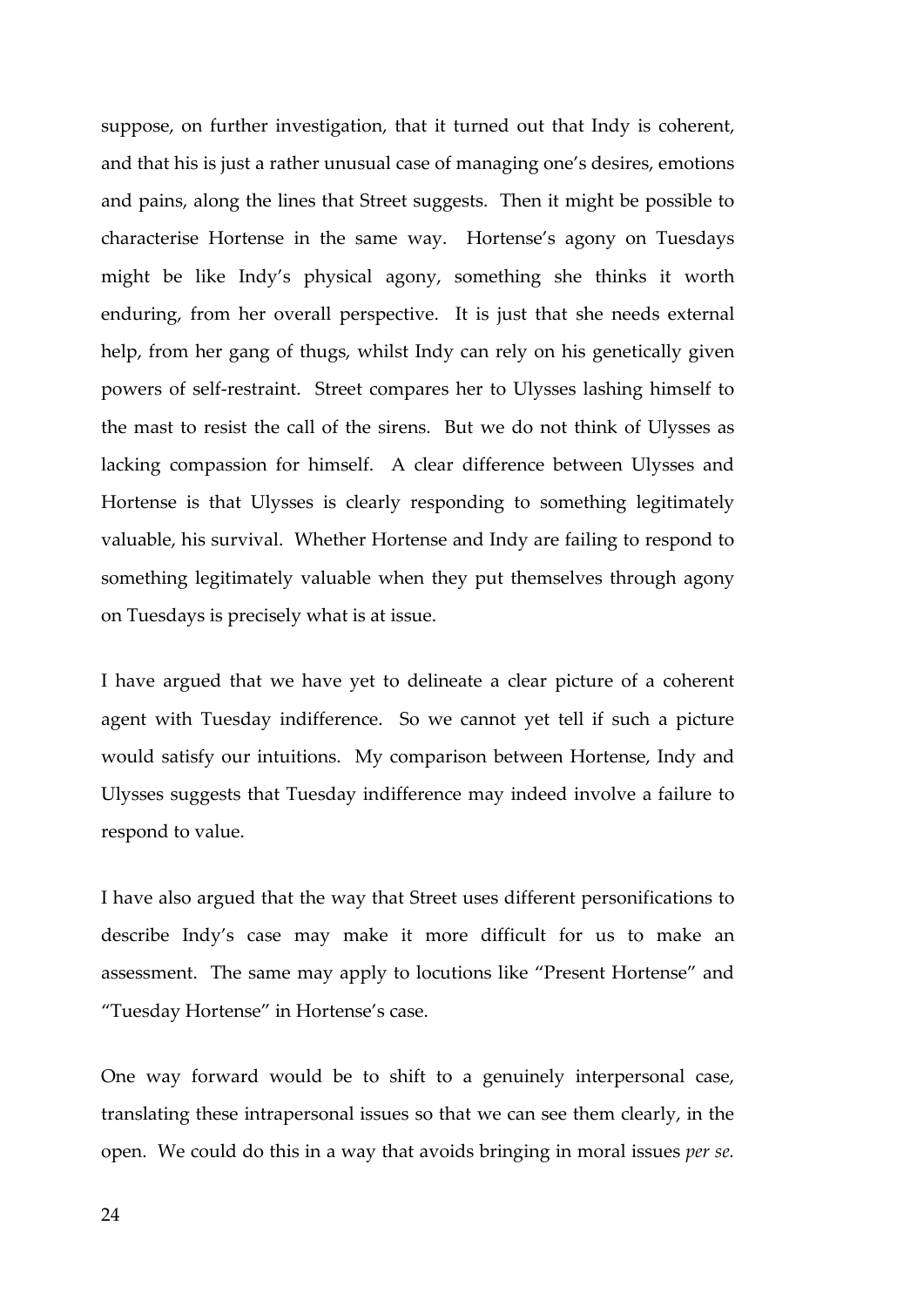In this way, we could keep the focus on the challenge presented by Tuesday indifference cases, namely, the apparent failure to respond to a value. However, the value would now be located within another person who the ideally coherent eccentric is interacting with.

This shift has another advantage. It makes the case, as a problem for attitude-dependent accounts, more forceful. It is not clear that an Indy-type explanation, even when spelt out at length, will be as convincing for a genuinely interpersonal case. Let us put this in terms of pain rather than agony, since agony might bring in moral issues. If someone ignores another's pain because it occurs on Tuesday, it may not be sufficient justification to explain that his motivational structure just happens to be that way. Iris Murdoch writes compellingly about the necessity, when interacting with others, of moving beyond our existing motivational structures to focus properly on the other person (1970). If the attitudedependent account is to defeat the challenge of Tuesday indifference, it should defeat it in its most threatening form.

I have argued that we should shift from the cases of Tuesday indifference that Street examines to one involving interpersonal interaction. I will now restate the Tuesday case I set out in the summary, *Friendship*, and explain how it relates to the discussion above.

Theodore is friends with Susan. For the most part, he acts towards her in the characteristic way that friends do. In particular, when Susan is sad, he responds to that situation as a friend. When it comes to other members of society, he might just smile sympathetically. But for Susan, he takes time to ask her what is wrong, listens carefully to her problems, and takes action if he can solve them. He also acts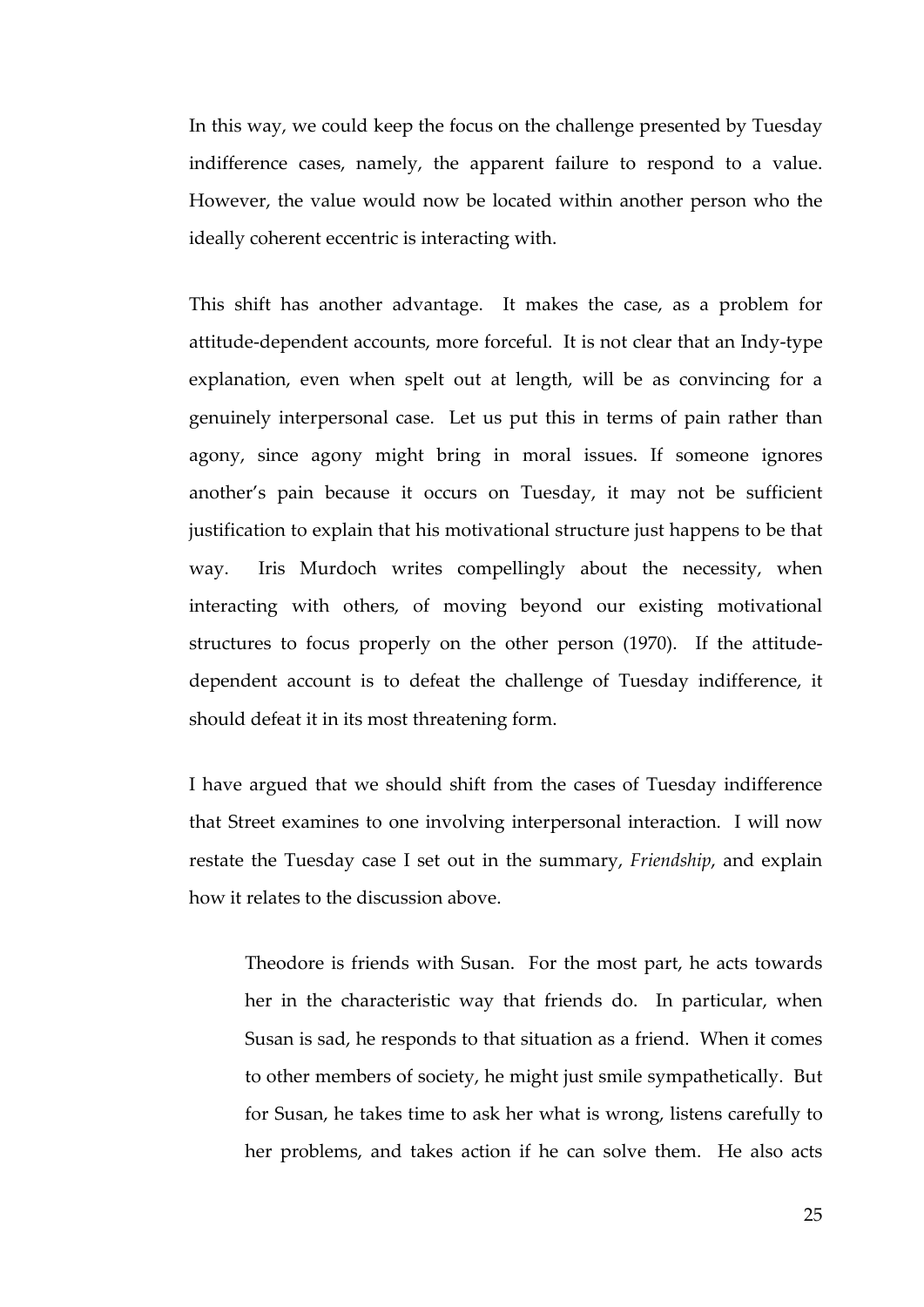similarly if he anticipates that something will make her sad, for instance, if she breezily tells him about a problem that he knows will ultimately be serious.

However, if this sadness occurs, or will occur, on a Tuesday, then he responds to her sadness as if she is just another member of society. If it is a Tuesday and he notices that she is sad, and if he has already greeted her that day and they have no other plans to spend time together, then he will give the sympathetic smile and walk on. This is not because Tuesday is their prearranged day for taking time off from the friendship: on some Tuesdays, they do spend time together. Similarly, if he anticipates that something will make her sad on a Tuesday, he does nothing about it, unless it is a severe problem that he would help avert in the case of any other member of society.

Susan knows that he behaves like this, so he is not leading her to rely on his emotional support and then unexpectedly letting her down, and he is not deceiving her in any way. Nor does Theodore's behaviour on Tuesdays prevent him from responding as a friend to Susan's sadness on other days. For instance, if a problem has made Susan sad on a Tuesday and it persists to a Wednesday, then he will ask about it, and Susan knows that it is worth talking to him despite his seeming indifference on Tuesday. Similarly, if a problem occurs on a Tuesday and he anticipates that it will cause sadness on a Wednesday, then he will act. He does this even if it is also causing sadness on a Tuesday – but it is not Susan's sadness on a Tuesday that is prompting him to act.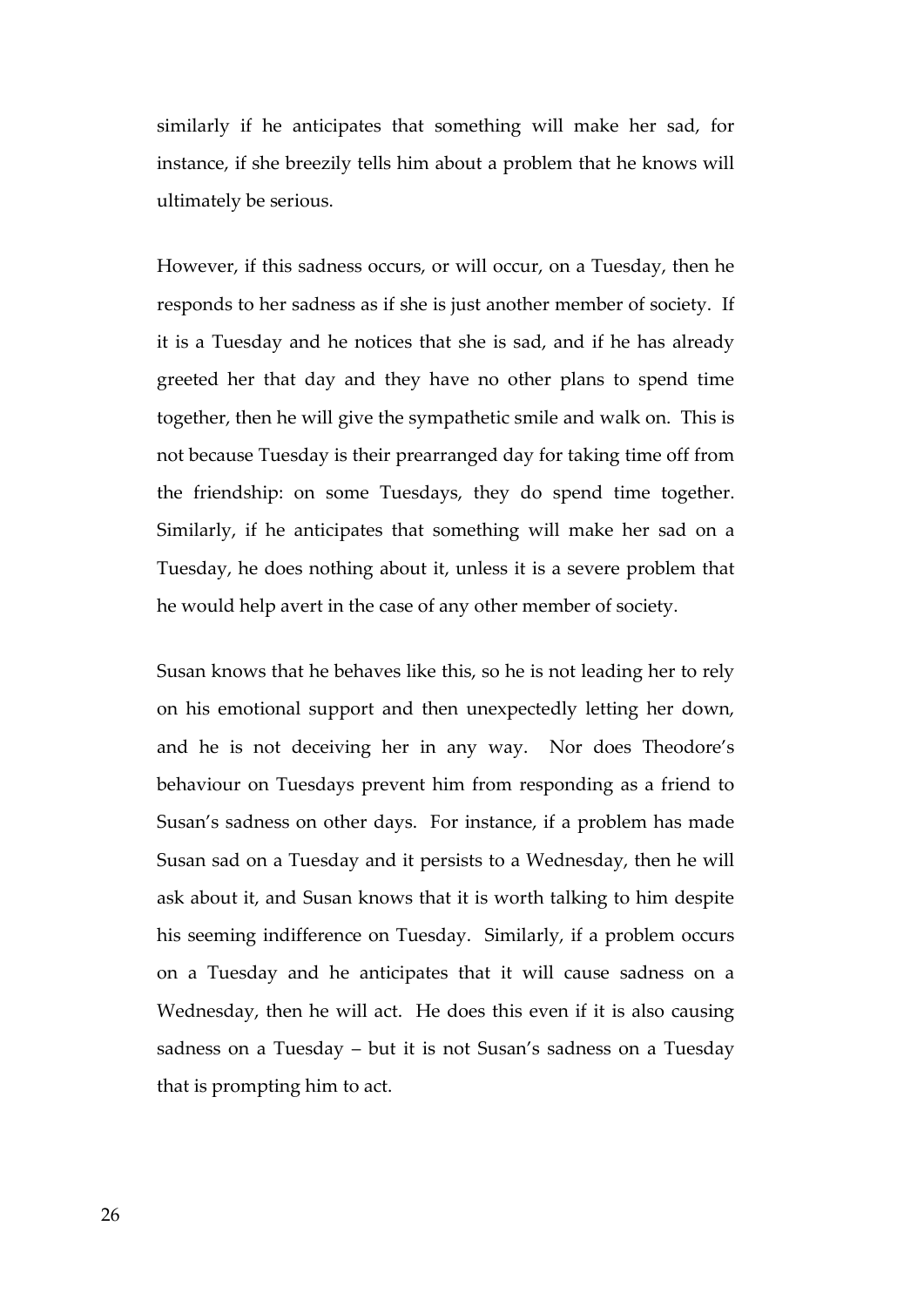I have chosen to look at friendship as a paradigm case of two people valuing each other directly. This contrasts with a working relationship, or other cases of fellow members of an organisation, where a large part of valuing each other has to do with the shared goal which they are pursuing together. This is also a case where what is centrally at issue is how Theodore values Susan as a friend, rather than his moral obligations towards her. Here I am understanding morality as a universal code, applying to our interactions with each other as humans (or at least as fellow members of some society)<sup>4</sup>. Theodore does have moral obligations towards Susan, as his fellow human being. But I have set up the case so that he seems to be fulfilling those. It might turn out, on further investigation, that his Tuesday indifference towards her means that he is actually failing her morally. But at first sight, what seems troubling is the way he is valuing her within their particular personal relationship.

In my description of the case, I have said nothing about Theodore's motivational structure – about his emotions, pleasures, pains or desires – but only described his actions. I leave this to be filled in as we discuss the case further, and in particular, to depend on the particular attitude-dependent account we will be considering (an issue I will discuss in the next section). I have referred to Susan's emotion, sadness, but this is because it is what (supposedly) activates Theodore's concern for Susan. I have thus moved

4 Another motivation for sidelining the issue of morality is that I find promising Bennett Helm's current project of understanding personal relationships first and then building on that account to understand morality (cf. Helm 2010, 2014, forthcoming), an approach that can also be suggested by a reading of P.F. Strawson (1974). In addition, I share concerns expressed by Elizabeth Anscombe (1958) and Bernard Williams (1985) that an excessive focus on morality, understood as a universal code governing behaviour, might distort our understanding of ethics.

-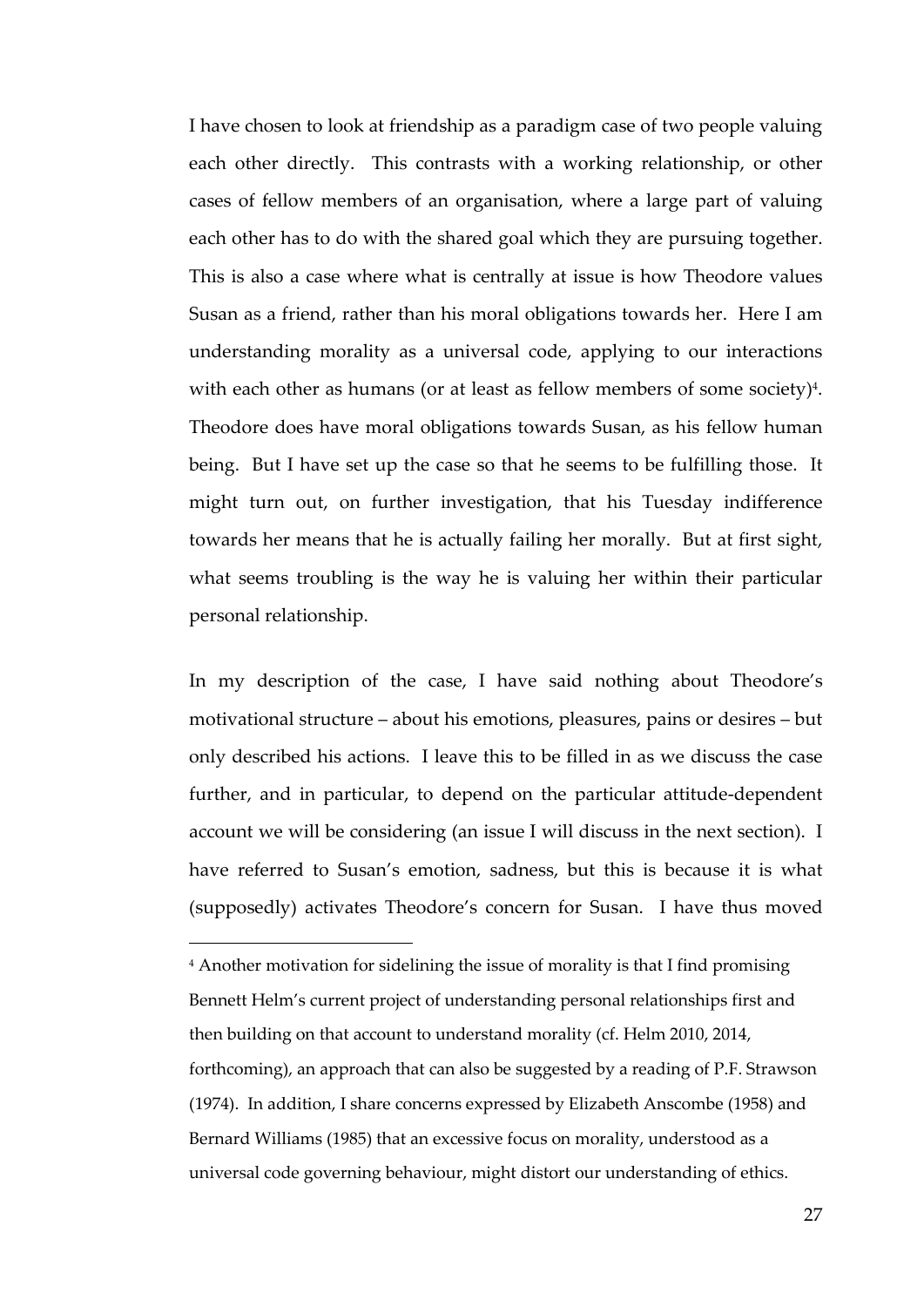what was an internal object of concern for Indy and Hortense in Street's cases, *CTI* and *FTI-PTH*, to be located in another person in *Friendship*.

I have shifted from considering physical agony to a painful emotion (sadness). I make the shift from agony to minimise the role of moral considerations in the case. Barring extenuating circumstances, most societies will impose a moral obligation on their members to respond to each other's agony in some way. Parfit presumably needs to use ignoring agony in his prudential case as, supposedly, a particularly egregious example of prudential failure. But given the context of friendship, ignoring someone's sadness is enough to also be egregious. I make the shift from physical to emotional pain to provide an example of a more common situation (someone being sad) that might arise in a friendship.

Sharon Street's treatment of Derek Parfit's future Tuesday indifference case dismisses the challenge it poses to attitude-dependent accounts of value. I have argued that it does this too quickly. Street separates the case into two versions and seemingly isolates the aspect of intrapersonal conflict. But this makes the apparent arbitrariness of Tuesdays too easy to explain away. Her detailed spelling out of the case raises helpful questions about the actions her characters are motivated to perform and about their felt experience. It is still worth investigating a case of Tuesday indifference as a challenge to attitude-dependent accounts, but adapting the case to involve personal interaction. Having explained my own Tuesday case, *Friendship*, in this section, I will discuss the attitude-dependent account I will use to investigate it in the next.

28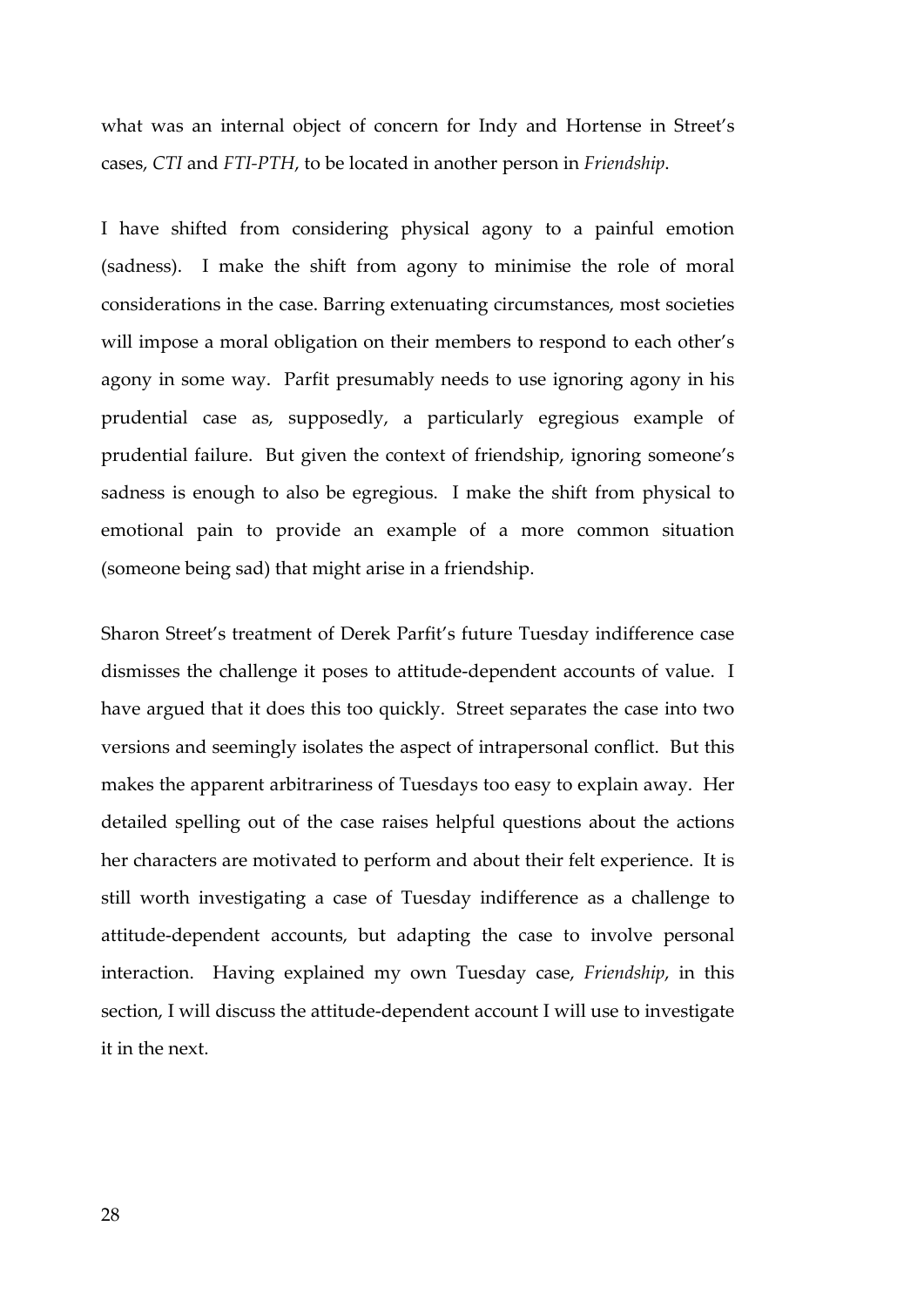#### **1.2 Attitude-Dependent Accounts and Coherence**

In the last section, I argued for investigating my Tuesday case, *Friendship*, as an adaptation of Parfit's original case. I will be investigating *Friendship*  using a particular attitude-dependent account of value, Christine Korsgaard's (esp. 1996c, 2009, forthcoming). This is because of the way it allows us to consider different aspects of coherence. In this section, I explain the importance of the notion of coherence to attitude-dependent accounts. I explain why I will consider different aspects of coherence in turn. I then define the three aspects of coherence that I will be working with.

Street gives three examples of attitude-dependent accounts of value (2009: 274, fn.10): her own Humean constructivism (2008, 2010), Korsgaard's Kantian constructivism, and Bernard Williams' account in his essay on internal versus external reasons (1981). Recall that, according to an attitudedependent account, an agent has a standpoint constituted by her evaluative attitudes (2009: 274). From this, in combination with the non-normative facts, we can derive her normative reasons, that is, her reasons to perform certain actions. Street, Korsgaard and Williams each fill in the details of what an agent's standpoint is, what her evaluative attitudes are, and how the reasons are generated.

In particular, each account gives a different characterisation of what it is for an agent's evaluative attitudes to be coherent. The idea of coherence is implicit in Street's summary. A standpoint will be unified only if the evaluative attitudes that constitute it form a coherent set. Reasons will be successfully generated insofar as that standpoint is unified<sup>5</sup>. This is why it is

-

<sup>5</sup> In fact, a disunified standpoint, where some evaluative attitudes contradict some others, can generate some reasons for action, as long as the evaluative attitudes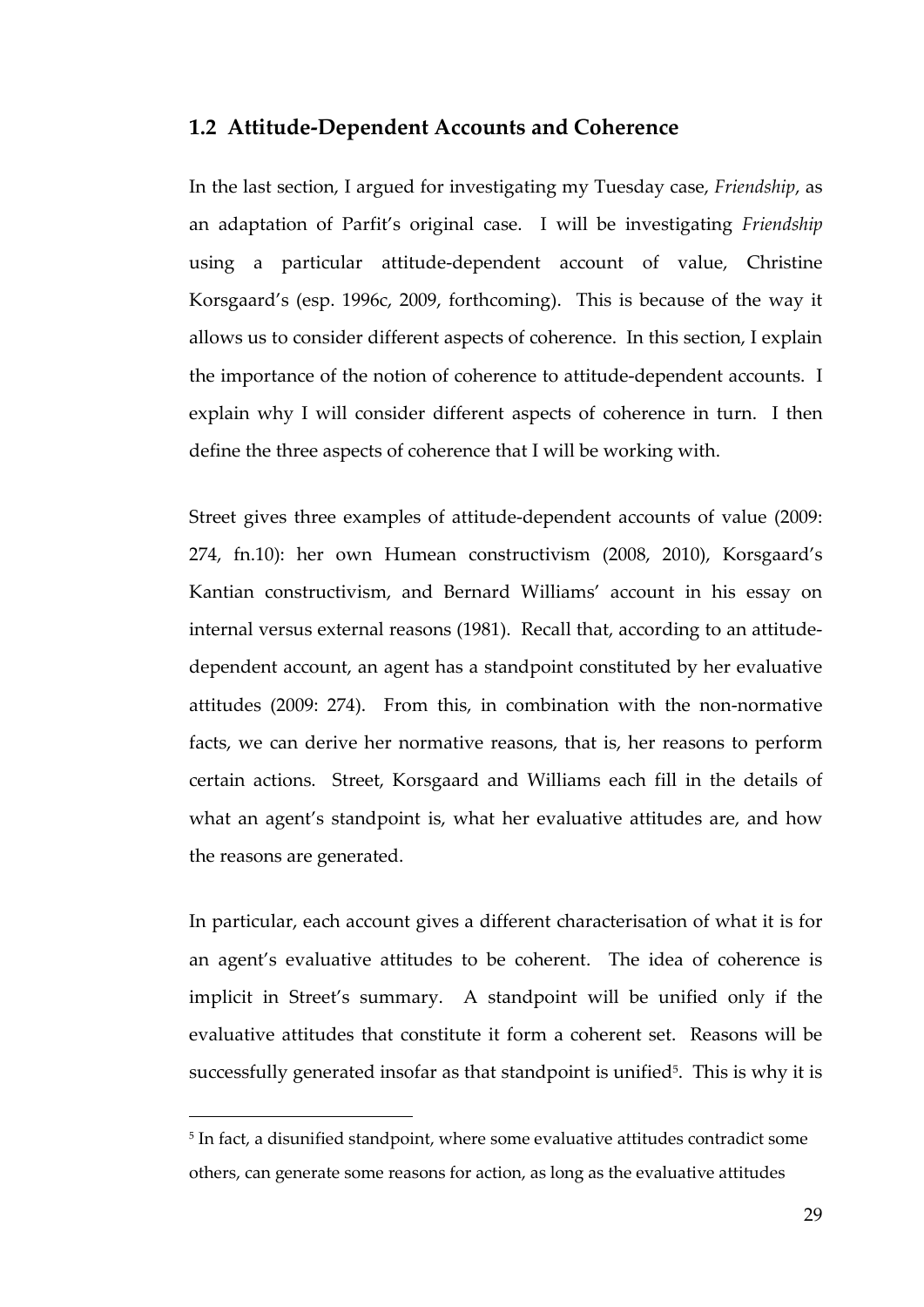important that the "ideally coherent eccentric" is coherent: such a character does have a unified standpoint, and thus has genuine reasons for action, according to the attitude-dependent account.

An account's characterisation of coherence will depend on its characterisation of the evaluative attitudes. In Street's account, the relevant evaluative attitude is a "normative judgement", or taking something to be a reason to perform an action (2008: 19-24). Evaluative attitudes form a coherent set if each instance of what one takes to be a reason to perform an action is consistent with all the others.

In Korsgaard's account, the main evaluative attitude is towards actions, and is the judgement that they are right or justified (1996c: 97-8; 2009: 68-73; forthcoming: 37, fn.28). The agent makes this judgement by acting as described by a maxim that one wills as a universal law. These evaluative attitudes form a coherent set if the agent can indeed live by the complete set of laws.

Williams does not aim to offer a full-fledged metaethical theory in his essay. However, he does tell us that the relevant evaluative attitudes can be, as well as desires, "dispositions of evaluation, patterns of emotional reaction, personal loyalties, and various projects" (1981: 105)<sup>6</sup>. These generate a deliberative question over what to do, where that question is answered by some action (1981: 103). Williams talks of a subjective motivational set made

relating to those actions form a coherent subset. For instance, I may have a reason to drink water when I am thirsty, as long as my attitudes towards alleviating my thirst, promoting my long-term health etc., form a coherent subset. This can be true even if I my evaluative attitudes towards my career do not form a coherent subset (and thus make my overall set of attitudes is incoherent).

 $\overline{a}$ 

30 6 Permission to reproduce this extract has been granted by Cambridge University Press.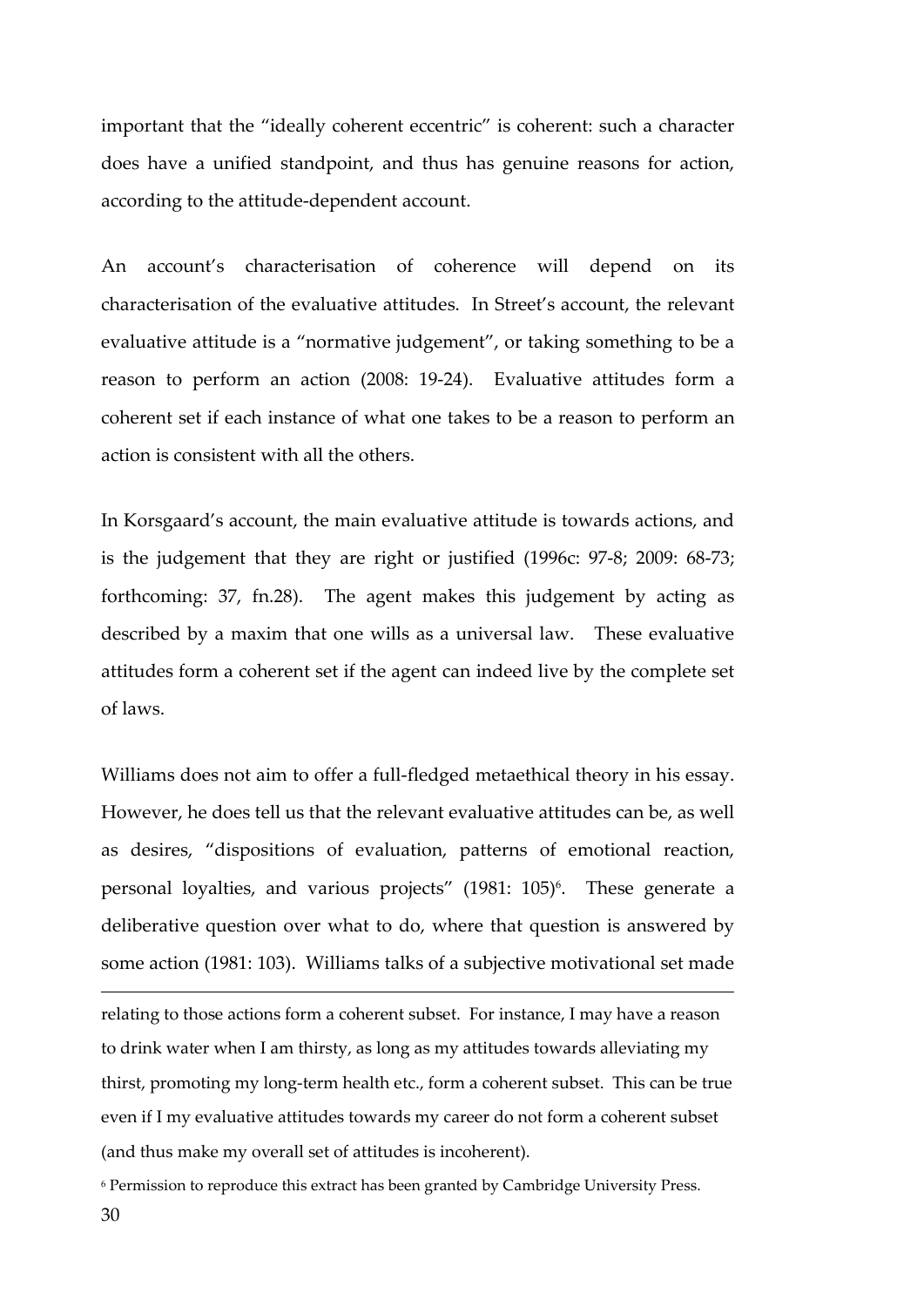up of these evaluative attitudes. It is possible for an element of this set to give rise to a reason for some action without the set as a whole giving overall reason for that action. This occurs when deliberative reasoning using the whole set does not yield that action as the result (1981: 104). By implication, the evaluative attitudes form a coherent set if deliberative reasoning gives determinate answers about which actions to perform.

I will not be able to consider all these accounts in detail. Indeed, there are many other attitude-dependent accounts<sup>7</sup> . Nor will I be able to consider "the attitude-dependent account" in the abstract. I will therefore choose one account, with the aim that my analysis will yield results that may be indicative of how attitude-dependent accounts in general might handle my Tuesday case. The basis for my choice is the way the account explains coherence.

In particular, I am interested here in how an account allows the identification and examination of different aspects of coherence. In §1.1.2, I discussed Street's treatment of her Tuesday cases. I suggested that a closer look at the case of Indy, who was consistently indifferent to his pain on Tuesdays, called into question whether he really counted as an ideally coherent eccentric. We want a picture of someone with Tuesday indifference but who is clearly coherent, so that our intuitive verdict about his values is secure. But also, considering different aspects of coherence in detail will show us what contribution they each make towards our character's values being legitimate, and where, if anywhere, things go wrong.

-

<sup>7</sup> Parfit's discussion of future Tuesday indifference (as a challenge to "subjectivism about reasons") suggests other central authors in ethics, such as Michael Smith, Harry Frankfurt and John Rawls (2011: 78-80, 96-107). These would need to be included in any comprehensive review.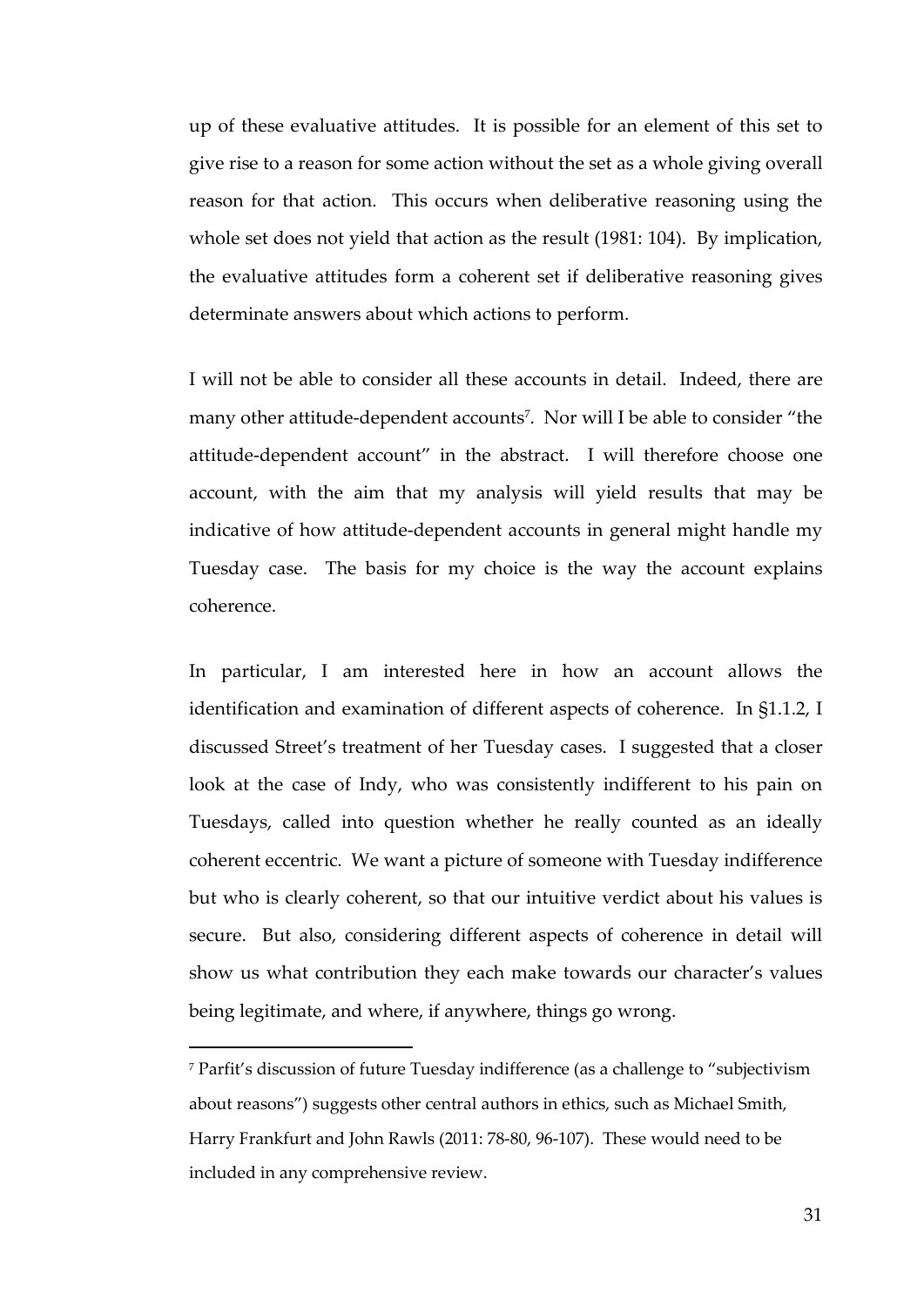We can delineate different aspects of coherence based on the questions I raised about Indy and Hortense in §1.1.2. One question was over the conflict between the actions that they are motivated to perform. Indy's hedonic dislike of the sensations involved in his unanaesthetised dental operation seems to prompt him towards action of one sort (escaping the dentist's chair). His meta-hedonic indifference motivates him towards another (ignoring the pain and continuing with the operation). Indy manages to hold himself together, give or take some writhing in the chair. Hortense is horrified on Tuesday at the prospect of her operation. This motivates her, on Tuesday, to take actions that she actively tries to circumvent on previous days. The actions Hortense performs are incompatible with each other. Indy might not be in the same situation, but his motivational states seem to guide him towards incompatible actions<sup>8</sup>. His set of evaluative attitudes arguably fails to give him an overall guide to action. Call this a failure of *coherence in action-guidance*.

A second question was over Indy's felt experiences. His hedonic dislike involves feelings of hatred and resistance, whilst his meta-hedonic indifference involves calmness and detached curiosity. The contrast between these experiences is partly explained by the actions they prompt (such as "resisting"), already mentioned above. But we can distinguish the causal role of an evaluative attitude (the fact that it prompts someone to action) from its phenomenological character (the fact of feeling prompted to act). In addition, the phenomenological character of these experiences is not

 $\overline{a}$ 

<sup>8</sup> Cf. Korsgaard's discussion of the oligarchic character in Plato's *Republic*, who rules despotically over his repressed desires and just about manages to hang together (2009: 166). If there is something problematic about that character, perhaps there is something problematic about Indy.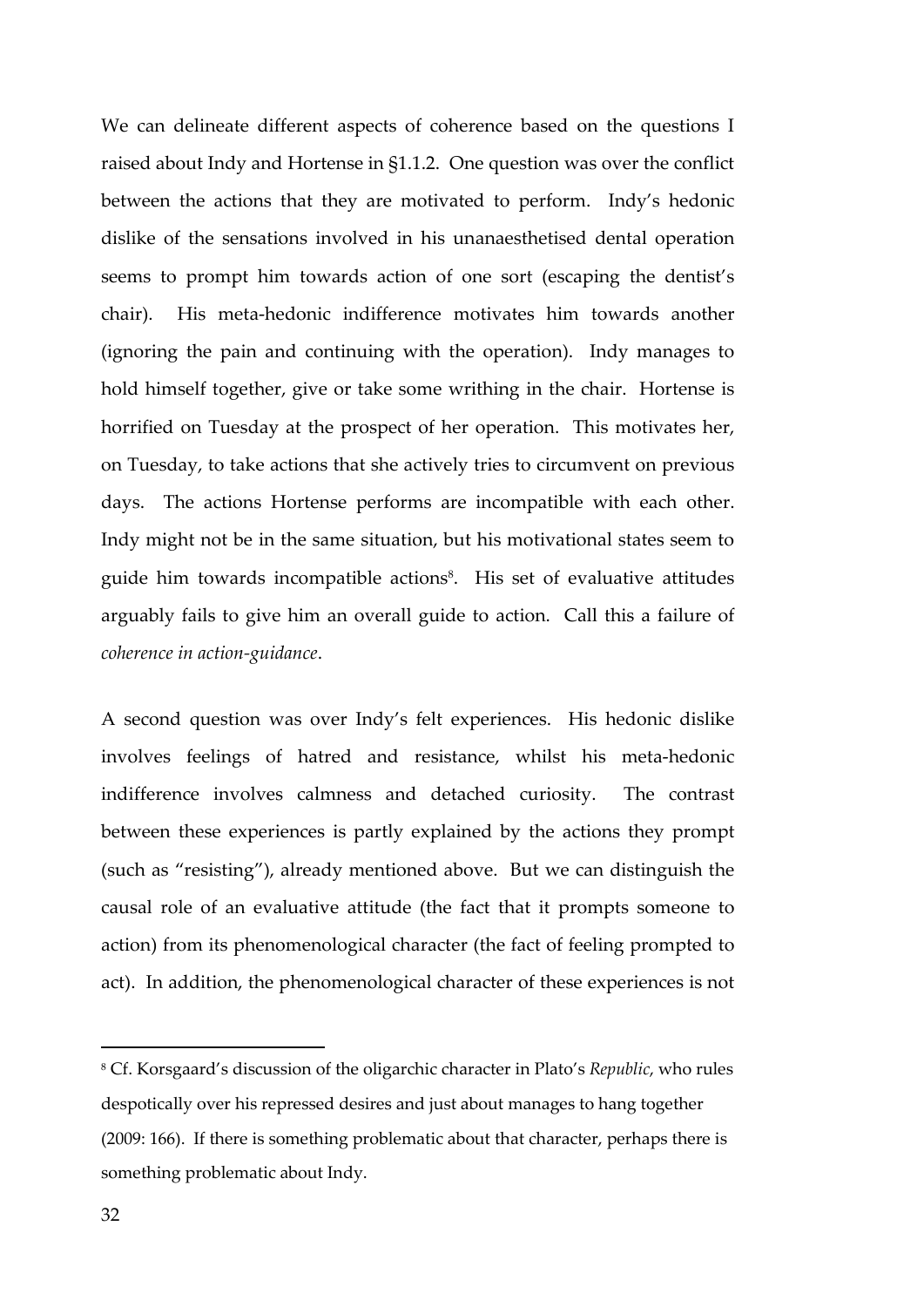exhausted by pointing to the actions that Indy is prompted to perform. There is also a difference in the valence of the feeling. On the one hand, the dental operation feels hateful. On the other, it is of no immediate consequence. If we think this contrast in Indy's feelings is problematic, we might call this a failure of *affective coherence*.

The final issue is an attempt to capture what I think is right about Street's claim that Hortense's case is ultimately about moral failure. I have raised questions over whether Indy fails to achieve coherence in action-guidance and affective coherence. These questions perhaps press more insistently for Hortense. But it might be countered that, even in Hortense's case, it is not that her action and experience break down. She does not sit around not knowing what to do, nor does she not know how to feel. It is rather that her actions and experiences over time do not fit together. She should agree with herself, as it were.

In support of this point, notice that Hortense's meta-hedonic desire on most days towards her Tuesday pain is exactly the same as Indy's meta-hedonic desire on all days towards his Tuesday pain. This weighs against the idea that Hortense is cruel when Indy is not. What does make Hortense different is that she has an anomalous meta-hedonic desire.

I might be wrong to suggest that this notion of agreeing with oneself is distinct from the aspects of coherence already outlined. Hortense's anomalous meta-hedonic desire does frustrate her usual plan of action to some extent, indeed to the extent that she needs to hire external agents to fulfil her own actions<sup>9</sup>. In that sense, we can describe her action as breaking

-

<sup>9</sup> Cf. Korsgaard's discussion (2009: 185-5) of Parfit's Russian nobleman (1984: 327-8), who needs to enlist his wife to force him to fulfil his youthful ideals.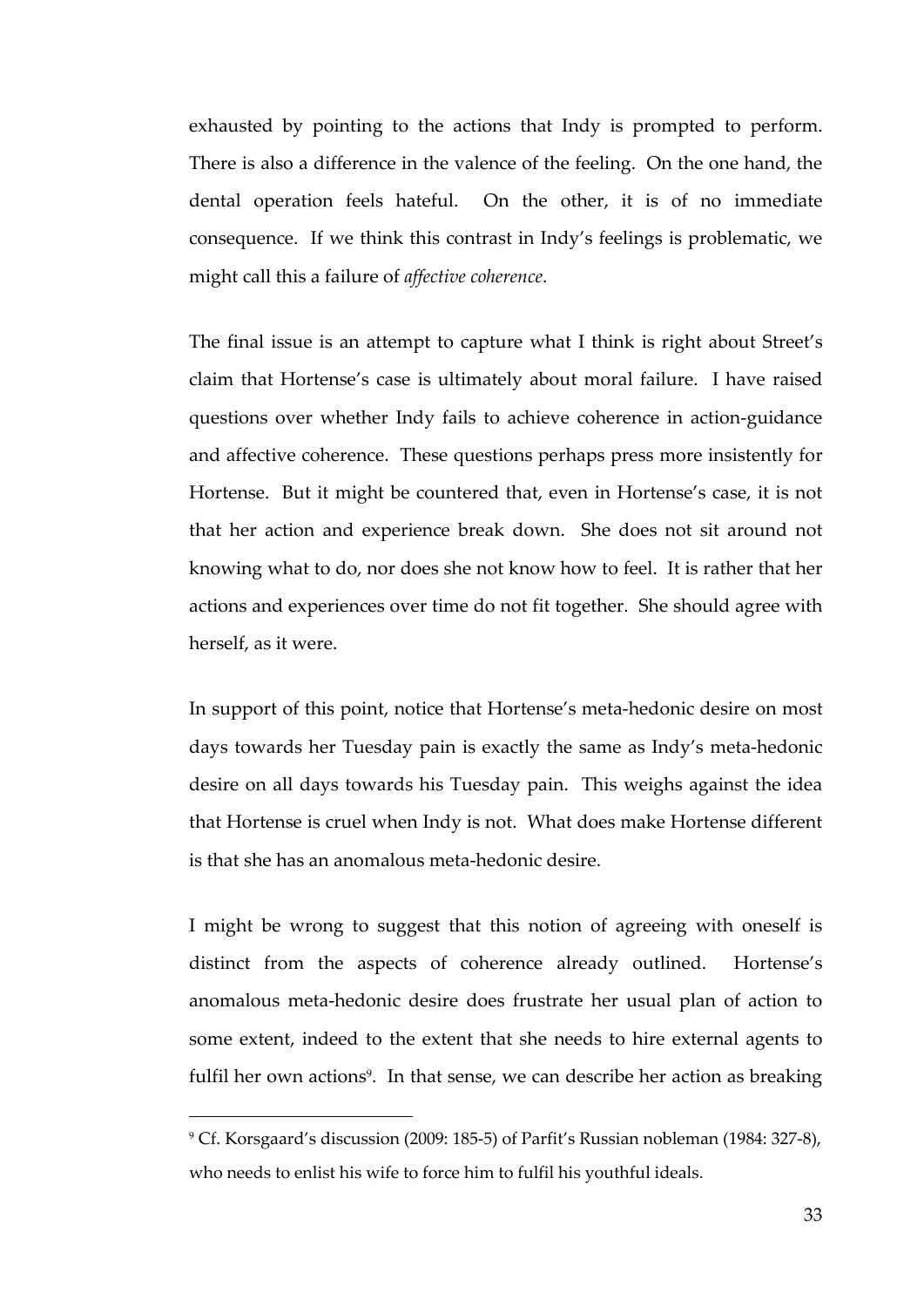down. But the analogue of this notion of agreement in the interpersonal case is a clearer example. For instance, we might think that a pair of friends shares a standpoint, constituted by their shared evaluative attitudes, and that this would do some explanatory work with regard to the values that each can hold. We might call this a question of *social coherence*.

I have set out three aspects of coherence for us to consider, coherence in action-guidance, affective coherence and social coherence. I argued that it would be helpful to consider each aspect of coherence carefully. In the next section, I will explain how Korsgaard allows us to add aspects of coherence to our investigation one at a time.

#### **1.3 Korsgaard's Story of Agency**

In this section, I outline Korsgaard's attitude-dependent account of value, telling it as a story of the role played by judgements about rightness and goodness in human agency. Both in this exposition, and in my application of Korsgaard's account to our Tuesday case *Friendship* through the thesis, I will add one dimension of the story at a time. First I will give the core story of how agents construct rules to guide their actions. Then I will add the affective dimension, which concerns evaluative experiences and judgements about goodness. Finally I will add the social dimension, extending the account to group agents. These dimensions correspond to the three notions of coherence suggested in §1.2.

For Korsgaard, evaluative attitudes are judgements about the rightness of actions and the goodness of objects (1996c: 97-8; 2008: 33; 2009: 68-73; forthcoming: 37). Judgements about rightness are made through the activity of constructing rules to govern our actions, and judgements about goodness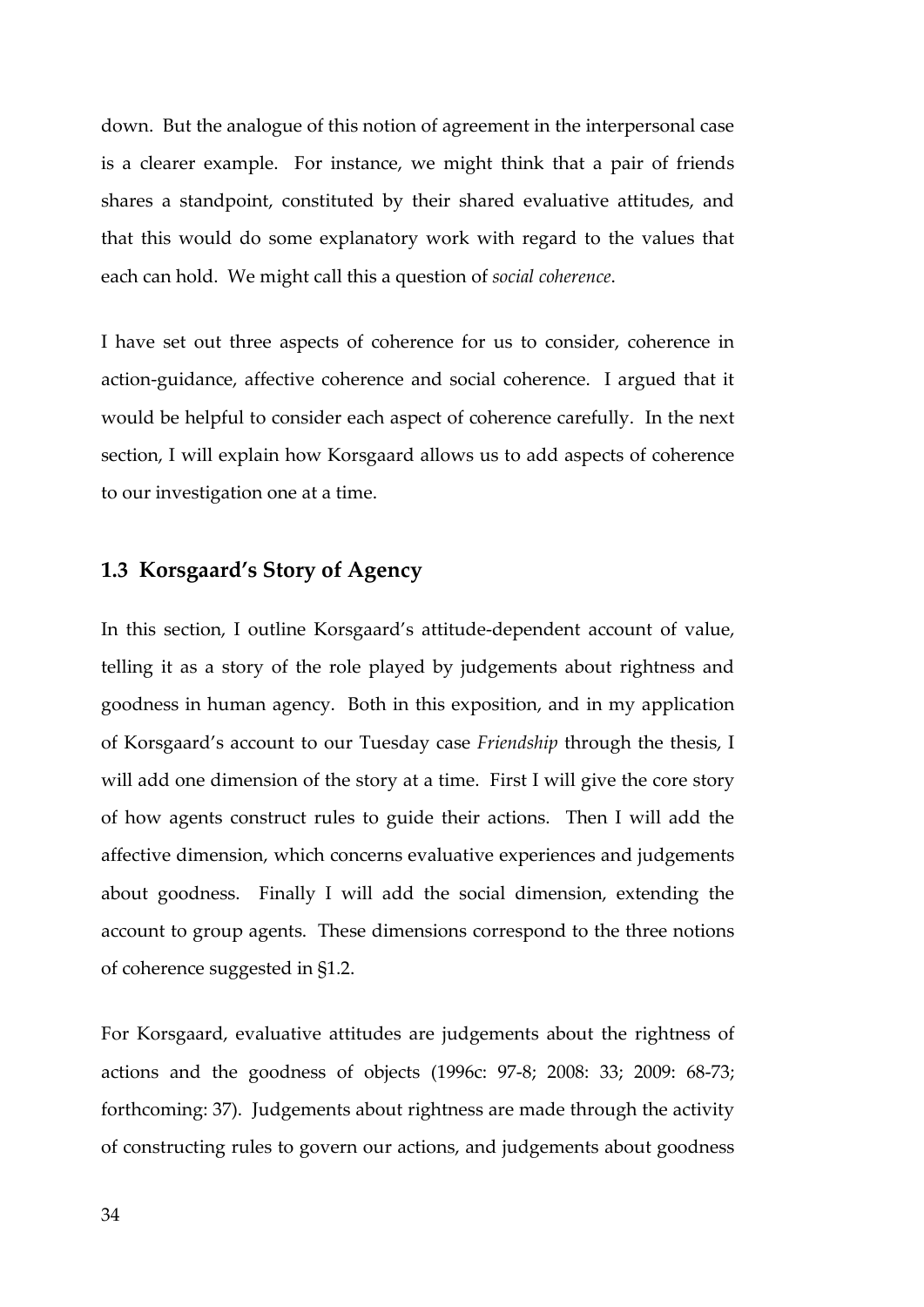through the activity of having evaluative (affectively-laden) experiences of the objects in our environment.

Korsgaard tells a story of the role of those activities in human agency<sup>10</sup>. As we will see, they are in fact aspects of the same process. To aid exposition here, and analysis through the thesis, I will start by telling the story of how we construct rules to guide our actions (exposition in §1.3.1; analysis in §2.1). This introduces the notion of coherence in action-guidance. Then I will add the dimension of the story which involves evaluative experiences of objects, which I call the affective dimension (exposition in §1.3.2; analysis in §2.2). This introduces the notion of affective coherence. Agency can be understood from yet another angle by adding the social dimension of the story (exposition in §1.3.3; analysis in chapter 3). For Korsgaard, the conditions for being an agent can be satisfied by a group just as for an individual (1996b: 372-3; 2009: 197). So the individual story extends to the group. But by symmetry, the story of how a group achieves cooperation among its members can help us understand how an individual resolves the competition between her impulses towards different actions (2009: 134-5; 153-8). The social dimension of the story introduces the notion of social coherence. Thus, we will be able to apply one notion of coherence at a time to our case *Friendship*.

In the rest of this section, I will outline Korsgaard's story of agency. My analysis in subsequent chapters will involve some extrapolation from her account to fill in details, which I will leave until then.

-

<sup>&</sup>lt;sup>10</sup> Roughly, the three dimensions of the story I outline in this paragraph correspond respectively to chs. 2-5, chs. 6-8 and chs. 9-10 of (2009).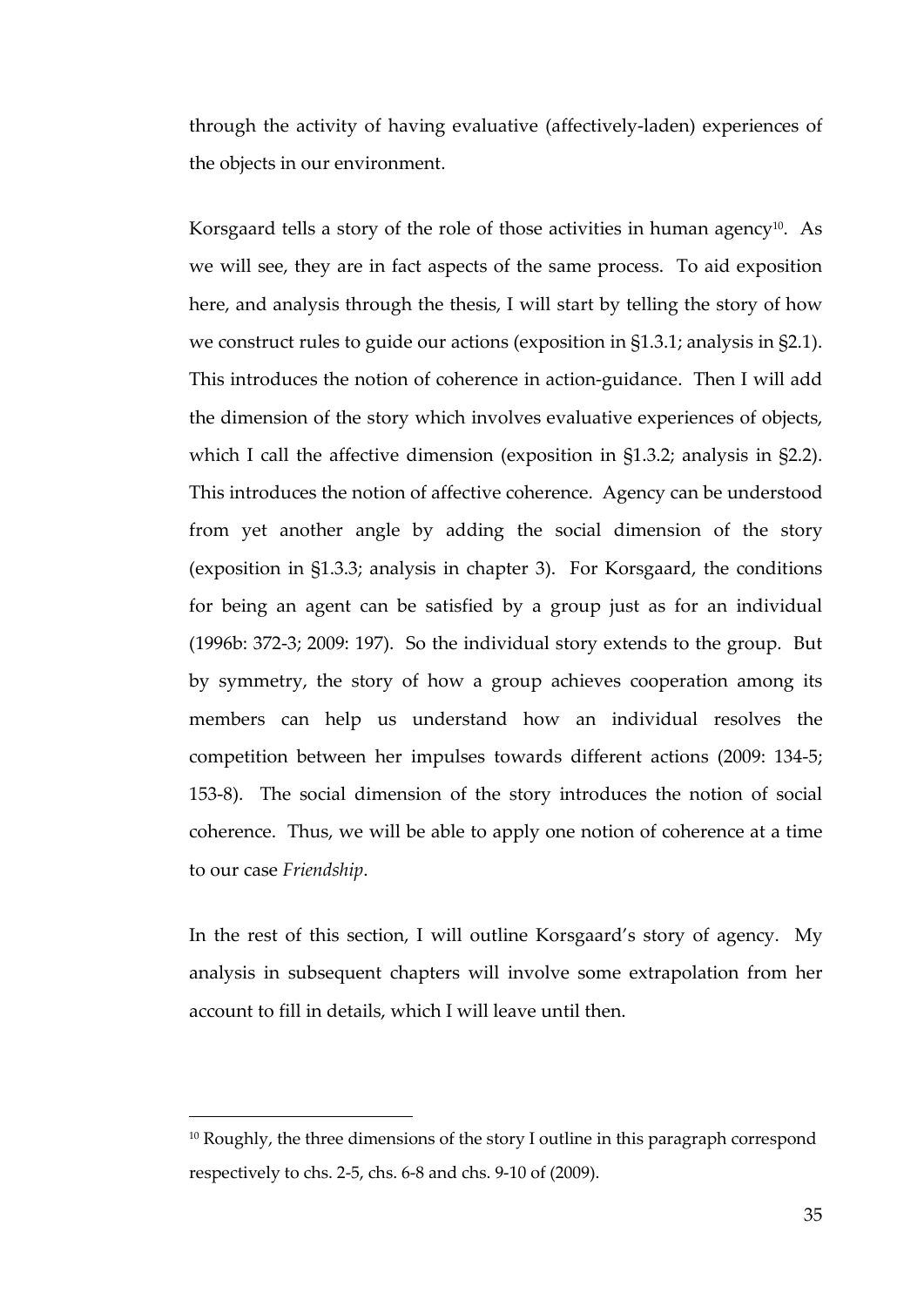#### *1.3.1 The core story of action-guidance*

Let us begin with the core story about making judgements about rightness. For Korsgaard, every agent inescapably finds herself in the first-person, agential perspective (2009: 1). From this perspective, potential actions are presented to her (1996c: 93-4; 2009: 105, 115-121). Unlike the other animals, a human agent is conscious that she is inclined to act in the ways her mind proposes to her.

This sets her a question: should she act on these inclinations or not? The inclination presents the action as worth performing (2009: 111). This is equivalent to her being presented with an idea of an agent: in particular, the idea that the agent who performs such an action is one it is worth being (1996c: 101; 2009: 126). The equivalence can be made explicit by reference to rules. A potential rule would prescribe the action presented to her (2009: 105-6). But this rule – or rather, the maxim that can be willed as rule – also describes the sort of agent she could be by performing that action<sup>11</sup>. So she in fact faces three equivalent questions: whether or not to act on an inclination, whether to be a certain kind of agent, and whether to endorse the corresponding rules. The task of deciding about each of these three questions is one and the same task (2009: 125-6).

Korsgaard calls this activity the construction of "practical identities" (1996c: 101). A practical identity is a conception the agent has of herself, a description of what she does according to which what she does is worthwhile. Her practical identity must describe, at least provisionally, her

 $\overline{a}$ 

 $11$  Here I use the term "rule" rather than "principle" as in the original text.

Korsgaard uses the latter term in various ways, and a full discussion here would not be relevant, as we will not need the term in our analysis.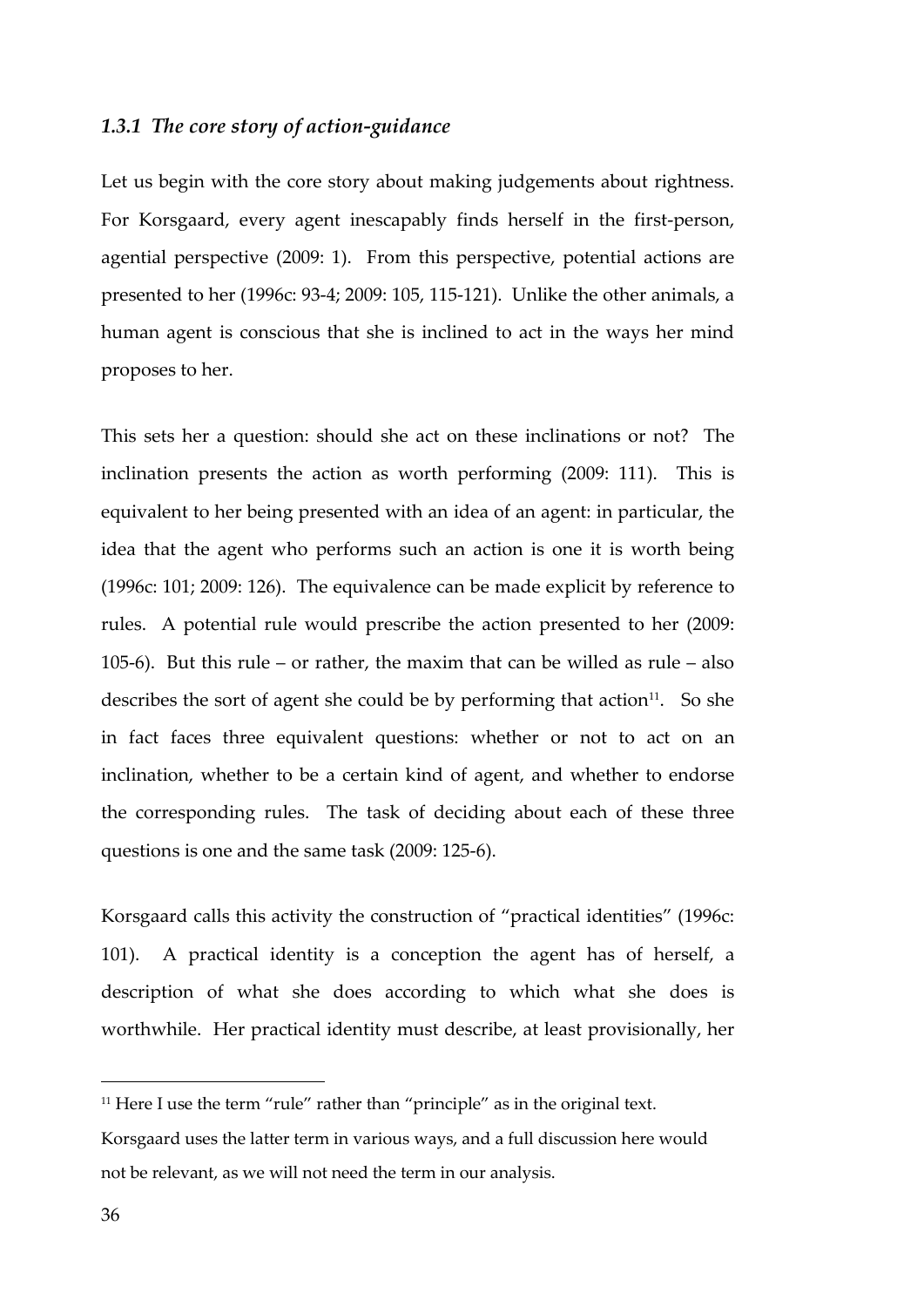actions across the course of her life and in all possible situations in which she might find herself (2009: 73-4, 198, 202). Her practical identity is likely to be composed of various particular practical identities, corresponding to particular roles and relationships. So she must also ensure that her practical identity is coherent, such that the particular roles are consistent with each other (2009: 126). Since a role can be equated with the rules which govern its performance, the achievement of a coherent practical identity is equivalent to constructing a consistent set of rules to guide her actions over her life.

I have presented the core of Korsgaard's story of human agency: the construction of a practical identity which applies to the agent's life as a whole. We can restate this using the terminology of evaluative attitudes. By constructing a rule which prescribes a certain action A, the agent comes to see herself as having reason to A (1996c: 93, 97-8). Thus, she comes to have a certain evaluative attitude towards action A, namely, seeing A as right, or justified. If she has constructed a consistent set of rules, then her judgements about rightness are consistent with each other. Her seeing one of her actions as justified is consistent with her seeing all of her other actions as justified. This means that she has a coherent guide to action for her life. Thus, having a consistent set of this type of evaluative attitude – seeing an action as justified – is the same as having achieved coherence in action-guidance.

I will give some more detail about coherence in action-guidance, and how Korsgaard's version of it applies to our case *Friendship*, in §2.1.

#### *1.3.2 The affective dimension*

I will now turn to the affective dimension of the story of agency, and how judgements about goodness relate to judgements about rightness. The core story I told above involves conscious experience, because the agent's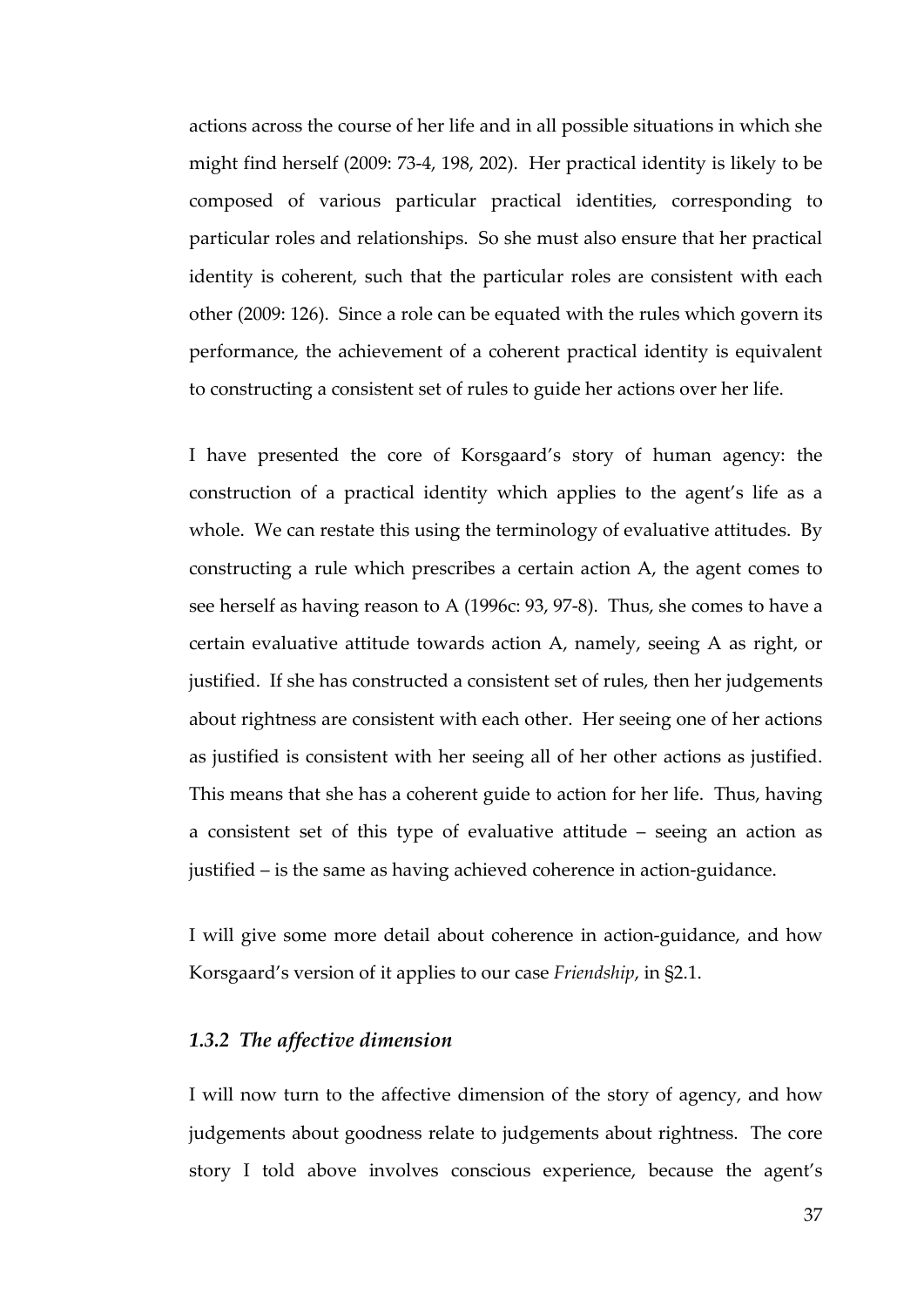experience is involved in the decision-making that guides her action. However, Korsgaard's account of how that experience comes about is more detailed than that yet given. It can be considered in its own right, as Korsgaard has increasingly done in recent work (e.g. forthcoming).

Humans need to make decisions to act, but they share a more general form of life with the other animals, characterised by conscious experience (2009: 127-9; forthcoming: 19). Animals, like all living beings, maintain themselves, but they are different in needing conscious experience in order to do it. Korsgaard, like Aristotle, holds that all living beings maintain and reproduce their forms (2009: 35; forthcoming: 18). An object's form is the way it is arranged which allows it to carry out its function, its characteristic activity (2009: 27; forthcoming: 17). A living being's characteristic activity is to maintain itself as that kind of being and create new instances of that kind. Animals maintain and reproduce their forms partly through action (2009: 93- 4; forthcoming: 19). Animals' self-maintaining and self-reproducing processes count as action because they involve consciousness. This contrasts with plants. In particular, animals use their power of perception to carry out these processes.

The core story of human agency in §1.3.1 began with the agent's awareness of potential actions. In common with other animals, the human agent perceives objects in her environment<sup>12</sup> which would contribute to her selfmaintaining<sup>13</sup> processes if she acts towards them in the right way (2009: 94, 104; forthcoming: 19-20). For instance, she sees food she could eat; she also sees threatening creatures or situations she should avoid. Unlike the other

 $\overline{a}$ 

<sup>&</sup>lt;sup>12</sup> We can also conceive of objects which would contribute to our maintenance and seek them out (2009: 94), but I will restrict myself to the case of perception here.

<sup>&</sup>lt;sup>13</sup> Henceforth I will refer only to self-maintenance and not reproduction.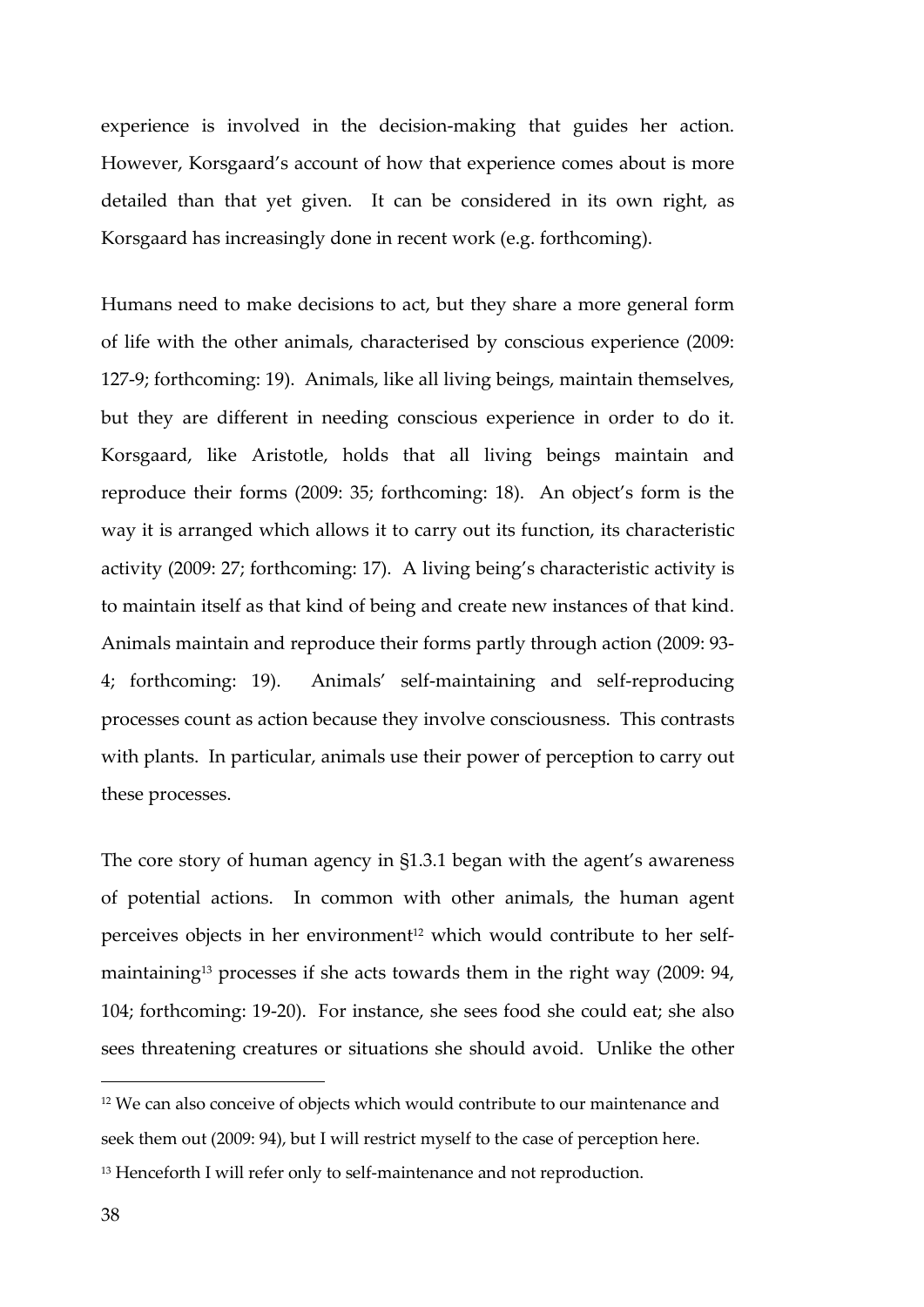animals, the human agent is aware of these actions as potential actions for her.

But it is not just that she has an awareness of the object on the one hand, and an awareness of the potential action on the other. The two are linked. Her experience of the object includes the sense that the action is the correct one: she feels called to act, and feels that the object is to-be-acted-towards in that way (to-be-eaten, or to-be-avoided) (2009: 110-1). There is an established connection between the perception of the object and the prompting to act, which Korsgaard sometimes refers to as an instinct (2009: 111, 113-4). For Korsgaard, our "instincts", our stock of established connections, can be extended through learning. The term "instinct" captures the idea of automatic responsiveness, rather than genetic origin. Korsgaard also uses the term "valuing capacity" to mean the capacity to find a perceived object engaging in some way: pleasant, interesting, enchanting, satisfying, or stimulating (forthcoming: 10). Since she describes such experiential responses as prompting action (forthcoming: 19-20), I take "valuing capacities" and "instincts" to refer to the same thing, a psychological mechanism linking perception of useful objects to the prompting to act towards them in ways that would maintain the agent.

But having such experiential responses towards the objects is also what it is to value those objects (forthcoming: 19). These experiential responses are our evaluative experiences of those objects. Some of our evaluative experiences make the object attractive and some repulsive – the experiences are welcome or averse (forthcoming: 20), where this is explained by the operation of the valuing capacities mentioned above. For an object to be good is for it to be experienced as attractive in this way, but also for it actually to contribute to the agent's maintenance (forthcoming: 7-8, 33, 35).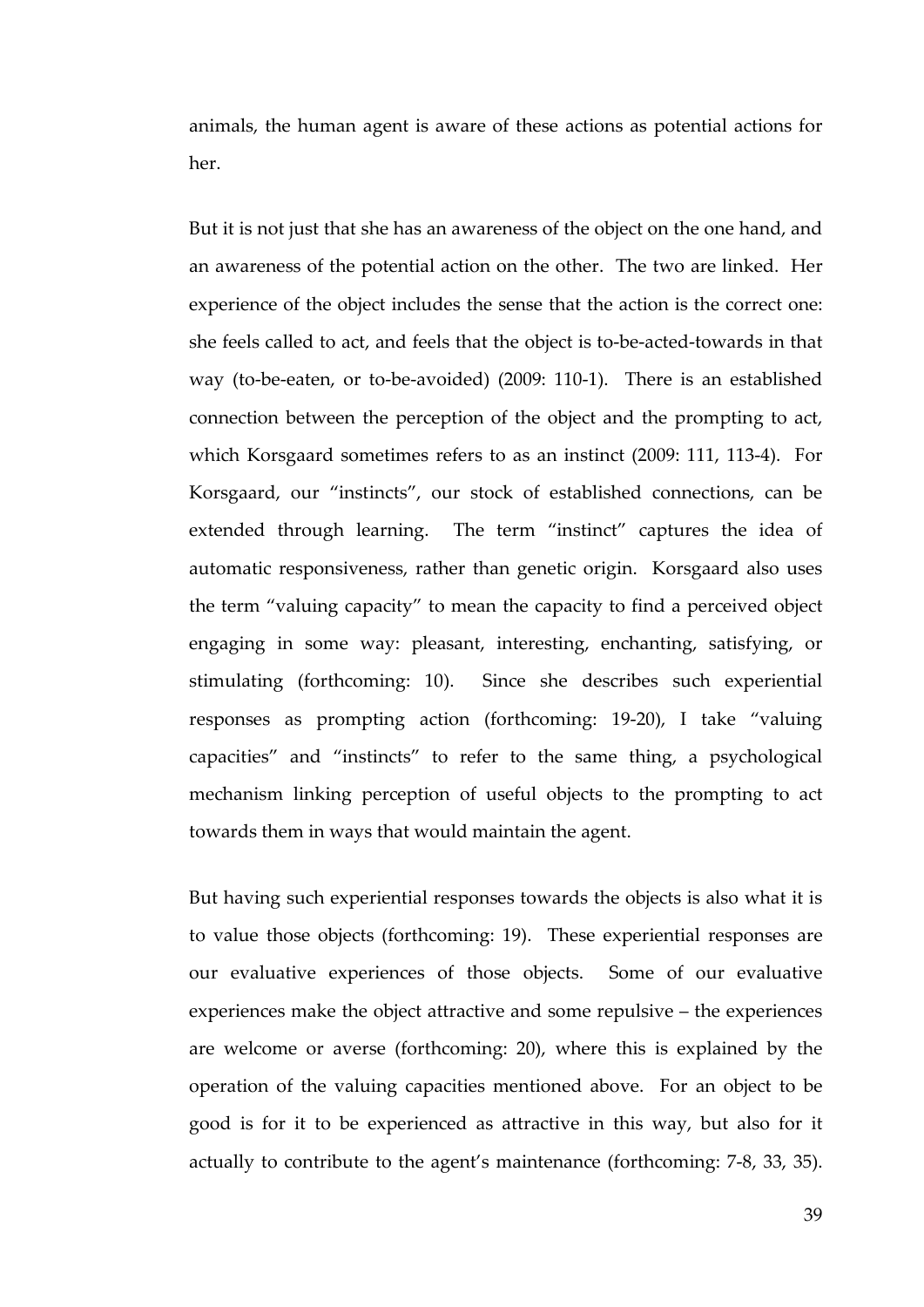Similarly, for an object to be bad is for it to be experienced as repulsive, and for it to damage the agent's maintenance.

Korsgaard explains judgements about goodness in terms of such experiences (forthcoming:  $37$ , inc. fn.28). When I make a judgement that an object X is good for an agent Y, I am sharing Y's evaluative experience of the bearing of X on her own functioning. Thus, judgements about goodness are essentially sympathetic. I feel the same way about X as Y does. The function of making such a judgement is to share such feelings, rather than to describe the way the world is. Similarly, I can judge that some object X is good for *me*. This involves the limiting case of sympathy: here, I am sharing the evaluative experience with myself. Korsgaard describes this function, the sharing of evaluative experience, as "underneath" and partly prompting the lawmaking function of judgements about rightness of action. I take this to mean that judgements about goodness can hold independently of judgements about rightness, and are in some sense "prior" to them. Korsgaard labels her theory of the good "constructivist". I take this to mean that agents construct their own goods in virtue of having such evaluative experiences about objects, again independently and prior to constructing rightness (via rule-construction).

I have set out the affective dimension of Korsgaard's story of agency. Perception plays a central role in action, because agents' experiences of the objects that maintain them are part of the psychological explanation of how action comes about. For something to be good for the agent is partly a matter of the agent having such experiences, that is, of the agent seeing objects as good. Judgements about goodness are a matter of such experiences of objects as good, and it is through such experiences that the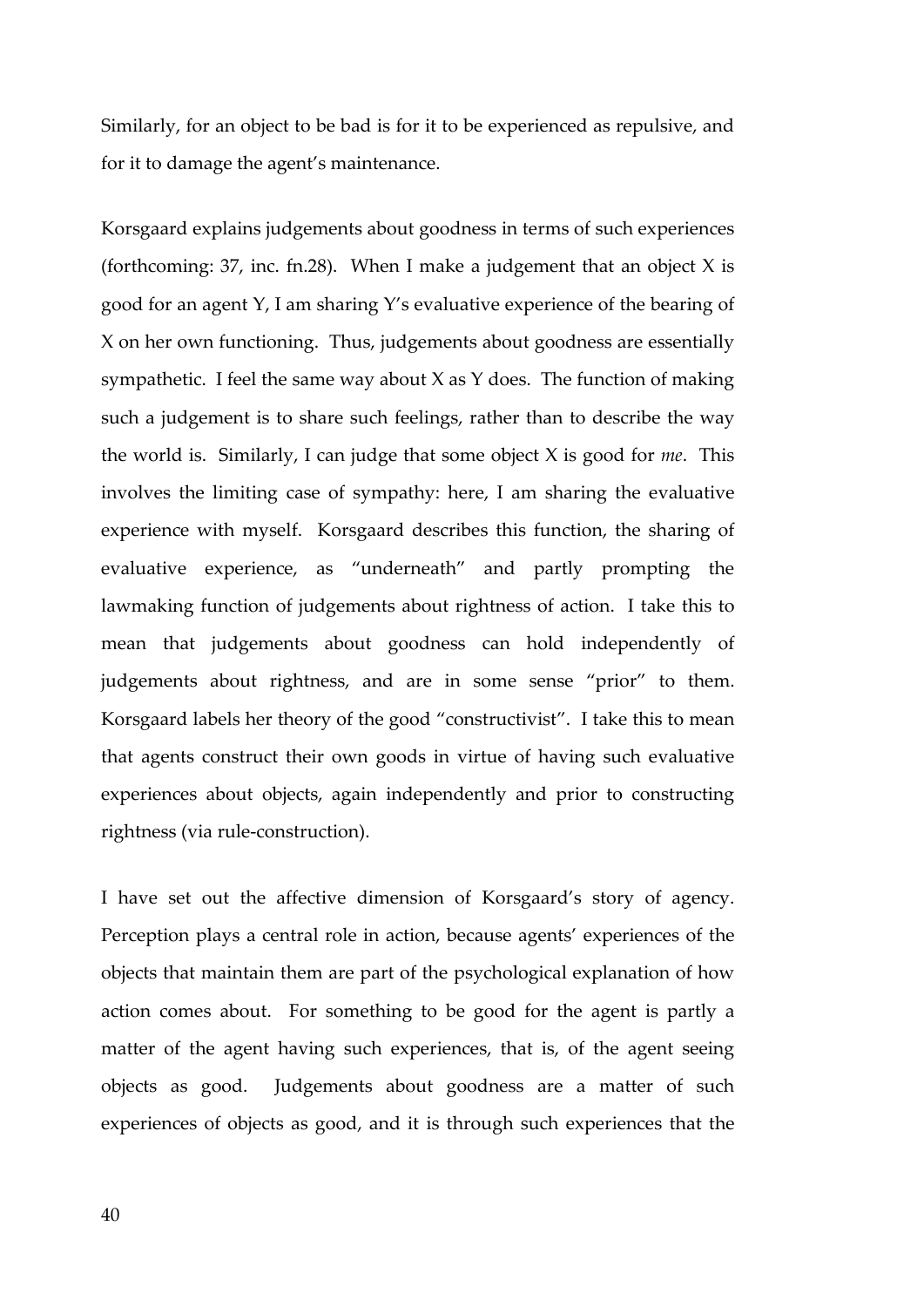agent constructs what is good for her. But how might this dimension of the story bring in a notion of affective coherence?

Korsgaard's account suggests the following possibility: someone would fail to show affective coherence if she fails to share judgements about goodness – that is, experiences of objects as good (and bad) – with herself. Remember Hortense, who is indifferent to the agony of an unanaesthetised dental operation on a future Tuesday but horrified by the prospect of it on the day itself. Her (anticipatory) experiences of the dental operation might be described as incoherent. Hortense seems to fail to share "the consciousness...of the bearing that events have upon [her nature]" (forthcoming:  $37$ , fn.28)<sup>14</sup>. In other words, she fails to sympathise with herself. This echoes Street's characterisation of her as lacking mercy and compassion. We might say that Hortense fails to construct her own good and fails to achieve affective coherence.

This critique might extend to Indy. Indy was indifferent to agony not just on future Tuesdays but on the Tuesdays themselves. However, Street's illustration involved a "physical" self in revolt against the sensations of the operation whilst Indy's "core emotional" or "innermost" self remained calm. We might say here that Indy's innermost self fails to sympathise with his physical self. So he too might fail to achieve affective coherence.

I will discuss the definition of our notion of affective coherence further in §2.2, where I will apply it to our Tuesday case, *Friendship*.

-

<sup>&</sup>lt;sup>14</sup> Permission to reproduce this extract has been granted by Christine Korsgaard.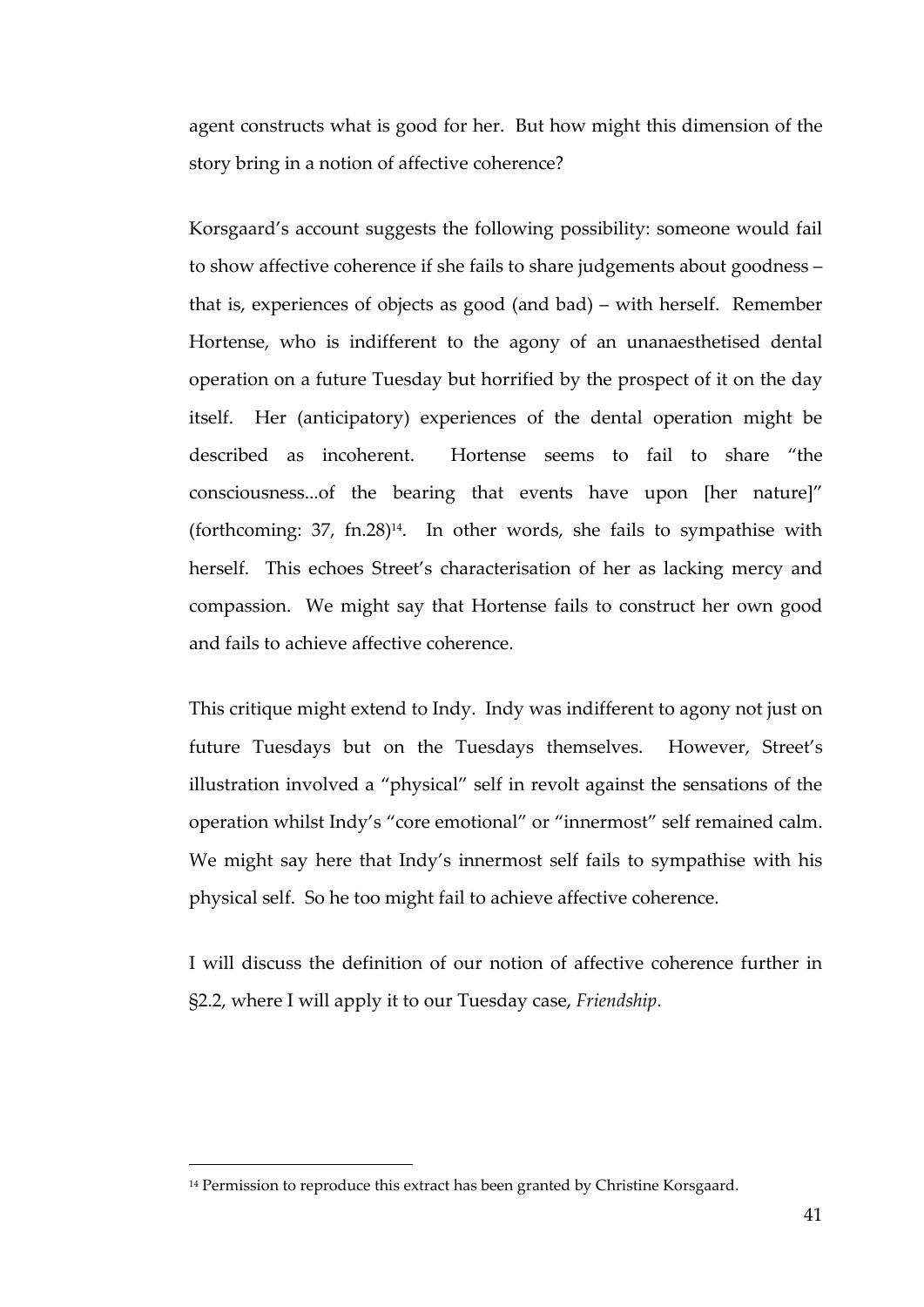#### *1.3.3 The social dimension*

I will now turn to the final dimension of the story of agency, the social dimension. The story I have told so far is about the actions and experiences of an individual agent. But Korsgaard tells a parallel story about a group of people acting as a unified agent. The account of group agency therefore builds on the account of individual agency. But just as the account of an agent's phenomenology added a new dimension to our understanding of the agent's decision-making, the account of group agency will add a new dimension to our understanding of the individual agent.

In Korsgaard's framework, a group of people can be an agent just as an individual can. The agential perspective is first-personal, but there is a firstperson plural as well as a first person-singular, and a group can take a firstperson plural perspective (2009: 197). Groups can devise plans to coordinate their actions just as individuals can, and so can also have identities (1996b: 372-3). They make decisions about action by deliberating together, together choosing a rule to govern their actions (2009: 190). It is the fact that they choose a rule together which explains how they have a unified will and that their action counts as shared. This unifies the group, forming one agent out of a collectivity of individuals. This parallels the individual unifying herself, forming one agent out of a mere heap of impulses to act (2009: 67-8). She does this by choosing a rule (2009: 68-9). This constitutes her will: because she is acting in accordance with her representation of a rule (2009: 68), her movement counts as an action that we can attribute to her, the agent (2009: 100-3). The same applies to the group.

Korsgaard's main concern is to justify universal morality, that is, how we should act towards all humans. Therefore, some of her claims about group agency apply more appropriately to the group of all humans (1996c: 120-1;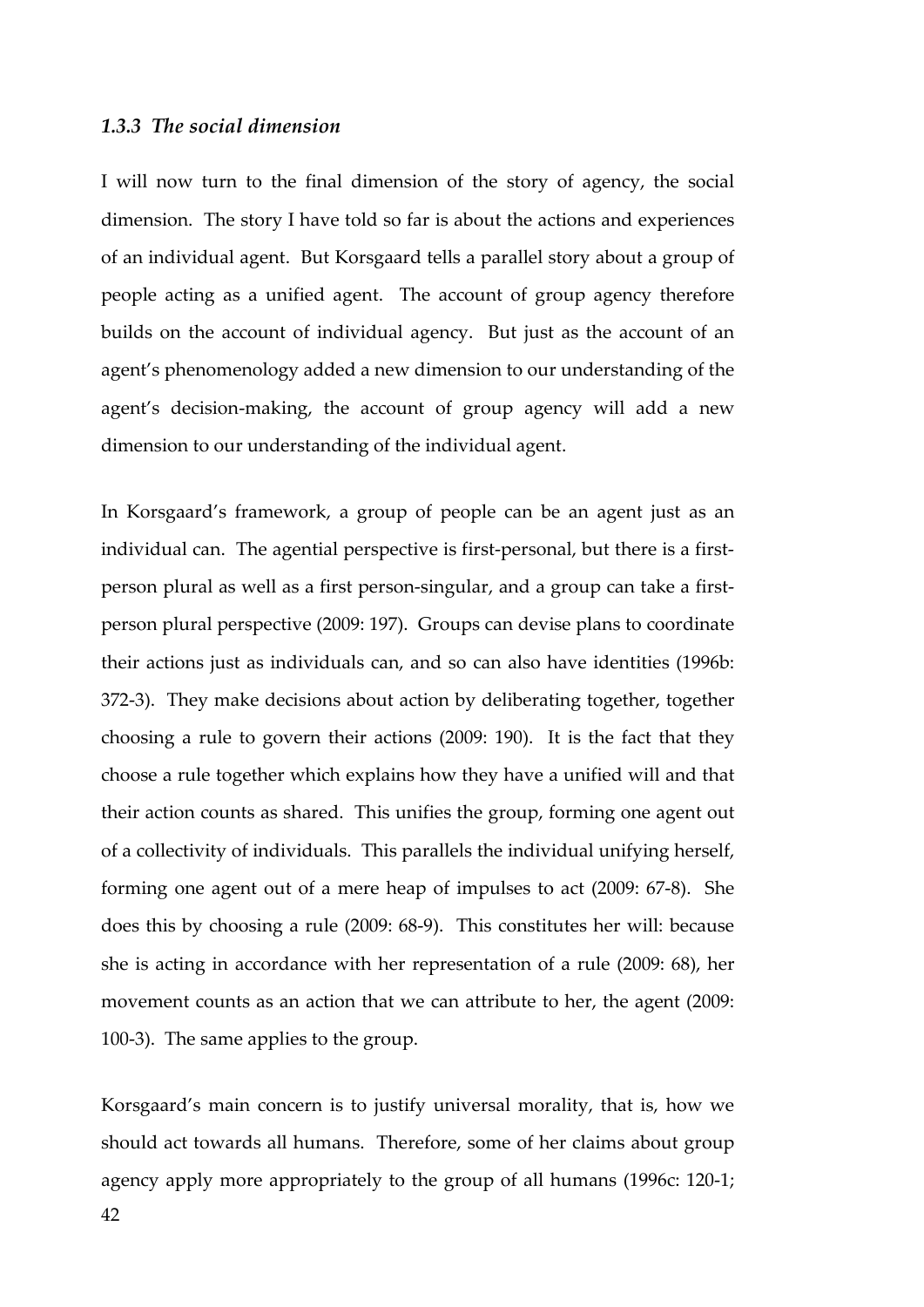2009: 209), rather than to particular groups that we can choose to belong to (2009: 200). In chapter 3, I will do the interpretative work necessary for our analysis. Here I will summarise Korsgaard's points, and merely state the additional elements of the picture of particular group agents<sup>15</sup> that I take to be implied by her framework.

As an agent, the group agent must achieve coherence in action-guidance just as the individual agent must. An individual agent's self-conception describes her actions across her life. A group agent's shared self-conception describes the actions of its members, insofar as they interact with each other16. An individual agent's self-conception describes actions for all possible situations; her rule commits her to the same action whenever the same circumstances apply. A group agent's self-conception describes actions for all its members; its rule commits each of them to the same action if they find themselves in the same circumstances  $(2009: 191)^{17}$ . An individual agent's self-conception must involve consistency between the various particular roles she fulfils; a group agent's self-conception must involve consistency between the roles its members fulfil, since the success of their interaction depends on the success of each of the members' actions (2009: 192).

-

<sup>&</sup>lt;sup>15</sup> Although Korsgaard does not use the term, I use "group agent" to mean a group of people that acts as a unified agent.

<sup>&</sup>lt;sup>16</sup> Cf. how a pair describing itself as a married couple defines the actions they perform together (2009: 187) and how the overall human story has complementary roles for individual humans (2009: 212).

<sup>&</sup>lt;sup>17</sup> I will apply this below to the notion of universalizability. I characterise universalizability in Korsgaard's framework as ranging over two dimensions: an individual agent's life, and all members of society (cf. 2009: 72-4)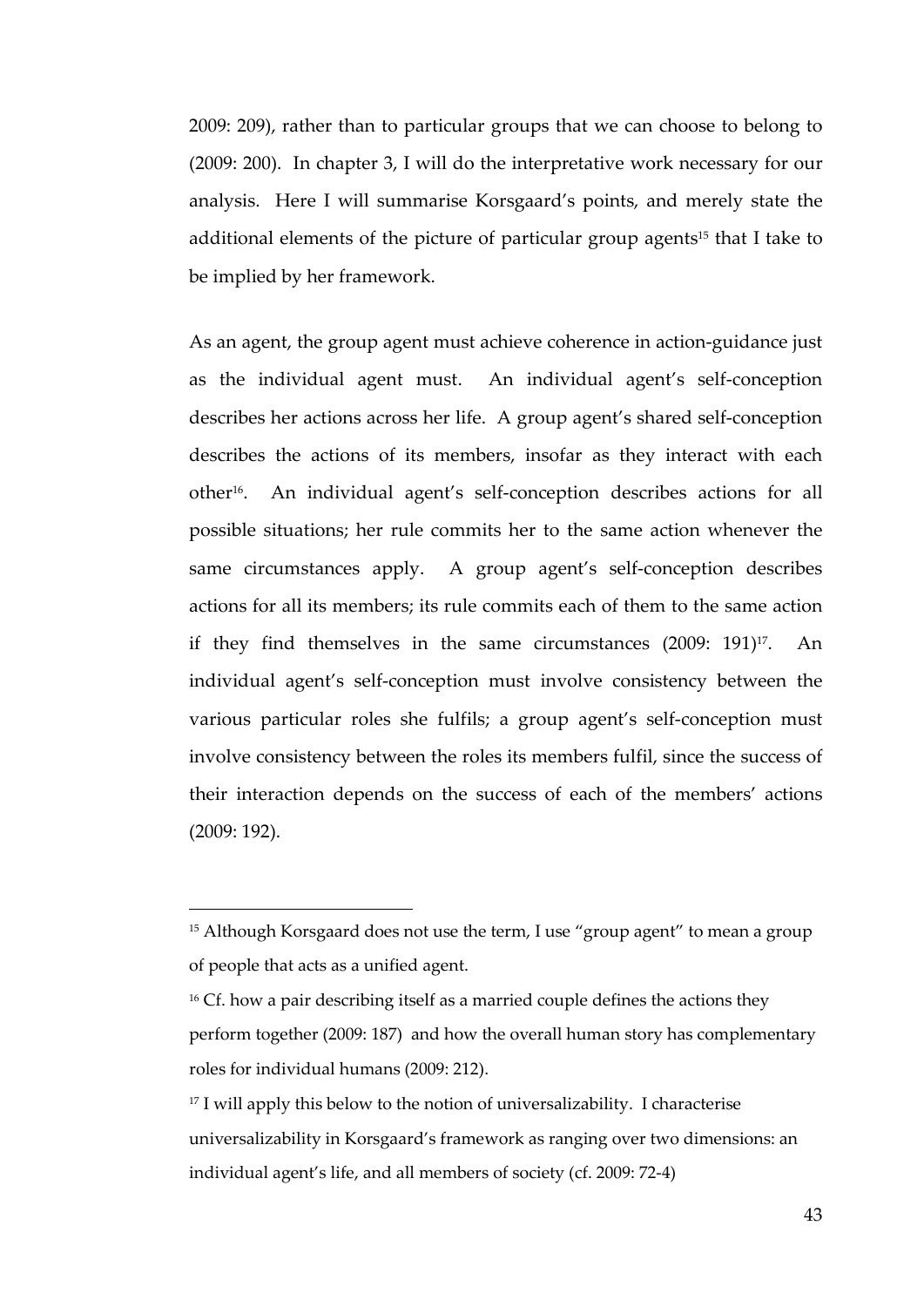Similarly, if it turns out we can build a notion of affective coherence for an individual agent, we may be able to do the same for a group agent. I suggested that affective coherence might mean success in constructing the good for oneself, done by sharing evaluative experiences with oneself. This locution is more naturally applied to a group, who would presumably construct a shared good by sharing evaluative experiences with each other. In §3.2, I will also discuss the idea of shared valuing capacities. In the individual case, this role was played by psychological mechanisms. I will suggest that the group analogue is a certain kind of social practice.

I have outlined the three dimensions of Korsgaard's story of human agency. The core story involves the individual agent's construction of a practical identity, corresponding to a consistent set of rules prescribing actions over her life. This is what it is to achieve coherence in action-guidance, and I will apply this part of the account to *Friendship* in §2.1. The affective dimension of the story involves the agent's evaluative experiences, underpinned by her psychology. I suggested a possible notion of affective coherence, but we will need to explore this further in §2.2. The social dimension of the story comprises group-agent analogues to parts of the account outlined in the first two dimensions. This suggests how a group agent might achieve coherence, which should explain what it is for an individual member of a group to achieve social coherence. We will explore this in chapter 3.

I have explained my choice of Korsgaard's attitude-dependent account as the example I will use to examine my Tuesday case, *Friendship*. Specifically, I will use it to test the attitude-dependent account's claim that an agent's coherence is enough to ensure that her values are legitimate and her actions justified. Given the interrelation between the three dimensions of the story of agency, it may be difficult to separate the corresponding notions of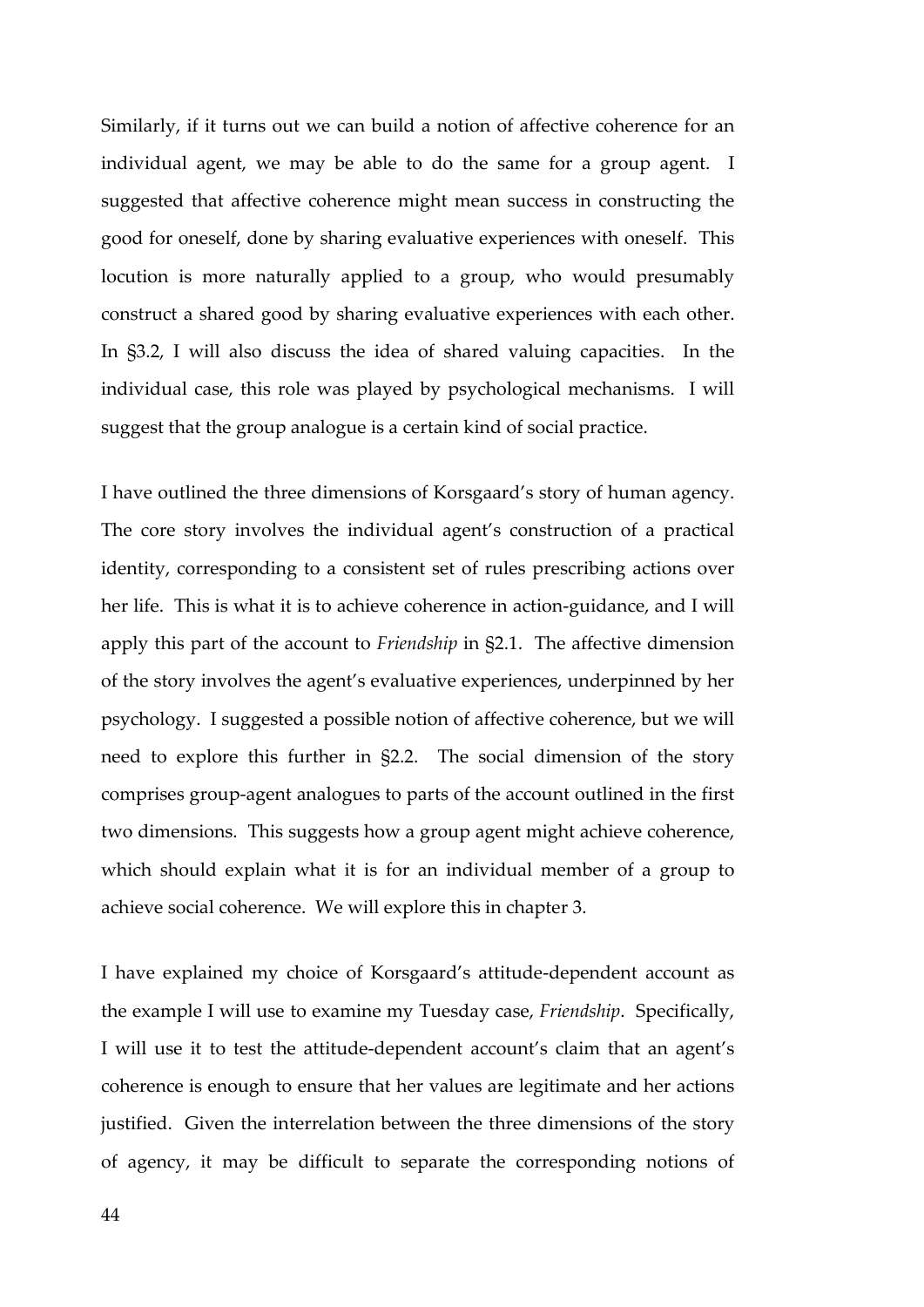coherence completely. Nevertheless, Korsgaard's account is relatively amenable to a progressive analysis introducing one of these notions at a time. We should bear in mind though that the results from our analysis might not necessarily generalise to all attitude-dependent accounts. My hope is that they will be indicative.

As I add dimensions to Korsgaard's story, I will check how *Friendship* needs to be adjusted (if it can be) to maintain the coherence of its central character, Theodore. As I progressively build the picture of Theodore through the thesis, I will check intuitions to see whether, and how, each aspect of coherence contributes to making Theodore's values seem more acceptable. My aim is that, by the end, we should have considered our intuitions carefully, and will be able to give a firm verdict on the complete picture.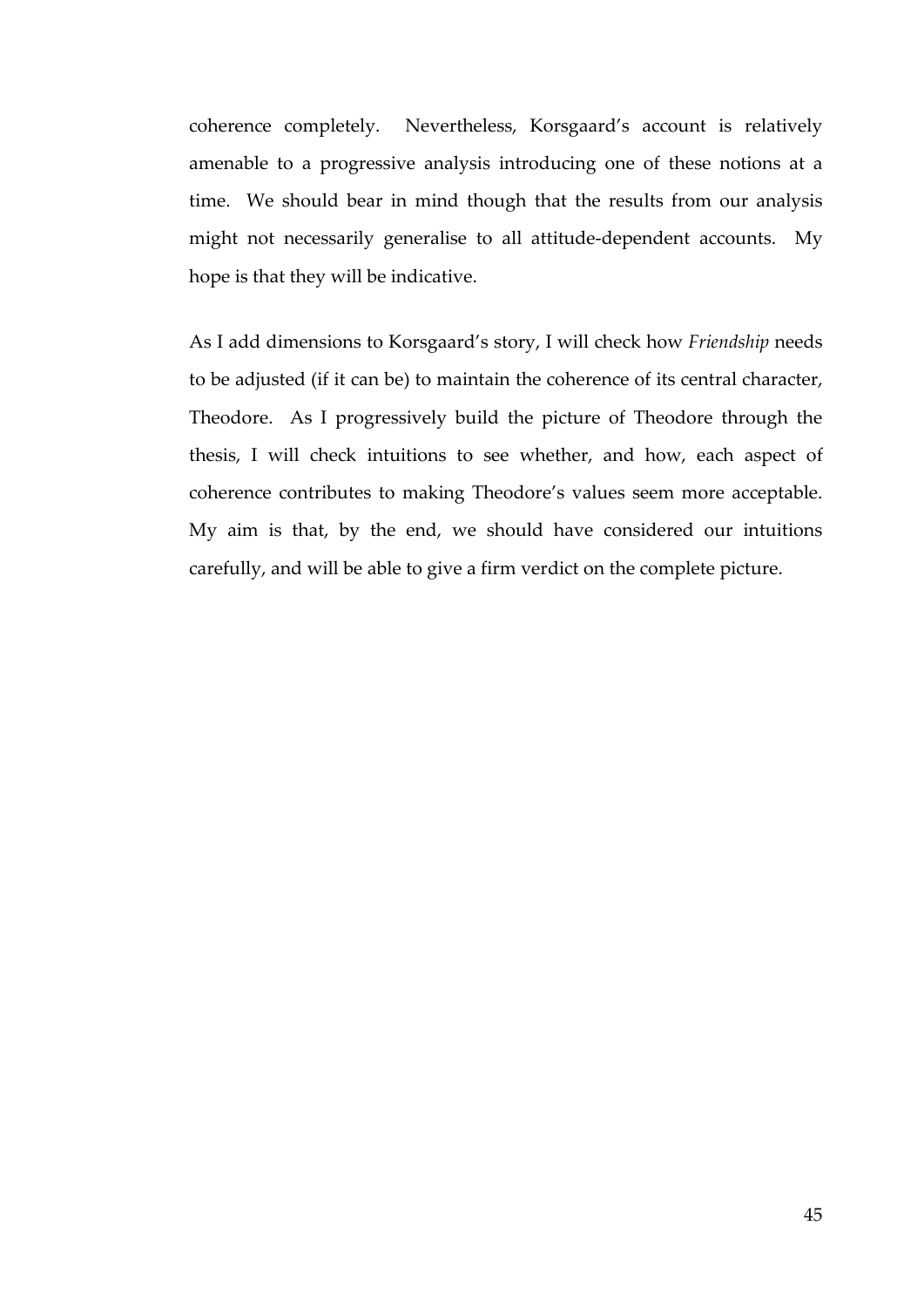# Chapter 2: The Ideally Coherent Eccentric's Individual Agency

If someone who ignores someone on Tuesdays whom he usually values, can he really be coherent? If we were not convinced by the coherence of Indy and Hortense in Street's cases of Tuesday indifference, we might be sceptical about the prospects for Theodore. To achieve coherence in action-guidance, he will have to meet strong Kantian requirements, willing maxims as universal laws and acting with complete consistency. If there is such a thing as affective coherence, it will somehow be related to the idea of experiences playing a central role in an organic, Aristotelian-inspired notion of selfmaintenance.

In this chapter, I will argue that Theodore achieves both types of coherence without a great deal of change to our initial picture of him. In our discussion of Korsgaard's core story of agency and action-guidance, the need for the agent to unify herself yields two conditions, universality over her life and consistency, which Theodore can satisfy without changing his behaviour as described in *Friendship*. I argue for this in §2.1.

The affective dimension of the story raises the question of whether Theodore can be like us in his evaluative experiences and feelings, or whether affective coherence will demand that he is quite different. But first we will need to work out our notion of affective coherence, which I do by using Korsgaard's account of judgements about goodness. Theodore achieves affective coherence, but at the cost of substituting his friend's feelings for his friend as the object of his valuing. I explain this in §2.2.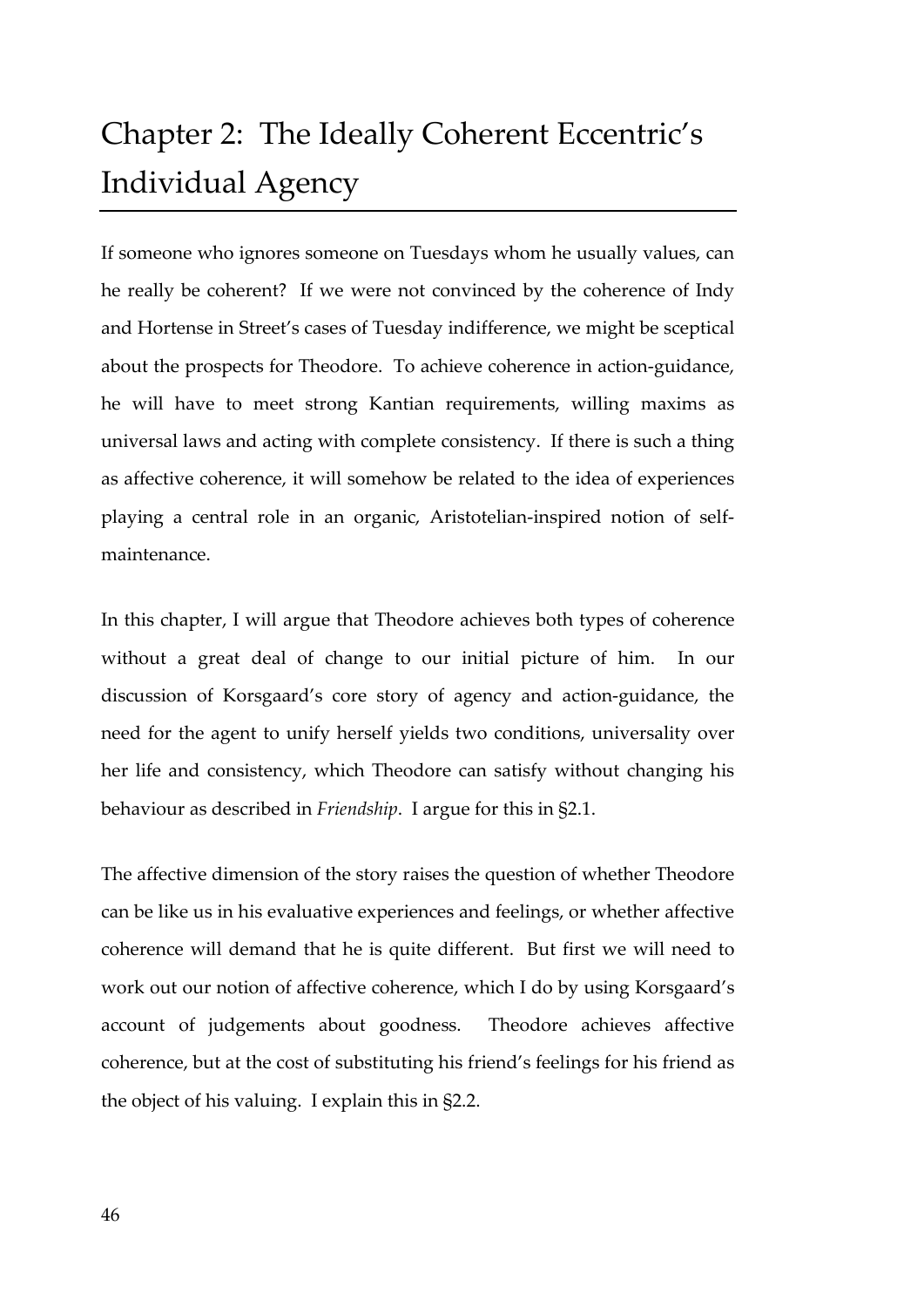## **2.1 Coherence in Action-Guidance**

In this section, I will argue that the core story of the agent's decision-making, a story of how she achieves coherence in how she guides her actions, can quite straightforwardly accommodate Theodore's behaviour as described in *Friendship*. This requirement does nothing to rule him out as a coherent agent with legitimate values, someone whose actions are genuinely justified. The main purposes of this section are to specify Theodore's rule for action, for use in analysis over the rest of the thesis; and to address what may seem obvious objections that his behaviour does not match the Kantian spirit of an account like Korsgaard's.

In §1.3.1, I summarised Korsgaard as saying that an agent achieves coherence in action-guidance if her rules, or equivalently her practical identity, provide her with a coherent guide to action for her life. I mentioned three features: an agent's rules must prescribe actions across the course of her life, for all possible situations, and must prescribe roles that are consistent with each other.

To aid the clarity of our discussion, I will introduce two terms to collect these three features. Firstly, an agent's rules must satisfy the condition of *universality across her life*. This will capture the first two features. Secondly, an agent's rules must satisfy the condition of *consistency*. (In chapter 3, I will introduce the corresponding conditions for group agents, namely *universality across group's membership* and *interpersonal consistency*.) This provides our test: Theodore achieves coherence in action-guidance if and only if his rules satisfy these two conditions.

Let us fill in some detail of how the universality condition works. An agent has a maxim which describes her action (2009: 11). The maxim is a thought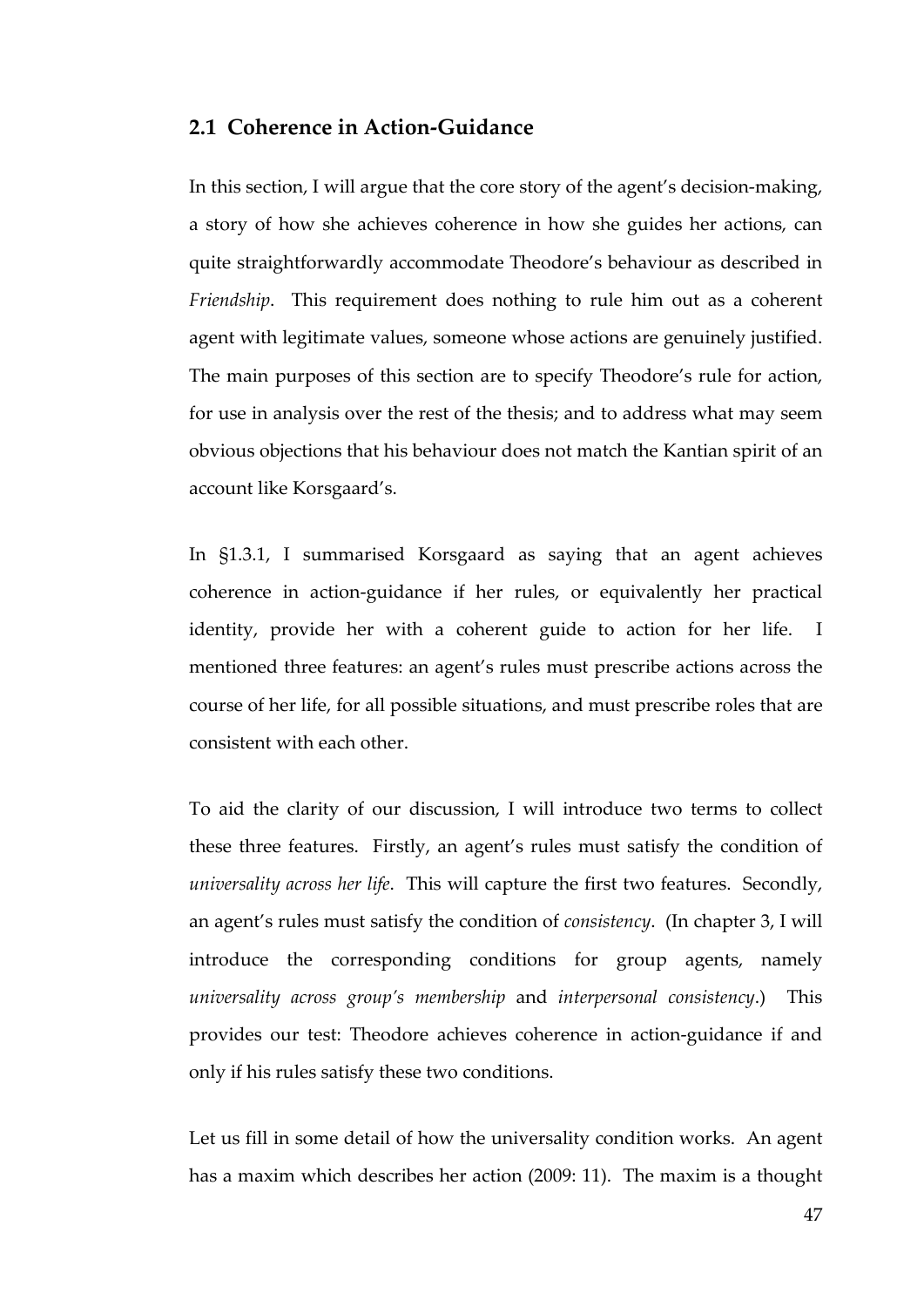of the form, "I will perform act A<sub>1</sub> in order to perform act A<sub>2</sub>" (2009: 68-9)<sup>18</sup>. The agent's action counts as an action because her maxim determines what she does, as opposed to some external or internal force causing her to move. A maxim that describes a justified action must have the form of universal law (cf. 2009: 15). A universal law can be followed in any kind of case, by specifying the circumstances in which the action should be performed (2009: 73, 180)19. In any kind of case, the specification of the circumstances provides a determinate answer about whether the action should be performed. But it is important to note that Korsgaard allows that the law can be provisionally universal instead of absolutely universal: a provisionally universal law allows that there may be good reasons, not yet specified in the maxim, why the action should not be performed as described (2009: 73-4). Thus, provisionally universal laws effectively come with an unstated "everything else equal" clause. This makes the seemingly strong claim that an agent's laws apply across her life (to "all of the conscious inhabitants of her body, present and future", 2009: 198; cf. 1996b:  $371-2$ <sup>20</sup> more plausible. A law that purports to apply in all relevantly similar circumstances can be updated as one proceeds through life. Korsgaard even states that, strictly speaking, we could will a new maxim on each new occasion, as long as the occasion was specified as relevantly

 $\overline{a}$ 

<sup>&</sup>lt;sup>18</sup> Although Korsgaard elsewhere gives the more standard form, "I will perform act A for the sake of end E" (2009: 11), the form I am using will make our analysis more straightforward.

<sup>&</sup>lt;sup>19</sup> In line with Kant, Korsgaard interprets universalizability as meaning the law should be followed by any agent who finds herself in the circumstances specified (see also §1.3.3, footnote 17). I will discuss this point further, in the context of universalising over membership of a group, in §3.1.

<sup>&</sup>lt;sup>20</sup> Permission to reproduce this extract has been granted by Oxford University Press.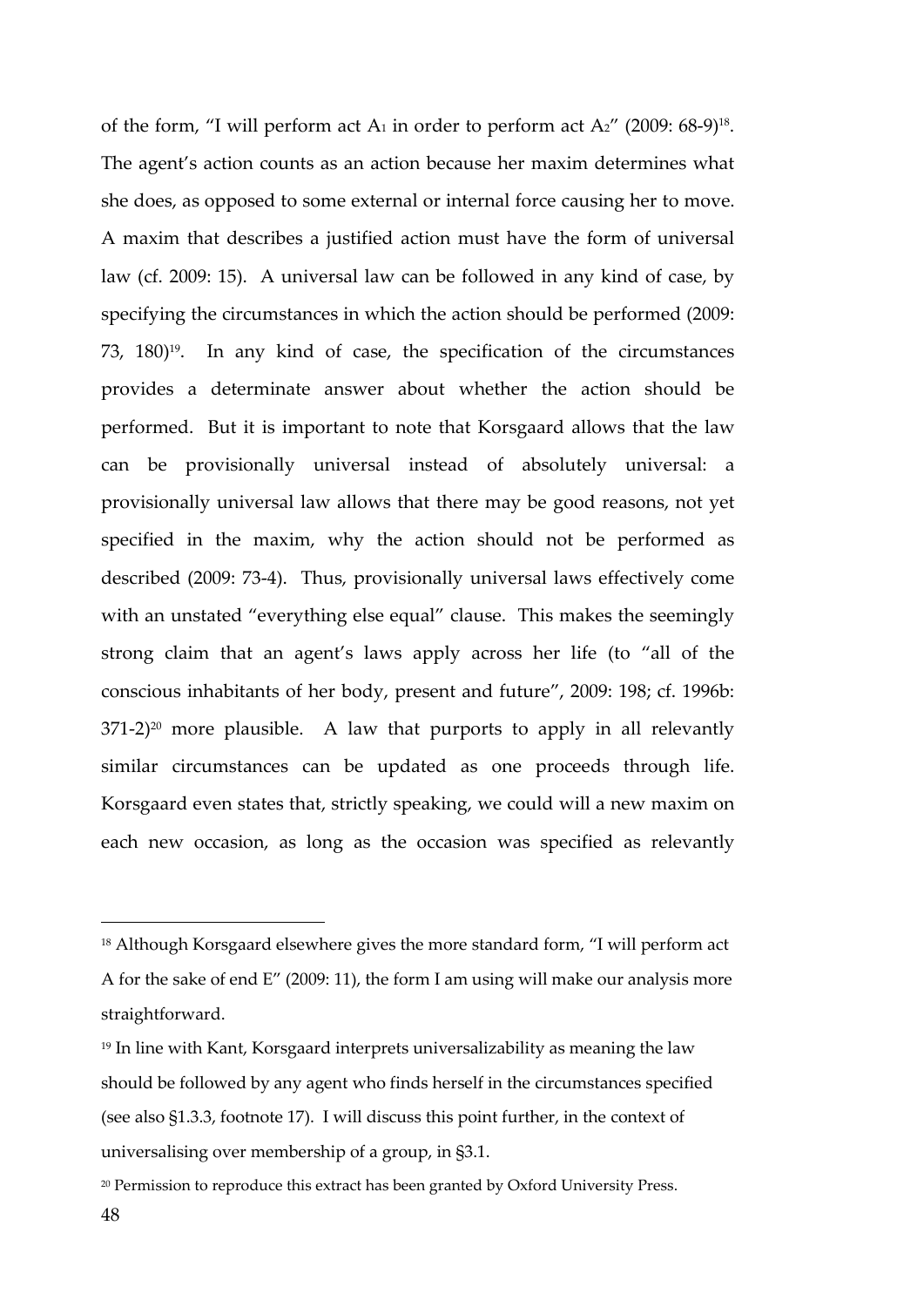different, and this would count as universal willing (2009: 73). Thus, a maxim can be highly specific yet have the form of a universal law.

Now consider Theodore's actions as described in *Friendship*. On days other than Tuesdays, if Susan is sad, he asks her about it, listens carefully, and acts to help solve her problems if he can. On Tuesdays, if Susan is sad, he just smiles sympathetically as he would with any other member of society. On any day, if he notices a problem that he anticipates will lead to Susan being sad on a day other than Tuesday, he takes action as a friend. But if he only anticipates that it will lead to Susan being sad on a Tuesday, he ignores it (unless it endangers her). The maxim that describes his action might be as follows:

"I will, whenever Susan is sad or is likely to be sad on a day other than a Tuesday, ask her what is wrong, listen carefully to her problems, and take action if I can solve them, in order to restore her mood except on Tuesdays."

This is a thought of the form "I will perform act  $A_1$  in order to perform act A2". It may seem strange to think of it as having the form of a universal law. But it does specify circumstances in which the action should be performed, in such a way that Theodore can determine what to do in any case he finds himself. It is just that those circumstances are themselves strange: they include all occurrences of a problem making Susan sad or risking making Susan sad, except for those that are making her sad or will make her sad on a Tuesday. Theodore can keep following this rule as his life progresses.

It therefore seems that Theodore's rule satisfies the condition of universality across his life. It might be objected that this maxim is unlikely to be the one that Theodore is sincerely using to describe his action. This is an objection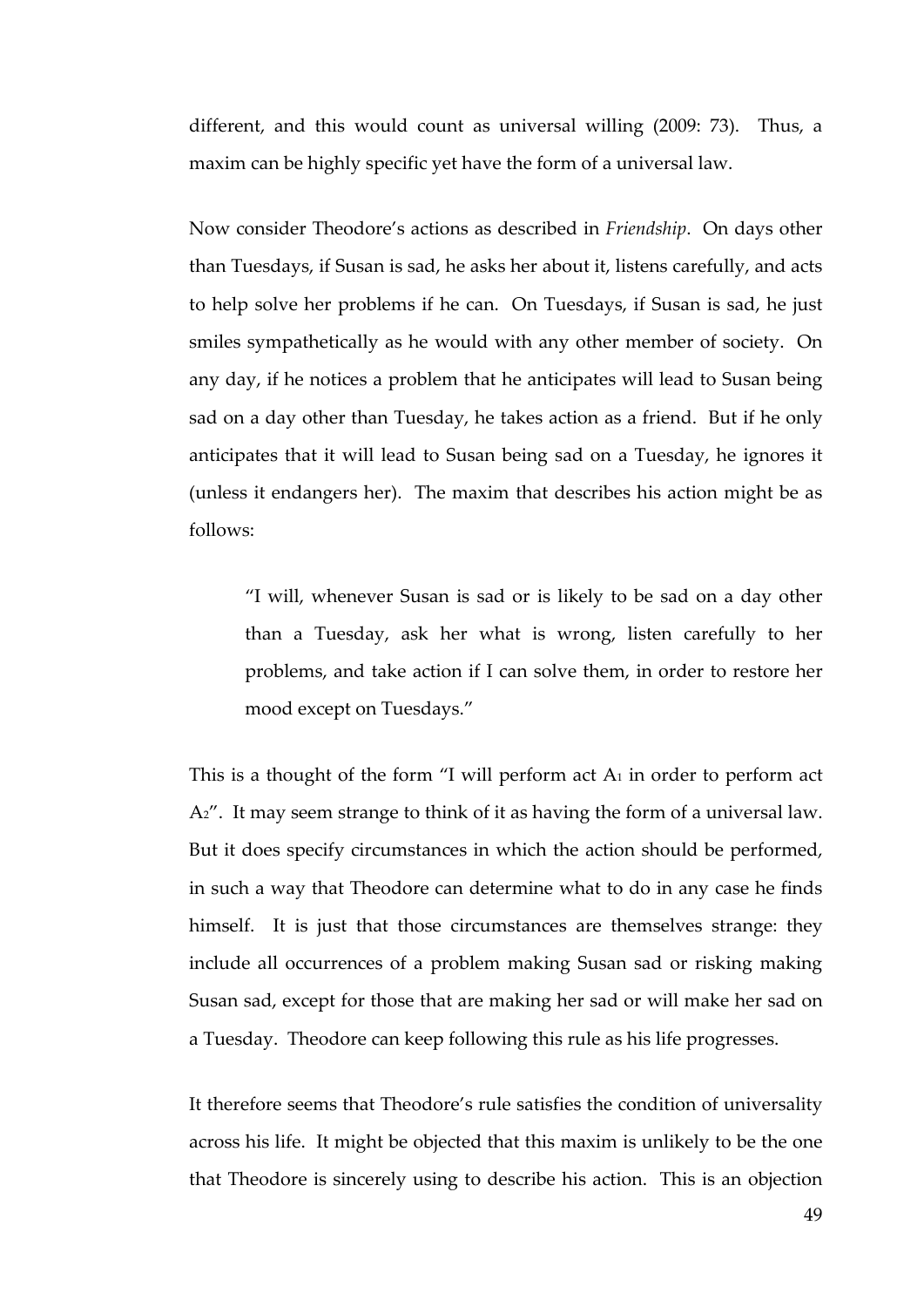that Fabian Freyenhagen discusses when considering the related problem of supposed "empty formalism" for Kantian ethics, using an example of Eric Cantona insincerely specifying a maxim of universal form that supposedly prescribes he kick a named Crystal Palace fan on a certain day in 1995 (2011: 110)21. Similarly, Onora O'Neill dismisses, as an irrelevant objection to Kantian ethics, the claim that one could formulate *some* maxim to justify any act (1989: 86-7). If Theodore were using the above maxim as an excuse to avoid dealing with Susan on a particular Tuesday out of selfishness, say, then a similar objection could be used to excuse Korsgaard's framework from having to explain *Friendship*. But we are interested in the case where Theodore is sincere. This is in the spirit of Parfit's original case of future Tuesday indifference regarding one's own agony and Street's development of that case. So this objection is not relevant to us.

In a discussion of his original Tuesday case, Parfit considers and dismisses the objection that his character's desires rely on an arbitrary distinction (Parfit 2011: 79). We can translate that objection, and Parfit's response, into our terms. An opponent of Tuesday cases might object that a maxim cannot make arbitrary distinctions and still satisfy universality. But the distinction between Tuesdays and other days is arbitrary, on an attitude-dependent account, only if there is no attitude of Theodore's on which to ground the distinction. Theodore has such an attitude, namely, seeing his action as justified. We cannot appeal to any attitude-independent facts about Tuesdays to prove him wrong.

 $\overline{a}$ 

<sup>&</sup>lt;sup>21</sup> Tuesday cases can be seen as a special case of Hegel's objection that Kantian ethics suffers from empty formalism: the claim would be that Kantian ethics lacks the substantive content necessary to exclude Tuesday cases.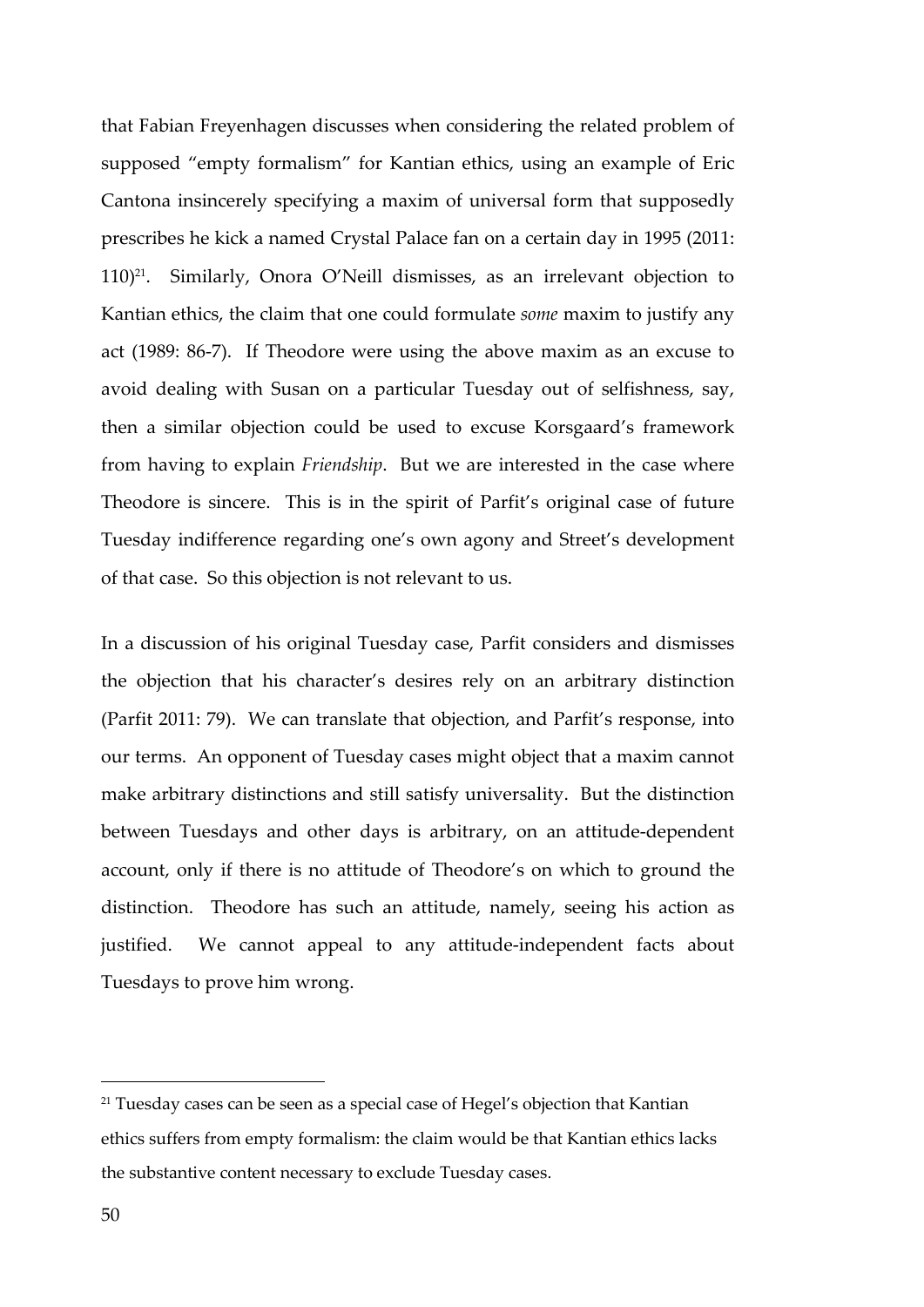I have argued that Theodore's rule satisfies the condition of universality across his life. Now let us consider the second condition, consistency.

Korsgaard tells us that the task of choosing rules is a task of unifying ourselves to be the cause of our ends, which is how we count as agents (2009: 68-9). We can think of the condition of universality as ensuring that the agent is unified in one sense, being bound together across her life. The condition of consistency refers to unification in a different sense, overcoming the conflict that our different roles might lead us into. When discussing what happens when we are faced with decisions, Korsgaard reminds us that we may have different roles and relationships, suggesting various actions (2009: 126). In some cases, we cannot perform all the actions that are suggested. To act, we must choose. Our roles and relationships offer various conceptions of our practical identities. But these conceptions do not cohere into one practical identity. They do not offer one set of rules that we could follow, because, as mentioned, it is impossible to perform all the actions suggested. I therefore define a consistent set of rules as one that does prescribe a set of actions that we could follow.

I should note that Korsgaard does not make the distinction between universality and consistency that I do here. But we will find it helpful for our analysis, and will also apply it in the case of group agency. The two conditions offer two distinct tests for an agent's rule. A set of rules might be consistent and prescribe one set of actions that it is possible to follow. But their maxims might not all have the form of a universal law: they might not all describe an action to be performed in all relevantly similar circumstances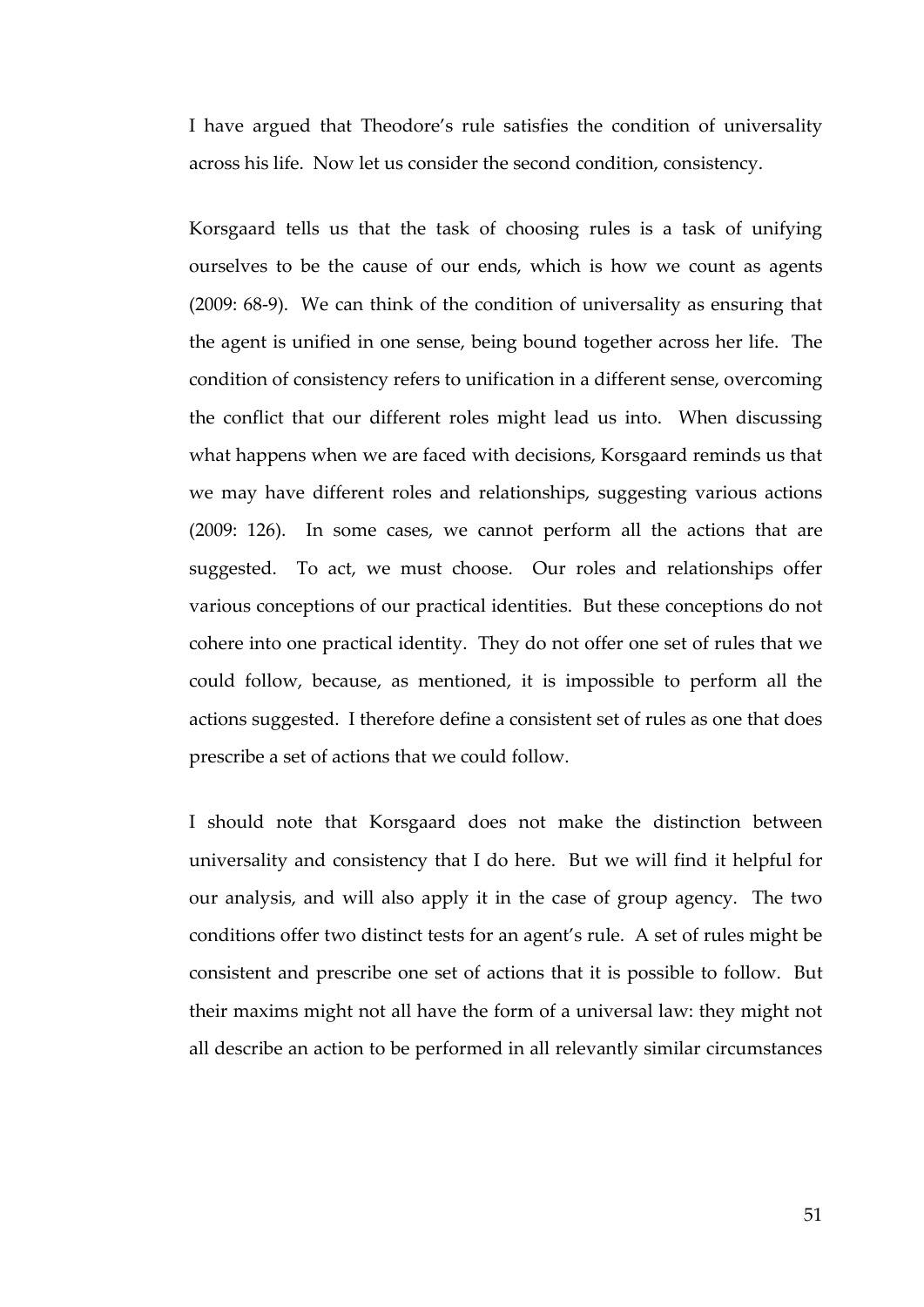across a life<sup>22</sup>. Similarly, a rule that satisfies the universality test might not be consistent with the agent's other rules.

Let us consider Theodore again. Remember, the maxim that describes his action is:

"I will, whenever Susan is sad or is likely to be sad on a day other than a Tuesday, ask her what is wrong, listen carefully to her problems, and take action if I can solve them, in order to restore her mood except on Tuesdays."

If Theodore wills this maxim as the rule to govern his action, could that rule be consistent with his other rules? It might seem that such a rule would surely clash with Theodore's other rules. After all, Theodore is Susan's friend, so he will be acting towards Susan in other friend-like ways on Tuesdays, and on other days in ways which might have results on Tuesdays. Surely some of these actions would be inconsistent with his ignoring her sadness on Tuesdays. If this is so, Theodore's rule does not pass the consistency test, and there is no need for Korsgaard's account to explain his behaviour.

I respond to this objection as follows. Note that there are friendships of a less involved sort. Imagine Susan has a friend – call him Ted – who shares common interests with her, enjoys engaging in shared activities, and so on, but is not into that fluffy emotional stuff. He does not want to have to deal with any of her negative emotions. Now notice that his interaction with

 $\overline{a}$ 

<sup>&</sup>lt;sup>22</sup> Strictly speaking, this would imply that the set of rules could only be followed in a subset of occasions across the agent's life. But they would still be consistent when applied within that subset of occasions.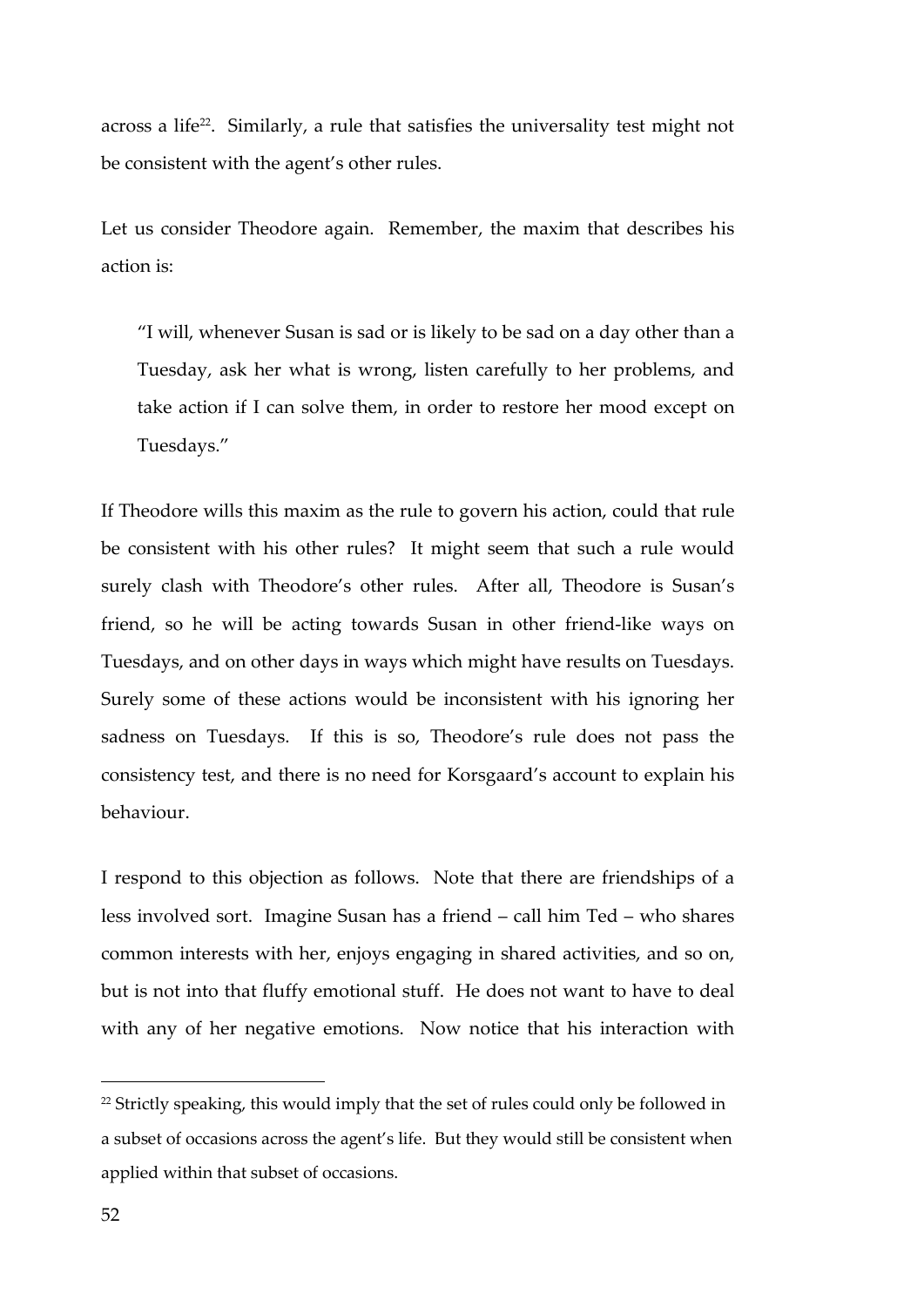Susan may have the effect of reducing her negative emotions. For instance, by having an interesting conversation with her, he may happen to reduce her temporary misanthropy. But he does not speak with her in order to reduce her misanthropy. So the following facts are consistent: he has no rule prescribing that he act in order to reduce her negative emotions; and his rules prescribe actions that happen to reduce her negative emotions.

So our first point is this. A set of rules can prescribe actions that bring about an unintended, though not necessarily unforeseen, effect (reducing negative emotions). It may lack any rules prescribing actions that intentionally bring about such effects. Yet it is still consistent. This point is relevant, because it is not that Theodore has a rule prescribing he act to ensure Susan stay sad on Tuesdays, it is that he has no rule prescribing that he act to reduce her sadness on Tuesdays. (Compare Indy, in Street's example of indifference to one's pain on Tuesdays, who does not have a desire to seek out pain on Tuesdays.)

Now let us suppose that Ted adds rules prescribing that he acts to reduce all of Susan's negative emotions except sadness. He does not mind that fluffy emotional stuff after all, but he does not like dealing with sadness. Now it might be, again, that these actions have the unintentional, though not unforeseen, effect of reducing Susan's sadness. Again, there is no inconsistency. Now Ted adds a rule prescribing he act to reduce Susan's sadness on Wednesdays. If this has the unintentional effect that Susan's sadness on other days is reduced, again there is no inconsistency. We can proceed in this manner until Ted has such rules for the other days of the week, except Tuesdays. There is still no inconsistency. But of course, now Ted turns out to be Theodore.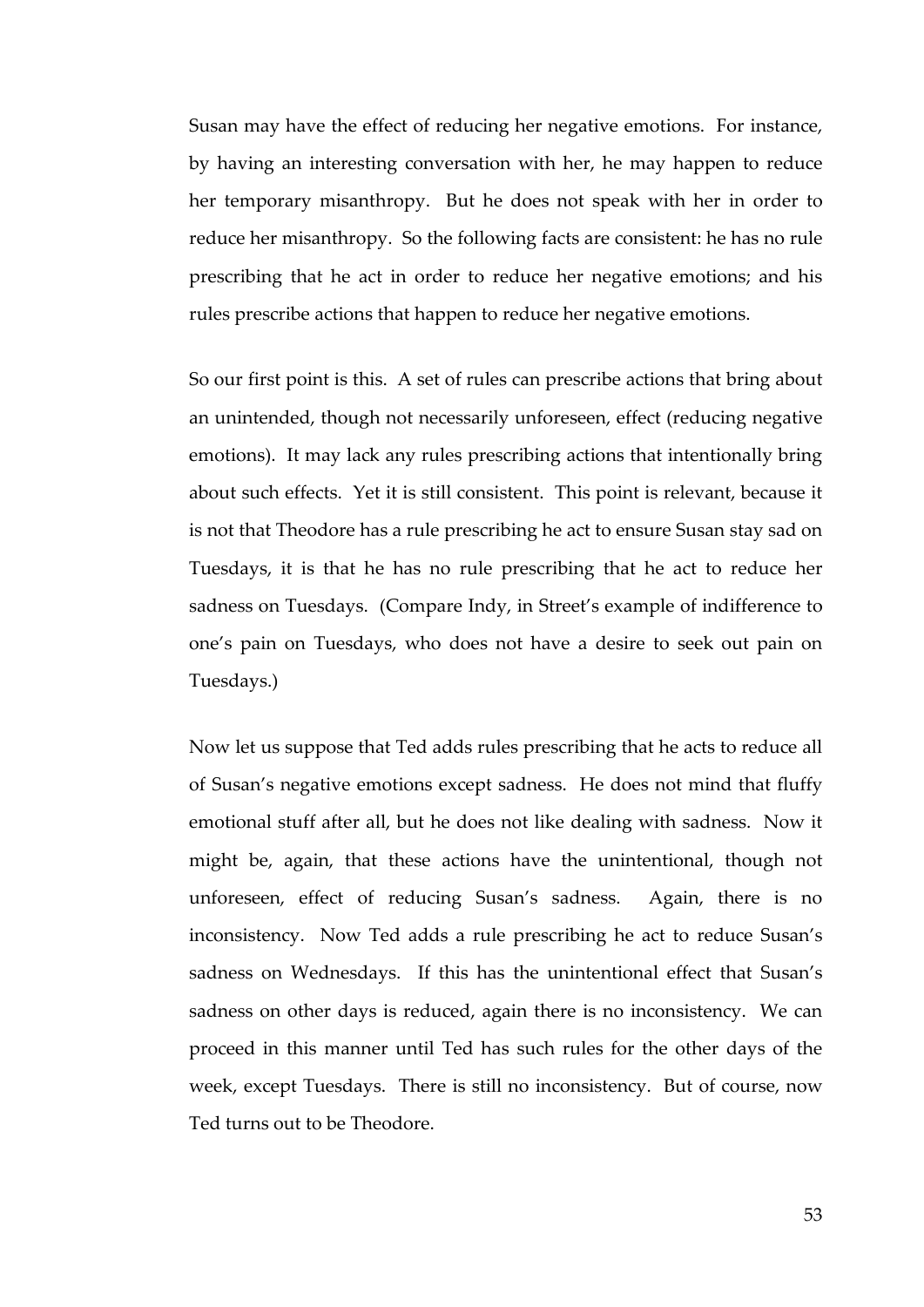I have argued that Theodore's actions towards Susan pass the consistency test, and the test of universality across his life. He therefore has a set of rules which can guide his actions. He has achieved coherence in action-guidance. The core component of Korsgaard's story of agency cannot therefore exclude Theodore as a possible case of an agent who has genuine values, and whose actions are justified. It is possible for someone to act in the way that Theodore does. The next question is then whether someone could act this way yet feel coherently, if there is indeed such a thing as feeling coherently. In the next section, we will add the affective dimension to Korsgaard's story of agency, and consider how the notion of affective coherence might aid our analysis.

## **2.2 Affective Coherence**

In the last section, I set out a maxim describing Theodore's Tuesdayexcepting behaviour, which he could will as a universal rule and as part of a consistent set of rules. We will now investigate whether there is a requirement on how he experiences his interactions with Susan, which he would need to satisfy in order to be a coherent agent with Tuesday indifference. In §1.3.2, I raised the possibility that affective incoherence might have something to do with the failure to share evaluative experiences with oneself. What this notion might mean is unclear. One thing we do not want to include in it is the kind of conflict between our emotions and desires that we feel regularly. In §2.2.1, I define a notion of affective coherence. I start by unpacking Korsgaard's account of judgements about goodness to suggest that they have the potential to produce beliefs. I then use a case of everyday affective conflict to relate these beliefs to judgements about rightness. In §2.2.2, I apply this notion of affective coherence to Theodore. I conclude that Theodore must have emotions and desires in line with actions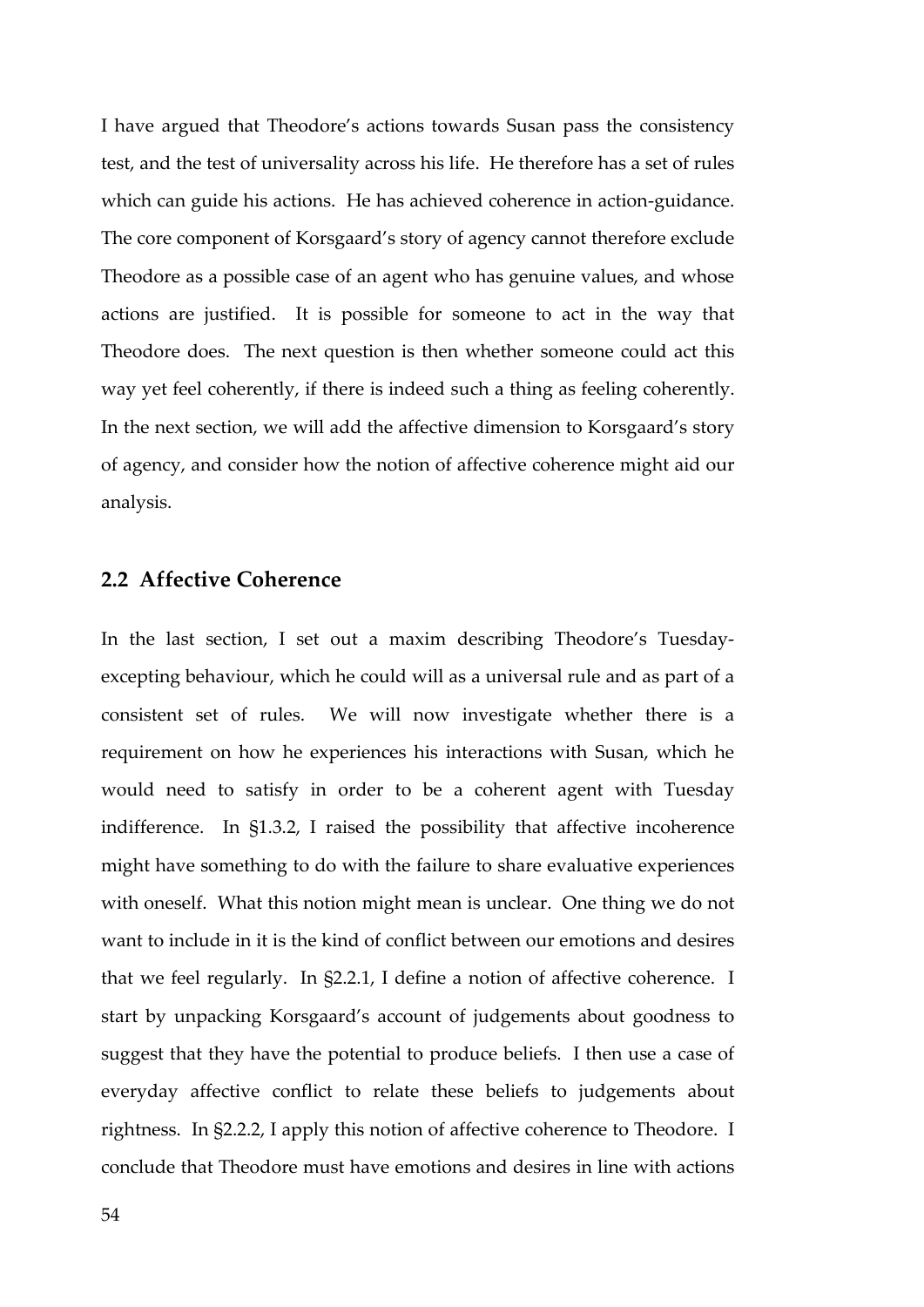in order to be affectively coherent, such that he does not feel worried or pained by Susan's sadness on Tuesdays. On the other hand, this discrepancy with how he normally feels about Susan's sadness does not make him incoherent.

#### *2.2.1 Defining a notion of affective coherence*

Recall that, in Korsgaard's framework, a judgement about goodness is an evaluative experience (forthcoming: 37). More specifically, if an agent judges that  $X$  is good for her, then she "shares" a positive evaluative experience of X with herself. Korsgaard tells us that the function of such judgements is not to describe the world. Instead their function is to sympathise with oneself, and thus construct a view of what is good for one.

However, I now advance the claim that these "judgements" have at least a potential cognitive component, given how Korsgaard defines them, and given other features of her account of goodness. She tells us that when we, and the other animals, experience something as good, we are experiencing its contribution to our self-maintenance (forthcoming:  $35-6$ )<sup>23</sup>. Such an experience does not imply a thought or belief about the object, if it is an experience that other animals can have. However, we humans are reflective, and are therefore capable of becoming aware *that* we are experiencing something as contributing to our self-maintenance. Through our reflection on our evaluative experience we can gain a belief.

-

 $23$  Korsgaard uses the term "well-functioning" in this passage, but remember that Korsgaard takes the Aristotelian position that the function of a living being is to maintain itself (2009: 27; forthcoming: 17).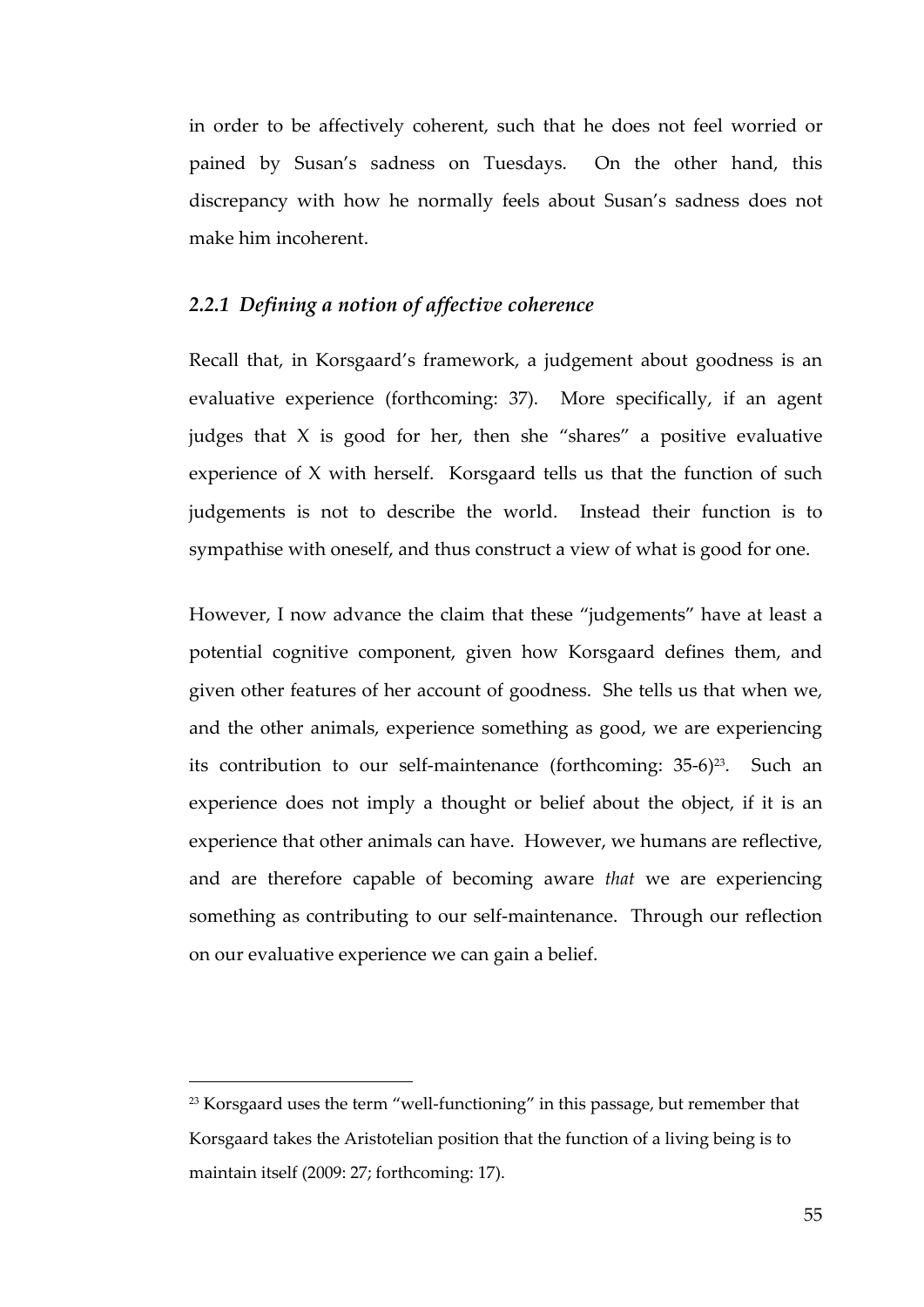Let us consider an example. Ursula judges that a sandwich is good. That is to say, she has a positive evaluative experience of the sandwich. We would count this as her judgement about its being good. Her evaluative experience involves perceiving it and having welcome experiential responses to it. For instance, its look, smell and taste are pleasant to her. As Korsgaard tells us, this is Ursula's way of experiencing its contribution to her self-maintenance. Her experiential responses are such that they prompt her to eat it, which would maintain her in her practical identity as a healthy person. She can do this without having any explicit thought about how the sandwich maintains her. However, since Ursula is capable of reflection, she is certainly capable of having such a thought.

I will now use my claim, that judgements about goodness can produce beliefs, in order to develop a notion of affective coherence. In §1.3.2, I suggested that affective incoherence might involve a failure to share one's evaluative experiences with oneself. However, we found from considering Street's Tuesday cases (in §1.1.2) that it was hard to pin down what exactly this means. For instance, Street's character Indy seems to experience affective conflict. His "physical self" has feelings of hatred and resistance during the agony of his dental operation on a Tuesday. At the same time, he somehow (at his "core") feels detached and curious. Perhaps this counts as a failure to share evaluative experiences with oneself – for Indy, a failure to share between his physical and core selves. But we should not be too hasty to conclude this, because having conflicting emotions is an everyday experience. We do not want to say that every affective conflict involves affective incoherence.

Let us set up Ursula as a paradigm case of everyday affective conflict. Suppose she has an obligation to meet an imminent work deadline, but is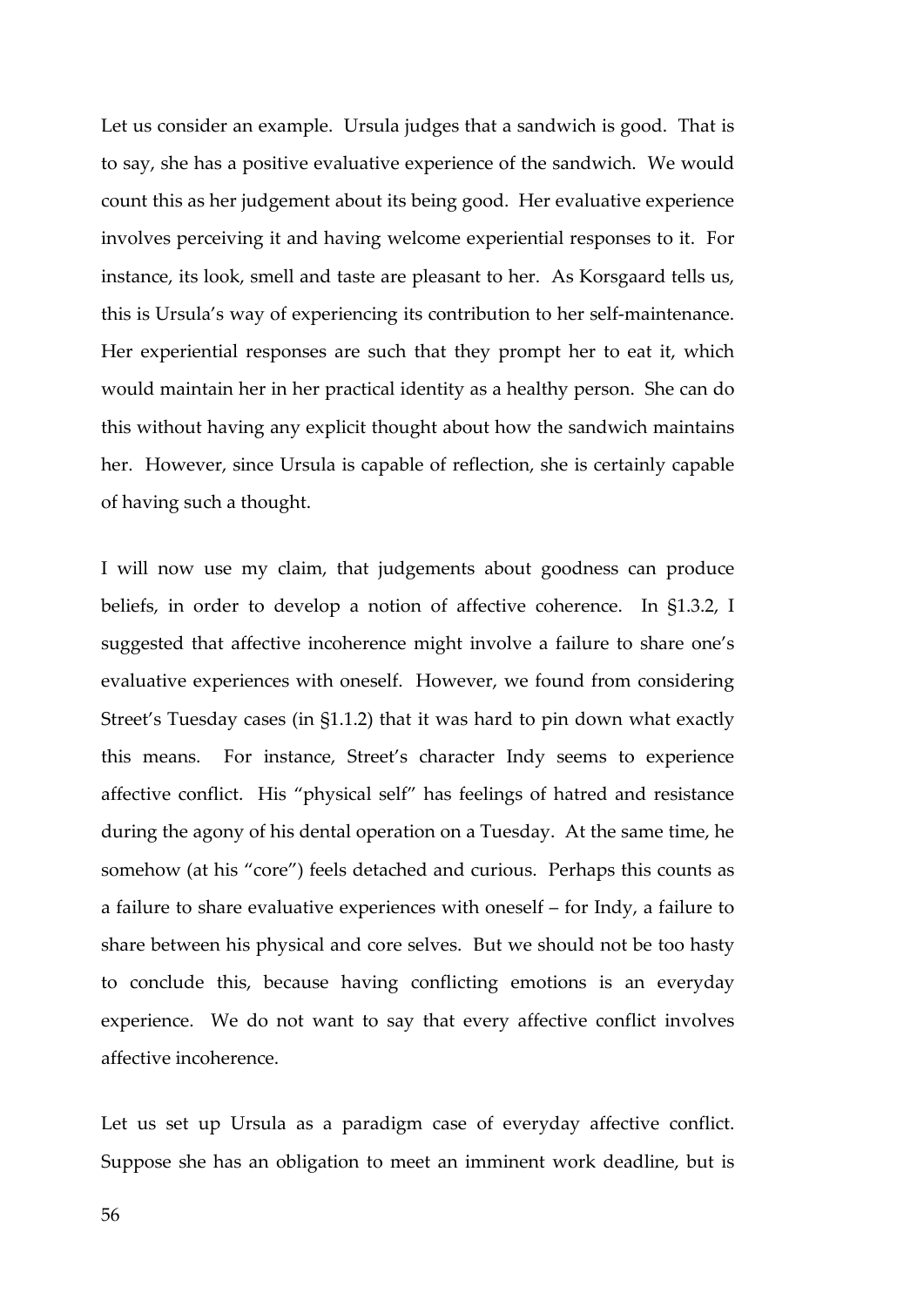tempted to eat a sandwich instead. She will have some feelings pulling her towards her work. She experiences the work as attractive, either because she finds it intrinsically enjoyable or interesting, or because she values some extrinsic reward like money or praise. But she also experiences what Korsgaard calls necessitation, the psychological force that reminds her of her obligation (2009: 3), and which would have emotional concomitants in case of her breaking it, such as guilt, regret, repentance and remorse (1996c: 104).

I will now set up a notion of affective coherence that admits Ursula. To do this, I will bring in Korsgaard's notion of judgements about rightness. If Ursula has an obligation to work to meet her deadlines, then she judges that it is right to work. Remember from §1.3.1 that she makes judgements about rightness in virtue of having constructed a rule. That rule might be expressed by the maxim:

"I will work, in order to meet my deadlines"

This is equivalent to her having this action as part of her practical identity. In this case, suppose Ursula includes in her practical identity a conception of herself as a diligent worker. She defines working in order to meet deadlines as part of what it is to be a diligent worker $24$ .

As mentioned, alongside her rule, Ursula also has feelings pulling her towards her work. Equivalently, she has a positive evaluative experience of her work. This implies that she experiences her work as contributing to her self-maintenance. In this specific example, she experiences working, in

-

<sup>&</sup>lt;sup>24</sup> "Defining" a self-conception here can mean receiving a self-conception from society and endorsing it.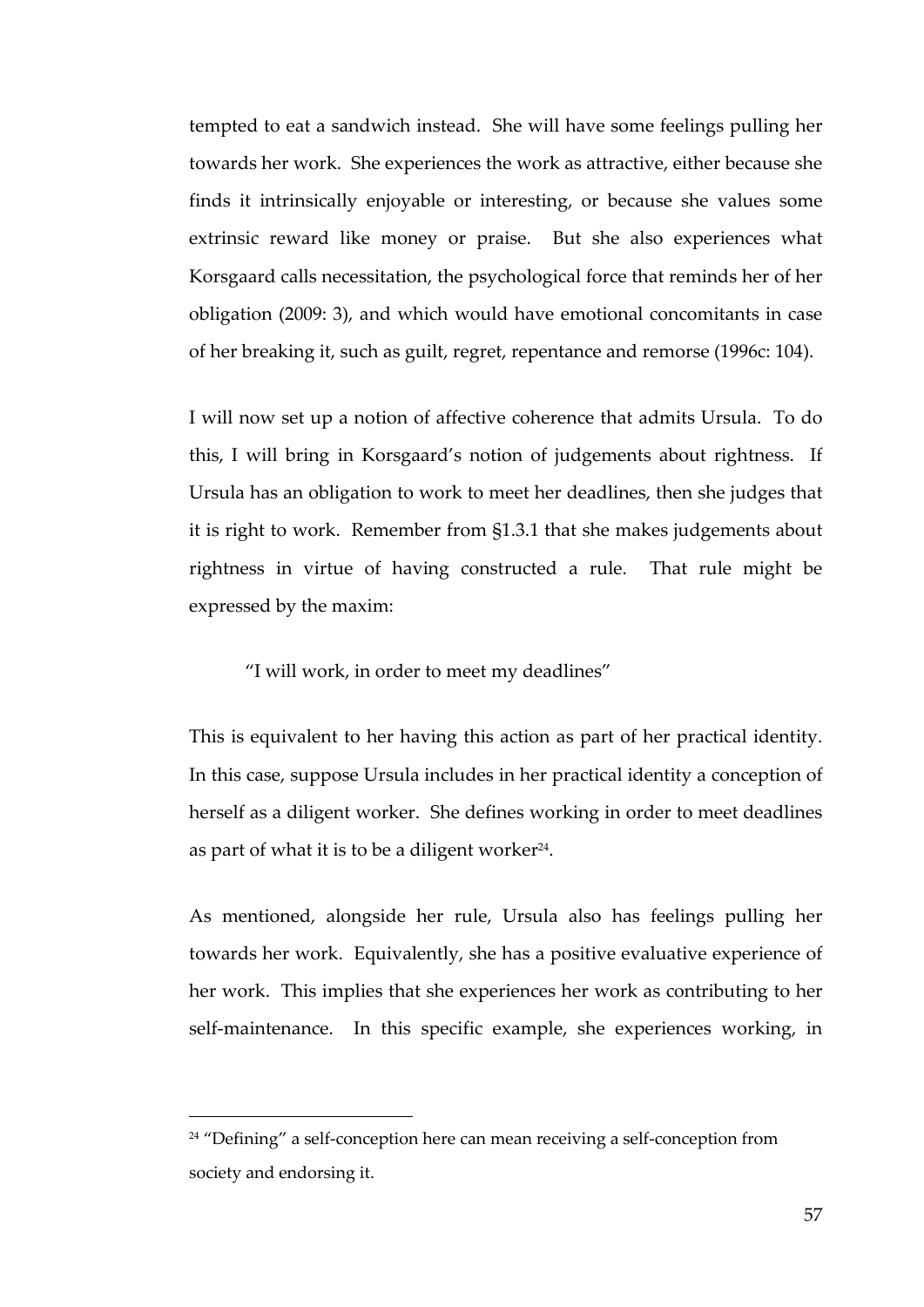order to meet deadlines, as contributing to maintaining her in her identity as a diligent worker.

Now suppose Ursula were to reflect on her evaluative experience of meeting her work deadline. That is, she reflects on these feelings of satisfaction, and also the feeling of "necessitation". Through reflection, she can gain (or recall) the belief that working in order to meet her deadline contributes to maintaining her in her identity as a diligent worker. And this belief is correct. She has endorsed the practical identity of being a diligent worker, and in particular, the rule she has endorsed prescribes working in order to meet deadlines. Given her actual practical identity, implemented in her decisions and actions, it is true that working in order to meet her deadline contributes to maintaining her in her identity as a diligent worker.

Now consider her feelings towards the sandwich. I stated earlier that Ursula experiences it as contributing to her self-maintenance. More precisely, Ursula experiences eating sandwiches when she is hungry, in order to assuage her hunger, as contributing to maintaining her in her identity as a healthy person. Her feelings towards this still uneaten sandwich are an extension of that experience, because she anticipates that experience with respect to the uneaten sandwich.

As before, she can reflect on this experience and acquire the corresponding belief. And this belief would be correct too, assuming being a healthy person is part of her practical identity, and that she has a corresponding rule expressed by the maxim:

"I will eat sandwiches when I am hungry, in order to assuage my hunger"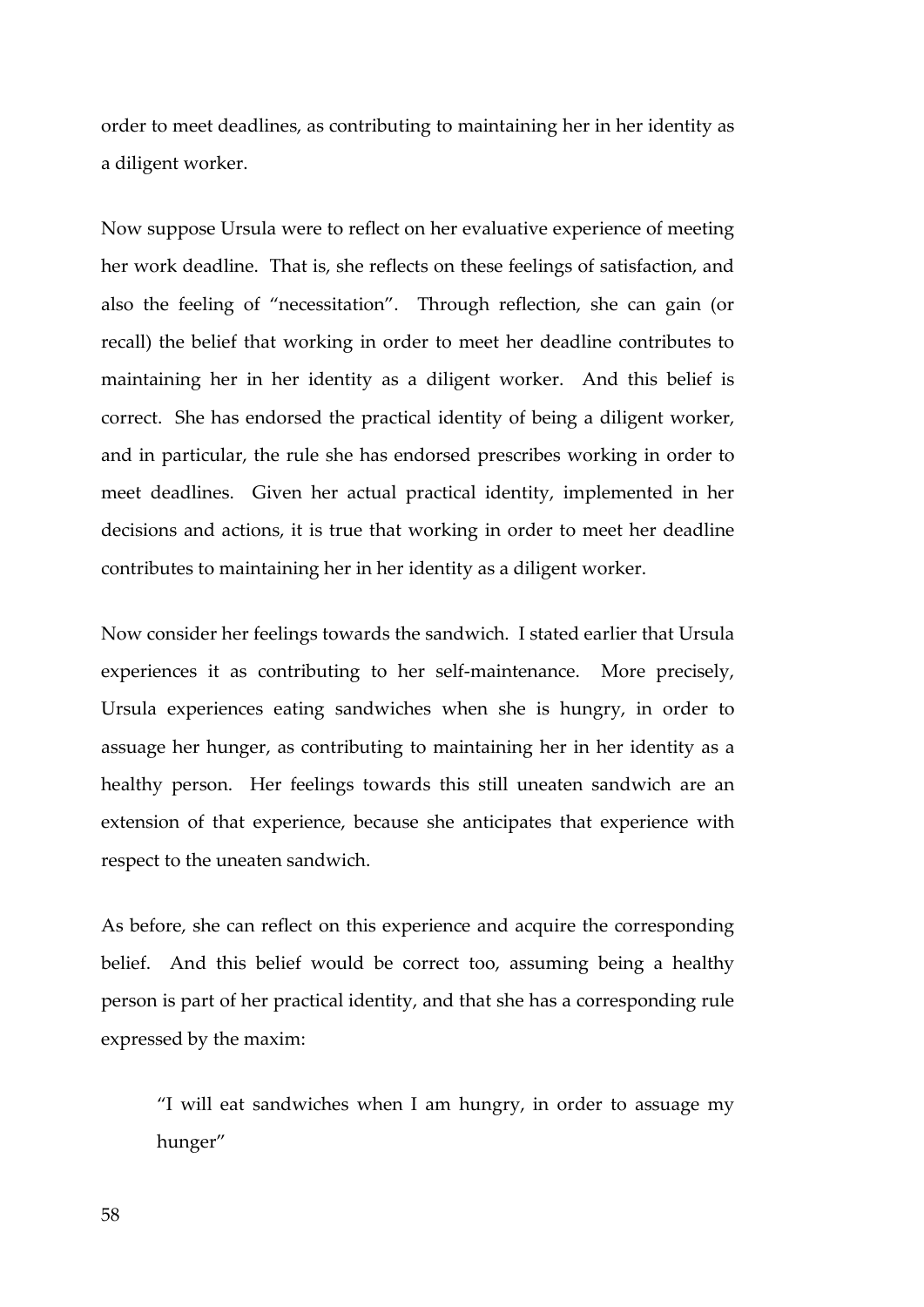We have established that the beliefs that Ursula could acquire through reflecting on her evaluative experiences would be correct, given her rules. To put this differently, the beliefs corresponding to her judgements about goodness are confirmed by her judgements about rightness. Where does her affective conflict fit into this picture?

Ursula is in conflict because her feelings are prompting her both to work *now* to meet her deadline, and to eat the sandwich *now*. These actions are incompatible. But there is an important difference between these actions. To be a diligent worker, Ursula must work now to meet her deadline. Otherwise she will not meet it. So we should restate her maxim:

"I will work when my deadlines are imminent, in order to meet my deadlines"

It will make things clearer here if we give the corresponding judgement about wrongness, not the judgement about rightness. Ursula judges that it is wrong for her to stop working when her deadlines are imminent. Putting this in terms of her practical identity again, stopping working when her deadlines are imminent would inhibit her maintaining herself in her identity as a diligent worker.

Similarly, her positive evaluative experience of her work will have its negative counterpart, her negative evaluative experience of not working. That is, she experiences not working when her deadlines are imminent as inhibiting her maintaining herself in her identity as a diligent worker. Once again, if she reflects on this negative experience, she will acquire a belief, and that belief is confirmed by her judgement about wrongness.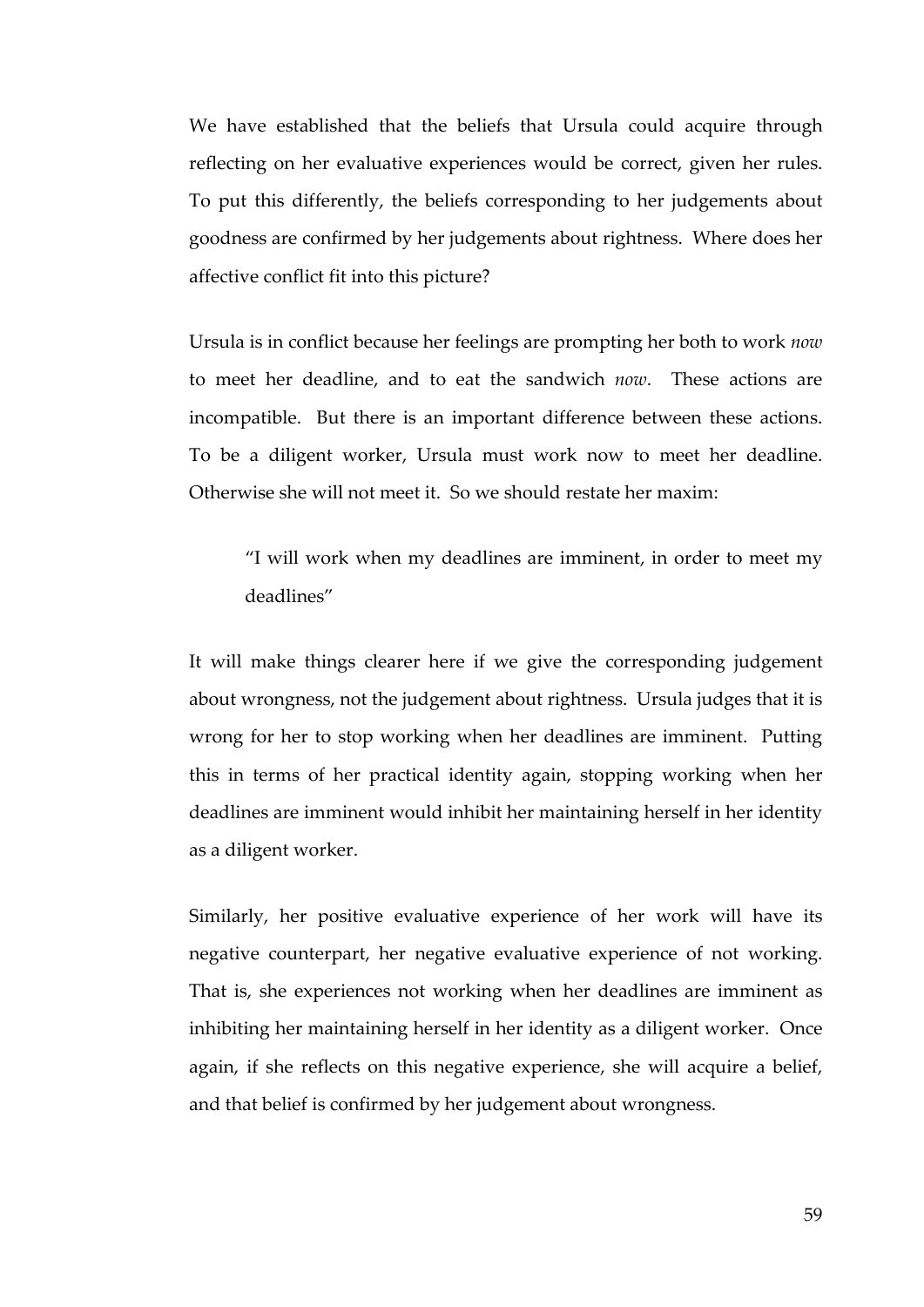By contrast, it is not necessary for her to eat the sandwich now to continue being a healthy person. That is, there is not a more specific restatement of her maxim, describing her eating sandwiches when deadlines are imminent. But recall from §2.1 that Korsgaard sees all maxims as having a suppressed "other things equal" clause. So Ursula's maxim is really:

"I will eat sandwiches when I am hungry (other things equal), in order to assuage my hunger"

When deadlines are imminent, other things are not equal. This is why Ursula does not judge that it is wrong not to eat the sandwich, even though she is hungry. If she did not have this "other things equal" clause, her rule would be "absolutely universal", and would prescribe eating sandwiches on every occasion she felt hungry, regardless of other circumstances. Fortunately, that is not the case. In terms of her practical identity, not eating sandwiches on every occasion she feels hungry does not inhibit her maintaining herself in her identity as a healthy person.

Her positive evaluative experience of sandwiches is as before. Its negative counterpart is the negative evaluative experience of not eating sandwiches when she is hungry. She experiences not eating sandwiches when she is hungry as inhibiting her maintaining herself in her identity as a healthy person. When she reflects on this experience, she acquires the belief that not eating sandwiches when she is hungry inhibits her maintaining herself in her identity as a healthy person.

How does this relate to her judgements about rightness? We might expect that there is some conflict with the conclusions we just drew from her "other things equal" sandwich-eating rule. But the only implication of that rule was that she *lacks* a judgement about the wrongness of not eating a sandwich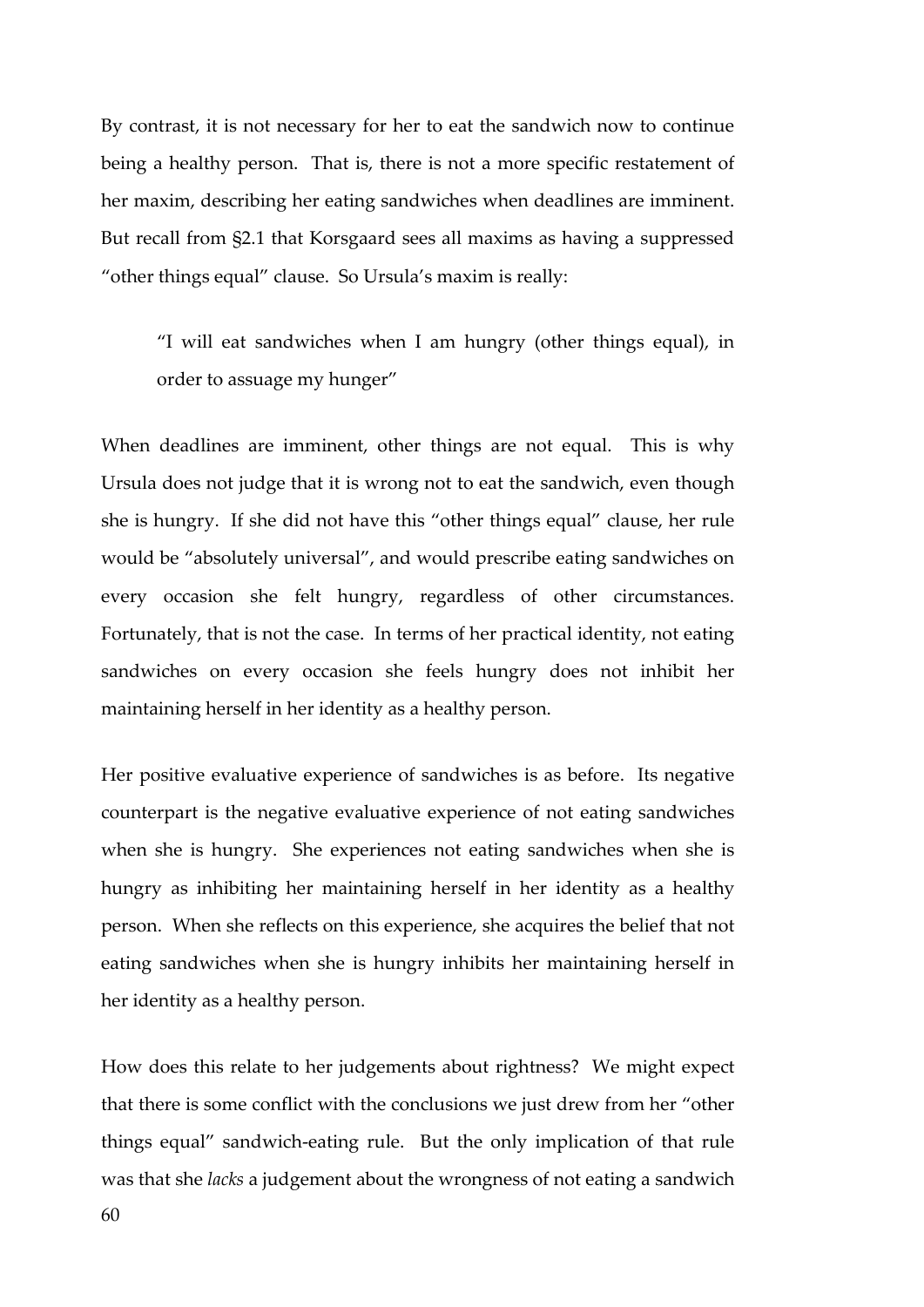on this occasion. So there is no conflict here. Ursula does have a general, "other things equal" judgement that it is right to eat sandwiches when she is hungry. The corresponding judgement about wrongness is that it is wrong<sup>25</sup> *never* to eat sandwiches when she is hungry. It is this judgement that confirms her belief mentioned above, about not eating sandwiches inhibiting her maintaining herself as a healthy person.

Through my discussion of Ursula, I have implicitly defined a notion of affective coherence which does not rule out affective conflict. Let us make it explicit. An agent is affectively coherent when the beliefs that would be produced by reflection on her judgements about goodness are confirmed by her judgements about rightness.

Let us also give a more general characterisation of why Ursula's case of affective conflict is not a case of affective incoherence. Ursula's case involves a general belief about the contribution of sandwich-eating to her selfmaintenance, a belief produced by reflection on her judgements about goodness. This general belief is correct, because it is confirmed by her general judgement about the rightness of sandwich-eating. That general belief does not commit her to believing anything about this specific occasion. Since (a) she lacks a specific judgement about rightness confirming that she *should* eat the sandwich on this occasion, (b) she has a specific judgement about rightness confirming that she should work, and (c) working and eating are incompatible actions, the conclusion is that she should not eat the sandwich on this occasion. But this does not mean that she has a false belief.

-

<sup>&</sup>lt;sup>25</sup> In case this sounds odd, remember that we are not talking about moral wrongness here, but rather about what it takes for Ursula to stay true to her identity. Also note that the "other things equal" clause could apply to other food being available, such that she can sometimes choose other food over sandwiches.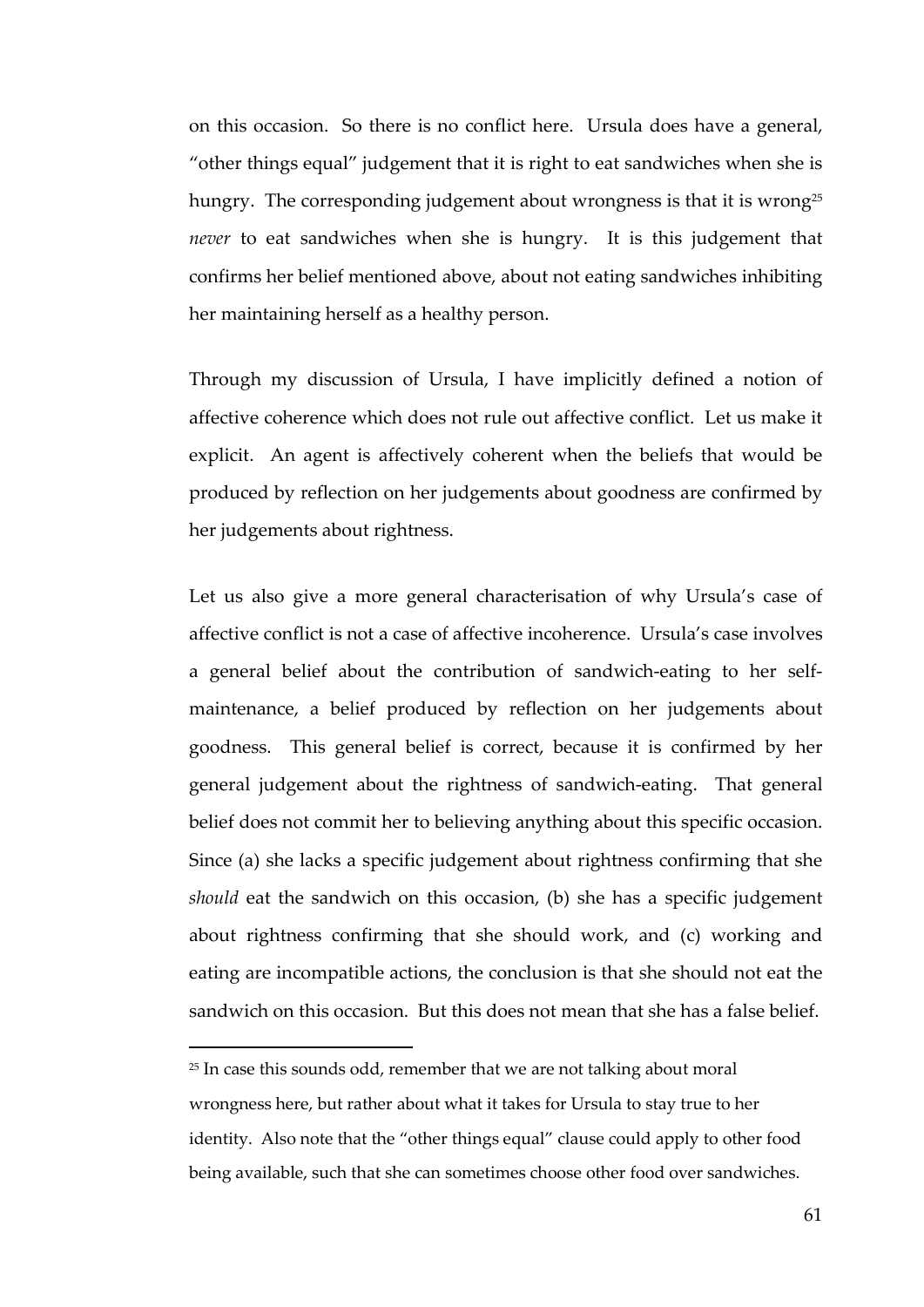This notion of affective coherence does not involve sharing evaluative experiences with oneself in quite the way we expected. Rather, the sharing is between judgements about goodness and judgements about rightness. Let us now apply our worked-out notion to *Friendship*.

#### *2.2.2 Application to* **Friendship**

Let us start by supposing that Theodore's feelings towards Susan are the same as most people's feelings towards their friends. It is painful and worrying for him to perceive Susan's sadness or likely sadness. He feels the desire to act, in the ways summarised in the exposition of *Friendship*: to ask her what is wrong and to try to help. He has these kinds of responses with respect to Tuesdays as for any other day.

Theodore's feelings constitute a certain judgement about the goodness of Susan for him. He experiences helping her when she is sad or likely to be sad, in order to restore her mood, as contributing to maintaining himself in his identity as her friend. If he reflects on his experience, he would acquire the belief that helping Susan when she is sad, in order to restore her mood, contributes to maintaining himself in his identity as her friend. Like Ursula and the sandwich, Theodore's is a general belief.

But remember from §2.1 that Theodore's maxim is:

"I will, whenever Susan is sad or is likely to be sad on a day other than a Tuesday, ask her what is wrong, listen carefully to her problems, and take action if I can solve them, in order to restore her mood except on Tuesdays."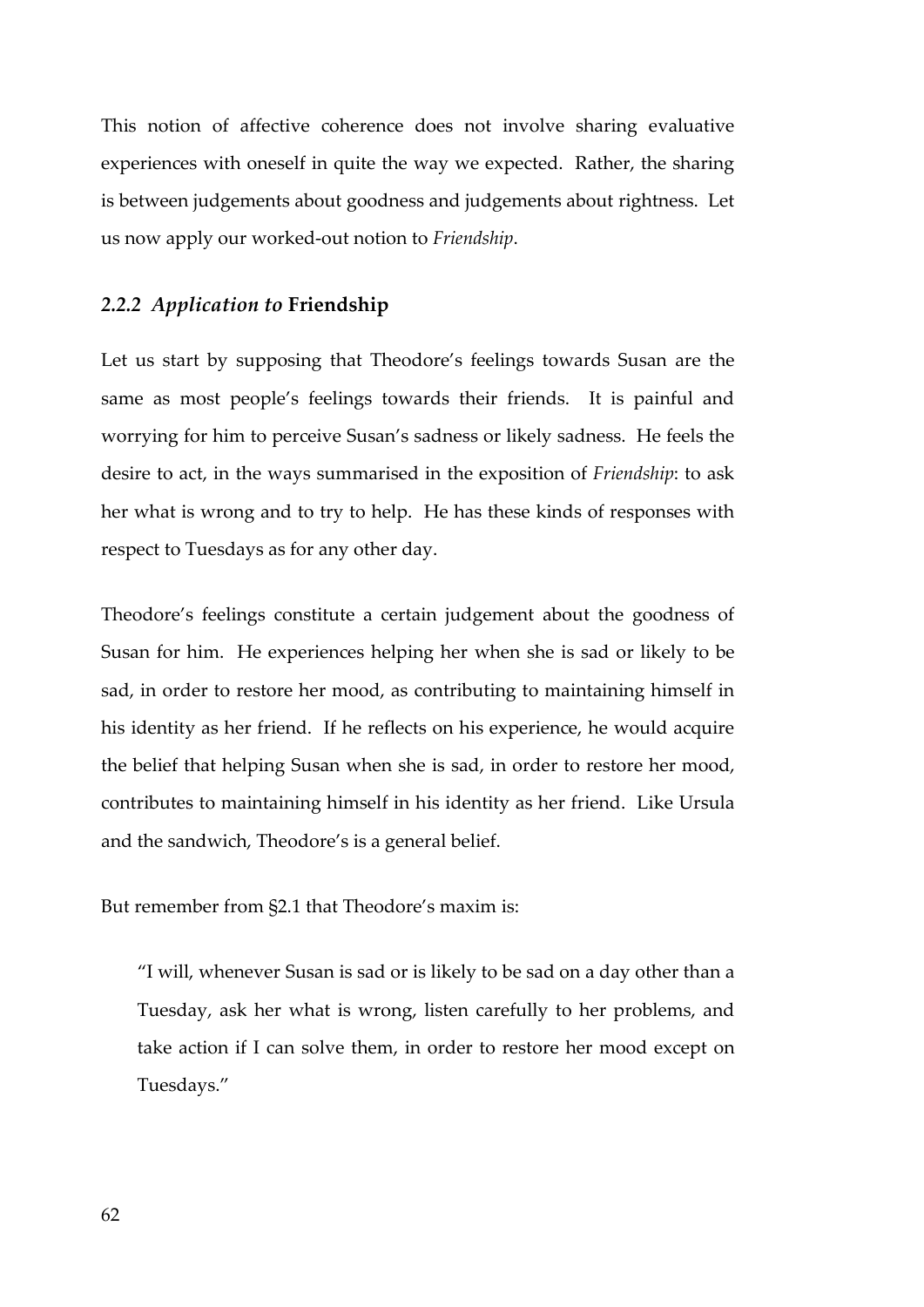This expresses Theodore's rule, which corresponds to the practical identity "Susan's friend" that he has endorsed. According to his actual practical identity, only helping Susan when she is sad or likely to be sad on a day other than a Tuesday, in order to restore her mood except on Tuesdays, contributes to maintaining him in his identity as Susan's friend. So his general belief is not confirmed by his judgement about rightness. Theodore is affectively incoherent.

Notice that there is a misleading structural similarity between Ursula's and Theodore's situations. It is wrong for Ursula to eat the sandwich now. It is not required for Theodore to help Susan on Tuesdays. Ursula has a general feeling in favour of eating sandwiches. Theodore has a general feeling in favour of helping Susan. So what is the difference?

Although it is wrong for Ursula to eat the sandwich now, her judgement that it is good to eat sandwiches is borne out by her judgement about the rightness of eating sandwiches. Neither of those judgements make reference to time, because they are both general. What makes it wrong to eat the sandwich now is that it is required for her to work now. We can spell this out in terms of *pro tanto* reasons. Ursula has a *pro tanto* reason to eat the sandwich, but it is outweighed by her reason to work.

By contrast, Theodore's judgement that it is good to help Susan is not borne out by his judgement about the rightness of helping Susan. His judgement about rightness has a day restriction, so that he is not required to help her on Tuesdays, even though his evaluative experience is such that that is how he experiences things. Theodore does not even have a *pro tanto* reason to help Susan on a Tuesday. Even if he had nothing else to do, he would not be required to help her. If he did go ahead and act on his emotions and desires,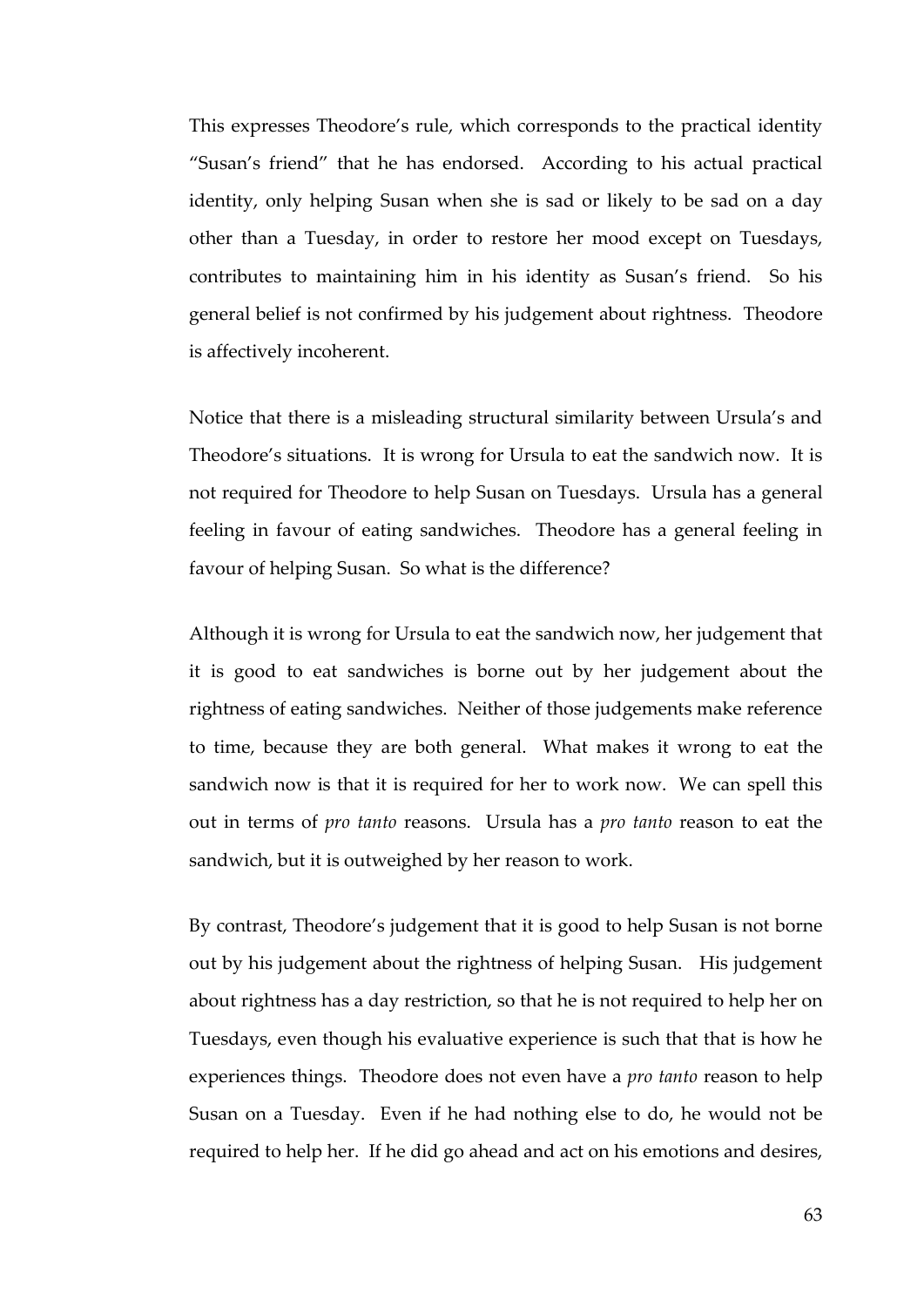his decision would be arbitrary from the point of view of his practical identity.

Theodore, under our current description, is affectively incoherent, according to a reasonable interpretation of Korsgaard's account. If we want to keep our Tuesday case to assess that account, we will have to change our description of Theodore. Let us therefore assume that Theodore is not like most people as regards his feelings towards his friend. If he notices her sadness on a Tuesday, or notices problems that will lead to her sadness on a Tuesday, he does not have emotions and desires pulling him towards helping her.

It might be objected here that, whilst we have eliminated affective incoherence as we have defined it so far, we have simply introduced affective incoherence of another sort. Don't Theodore's evaluative experiences of Susan conflict with each other, in the same kind of way we described Hortense's as doing in §1.3.2? There, we noted that Hortense is indifferent to the agony of an unanaesthetised dental operation on a future Tuesday, but horrified by the prospect of it when the day arrives. She seemed to fail to share evaluative experiences with herself between days. Is this not precisely what Theodore is doing?

This objection assumes that the object of Theodore's evaluative experience is indeed Susan<sup>26</sup>. Suppose that Theodore takes Susan's sadness itself as the object which he is acting towards, where such action maintains him as the kind of agent that he is. Suppose also that Theodore sees "Susan's sadness

 $\overline{a}$ 

<sup>&</sup>lt;sup>26</sup> There is another way of addressing this objection: Theodore could think of "Susan except on Tuesdays" and "Susan on Tuesdays" as two separate objects. See the discussion at the end of §3.3.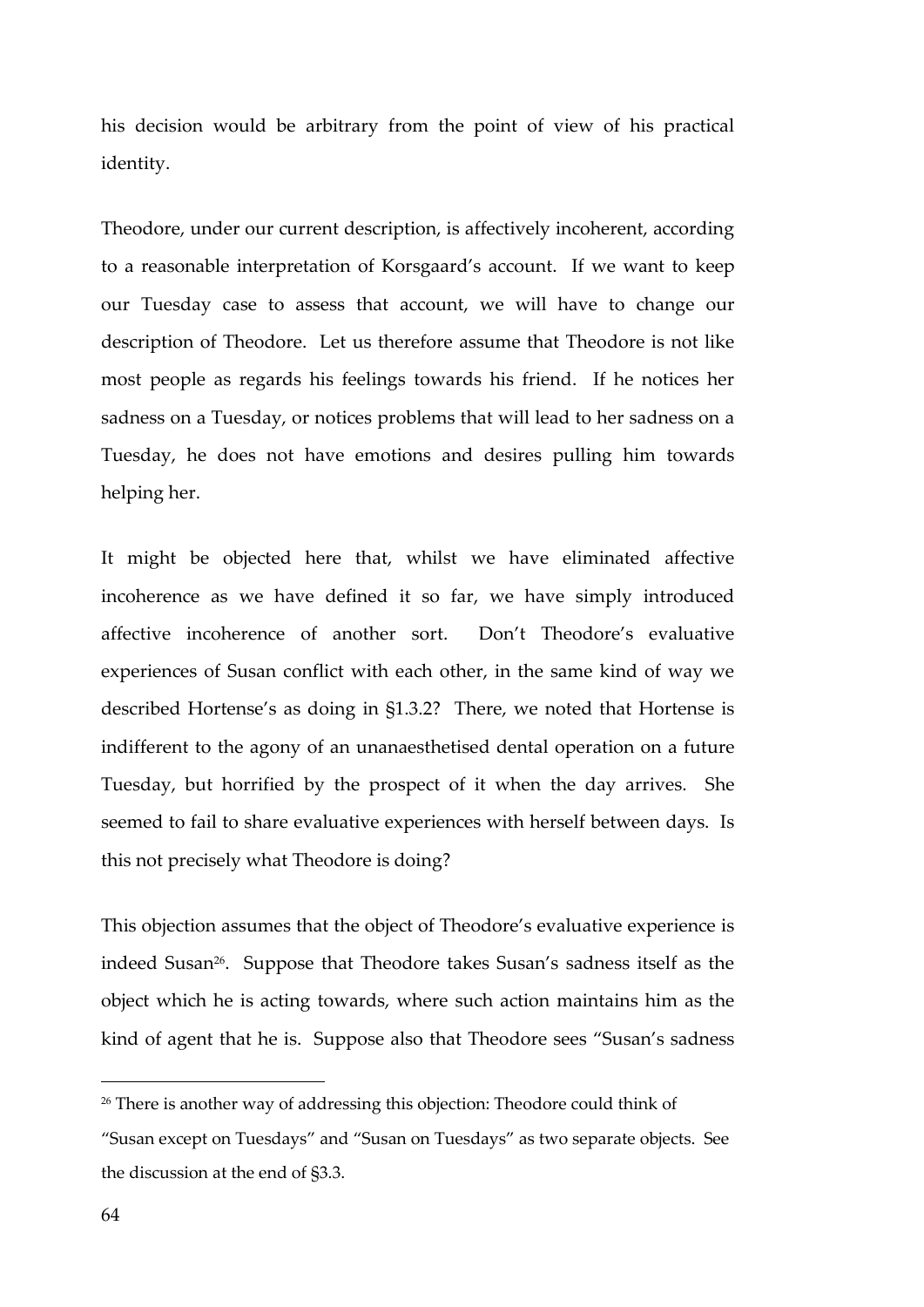except on Tuesdays" and "Susan's sadness on Tuesdays" as different objects. He experiences the former as bad, whilst he has no experiential response to the latter. Then we cannot say that his evaluative experiences conflict, because there is no common object over which they could be conflicting.

Is it up to Theodore to define the object of value like this? One person who will have something to say about this is Susan. This suggests that we should move on to the social dimension of Korsgaard's story of agency. The affective dimension will reappear in §3.2.

We have considered how Theodore as an individual agent can display Tuesday indifference to his friend Susan. I set up two conditions for an individual to achieve coherence in action-guidance, the conditions of universality across his life and of consistency. I suggested a maxim describing Theodore's action which would allow him to satisfy both those conditions. I proposed a notion of affective coherence which does not rule out everyday affective conflict. According to this notion, Theodore would be affectively coherent if he lacked emotions and desires pushing him towards addressing Susan's sadness on Tuesdays. But we are dealing with a case of friendship. The social dimension of the story of agency will therefore likely change the way we understand the two notions of coherence we have introduced so far. In the next chapter, we will see how our analysis changes.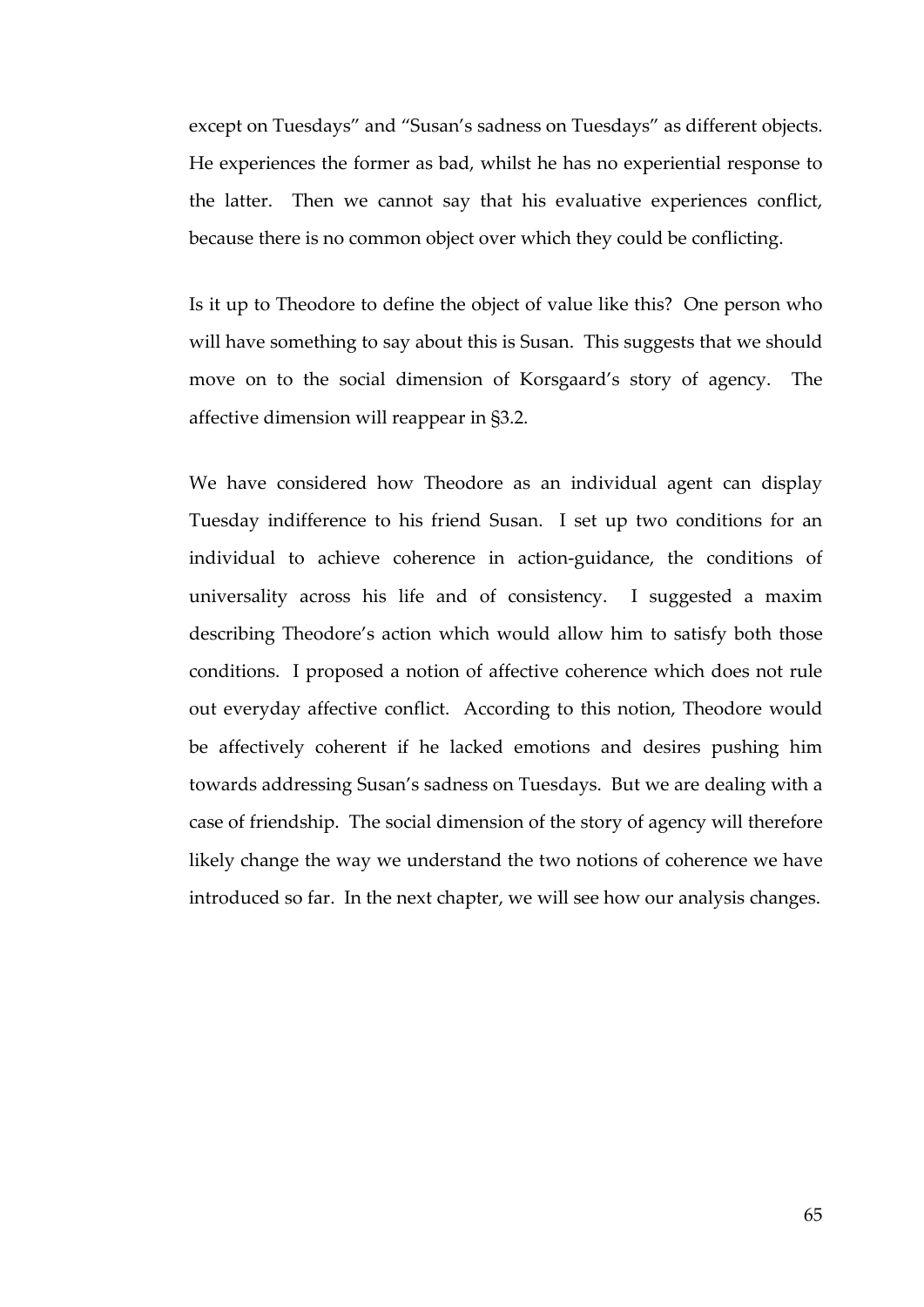## Chapter 3: Interacting with the Ideally Coherent Eccentric

What happens when the ideally coherent eccentric enters society? Up until now, we have been analysing how Theodore treats Susan as an object of value. The question was how he acted and felt towards her, given his Tuesday indifference. It seems that Tuesday indifference does not stop an individual agent from having values. But the fact that Susan is herself an agent, and shares activity and experience with Theodore in their friendship, may change our case considerably.

In this chapter, I show that the social dimension of agency changes our analysis, but the final results are quite similar. The constraints of cooperating with Susan as one of a pair of friends do not bind on Theodore very tightly. The two new conditions, universality across group membership and interpersonal consistency, mean that Theodore must understand his actions differently and to some extent adjust them. However, he does not lose the ability to make his Tuesday exception, as I show in §3.1.

Adding a social dimension to the notion of affective coherence does bring about a major change. Here I construct a component to play the analogous role to valuing capacities, the psychological underpinning of evaluative experience, in the individual case. I draw on David Velleman's (2000) account of shared intention, to propose that group agents need shared practices of representing objects to each other and eliciting shared responses. These enable group agents to have shared evaluative experiences. But these shared evaluative experiences presuppose sameness in individual evaluative experiences, as I argue in §3.2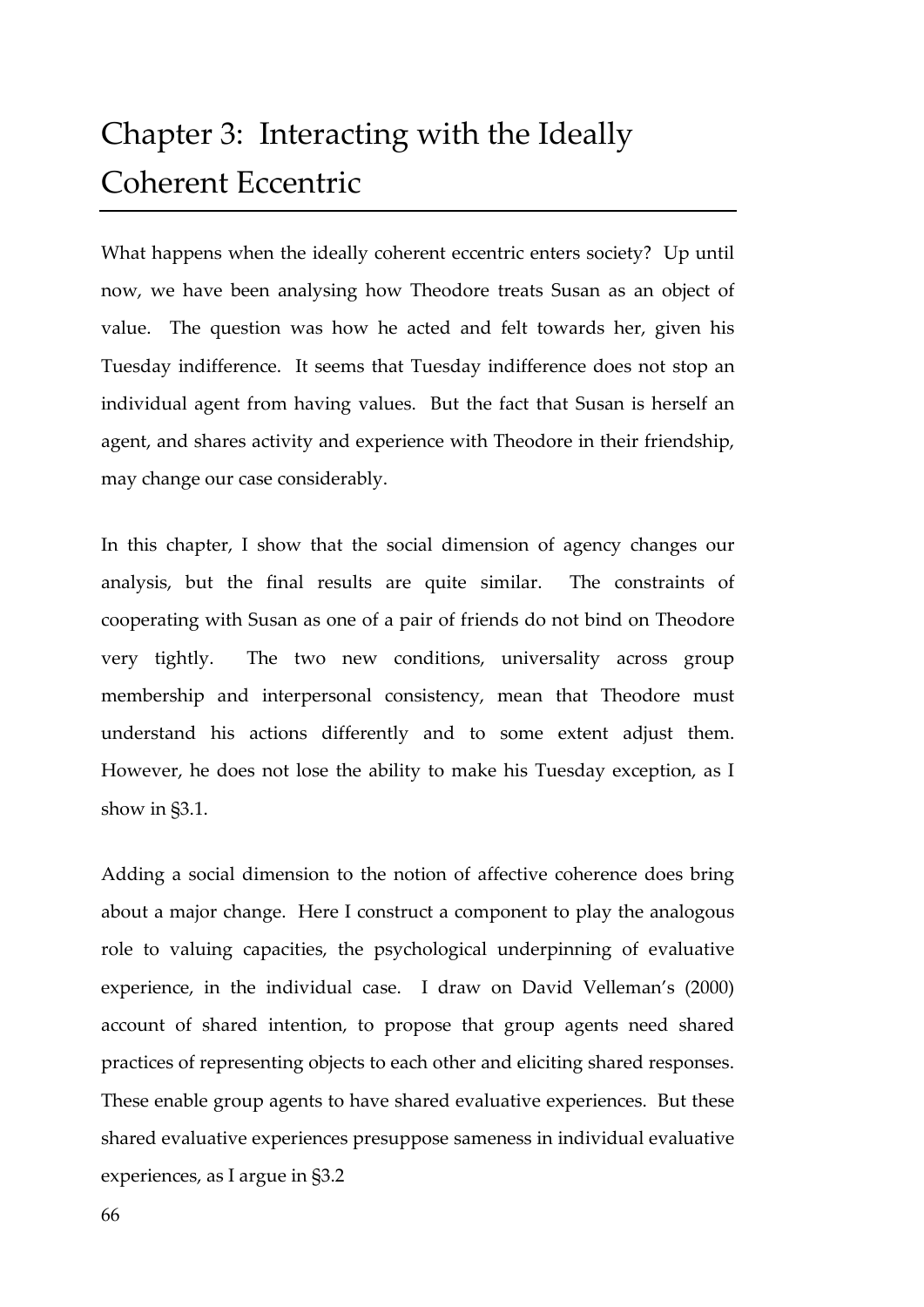When we apply this notion of social affective coherence to Susan and Theodore, we introduce this strong condition of sameness in individual evaluative experiences to their friendship. This could block Theodore from his Tuesday indifference. But it also allows the possibility that Susan and Theodore both display Tuesday indifference. At this endpoint of the analysis, where both agents act coherently, have coherent evaluative experiences, interact coherently and have a coherent shared evaluative outlook, we seem to have exhausted the possibilities of ruling out our Tuesday case. But can there be anything wrong now, when everything lines up so well? I suggest that the root of our intuitive resistance is an ethical commitment to the integrity of the individual, at the end of §3.3.

## **3.1 Social Coherence in Action-Guidance**

In this section, I will argue that Korsgaard's account of how groups guide their shared actions does not necessarily exclude Theodore's Tuesdayexception behaviour. I will explain two conditions on a group agent's rules implied by Korsgaard's account, which I term *universality across the group's membership* and *interpersonal consistency* (§3.1.1). These conditions have implications for the rules a member of a group can choose for her own actions. I will then consider whether this restriction on the individual group member's rules stops Theodore from deciding to ignore Susan's sadness on Tuesdays (§3.1.2). I will conclude that we can set up *Friendship* so that the restriction does not affect him, as long as Susan accommodates his behaviour.

#### *3.1.1 The universality and interpersonal consistency conditions*

In §2.1, I interpreted Korsgaard's account of individual rule-construction as implying two conditions on the individual agent's rules. These were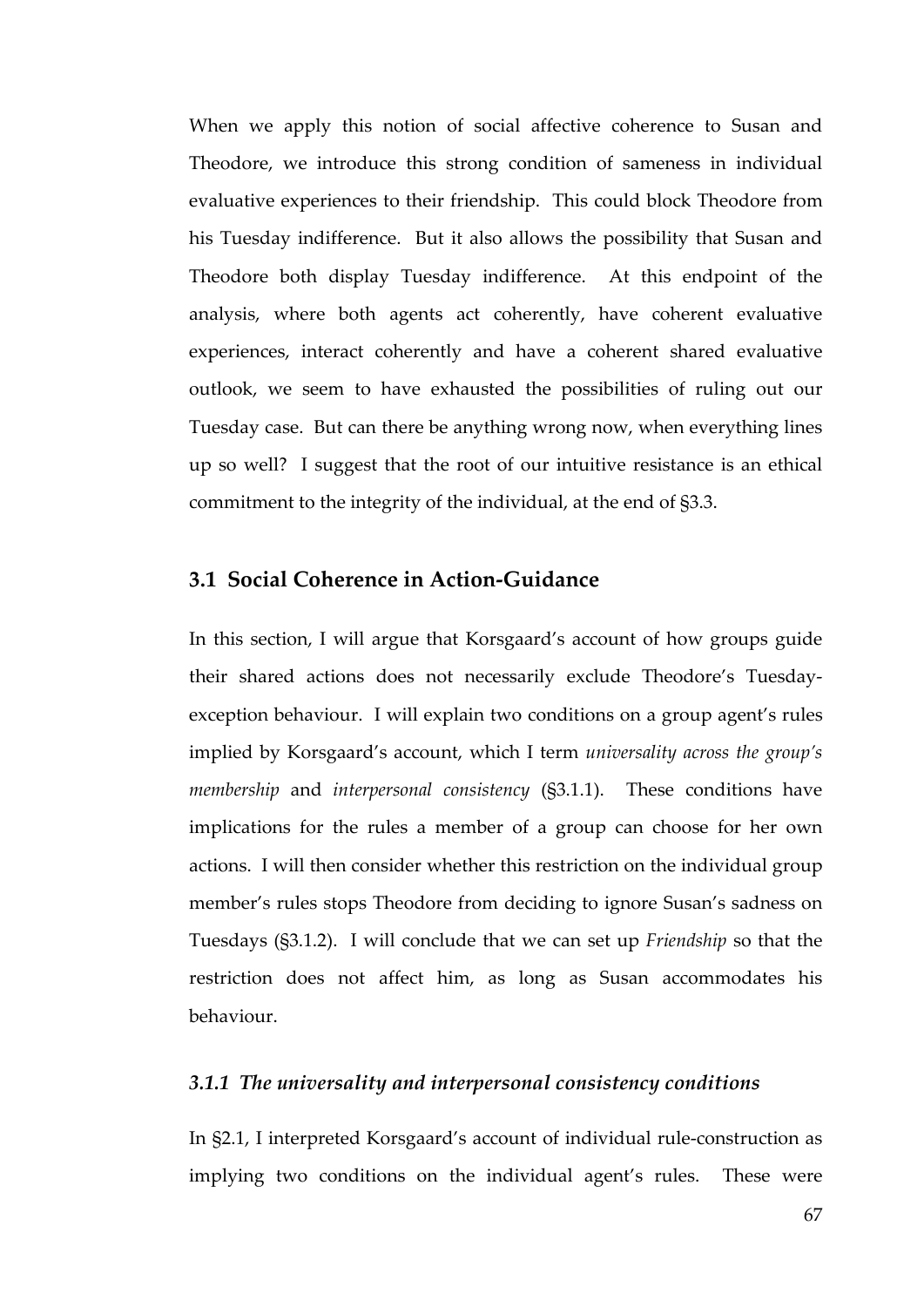*universality across a life* and *consistency*. I used these as the test of an individual agent's coherence in action-guidance. As mentioned in §1.3.3, Korsgaard gives parallel accounts of group agency and individual agency. I therefore define two conditions on the group agent's rules parallel to those just mentioned. These are *universality across group membership* and *interpersonal consistency*. By analogy, these are the test of a group agent's coherence in action-guidance. The implications of these conditions for an individual member of the group will give a test of her "social coherence", or more specifically, the social dimension of her coherence in action-guidance.

I will first explain universality across group membership. As mentioned in §2.1, according to Korsgaard, an individual agent's action is justified only if her maxim has the form of a universal law (2009: 15). An agent's rule is universalizable if she wills that *any* agent who finds herself in the specified circumstances should act as her rule prescribes (2009: 74, 191). On my interpretation, universalizability is implied by the demands of coherence in action-guidance. The need for coherence in action-guidance over the agent's own life implies that she should act as her rule prescribes whenever *she* finds herself in the specified circumstances. Whose need for coherence in actionguidance is served by requiring that she will that every other agent also act in line with her rule? It must be the group of all agents, understood as itself a group agent.

My interpretative claim here is supported by Korsgaard's claim that each individual's practical identity should be endorsable from the point of view of the human identity, so that her story fits into the larger human story (1996c: 121; 2009: 212). Korsgaard makes a related claim that we invite others (i.e. all other humans) to share the values we create (1996a: 290; 2009: 209). This is how she argues for morality (1996c: 123; 2009: 206). But in our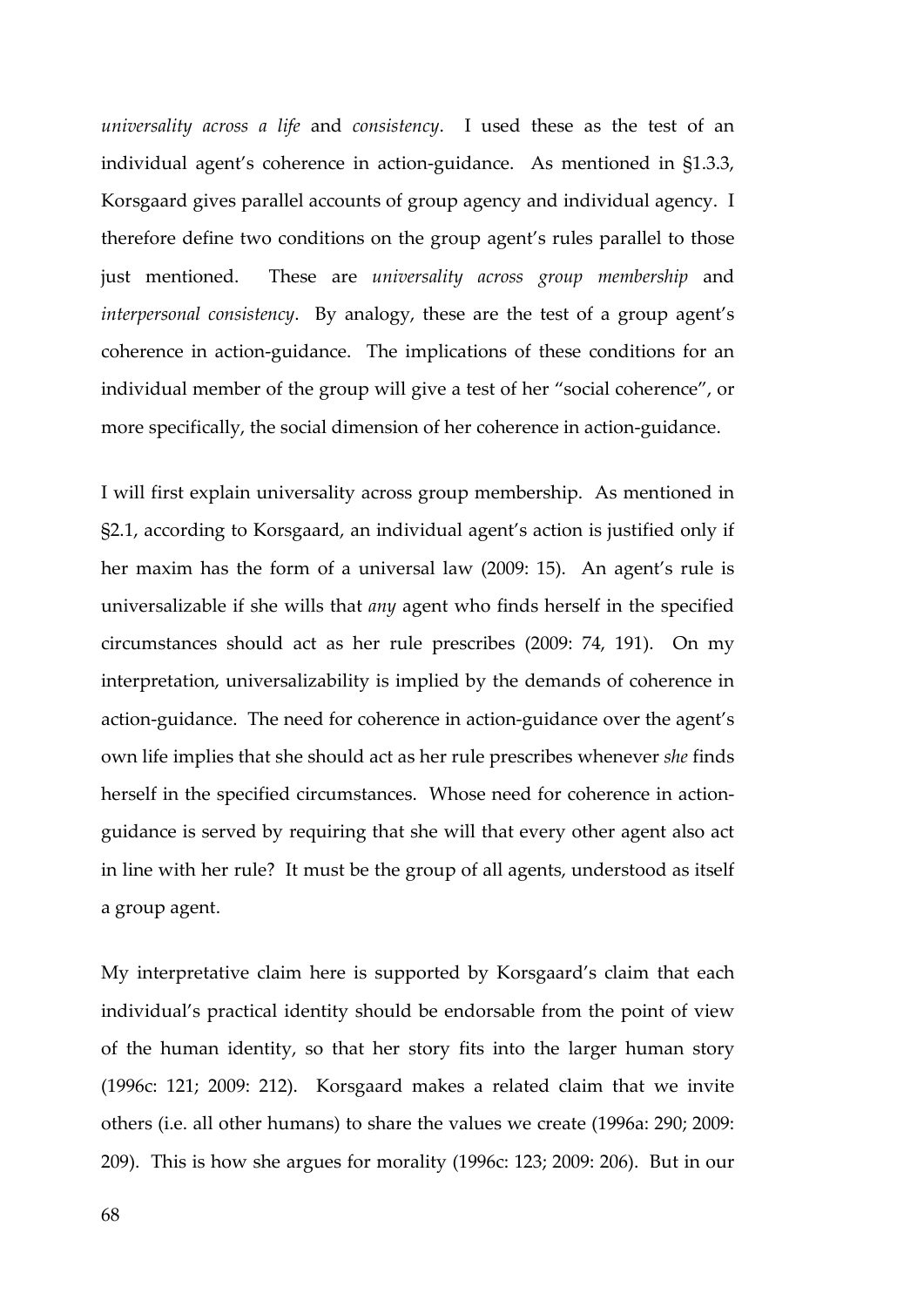Tuesday case, we are interested in the rules and values shared by a pair of people, not by all humans. Since Korsgaard's focus is to explain universal morality, her discussion of interaction tends not to distinguish cooperation within a group one *may* join (2009: 200) clearly from cooperation within the group of all human agents, which one *must* be part of (1996c: 120-1; 2009:  $209)^{27}$ . I want to keep the two separate, and to focus on the first. I will therefore need to adapt her claims about interaction.

Korsgaard claims that the individual agent's rule should be universalizable across all agents. We are interested in interaction within a particular group. So we can adapt her claim to state that the individual agent's rule should be universalizable across all the members of the group, if the rule applies to an action relevant to the group<sup>28</sup>.

Where does this claim come from? The universalizability requirement on the individual corresponds to a requirement on the group agent she is a member of. As an analogue, consider the case of individual agency. There the individual needs a rule applying to all possible circumstances, so that she is unified as one agent, rather than being a mere heap of impulses to act in various ways (2009: 67-8). Analogously, in the case of group agency, the group needs a rule applying to all its members so that it is unified as one

-

<sup>&</sup>lt;sup>27</sup> Korsgaard at one point notes that thinking of ourselves as sharing an identity with the rest of humanity may only have come about during the Enlightenment (1996c: 117). Thus, though we must *now* belong to this group agent of all reflective agents, this may be a historical contingency.

<sup>&</sup>lt;sup>28</sup> I restrict to "actions relevant to the group" because not everything a group member does is under the jurisdiction of the group. For instance, in areas of my life which have nothing to do with my friend, I do not need to consider my friend in how I decide my actions.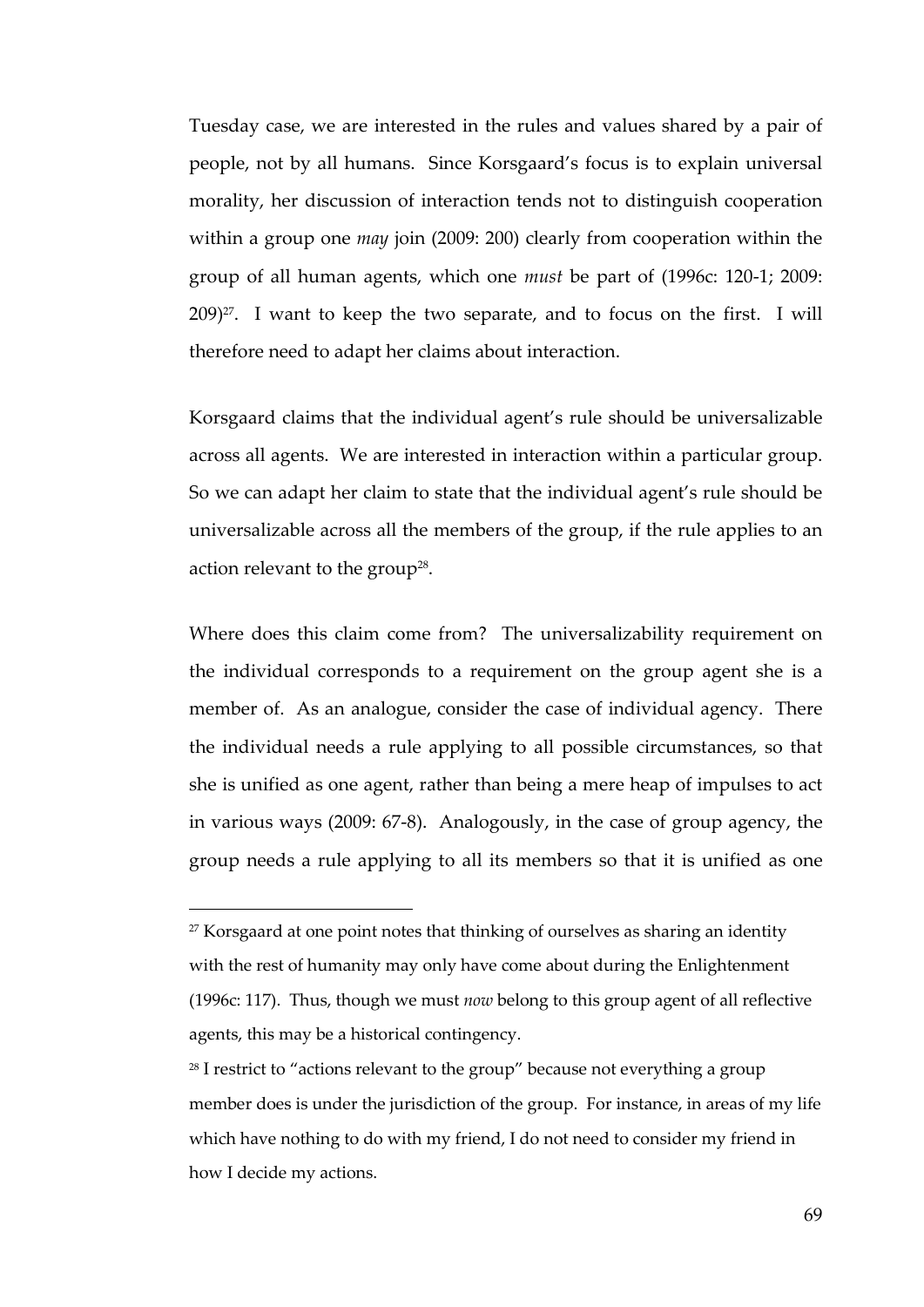group agent, rather than being a collectivity of individuals acting in various ways<sup>29</sup>. My interpretation here is confirmed by Korsgaard's claim that it is the shared choice of a rule that constitutes the group's unified will (2009: 190). If the group has such a rule for its shared action<sup>30</sup>, then this implies that the individual members will have rules for their individual actions which are universalizable in the way that Korsgaard describes.

Take Korsgaard's example of someone wanting to climb a mountain and being helped by someone else (2009: 198). We can presume that these two are friends, and they have a general maxim describing their shared action to help each other, such as:

"We will help each other realise our ambitions, in order to promote a shared sense of achievement"

Then the corresponding individual maxim for each of them might be:

"If my friend's ambition is to climb a mountain, I will drop him off at the start of the trail, in order to help him realise his ambition"<sup>31</sup>

 $\overline{a}$ 

<sup>&</sup>lt;sup>29</sup> Cf. Helm's distinction between a collectivity of agents pursuing a goal, and a group agent, a distinction he characterises by appealing to the presence of a "shared evaluative perspective" in the latter case (2010: 262-4). <sup>30</sup> I will refer to actions performed by the group agent as "shared actions" <sup>31</sup> Throughout this chapter, I will assume that the purpose mentioned in the individual's maxim is to help bring about the shared act mentioned at the beginning of the group's shared maxim. If the individual's maxim has the form "I will A<sub>i</sub> in order to A<sub>j</sub>" and the group's has the form "I will A<sub>G</sub> in order to A $_H$ ", then the individual's A<sub>J</sub>-ing is her contribution to the group's A<sub>G</sub>-ing.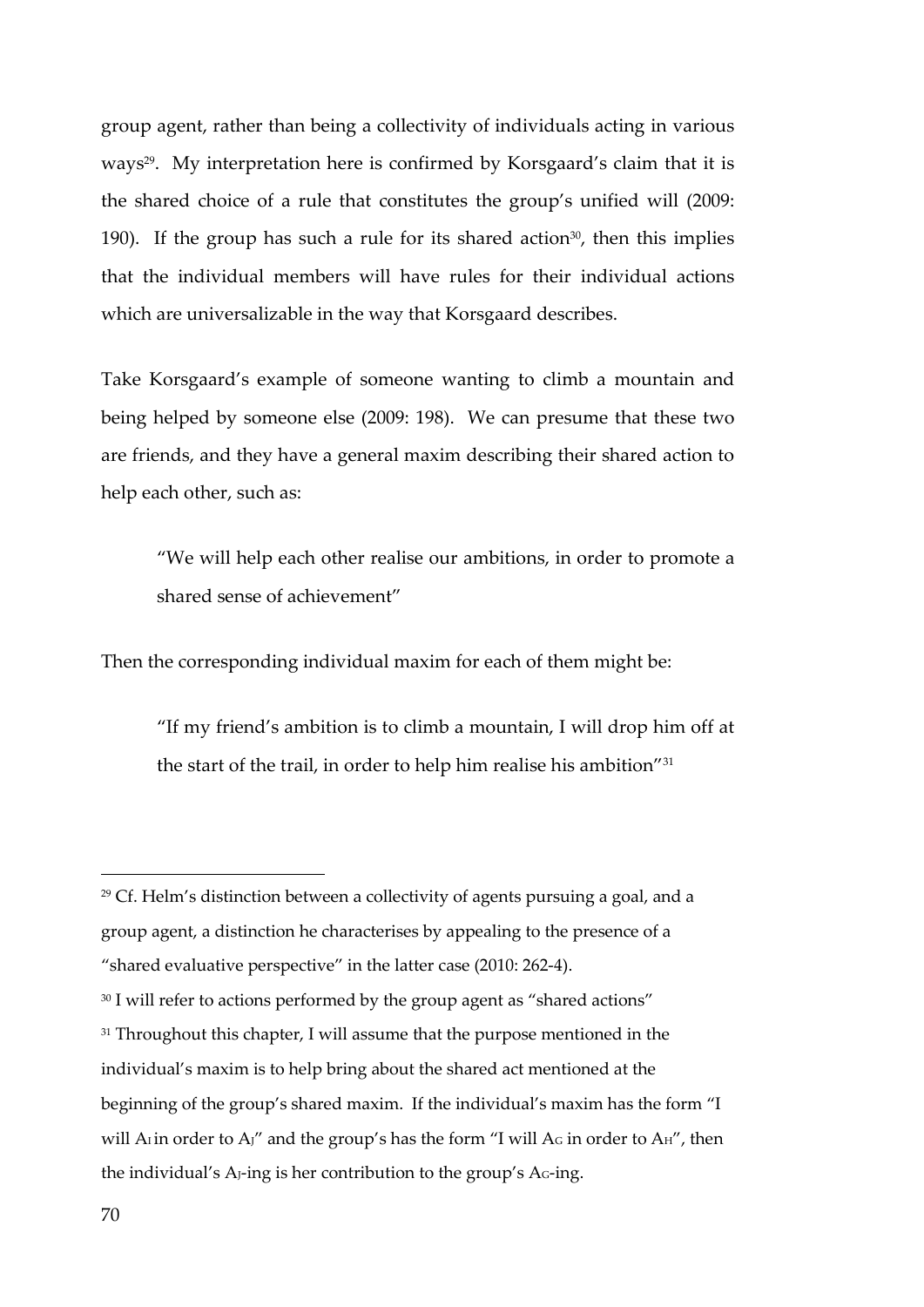Suppose you are the one with the ambition to climb a mountain. Then you can have your own rule prescribing that you do the actual climbing; that action is not shared, so you do not need my help with that. However, to achieve our shared action, I will act according to the individual rule for helping, and drop you off at the start of the trail. The individual rule for helping does not apply to you at this moment, because you do not find yourself in circumstances where you have a friend with the ambition to climb a mountain. But it is still universalizable, because if you were in such circumstances, and I had the ambition, you would help me.

I have argued that Korsgaard's claim about the universalizability of an agent's rule across all agents can be adapted to be a claim about the universalizability of her rule across all members of her group. I argued that this claim implies a prior claim about the group agent's shared rule. That claim is that the shared rule applies to all its members; that is, it passes the test of universality across group membership. Let us now turn to our second condition on the group agent's rule, interpersonal consistency.

In §2.1, I explained that the consistency test for an individual agent's rules relates to the need to overcome the conflict of her roles and relationships pulling her in different directions. These roles may demand actions which cannot all be performed. Choosing roles that do not conflict is equivalent to choosing a consistent set of rules. For the group agent, the issue is that group members' actions pull in different directions. If they each perform those individual actions, the group will not achieve its shared action.

Consider Korsgaard's example of a teacher and student trying to schedule an appointment (2009: 192). If they choose a time which is impossible for one of them, they will fail to meet. Again, let us spell this out in terms of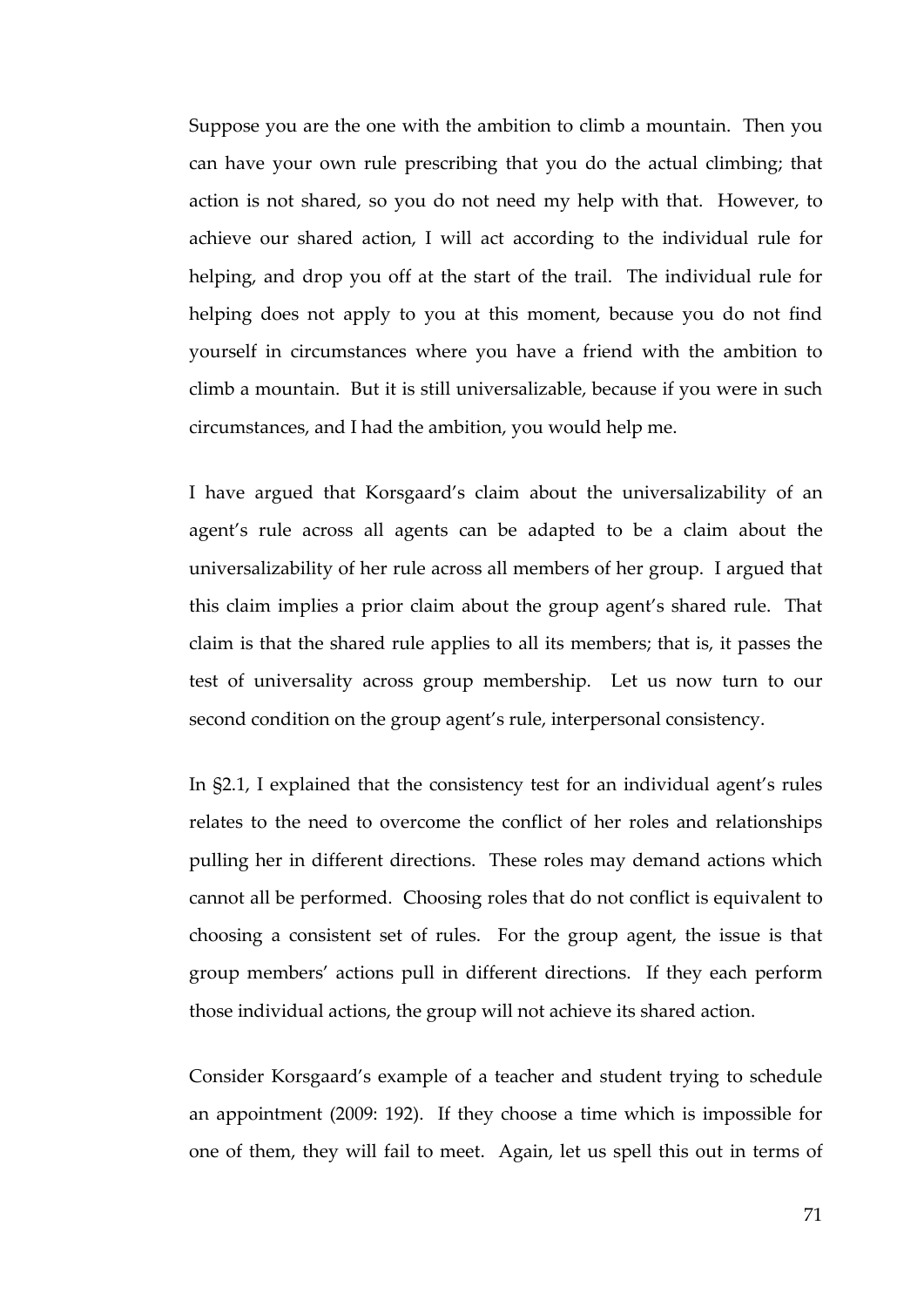their shared and individual maxims. Their task is to choose a shared action, described by a maxim of the form:

"We will meet at time X, in order to discuss our subject"

That shared action implies individual actions for each of them, described by maxims of the form:

"I will arrive at the meeting-point at time  $X$ , in order to facilitate our meeting at X"

Suppose the teacher proposes 3pm, which is impossible for the student. This is because the student has some other rule prescribing that she be somewhere else at 3pm. If she and her teacher agree on 3pm, they will have a shared rule prescribing they meet at 3pm, which would imply an individual rule prescribing she arrive at the meeting-point at 3pm. This individual rule would conflict with her existing rule. So her individual set of rules would fail the consistency test. Assuming she does not change her existing rule, she cannot accept the proposed shared rule.

The shared rule fails what I am calling the interpersonal consistency test. Given the group members' existing set of rules, it implies additional individual rules for them that one or more of them cannot follow. Thus, they fail as a group to find a shared action, and fail to unify themselves into a group agent. There would be two ways to avoid this failure. One would be to find a different shared rule. The other would be for the group members to adapt their set of existing rules.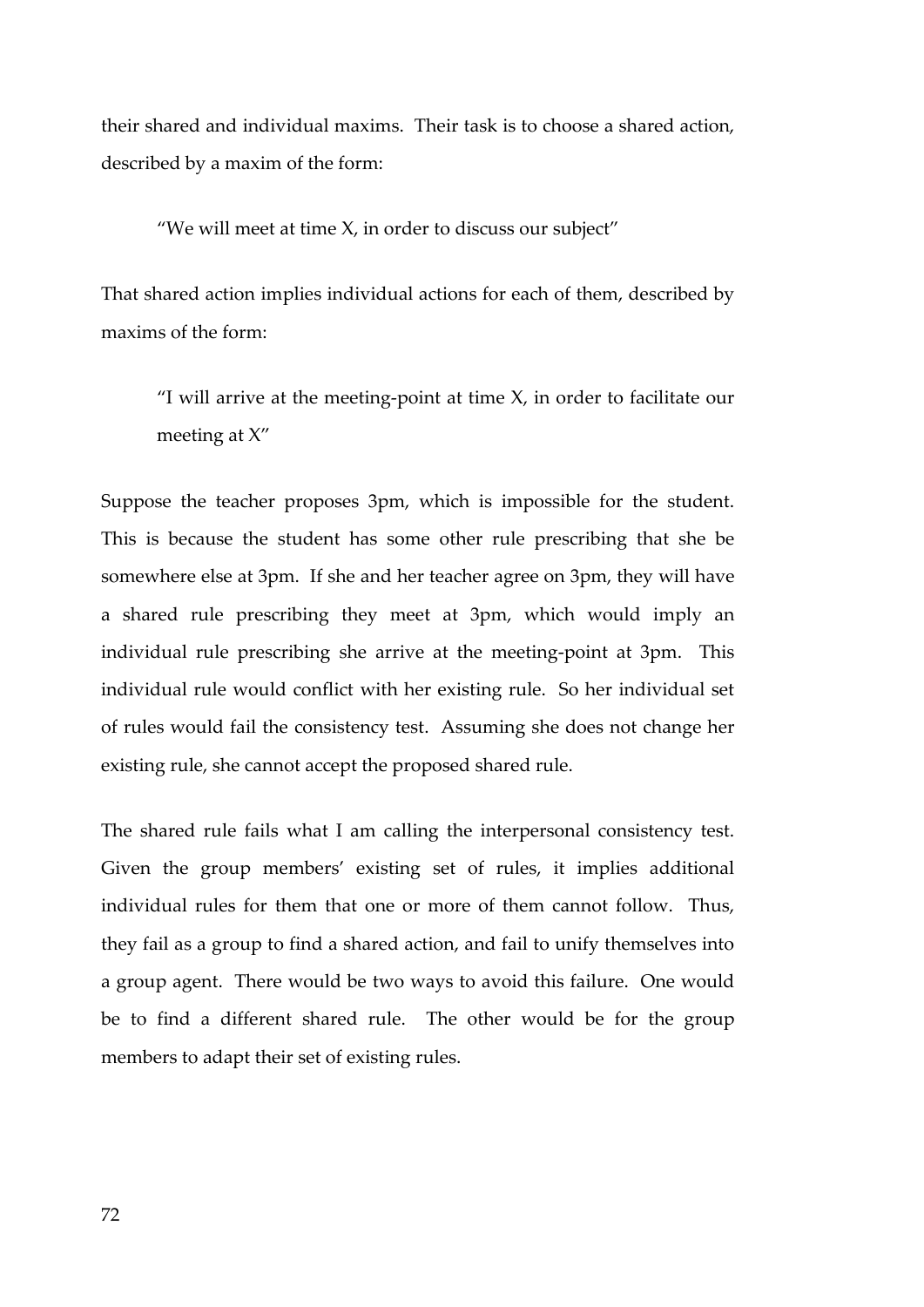#### *3.1.2 Application to* **Friendship**

-

I have set out the two conditions to test a group agent's coherence in actionguidance. Let us now apply these to *Friendship*.

If Susan and Theodore are friends, then they constitute a group agent. They carry out a number of shared actions together. In the original statement of *Friendship*, Theodore's unproblematic responses to Susan (the way he addressed her sadness on days other than Tuesdays) were described as individual actions: he asks her what is wrong, he listens to her problems, he takes action if he can solve them. But these individual actions are only performed as part of shared actions: he asks her questions and listens to her responses as part of a discussion, and (at least in a friendship) he only takes action given some kind of agreement or shared understanding that he will  $\alpha$  so<sup>32</sup>. Similarly, but at a more general level, his responding to any particular instance of her sadness is (at least in a friendship) only performed as part of a shared enterprise of addressing the problems underlying that sadness together with her. In an established friendship at least, one friend (Susan) is not surprised to find the other (Theodore) responding. She understands that *they* do this.

Remember that Theodore's individual action was described by the maxim:

"I will, whenever Susan is sad or is likely to be sad on a day other than a Tuesday, ask her what is wrong, listen carefully to her

<sup>&</sup>lt;sup>32</sup> Of course, it would be possible for these to be purely individual actions. He asks her what is wrong; she ignores him. She tells someone else her problems; he walks up and listens. He unilaterally acts to solve them. But this is not friendship, and is not what was implied by the original description of the scenario.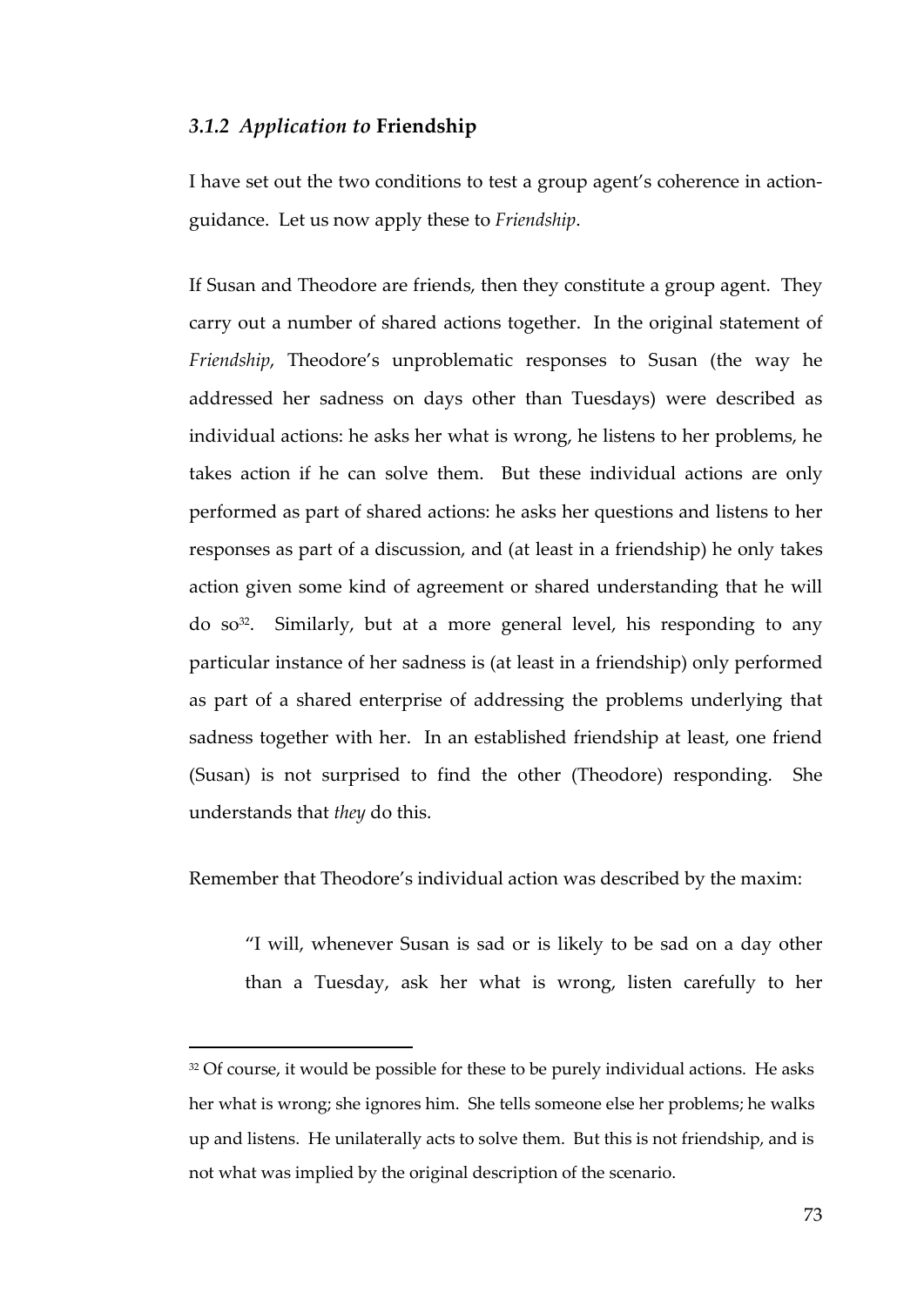problems, and take action if I can solve them, in order to restore her mood except on Tuesdays."

It might seem that, for this to be universalizable, the friendship would have to be such that Susan had a symmetric individual maxim describing her responses to Theodore's sadness. Since Susan does not have Tuesday indifference, we could then rule out Theodore's rule as non-universalizable.

However, this assumes that their corresponding shared rule is something like:

"We will restore each other's mood except on Tuesdays, in order to promote our general wellbeing except on Tuesdays"

But a project shared by a pair of friends need not be symmetric like this. Perhaps Theodore needs no support from Susan to address his sadness, because he gains other things from their friendship like engaging with common interests. Or perhaps Susan feels it important to address Theodore's sadness whenever it arises, regardless of the fact that he does not fully reciprocate. This is not entirely implausible. If the friendship is otherwise valuable enough to Susan, she may be willing to put up with this asymmetry.

That is, we can put the question of Theodore's sadness to one side. As long as a shared rule specifies the conditions under which any group member should perform the prescribed action, it fulfils the condition of universality across group membership. The project of managing Susan's sadness could be specified in such a way that this is true.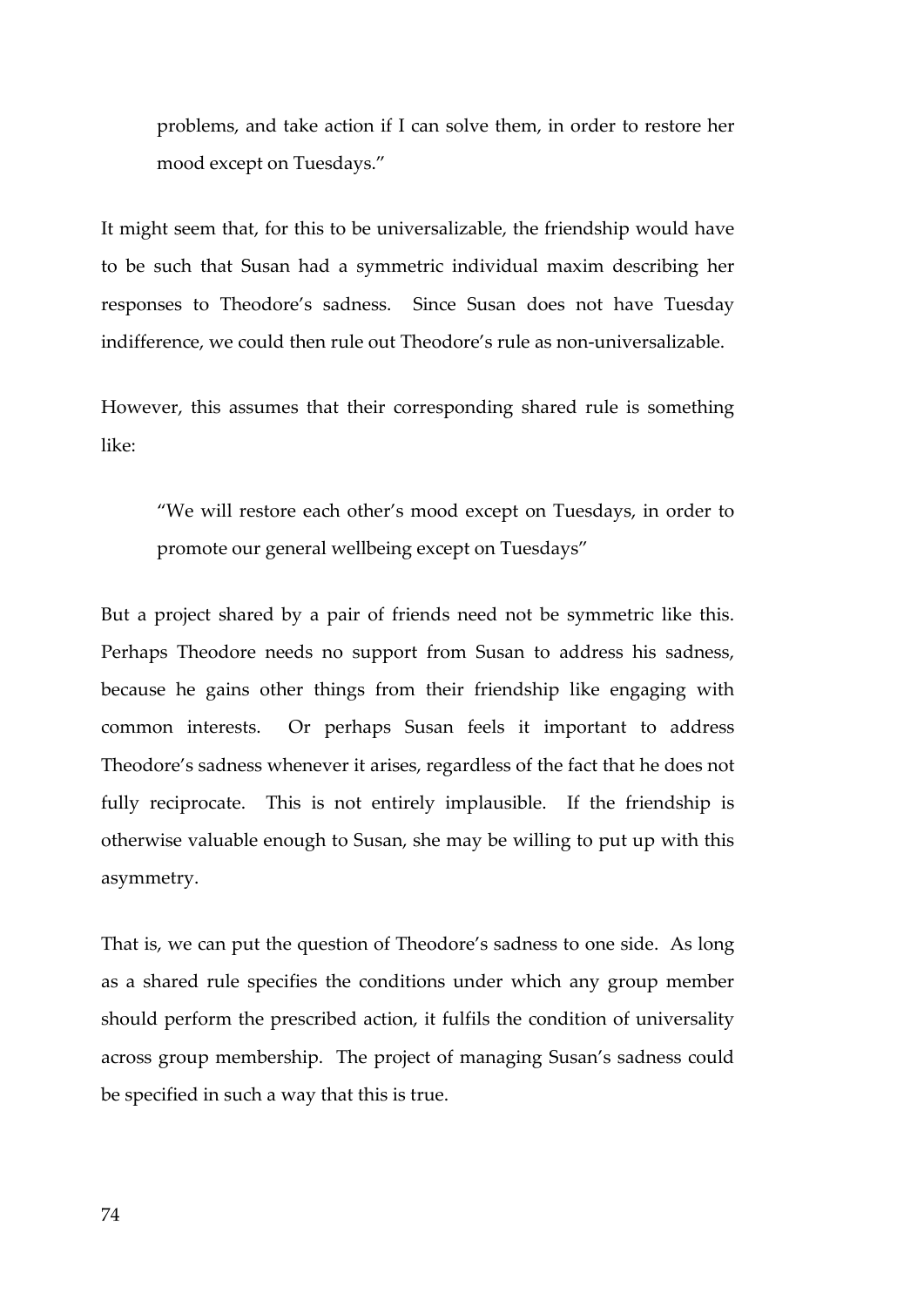So we can focus on the shared project of managing Susan's sadness. Given the description of their shared actions above, their shared maxim would be something like:

"We will, whenever Susan is sad or is likely to be sad on a day other than a Tuesday, discuss her problems, and enact a shared plan of actions to solve them, in order to restore her mood except on Tuesdays"

The shared rule would imply individual rules for Theodore and for Susan. Theodore's rule now needs rewording. Let us try the following maxims for Theodore:

"I will, whenever Susan is sad or is likely to be sad on a day other than a Tuesday, ask her what is wrong, listen carefully to her problems, and take the agreed actions to solve them, in order to facilitate our discussion of her problems, and to fulfil our enactment of our shared plan of actions to solve them"

and for Susan:

"I will, whenever I am sad or am likely to be sad on a day other than a Tuesday, respond to Theodore's questions about what is wrong, and take the agreed actions to solve them, in order to facilitate our discussion of my problems, and to fulfil our enactment of our shared plan of actions to solve them"

As stated, these individual maxims are not universalizable. It is not clear how Susan could follow Theodore's rule if she were in the "same" circumstances as him, and vice versa. The issue is that Susan cannot ask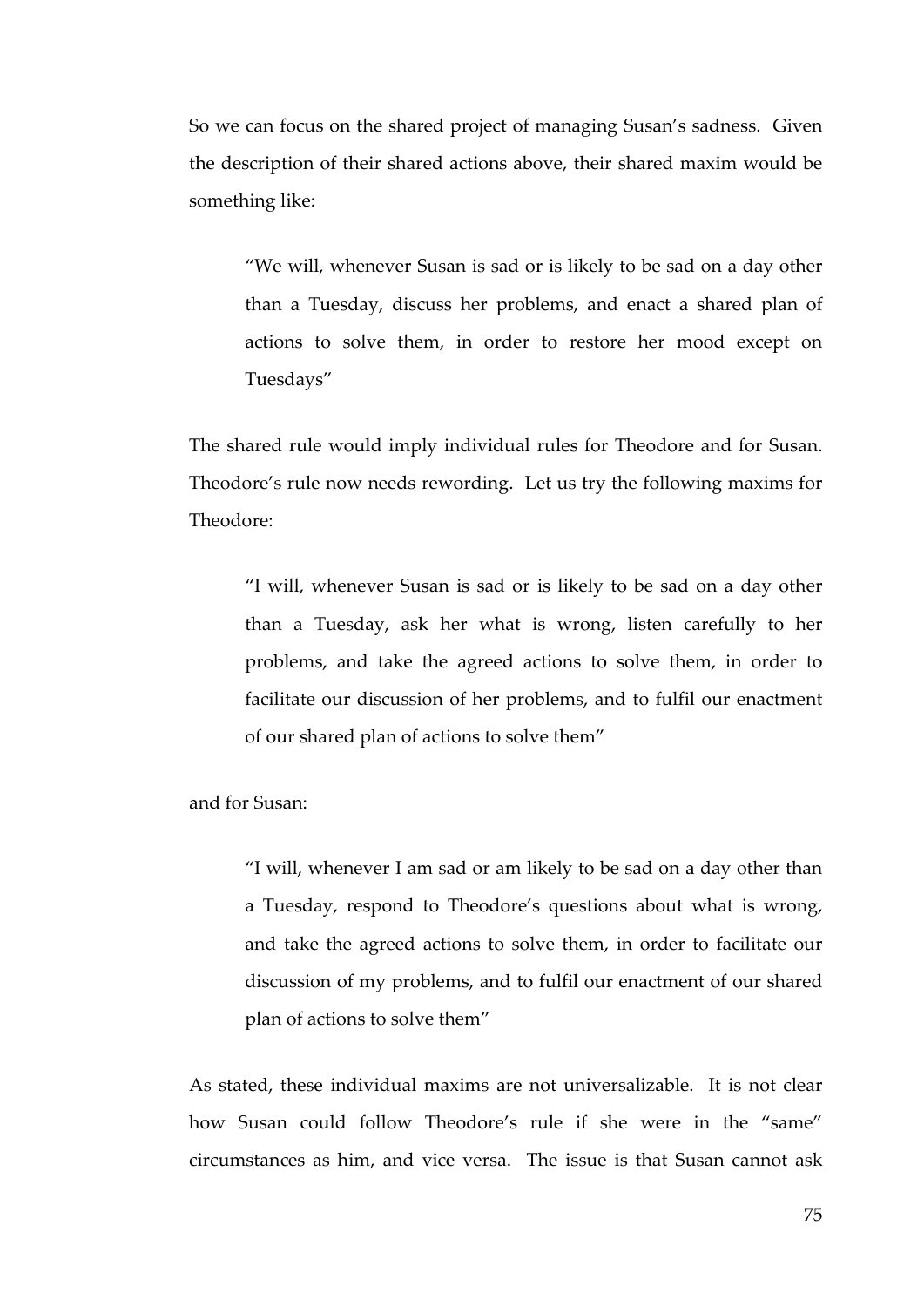herself about her problems, and Theodore cannot respond to his own questions. Also, some of the pronouns and proper names used make it impossible for the other friend to be in the same circumstances.

But we can resolve this with some tidying. Consider the following maxim:

"I will, whenever Susan is sad or is likely to be sad on a day other than a Tuesday, learn what I need to and provide any necessary information about her problems, and take the agreed actions to solve them, in order to facilitate our discussion of her problems, and to fulfil our enactment of our shared plan of actions to solve them"

Now, given that Theodore will tend to be in circumstances where he needs to learn about Susan's problems, he will tend to do the learning. In practice, he will learn through asking and listening. But if Susan *were* in the same circumstances, she could do some learning about herself. (In practice, this might involve an internal dialogue, but it might involve other methods.)

Similarly, Susan will tend to be in circumstances where she has the necessary information, so she will do the information providing. But Theodore could well be in those circumstances, if he notices something about Susan that she does not, and then he could provide her with information.

It seems then, that the pair of friends could define a shared rule which would allow Theodore to carry out his Tuesday-exception behaviour. The condition of universality across group membership does not rule it out. Let us turn to the interpersonal consistency condition.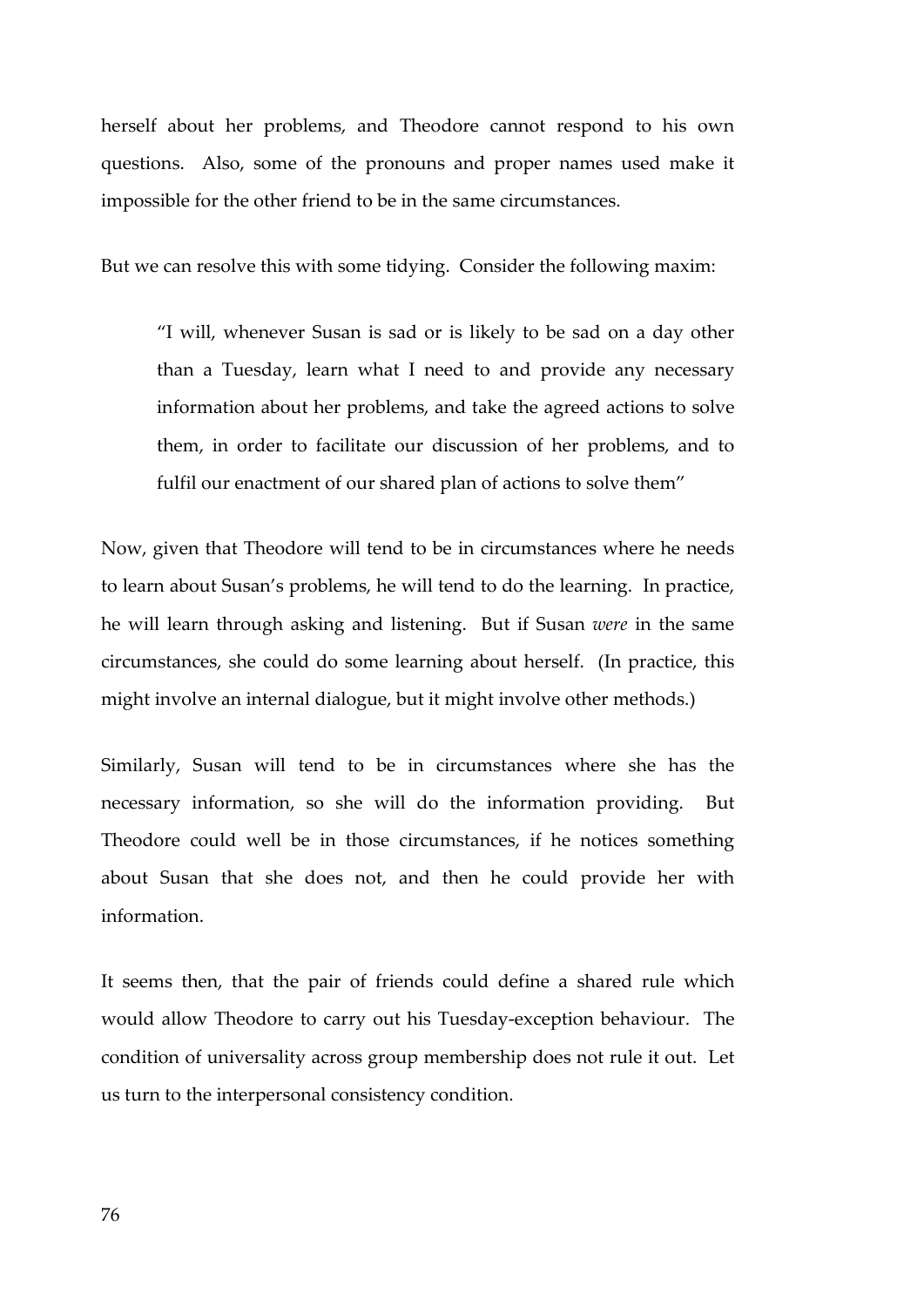The shared rule we set out above implies individual rules for each of Theodore and Susan. The condition of interpersonal consistency demands that, for each group member, the individual rule implied fits into a consistent set with her other rules. The question here is whether Susan can accept the rule that has been implied for her.

Presumably, Susan's sadness matters to her on any day of the week. She will therefore be performing actions to address it, including her sadness or potential sadness on Tuesdays. Will she be unable to do this if she accepts the rule above? There seems no reason why she should be. She will simply treat her project of managing her sadness on Tuesdays as something that Theodore is uninterested in. Of course, to her, there is no distinct project of managing Tuesday-sadness as such. But we can put it like this: Theodore discusses and helps with some aspects of her sadness management, but not all. After all, this is true of most friendships, where some matters will seem too private, or too trivial, to discuss. If this does not cause a problem in those friendships, it should not in Susan's and Theodore's.

It might seem though that Theodore's cutoff when it comes to Susan's sadness will inhibit their discussion and resolution of her problems. But remember that a similar issue came up in §2.1, and we addressed it. Let us replicate that reasoning here. Theodore's participation in the discussion and resolution of Susan's problems might have, to him, the unintentional but not unforeseen effect of reducing her sadness on Tuesdays. This is not an infringement of his rules. He does not have a rule prohibiting his doing anything to reduce her sadness on Tuesdays. His Tuesday indifference only consists in the fact that he has no rule prescribing that he do anything. So Theodore is free to take part in these discussions and shared plans. But if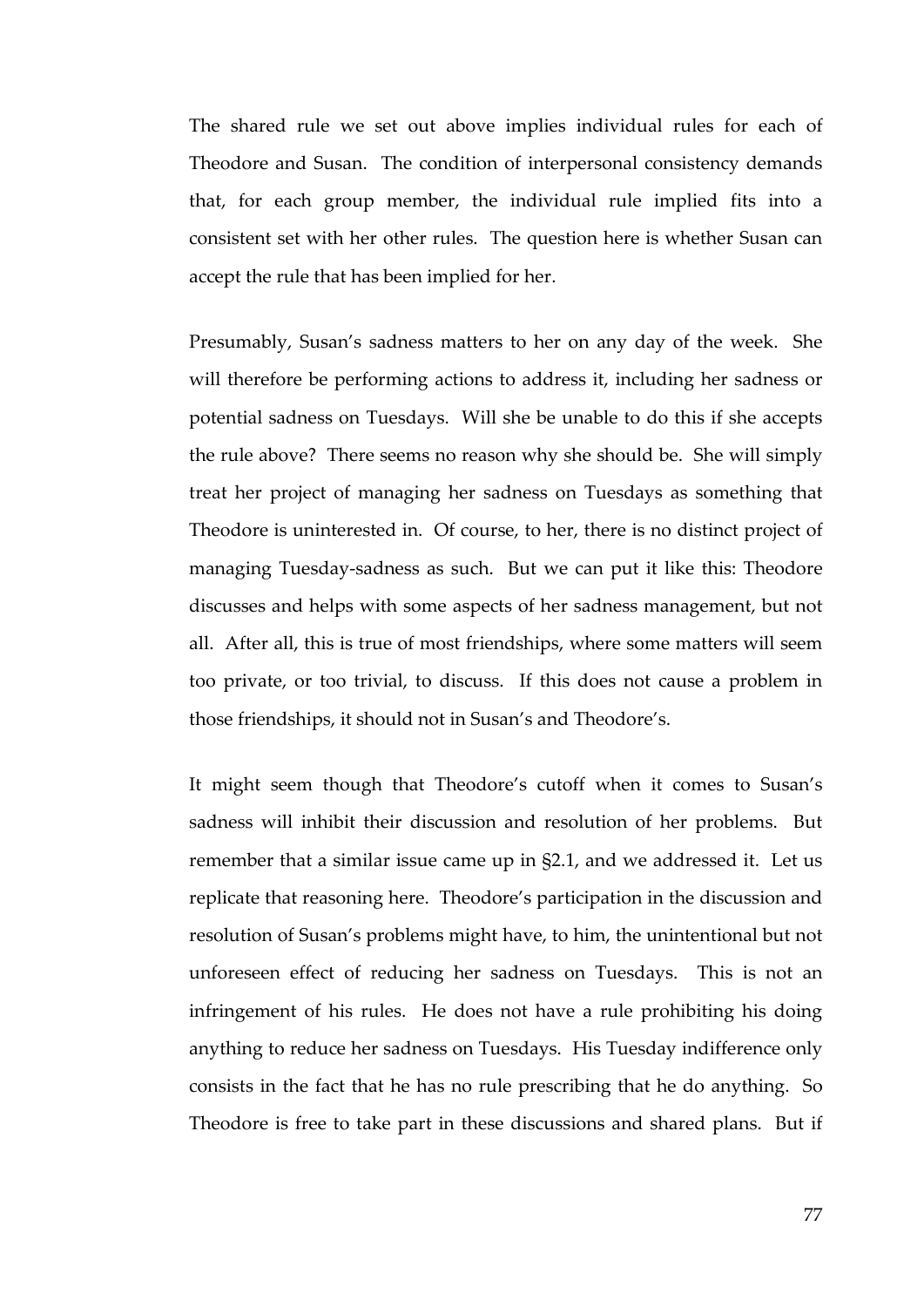Susan tries to get him to talk about or help with something specifically to do with Tuesday, he will not be forthcoming.

I have argued that Theodore and Susan can set up a shared rule which satisfies the condition of interpersonal consistency, and the condition of universality across group membership, and which allows him to engage in Tuesday-exception behaviour. These are aspects of their shared decisionmaking process which ensure that, as a group agent, they have coherence in action-guidance. They can have a coherent set of shared actions, and Theodore can still ignore Susan's sadness on Tuesdays. However, we have not yet introduced the affective dimension of the story of group agency. I turn to this in the next section.

### **3.2 The Argument for Affective Social Coherence**

In the previous section, I explained those aspects of the social dimension of Korsgaard's story of agency which focus on guiding shared action. From that part of the story alone, it seemed legitimate to conclude that Susan and Theodore could define their shared rules and shared actions so that Theodore could ignore Susan's sadness on Tuesdays. In this section, I make an argument to fill in the affective component of the social dimension. I build on Korsgaard's notions of valuing capacities, evaluative awareness and judgements about goodness, using David Velleman's account of shared intention (2000) as an analogy to suggest how her notions might translate to the case of group agency. The key notion will be that of a social practice of representing objects that relies on shared experiential responses to those objects. I will then apply this component to *Friendship* in the following section.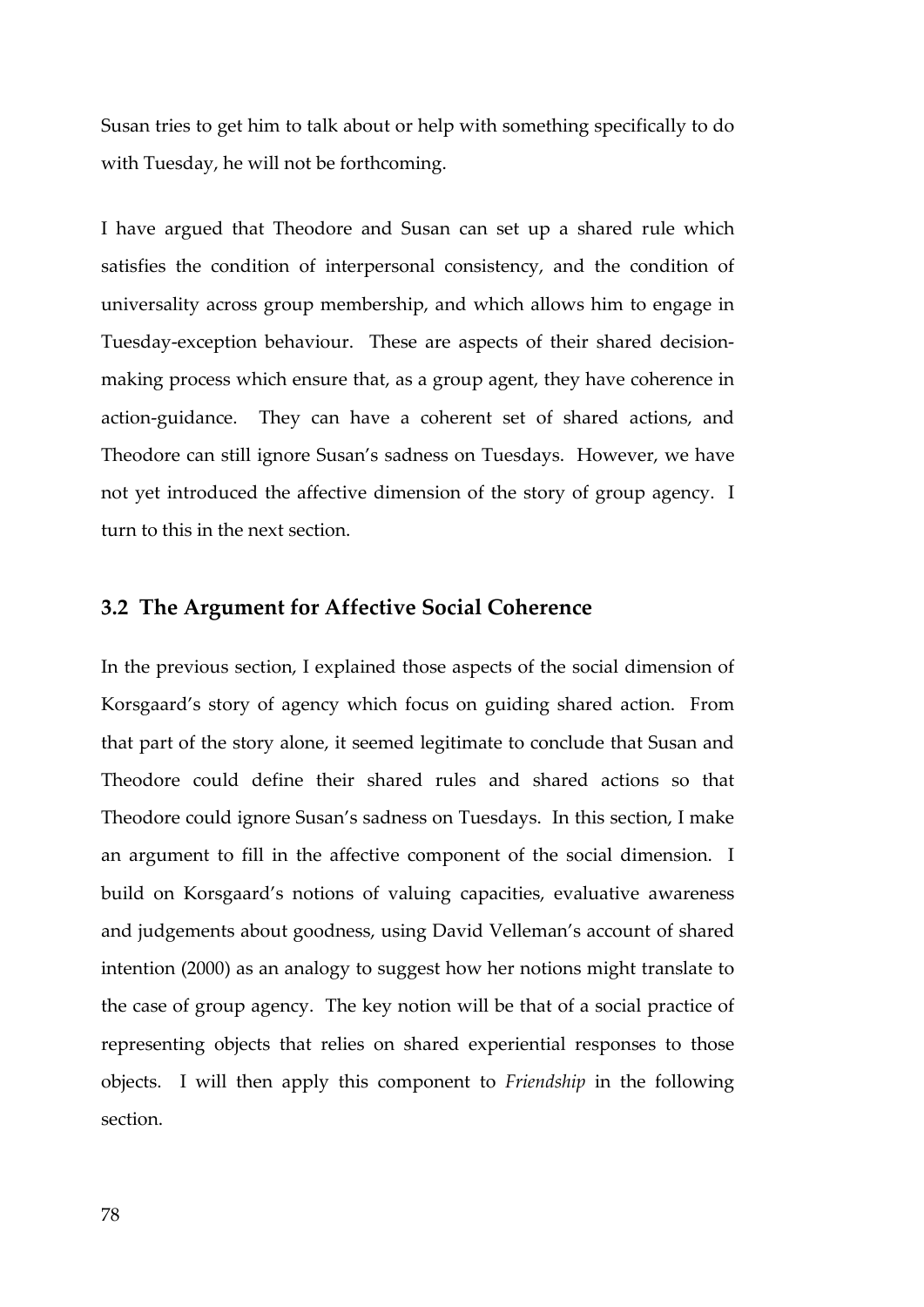Korsgaard does not give a full account of how groups make judgements about what is good for *them*<sup>33</sup>, and how they have shared evaluative experiences of objects, although various claims she makes are indicative. These include her discussion of our experience of others' pain (1996c: 148-9, 152-3); the deep psychological roots (1996c: 140-1) and inescapability (2009: 1996c: 144; 2009: 202) of our susceptibility to others' reasons; and the origin of all value in human psychology (2009: 209). However, these comments are quite scattered. Additionally, apart from a few references to the nature of love (2009: 202) and how values might relate to particular relationships and communities (1996a: 290-1), her comments are less relevant to the case of particular group agents. I will therefore not give an interpretative argument from the text at this point. We have enough of the rest of Korsgaard's framework to extrapolate to the final component.

I will argue for the claim that, for a group agent to have shared judgements about what is good for them as a group, its members must have the same judgements about what is good for them as individuals, when we consider those objects which are relevant to maintaining the group. We might say that for the group agent to achieve affective coherence, each member must show "affective social coherence". I support this by the *Argument for Affective Social Coherence.* It can be summarised as follows:

- ASC-1) A group agent has a coherent set of judgements about goodness only if it has shared valuing capacities
- ASC-2) A group agent has shared valuing capacities only if, for all things that contribute to maintaining them as that kind of

-

<sup>33</sup> Although, as mentioned in §1.3.2, she does explain how one individual might share judgements about what is good for *another individual* with her (forthcoming: 37, fn.28).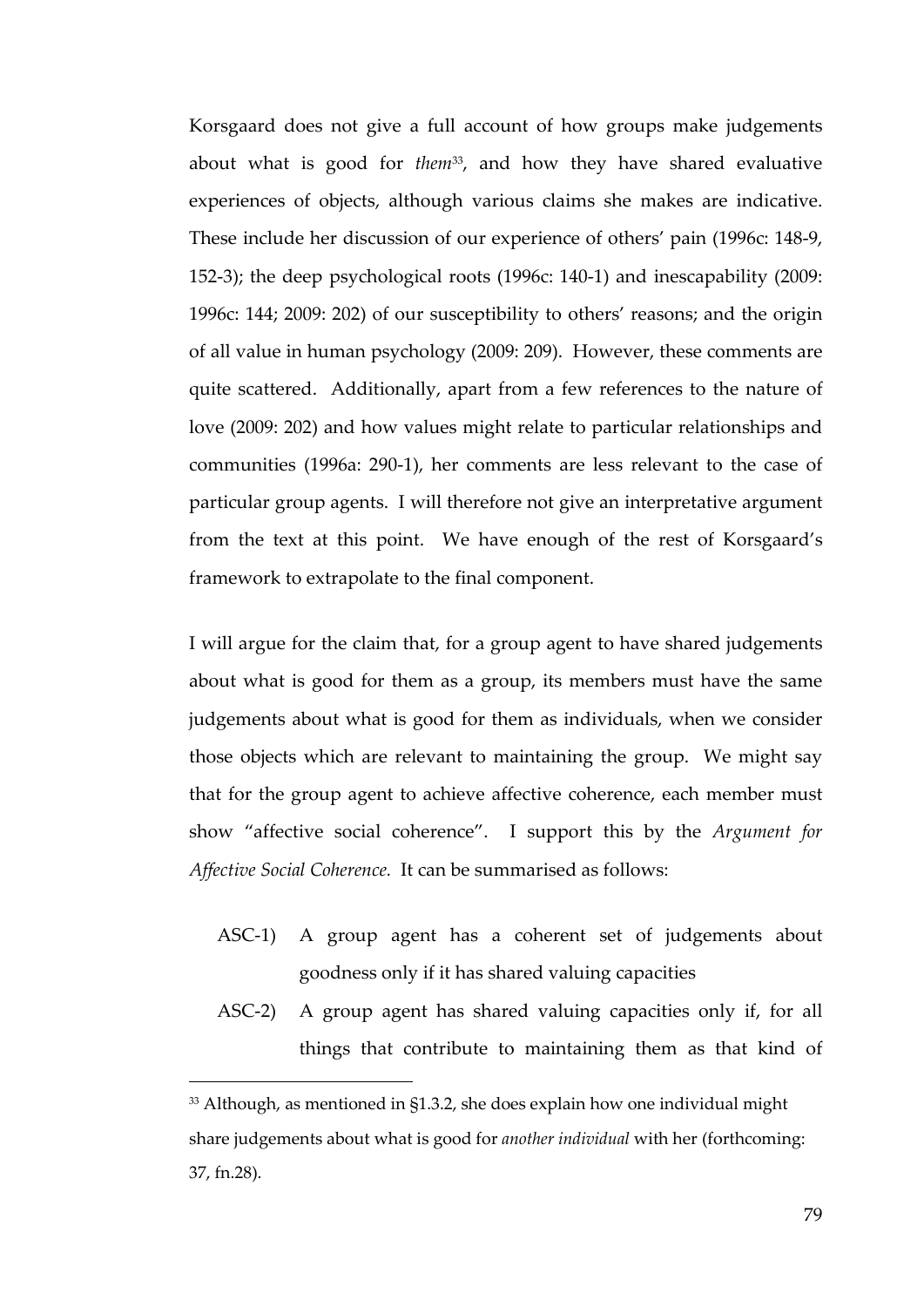group agent, its members have the same individual evaluative experiences

#### *Therefore*

- ASC-3) A group agent has a coherent set of judgements about goodness only if, for all things that contribute to maintaining them as that kind of group agent, its members have the same individual evaluative experiences
- ASC-4) Individuals have the same individual evaluative experiences towards an object if and only if they have the same judgements about how that object is good for them as individuals

#### *Therefore*

ASC-5) A group agent has a coherent set of judgements about goodness only if, for all things that contribute to maintaining them as that kind of group agent, its members have the same judgements about how those things are good for them as individuals

I will now explain the premises of the argument.

As set out in §1.3.2 and discussed in §2.2, in Korsgaard's account, an individual agent has judgements about goodness in virtue of the evaluative experiences she has of objects (forthcoming: 37). For her to judge that X is good is equivalent to her experiencing it as welcome. These evaluative experiences are the result of the operation of her valuing capacities (forthcoming: 10). A valuing capacity is a capacity to have an evaluative awareness of objects, such that the agent is called to respond in a particular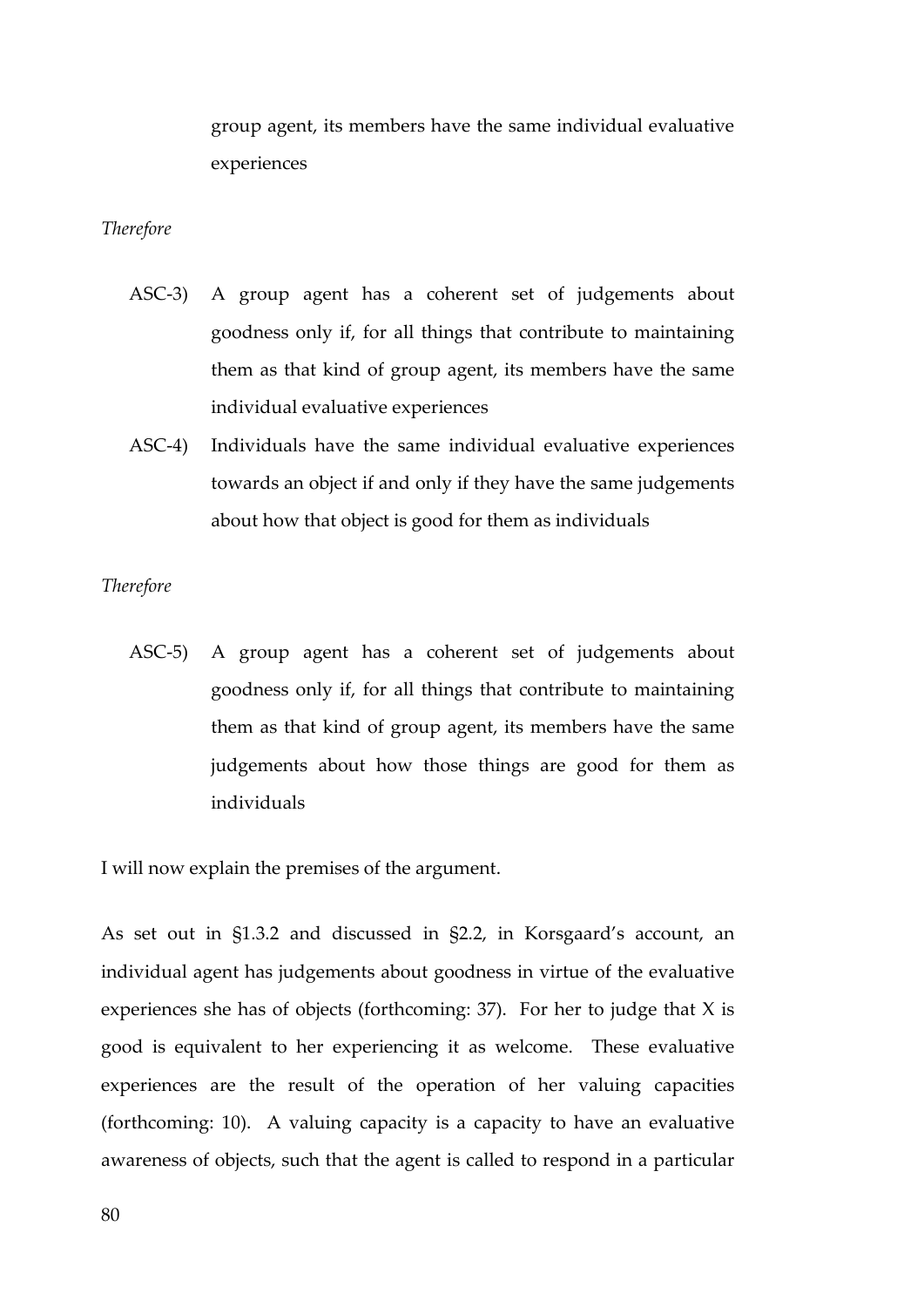way (forthcoming: 10; 2009: 111). More precisely, for an agent to have such an evaluative awareness is for there to be a representation of the object to the agent's consciousness, a sense of the response as called for by the representation, and an established connection between the representation and this sense (2009: 111). By extension, it should be that group agents make judgements about goodness as the result of the operation of their shared valuing capacities. This would establish premise (ASC-1).

But what is a shared valuing capacity? It would have to be the source of shared evaluative awareness of objects. This might seem a troubling notion, if shared awareness implies the existence of a group mind, a position denied by authors who have discussed what it is to share an intention, such as John Searle (1990: 404) and Michael Bratman (1993: 98) (also cf. Helm 2010: 264-5). We can break this problem down by considering the components of evaluative awareness mentioned above. Are there such things as shared representations? Are there shared senses of a response being called for? Is so, how are there established connections between these? If we can provide an account along these lines, we will have shown that there is such a thing as shared evaluative awareness.

David Velleman's contribution to the shared intention literature offers a parallel that might be helpful to us (2000: 200-20). Velleman, interpreting Searle, takes an individual's intention to be a mental representation that causes her action, by representing itself as causing it. Thus, if I intend to take a walk, I represent my intention as being what settles the question of whether I go for a walk, and indeed it does.

Velleman argues that this can be extended to the group case. First, note that a representation can be public, taking the form of an utterance, an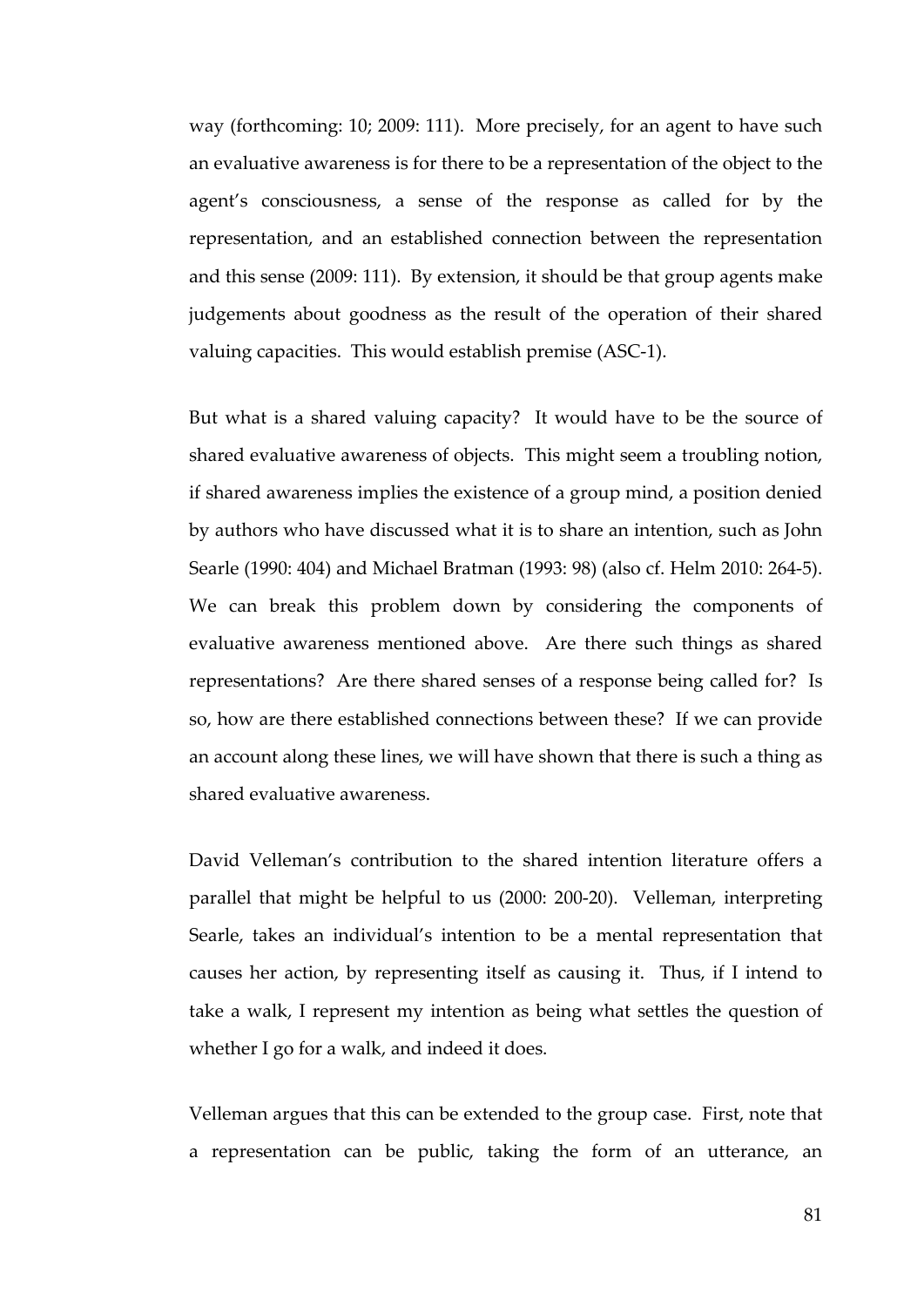inscription, or depiction. Second, note that representations can sometimes be acts (for instance, asserting that X) rather than states (for instance, the belief that X). His example is two people telling each other that they will go for a walk if the other will. Each person's statement is a representation of what she will do, conditional on the other doing it. The pair of statements is, collectively, a representation that causes the two people to take a walk, and does this by representing itself (the pair) as being what settles the question of whether they do. Each person's statement on its own does not play this causal role, because neither person will take a walk without the other if the other does not make the corresponding utterance.

We asked whether there were such things as shared representations. For Velleman, there are public representations, the pairs of statements just mentioned. Now Velleman's example is of two people making a decision. So it is more comparable to the group agent's decision-making process that we discussed in §3.1, that is, how a group constructs a set of rules. But we can use it as a model for how a group constructs a picture of what is good<sup>34</sup>. Instead of representing actions to each other, people can represent objects in their environment. This can be done through language, but also through body language and expressive movements<sup>35</sup>. If Vivek and Wei are walking and Vivek spots a lion, his tensing up with fear is not just a form of evaluative awareness of something dangerous to him (thus playing a role in his individual agency). It is also his representing the presence of the lion to Wei. Such "acts" are often involuntary, but they are still ways we represent

<sup>34</sup> In fact, if the following logic is applied to Velleman's example, we can interpret Vivek and Wei as sharing evaluative awareness of a particular kind of object, namely the act of walking itself. I will not discuss this in further detail.

 $\overline{a}$ 

<sup>&</sup>lt;sup>35</sup> In fact the list is probably longer and would include art, rituals, dress code, etc.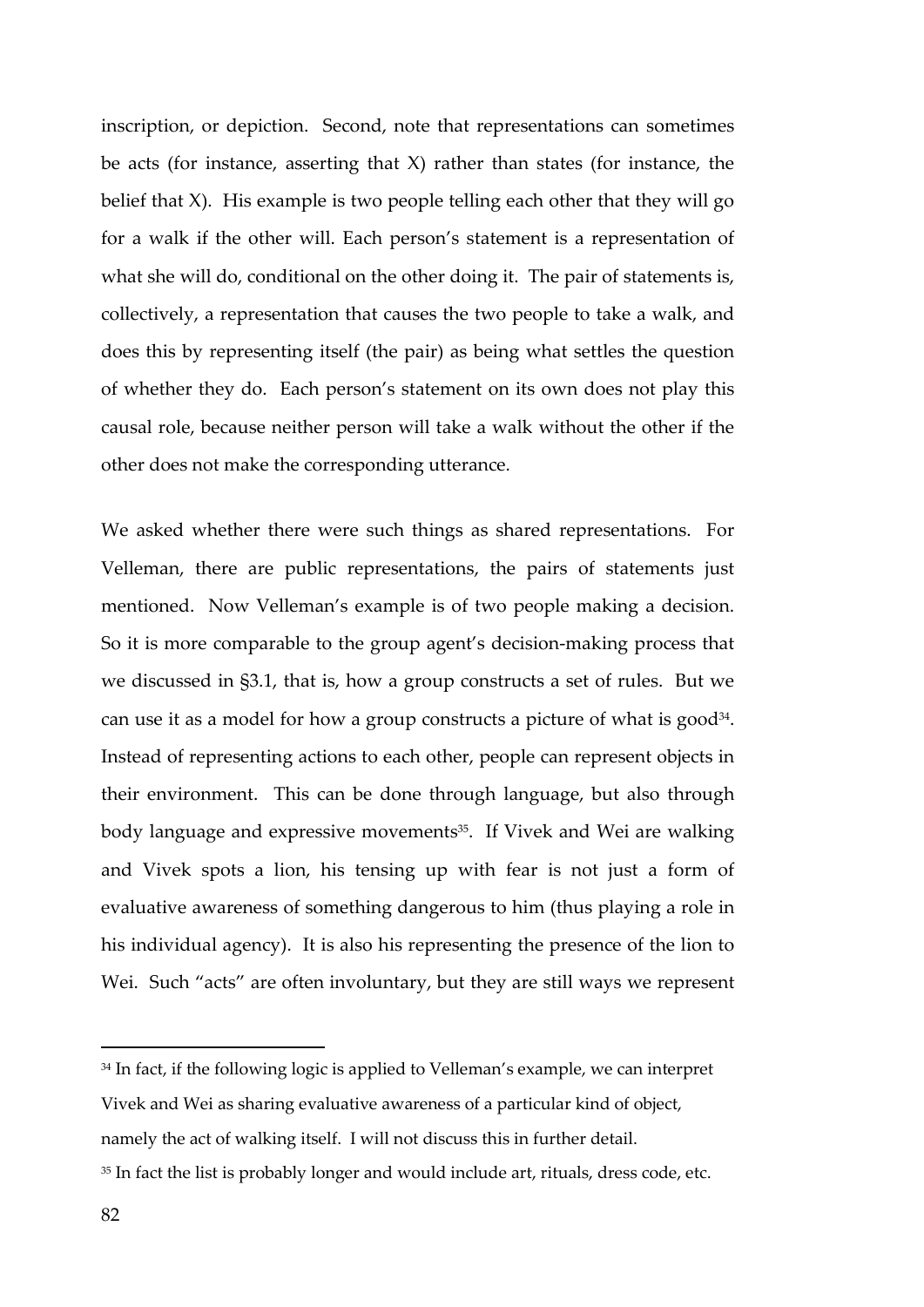things to each other. In the terms I defined above, Vivek's tensing up is a shared representation of the lion to Wei.

But Vivek does not just convey to Wei that there is a lion. He also conveys that the lion is dangerous. That is, his representation to Wei causes her to have the sense that a response is called for, namely, running away. How does this happen?

Again, let us compare with Velleman's example. There, the pair of statements has a causal impact on Vivek and Wei, getting them to go for a walk. Consider Vivek's perspective. Suppose it is he who says, "I'll go for a walk if you will", and Wei who says, "Then I will". As he hears Wei's response, Vivek experiences the call to go for a walk, which Velleman ascribes to his desire not to have spoken falsely (2000: 216), and implicitly, to social pressure (2000: 214)<sup>36</sup>. We can tell a similar story for Wei. Now, it is not that there is a shared sense of a response being called for, that is, some single entity which both Vivek and Wei are related to. Rather, they each have a token experience of the same type. But they have that experience as a result of the same causal process. There is a social practice, a set of expectations and norms around the use of language to announce one's conditional intentions (cf. Velleman 2000: 217). This social practice plays the role of the established connection between Vivek's representation to Wei and each of them feeling called to respond. And this social practice is indeed one entity that they share, by participating in it.

-

<sup>&</sup>lt;sup>36</sup> Of course, Vivek may also have the desire to go walking because he likes it, etc., but that was present before Wei's response. It may be true that one particular desire, the desire to go walking with Wei, becomes more salient after her response, but this complication does not detract from my point about social practices.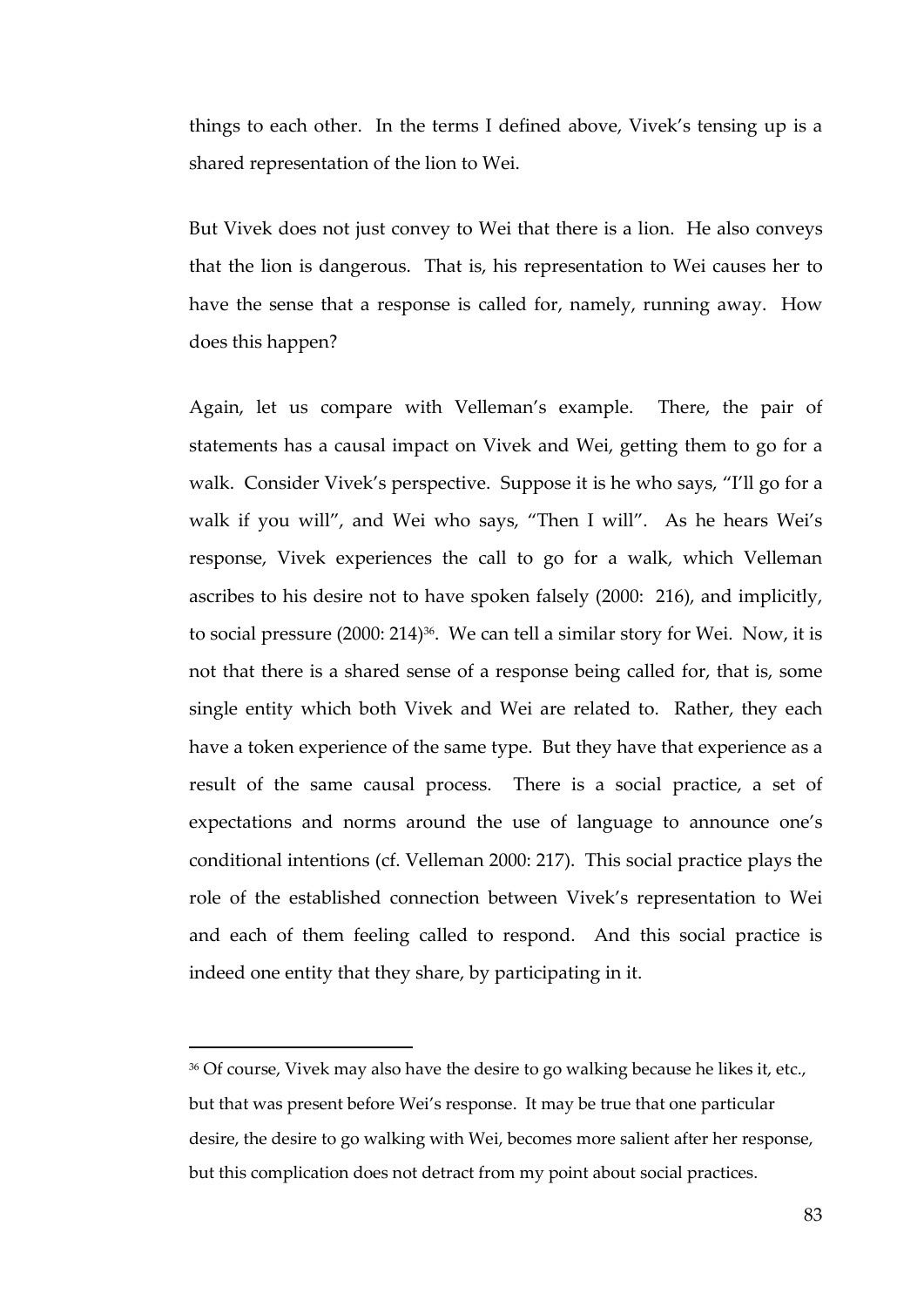Once again, this model extends. There are such social practices governing linguistic expression of emotions, body language and expressive movements. These are the established connections between shared representations of an object and the participants' sense of a response being called for. Since she is well-versed in the social practice of reading body language, Wei reacts to Vivek's tensing up by feeling the call to run away, just as he does. This is how Wei and Vivek have a shared evaluative awareness, or experience, of the lion. By having this awareness, they, as a pair, judge that it is dangerous.

Now we can explain what it is for Vivek and Wei to have a shared valuing capacity. It is the mechanism that produces this shared evaluative experience. In the individual case, that mechanism was psychological, and was equivalent to the established connection between representations and one's sense of being called to respond. In the group case, again the mechanism is equivalent to the established connection. That means it is the social practice itself. Thus, Vivek and Wei's shared valuing capacity in this case is the social practice of using and understanding body language.

I have set out what shared valuing capacities are, a concept we needed for the claim that they are necessary for a group to have a coherent set of judgements about goodness, in (ASC-1). Let us turn to (ASC-2). This is the claim that a group has shared valuing capacities only if its members share their individual evaluative experiences, for all those things that contribute to maintaining them as that kind of group agent.

Consider Vivek, Wei and the lion again, and suppose the negation of this claim. Suppose Vivek and Wei participate in the social practice of using and understanding body language. But Wei, as an individual, does not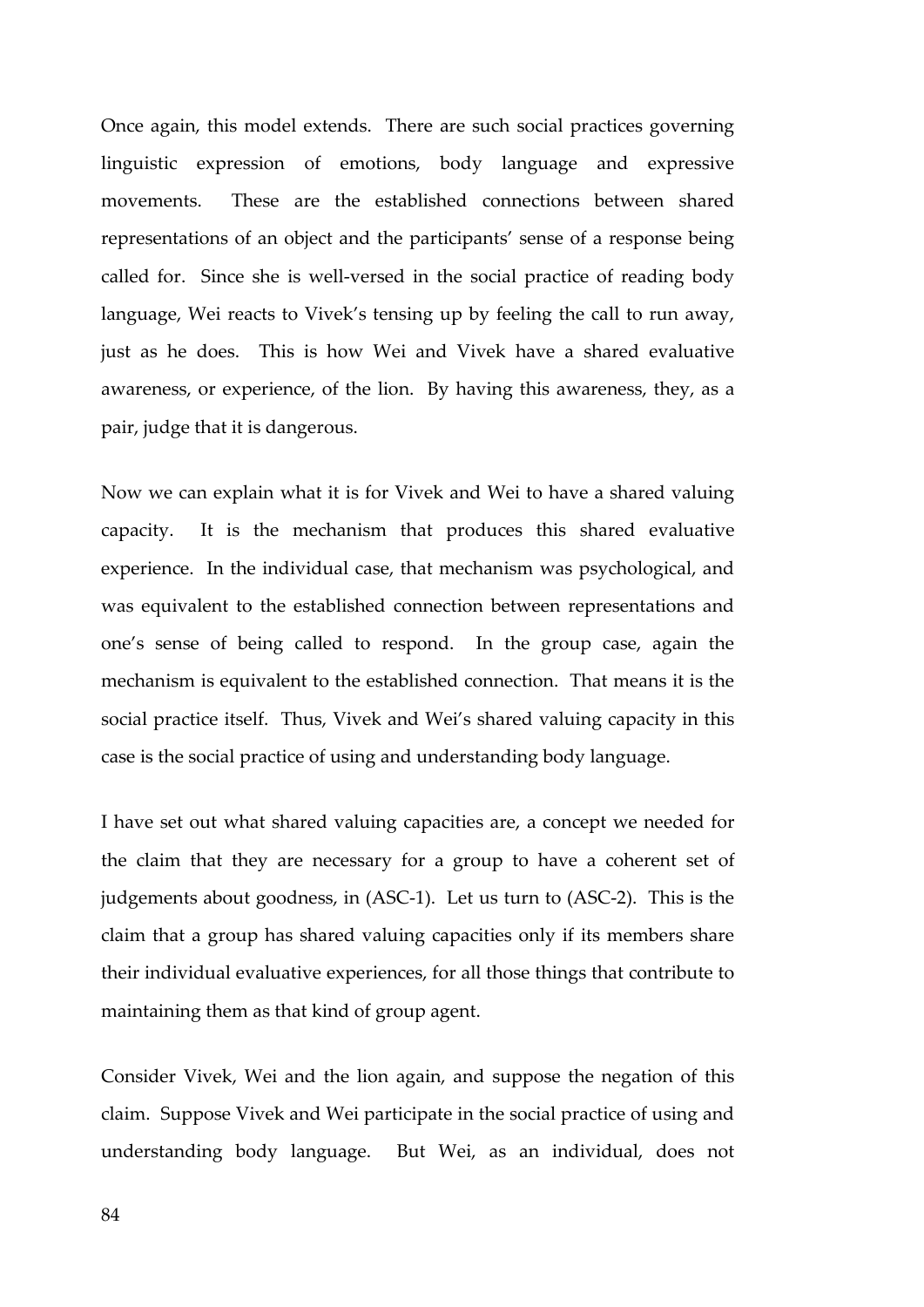experience the lion as dangerous. That means she does not feel the call to run away on perceiving the lion. But we said earlier that Wei reads Vivek's body language in virtue of her feeling a call to run away on seeing him tense up. Then, as long as Wei sees both Vivek and the lion, she both feels the call to run away and does not feel the call to run away. This is a contradiction.

In general, the kind of social practice we are discussing operates along the following lines. One group member has an individual evaluative experience of an object. She expresses her experience in a way that other group members perceive. Their perception then causes them to have the same evaluative experience. Thus, if any of the other group members has, as an individual, a contradictory evaluative experience, the social practice breaks down for her. Thus, the group members must share their individual evaluative experiences. However, this requirement does not apply to objects not covered by the social practice. Further, since the group only needs the shared valuing capacity to maintain it as the kind of group agent that it is, it only needs that part of the social practice which covers objects that help maintain it. This establishes (ASC-2).

At this point it is worth noting that "social practices" can also include groupspecific practices. Thus, a smaller group can tailor and adapt a social practice to share more specific evaluative experiences with each other. This will be relevant to our analysis of Susan and Theodore.

(ASC-1) and (ASC-2) together imply (ASC-3), the claim that a group agent has a coherent set of judgements about goodness only if its members have the same individual evaluative experiences towards all those things that contribute to maintaining them as that kind of group agent.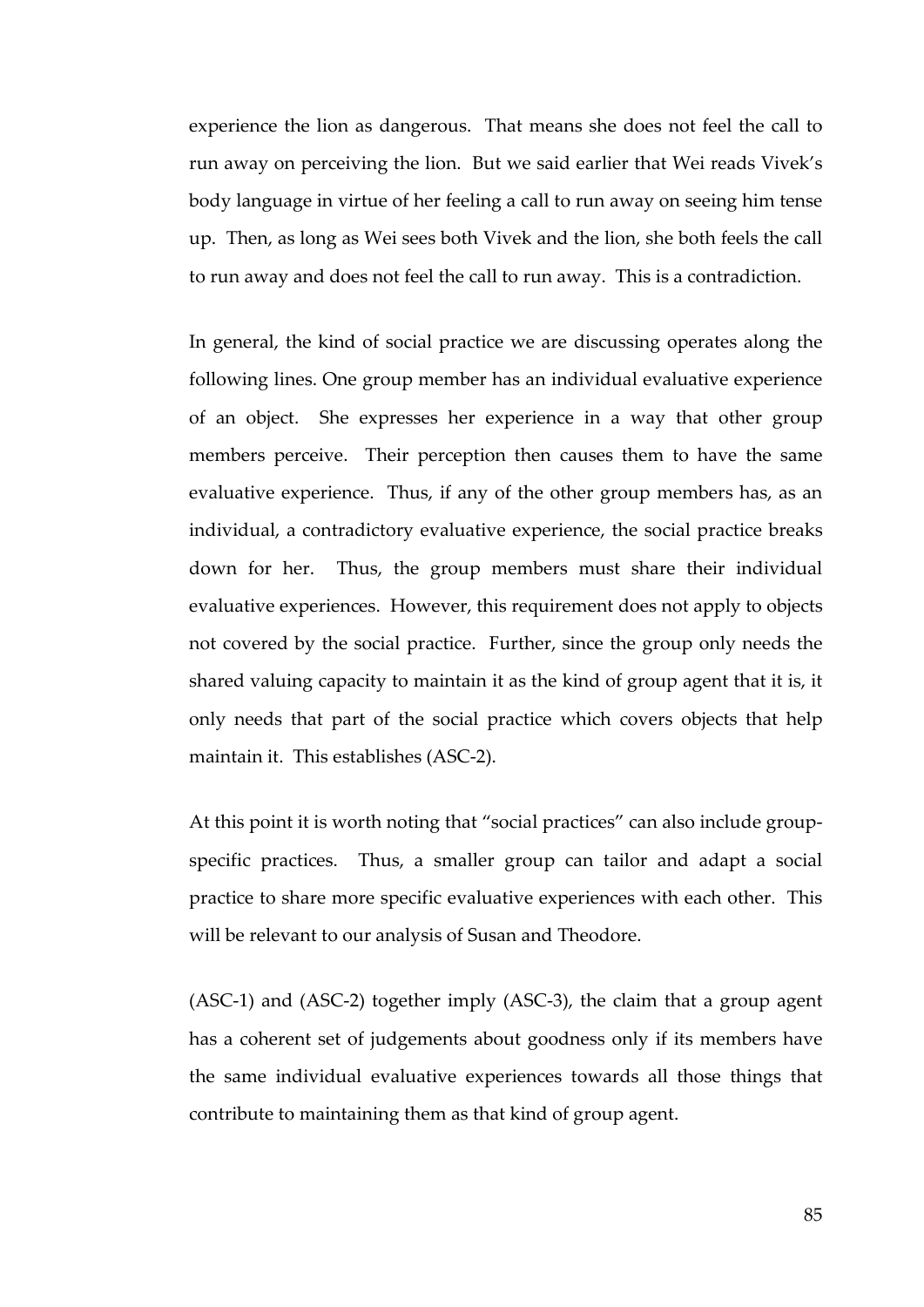I have included (ASC-4) in the argument so that we can rephrase the conclusion we have reached so far. (ASC-4) tells us that individuals' evaluative experiences towards objects are the same as their judgements about the goodness of those objects for them. We know this from the exposition of the affective dimension of Korsgaard's account (forthcoming: 37), set out in §1.3.2.

This gives us the conclusion of the *Argument for Affective Social Coherence*, namely that a group agent has a coherent set of judgements about goodness only if, for all things that contribute to maintaining them as that kind of group agent, its members have the same judgements about how those things are good for them as individuals $37$ . My reasoning relied on the idea of a shared valuing capacity as a social practice governing how participants share representations of objects. In the next section, I will apply these ideas to Susan and Theodore.

## **3.3 A Final Picture: Shared Tuesday Indifference**

In the last section, I argued that members of a group agent must share judgements about goodness, concerning those objects relevant to their maintenance as the kind of group agent that they are. As part of this argument, I filled in the detail of how a group can share experiences through representing objects to each other, and of how the shared valuing capacities which underpin that representation are related to social practices. In this section, I will apply that detailed interpretation of Korsgaard's framework to our Tuesday case, *Friendship*. Susan and Theodore must end up sharing emotions towards the problems that afflict her on Tuesdays. However, this

 $\overline{a}$ 

<sup>&</sup>lt;sup>37</sup> Cf. with Helm's framework, where individuals participating in a group can share emotions as part of the group agent, yet have different emotions as individuals (2010: 269- 70)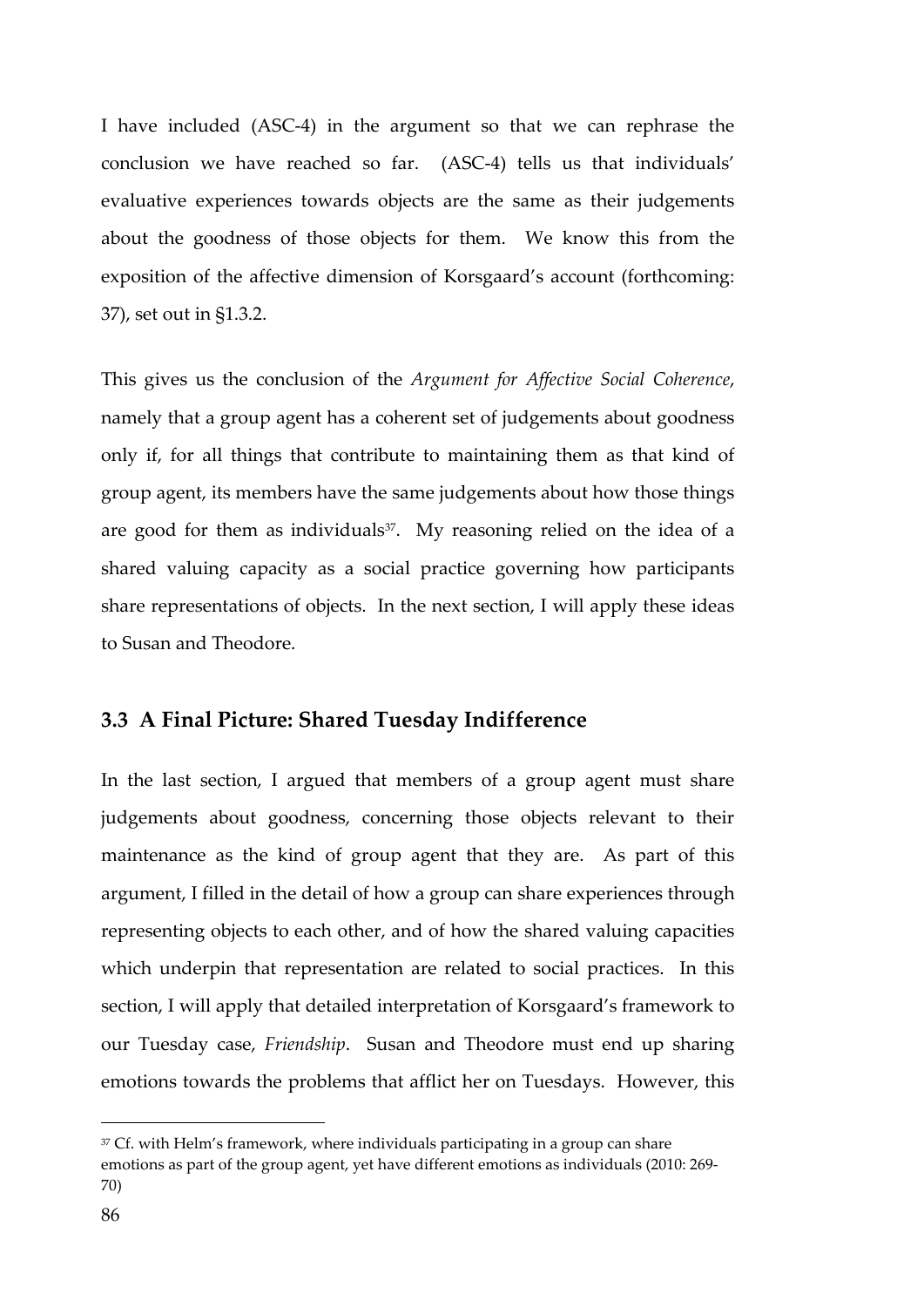does not rule out Theodore's problematic Tuesday behaviour. We can end up in a scenario where both Susan and Theodore stop caring about her (supposed) problems on Tuesday. Intuitively, I will argue, this is still unacceptable. I conclude that what underlies our intuitions of unacceptability is an ethical commitment to integrity. *Friendship*, at least when analysed using Korsgaard's account, allows the friends to treat Susan as separate from her projects in their actions and experiences, or even not treat Susan as an individual at all. I relate this to our discussion of Street's characters, Hortense and Indy, in chapter 1. I finish by indicating some possible implications of this analysis for attitude-dependent accounts in general.

We know from §3.1 that Susan and Theodore have a shared project of managing Susan's sadness on Tuesdays. The maxim describing this shared action is:

"We will, whenever Susan is sad or is likely to be sad on a day other than a Tuesday, discuss her problems, and enact a shared plan of actions to solve them, in order to restore her mood except on Tuesdays"

This maxim, along with their others, characterises the kind of friends they are, since their complete set of rules is equivalent to their shared practical identity. But let us focus on this shared action alone. Susan and Theodore are the kind of friends who have this shared project. That is the kind of group agent that they are.

What is the object that Susan's and Theodore's project centres on? In §2.2, I supposed it was Susan herself, until we were forced to conclude that Theodore could only achieve affective coherence if his judgements of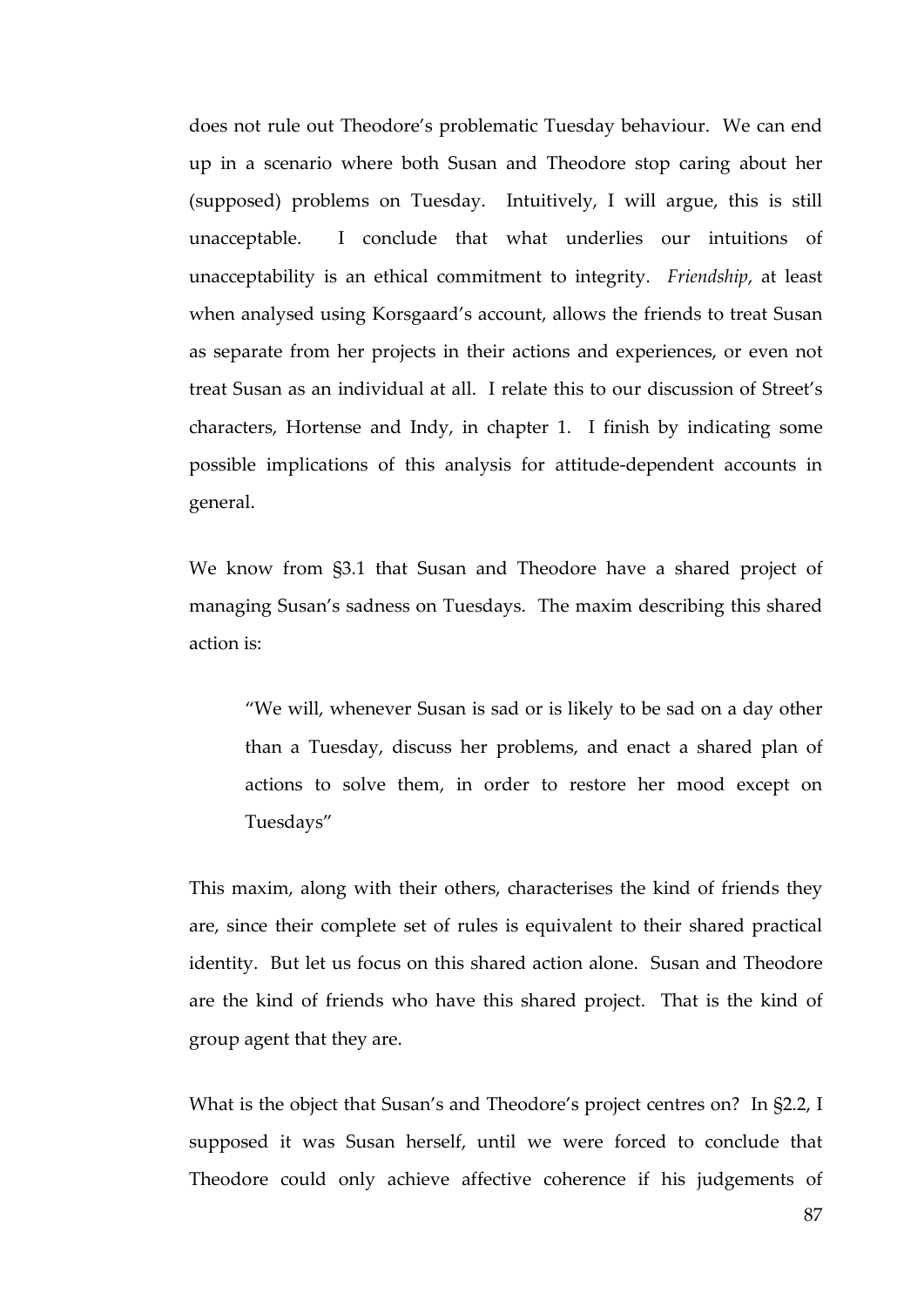goodness (or value) were about Susan's sadness. However, since we are about to discuss both Susan's and Theodore's evaluative experiences, it would be better here to refer to Susan's underlying problems. (Susan's sadness is her evaluative experience of her problems.)

As a group agent, Susan and Theodore have a coherent set of attitudes towards Susan's problems, if we mean coherence in action-guidance. They see action to resolve those problems as justified if those problems will lead to sadness for Susan on a Tuesday. This allows them to guide their actions towards them. It is true that Susan has her own individual attitudes about when her individual actions towards her problems are justified. But that is a separate matter, since she is able to get on with guiding her own actions, and there is no conflict with her shared actions with Theodore, as we concluded in §3.1.

At the end of chapter 2, I raised concerns about whether it was possible to assess Theodore's affective coherence without bringing in the social dimension of Korsgaard's story of agency. Now we have the full picture, and can reintroduce that question. Do Susan and Theodore as a group agent achieve affective coherence? Do they succeed in having a coherent set of judgements about goodness?

According to the *Argument for Affective Social Coherence*, they do not. Susan's individual judgement of the badness of her problems is that they are saddening. As we concluded in §2.2, Theodore experiences Susan's problems (sometimes indirectly, by witnessing her sadness) as painful and worrying, but only if they do not lead to her sadness on Tuesdays. So Susan and Theodore do not have the same judgements of the badness of the object, namely Susan's problems, that contributes to maintaining them as the kind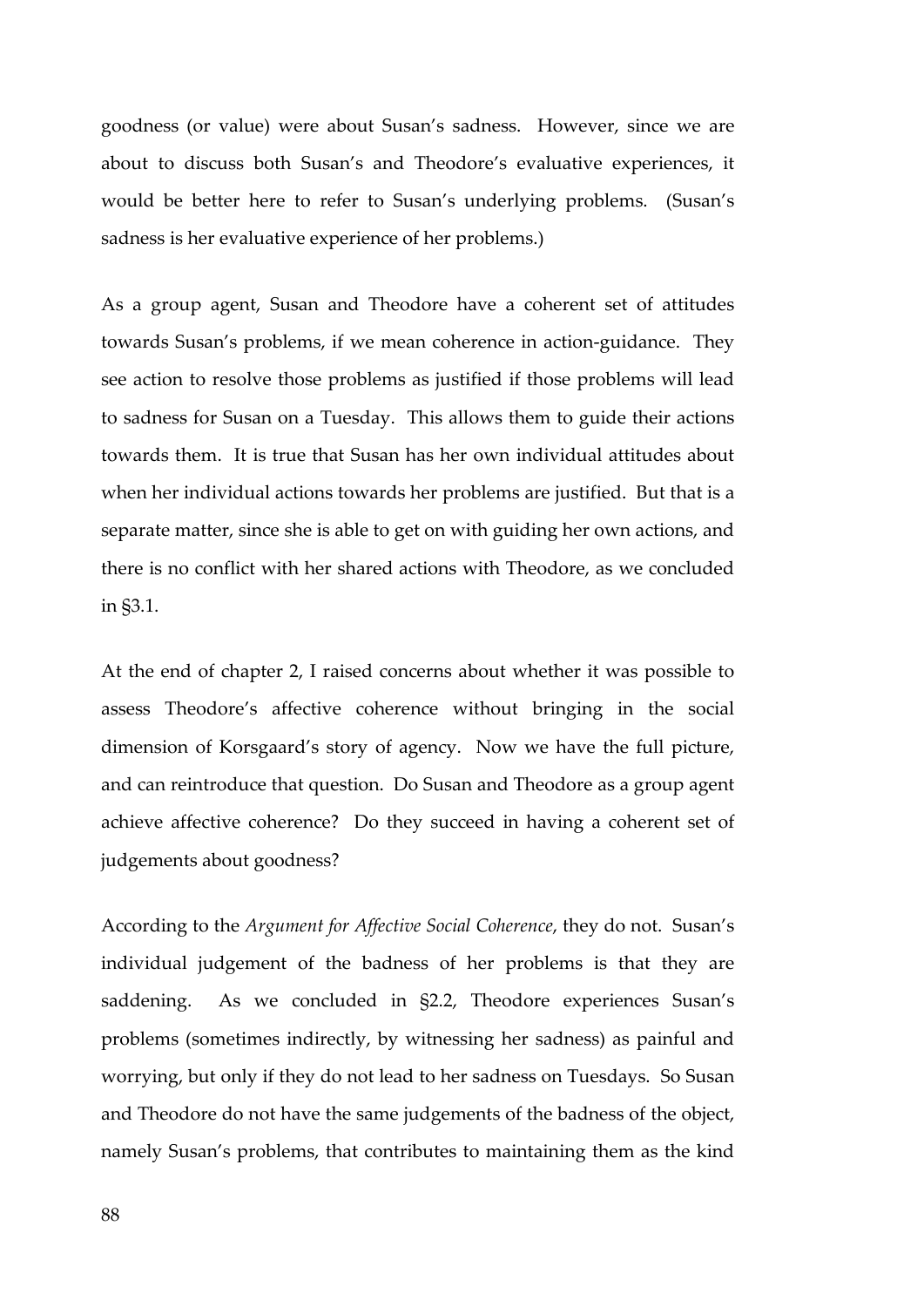of group agent that they are, namely a pair of friends with the project of managing Susan's sadness on Tuesdays. But this is a necessary condition for them, as a group agent, to have a coherent set of judgements about goodness. They each fail to achieve affective social coherence, so they as a pair of friends fail to achieve affective coherence.

Bringing in the notion of shared valuing capacities, discussed in §3.2, shows why this is so troubling. The sharing of individual evaluative experiences is necessary for having a shared valuing capacity, and the shared valuing capacity is necessary for generating a coherent set of judgements about goodness for the group agent. As we found, the shared valuing capacity is equivalent to a social practice. Specifically, the group should share a practice of representing objects to each other, such that they prompt each other to feel the call to respond in the same way. But Theodore and Susan do not share such a practice. At least sometimes, Susan will express her reaction to an object of concern, namely one of her problems, verbally, through body language, perhaps through tone of voice...and Theodore will not share her reaction. This would be reasonable if it concerned something outside the scope of their friendship. Friends do not need to care about exactly the same things. But we have seen that Susan's and Theodore's friendship is partly characterised by how they react to her problems. Although they may have a coherent way of responding to those problems together in action, their lack of the kind of shared practice I have defined here shows a failure to share their lives, a central ethical concern (cf. Korsgaard 1996a: 275).

It seems then that Korsgaard's account implies a notion of affective social coherence that Theodore's behaviour causes him and Susan to fail to achieve. If that is so, then we can explain our intuitive opposition to the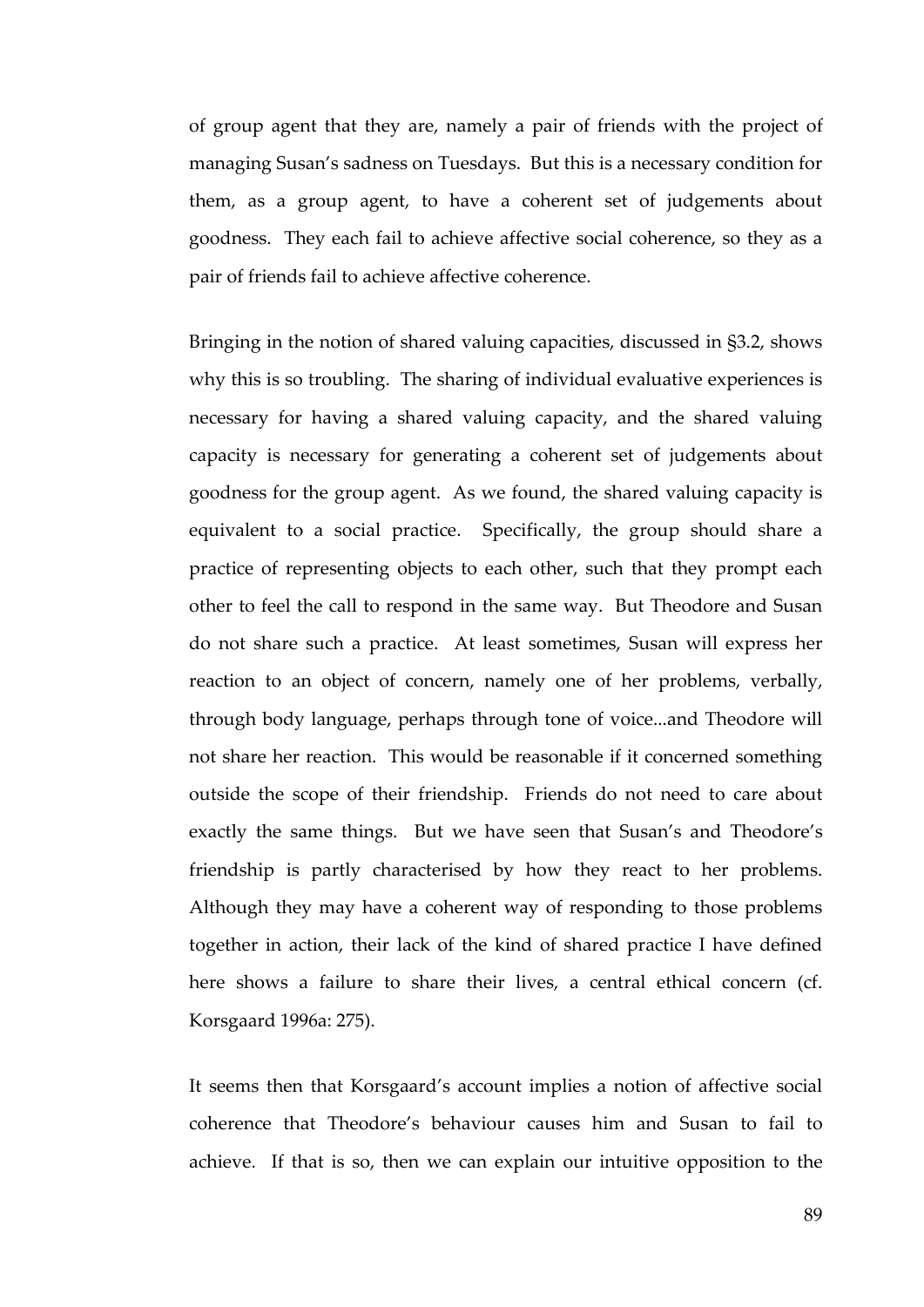picture of Theodore we have built up on Korsgaard's own terms. But our investigation is not over yet. We can adjust our Tuesday case yet again. Suppose Susan does share Theodore's evaluative experience of her problems. That is, she does not feel sad on Tuesdays at all. The "problems" that would have led to her feeling sad on Tuesdays no longer have that effect. In fact, we might expect her not to see them as problems any more, since she is no longer prompted by her sadness to address them. So she might adjust her individual rules for action as well.

Well, doesn't this make the picture *less* intuitively objectionable? Theodore is no longer ignoring Susan's sadness at all. He is simply going along with Susan's feelings. Or perhaps he has persuaded her to accept his devil-maycare attitude to Tuesdays. Either way, the friends are in complete harmony, and all is well.

Or is it? Again, remember that until the end of §2.2, I was assuming that the object of value was Susan herself. When I made the shift to thinking of Susan's sadness itself as the object of Theodore's concern, I pointed out that this would probably be unacceptable from Susan's perspective. Although we are now talking about the aspects of her life that affect Susan, rather than her sadness, the same point stands. Yet now Susan herself is accepting a friendship that puts the things that affect her, rather than her herself, as the focus of their shared activity and their shared evaluations.

The worry here is not about how special Susan should be. It is rather about integrity. In his critique of utilitarianism, Bernard Williams argues for the ethical importance of recognising the identification of a person with his deeply held projects and attitudes, and against an ethical theory that allows these to be valued and weighed in isolation from him (1973). If a friendship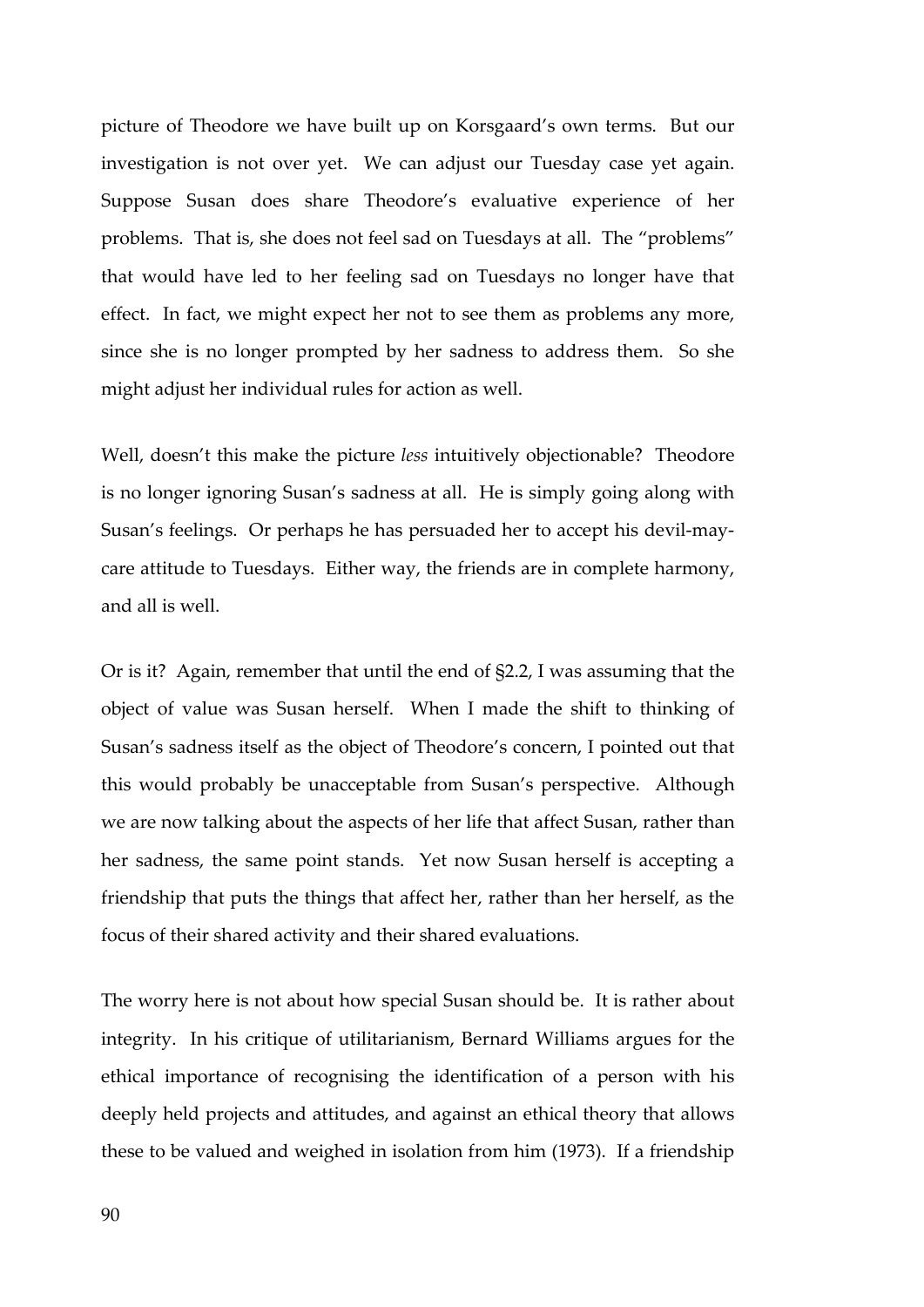is an ethical project for two, there is something deeply worrying about Theodore and Susan detaching the aspects of her life that supposedly matter to her (indeed let us refer to them as projects), and making these the material for their activity and feelings. This is true even if they subscribe to universal morality. Indeed, imagine that all members of society take up a Tuesdayexcepting stance to each other, thus reinforcing Theodore's and Susan's definitions of value. Then we end up with a moral theory much like that which Williams is attacking<sup>38</sup>.

There was in fact an alternative route for Susan and Theodore, but it leads us more quickly to the same endpoint. It was not necessary to shift from Susan as the object of value to Susan's problems. They could instead have split Susan into "Susan on Tuesdays" and "Susan except on Tuesdays", so that their shared activity and experiences were focused on the latter and not the former. Once again, this highlights the threat to integrity.

We can also see this problem emerging if we return to Street's own Tuesday cases. Indy's case of consistent indifference to his agonising dental appointment on Tuesdays resembles the first attack on integrity I mention.

-

<sup>&</sup>lt;sup>38</sup> It may seem surprising that Williams, invoked by Street as the forerunner to her conception of the attitude-dependent account, should appear here as a champion of an ethical claim that an attitude-dependent account is falling foul of. This may be because my analysis of Korsgaard does not apply to other accounts, though given my final discussion of Street's cases, I am not so sure. Or it may be that Williams' is not an attitude-dependent account in quite the way that Street thinks. It may also seem surprising that a challenge from Parfit has led us to this point by Williams, given his own consequentialism and his stance on personal integrity (1984; Korsgaard 1996b). But Parfit may have his own ethical issues with integrity; see his discussion of the Consent Principle (2011: 177-211).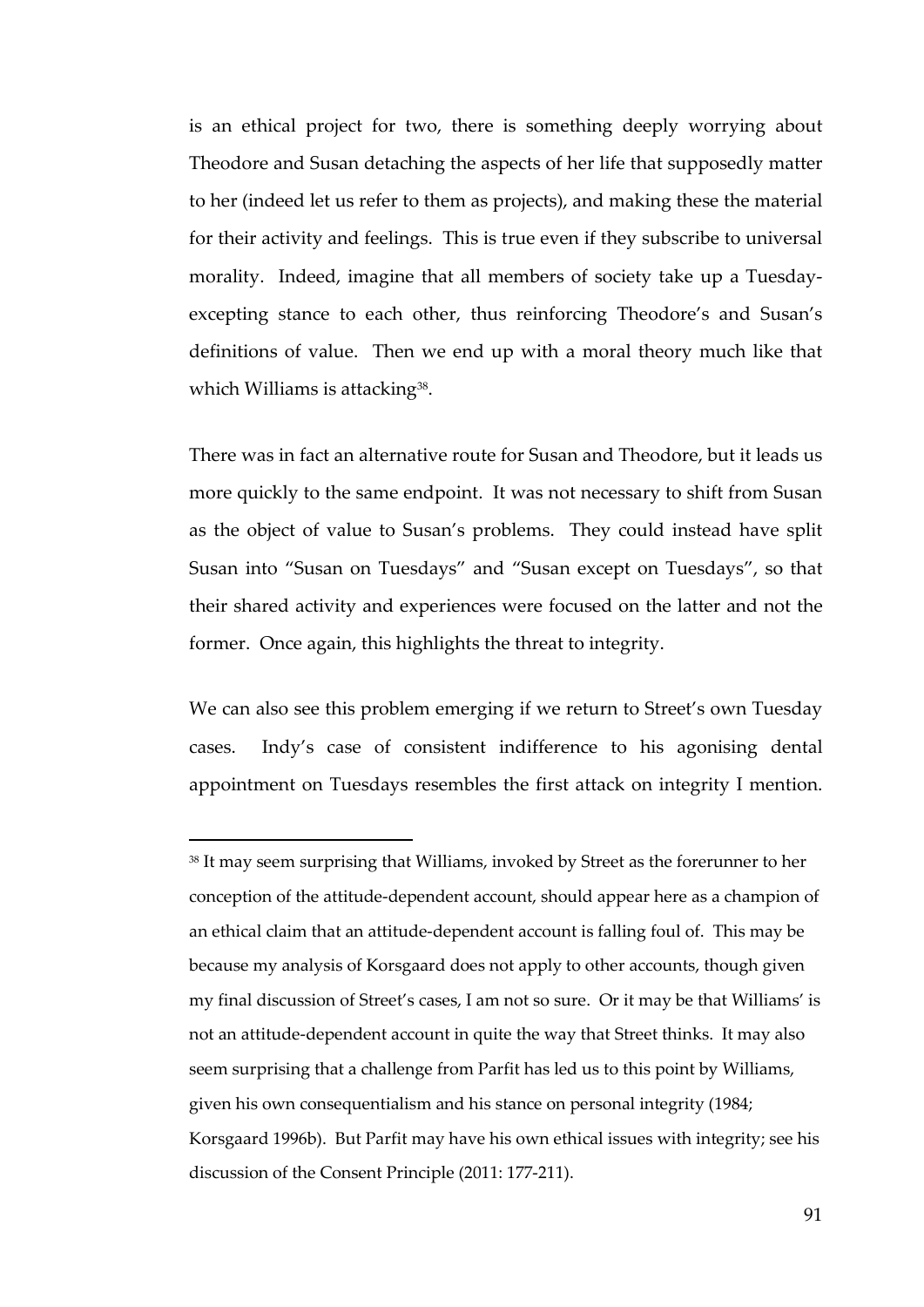Just as Susan's projects are split from her, Indy splits his physical wellbeing from himself. He views it with detachment and curiosity. This may be an admirable ability which could be put to use in heroic circumstances. And it may well make sense in the context of his home planet, where physical suffering on Tuesdays is prevalent. But as a stance to take when arranging dental appointments, it is troubling. And even if Indy consents, should the *dentist* be going along with it?

Hortense's case of future indifference to agony combined with Tuesday horror, meanwhile, resembles the second attack on integrity. Just as Susan is split into multiple objects of concern, Hortense splits herself. The fact that agony is involved hides this point. Imagine instead that Hortense has some ongoing project, but only acts to ensure its fruits come to her on days of the week other than Tuesday. Here the issue would not be moral, as Street suggests, but she would still be frustrating part of herself, and failing to recognise that that part belongs to her.

It might be objected here that I have distorted our discussion by changing Street's cases so that the objects of value are Indy and Hortense themselves, people, rather than their pain. Wasn't Parfit's original point that some *things*  are intrinsically valuable? But my point can generalise. If we value something, we should recognise its integrity. Otherwise we are not really valuing *it* at all.

How does this relate to the debate between attitude-dependent and attitudeindependent accounts? First, I must reiterate that an analysis of one account, Korsgaard's, does not necessarily generalise to all. Given Korsgaard's prominence, these conclusions are still interesting. Korsgaard sees herself as advocating an autonomy-based ethics (1996b: 5), where integrity of the agent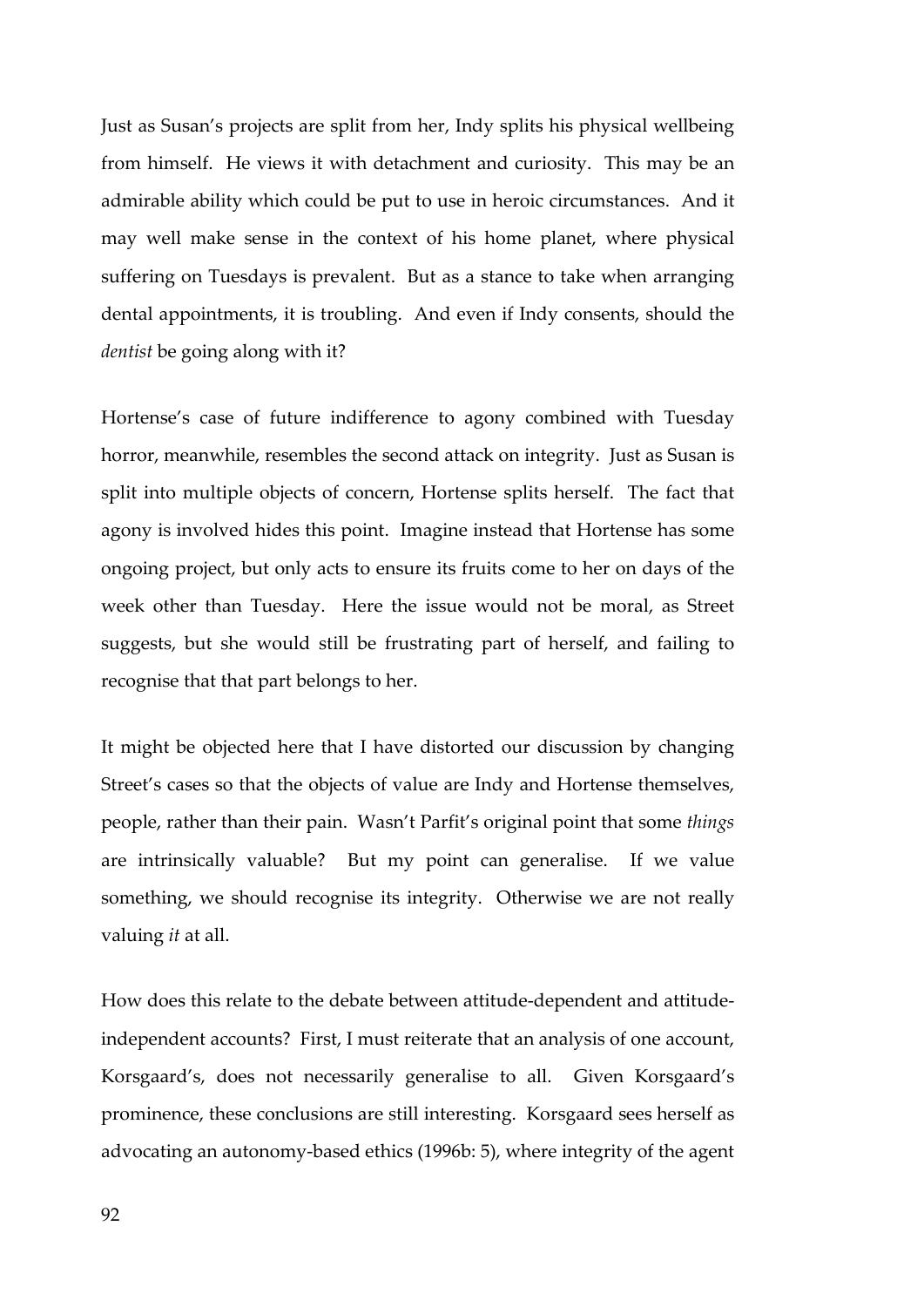is central (2009: xii-xiii). But these conceptions of autonomy and integrity are *practical*, a matter of successfully constructing the guides to action and the evaluative experience that we have discussed. This means that the only criterion is what works: if Susan and Theodore can really put their friendship into practice, and maybe get us all alongside in a wider moral theory, then there would be nothing stopping them.

But the brief remarks above about Street's Tuesday cases suggest that it may be worth exploring the extension of this critique to other attitude-dependent accounts. I can only offer a brief thought here. It is possible that accounts that prioritise attitudes will always risk threatening the integrity of the individual, because recognising the integrity of the individual is partly a matter of recognising the independence of the individual from our attitudes. Here we might return to the realist I quoted at the outset, Iris Murdoch, who suggests that "a just and loving gaze directed upon an individual reality...[is] the characteristic mark of the active moral agent" (1970: 33).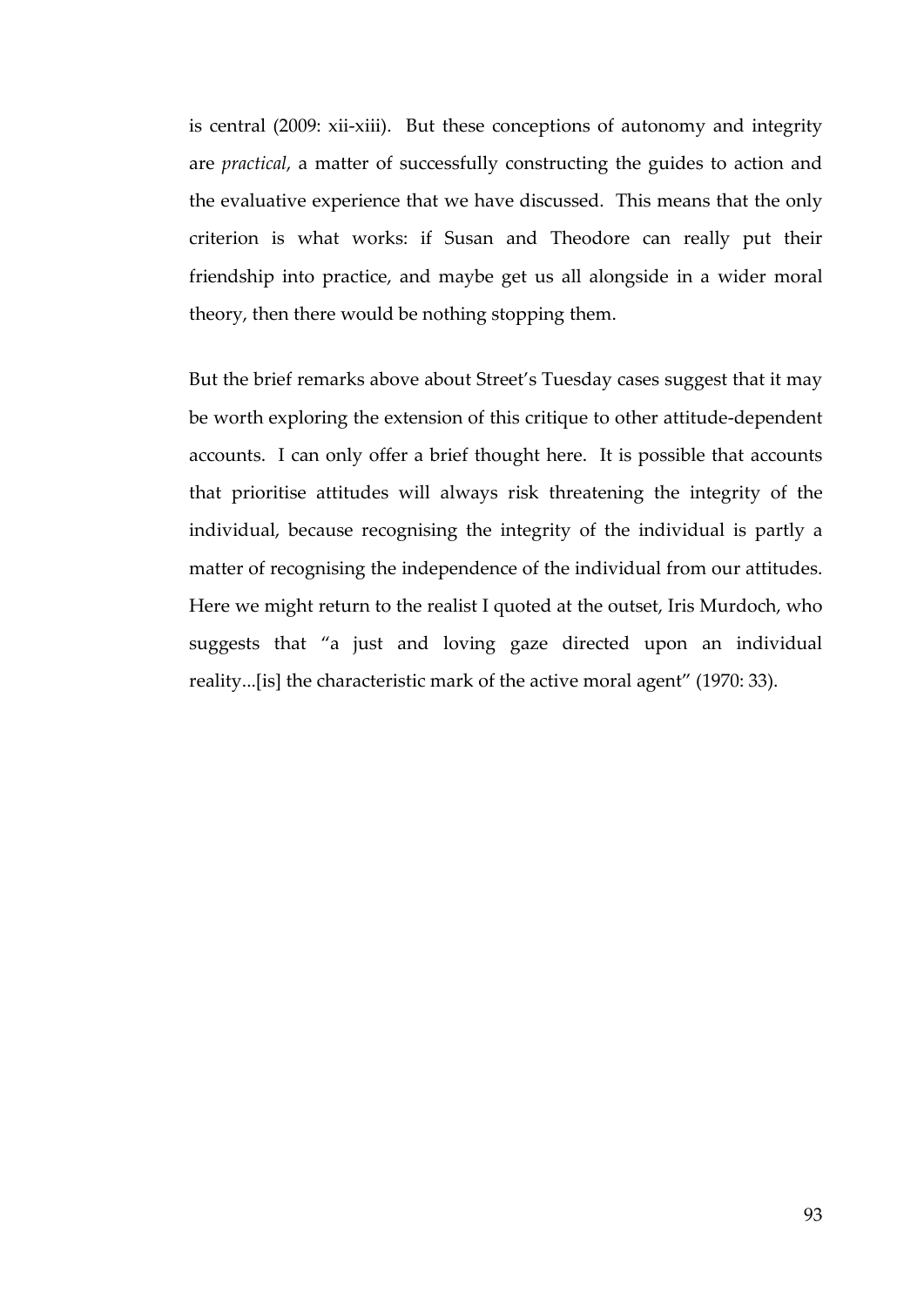# Conclusion

I have argued that Korsgaard's attitude-dependent account cannot rule out Theodore's actions in *Friendship* as justified according to its own criteria. Neither can the notions of coherence it delivers dispel our intuitive concern about this Tuesday case. However, the purpose of this thesis has not been simply to vindicate Parfit's objection to attitude-dependent accounts of value. As we saw in chapter 1, Street's response to Parfit showed that there are number of issues at play in his case of future Tuesday indifference. I have attempted to set some of these out methodically over the course of the thesis.

At the end of chapter 1, I stated that our investigation would help us see how different aspects of coherence contribute to making Theodore's actions seem more acceptable. Whilst the demands of coherence have not blocked the Tuesday case, they have offered some constraint on how Theodore's Tuesday-exception behaviour could manifest itself. Perhaps more clearly, they have constrained the evaluative attitudes available to him.

For instance, in §2.1, we saw that Theodore's judgements about rightness had to meet conditions of universality and consistency, due to his need to achieve the tasks of constructing rules and a practical identity, tasks central to Korsgaard's main story of agency. Whilst this did not affect his action towards his friend Susan, the constraints on the maxims he could use to describe that action represent constraints on how he could justify that action. This may be a useful point in thinking about how other attitude-dependent accounts incorporate the notion of coherence in action-guidance.

In §2.2, we obtained a strong result about affective coherence, that Theodore's judgements about goodness (that is, his felt evaluative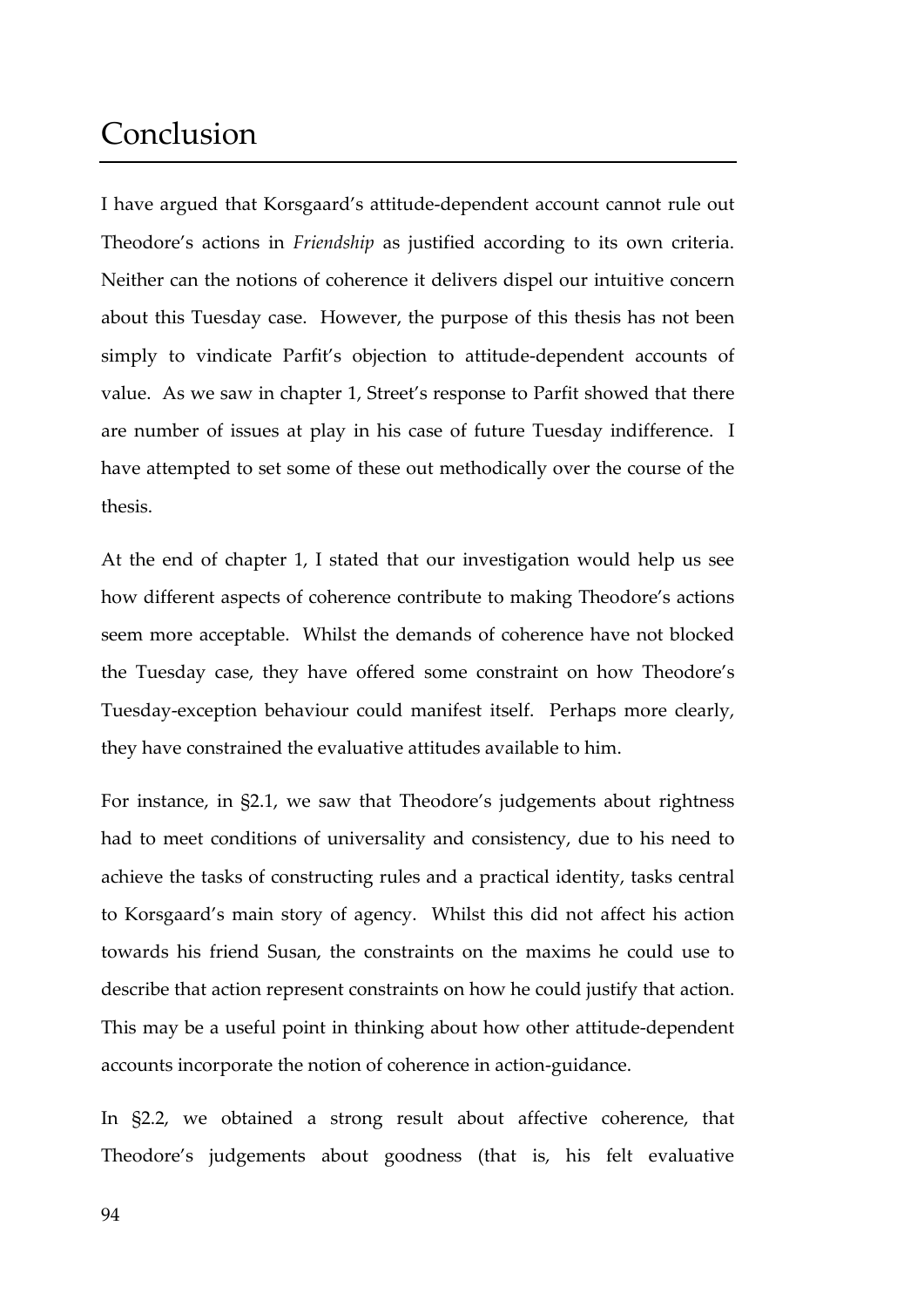experiences like emotions and desires) had to match his judgements about rightness. Specifically, the beliefs that could be produced through reflection on his judgements about goodness had to be confirmed by his judgements about rightnesss. We adjusted the case to allow for this, but how easily characters like Street's Indy could meet this condition is less clear.

In §3.1, Theodore's individual actions had to be reinterpreted in light of his cooperation with Susan as part of a "group agent", that group being them as a pair of friends. We had to adjust Theodore's maxim describing his individual action, to allow for the possibility of Susan finding herself in his circumstances and having to perform his action. Thus, universalizability of his rule across the group – the friendship – was a constraint with some bite. Again, we adjusted the scenario so his behaviour could continue. But if Susan had to be able to apply his rule, it had to make sense to her, at least to some extent (even if she does not fully understand why he would have such a rule). In addition, Susan had to agree, or at least go along, with his actions.

In §3.2, we obtained perhaps our strongest result. In order for the pair to have shared evaluative experiences, and have the shared judgements about the value of things which were relevant to their friendship, both individuals had to have the same individual experiential responses to those things. This put a strong constraint on what the relationship between Susan and Theodore would have to be like to allow his Tuesday behaviour. In the end, Susan had to buy into the way that Theodore sees the world. This may support Street's suggestion, when discussing her character Hortense, that the real issue at play is a moral one.

To put this differently, a major issue with the Tuesday cases is that *we*, the readers, cannot buy into the way that these characters see the world. Hortense seems cruel, a tendency we disapprove of. Theodore makes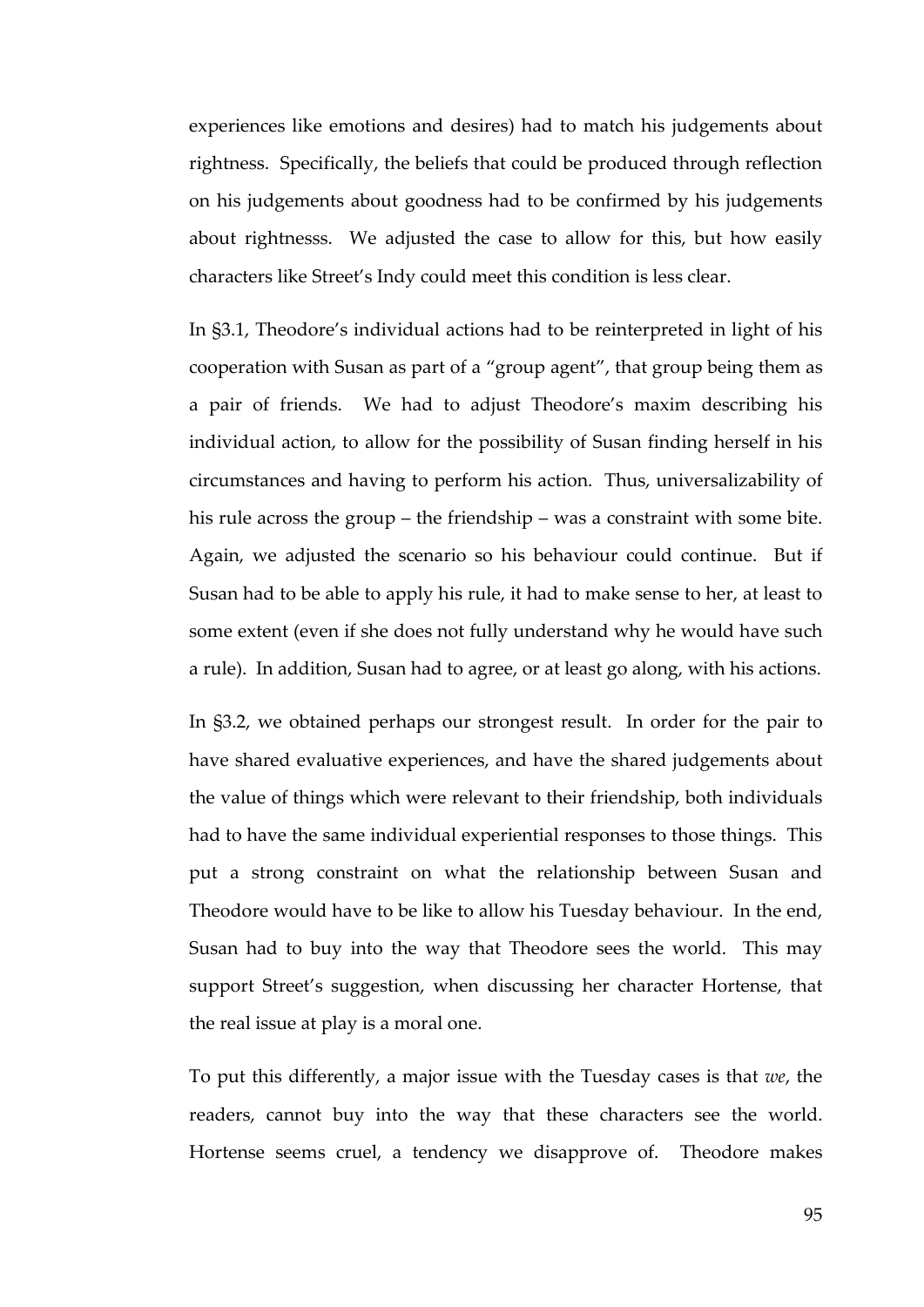decisions based on Tuesdays, which makes no sense to *us*. Indeed, it may be objected that many of my claims in this thesis about intuitions are driven by the fact that I personally do not happen to agree with Theodore.

However, I have not just insisted on an intuitive verdict on the case. I have, sketchily, offered a diagnosis. I will repeat that to conclude the thesis. What Korsgaard's attitude-dependent account allows is great freedom in carving up the world, as long as certain formal constraints are met, even granting that these formal constraint are demanding in their own way. For instance, one must have universal rules, but very specific and bizarre rules can be specified as universal rules. A similar point can be made about her account of evaluative experiences: since agents can reshape their practical identities in many ways, the experiences towards objects that help maintain them in those identities are quite malleable. The tricky question then becomes whether there are things that should not be carved up. I suggested that the individual might be one, and also ventured the claim that any object of value needs to be seen as having integrity. An attitude-dependent account might be able to explain why this is the case, and one founded on the idea of individual autonomy and agency might be supposed to be especially wellequipped to do this. But the idea that value needs to be responded to and respected, which motivates Parfit's case and was mentioned at the outset of this thesis, is one that seems vulnerable in an account like Korsgaard's. The value of the individual is perhaps a particularly pressing case. Concerns which stem from this idea about value – and the Tuesday indifference cases may be an expression of this concern – need careful treatment and attention.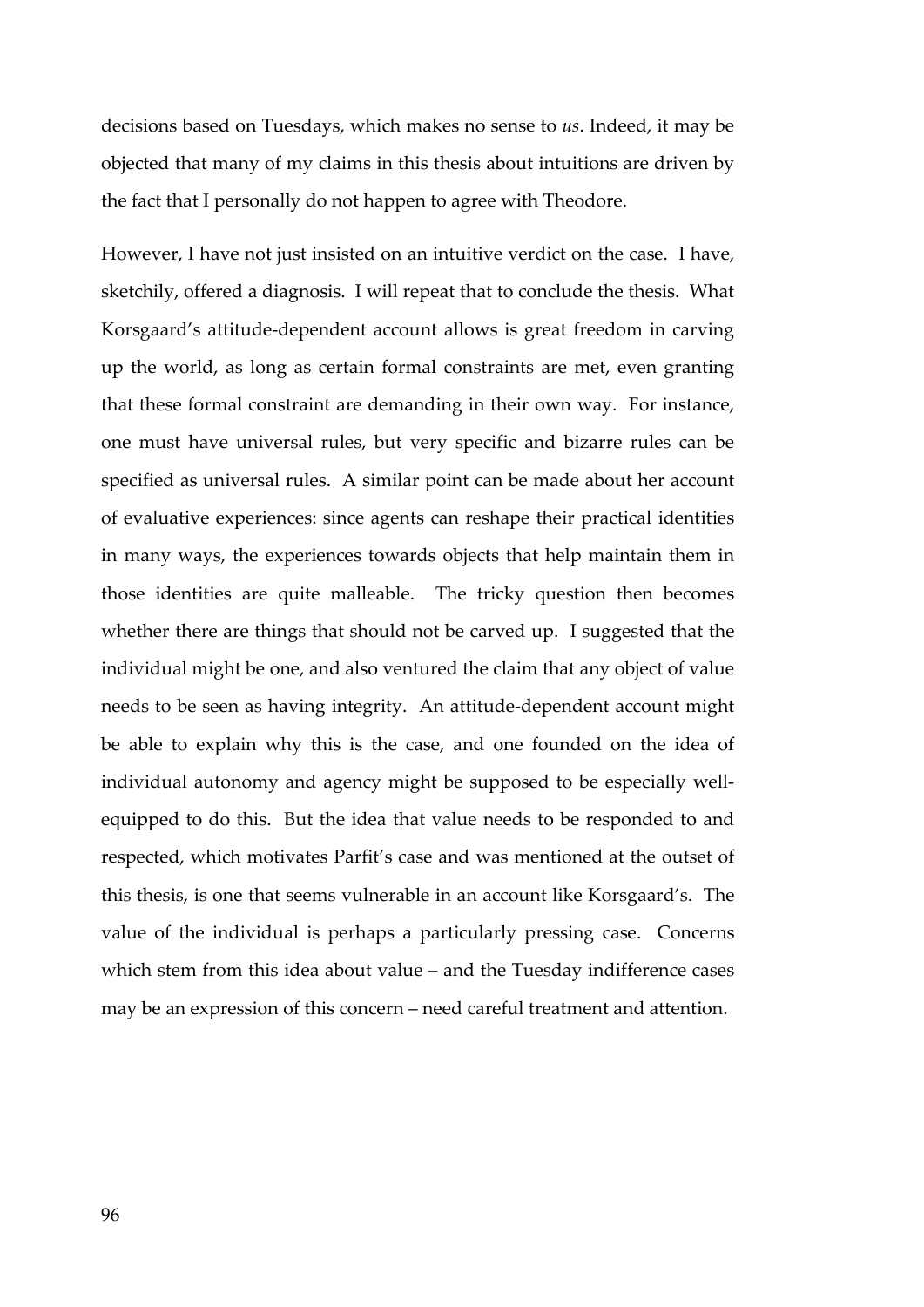## **References**

Anscombe, G.E.M. (1958), 'Modern Moral Philosophy', *The Journal of the Royal Institute of Philosophy* 33, 1-19

Bratman, Michael (1993), 'Shared Intention', *Ethics* 104, 97-113

Freyenhagen, Fabian (2011), 'Empty, Useless, and Dangerous? Recent Kantian Replies to the Empty Formalism Objection', *Bulletin of the Hegel Society of Great Britain* 63, 95-118

Helm, Bennett (2010), *Love, Friendship, & the Self: Intimacy, Identification, & the Social Nature of Persons* (Oxford: Oxford University Press)

——— (2014), 'Emotional Communities of Respect', in Christian von Sheve and Mikko Salmela (eds.), *Collective Emotions* (Oxford: Oxford University Press)

——— (forthcoming), 'Rationality, Authority, and Bindingness: An Account of Communal Norms', in David Shoemaker (ed.), *Oxford Studies in Agency and Responsibility* (Oxford: Oxford University Press)

Korsgaard, Christine (1996a), 'The Reasons We Can Share: An Attack on the Distinction between Agent-Relative and Agent-Neutral Values', in *Creating the Kingdom of Ends* (Cambridge: Cambridge University Press)

——— (1996b), 'Personal Identity and the Unity of Agency: A Kantian Response to Parfit', in *Creating the Kingdom of Ends* (Cambridge: Cambridge University Press)

——— (1996c), *The Sources of Normativity* (Cambridge: Cambridge University Press)

——— (2009), *Self-Constitution* (Oxford: Oxford University Press)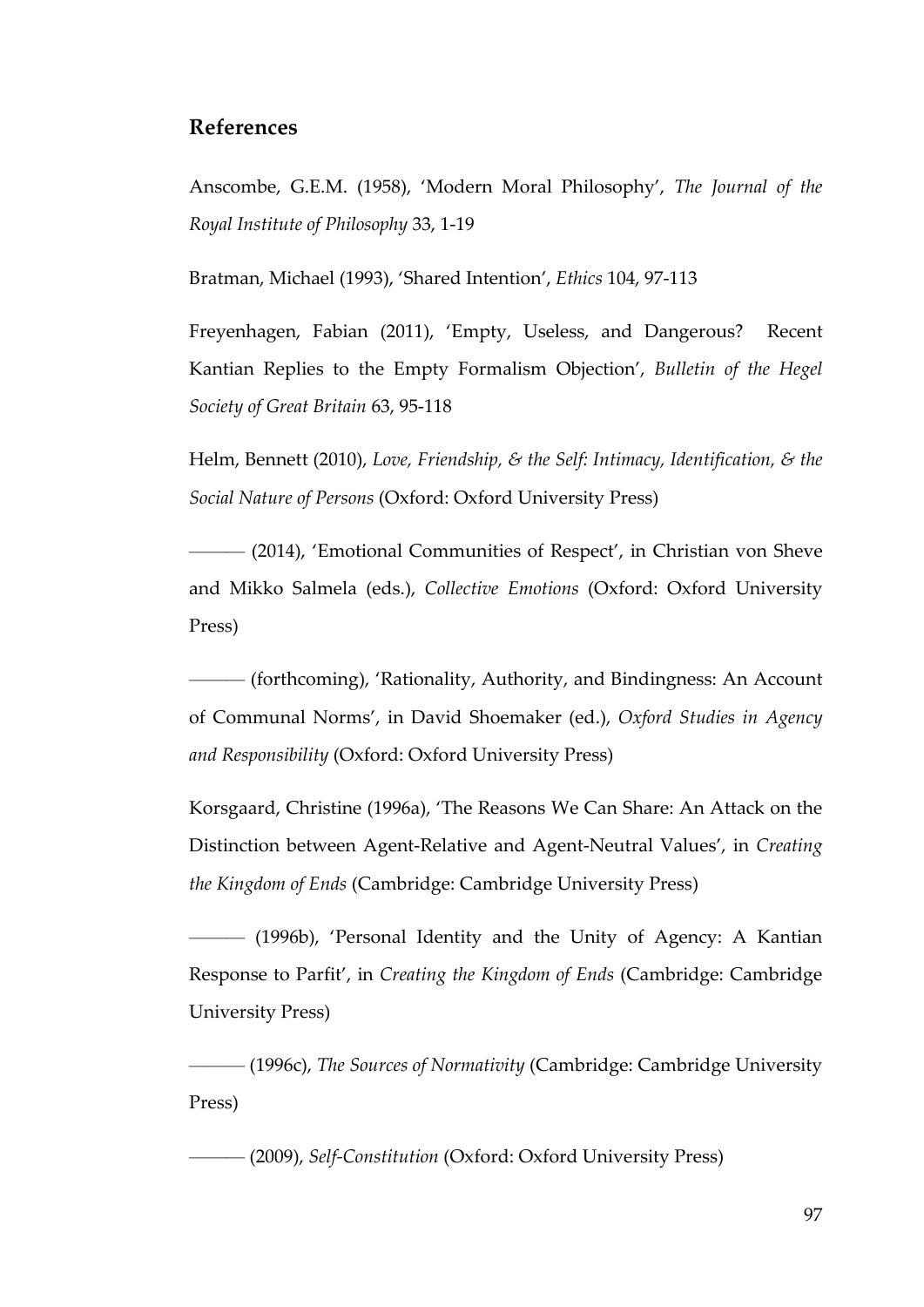——— (forthcoming), 'The Origin of the Good and Our Animal Nature', in Bastian Reichardt (ed.), *Problems of Goodness: New Essays on Metaethics* (Available at http://www.people.fas.harvard.edu/~korsgaar/Essays.htm, retrieved 19/12/2013)

Murdoch, Iris (1970), *The Sovereignty of Good* (London: Routledge and Kegan Paul Ltd.)

O'Neill, Onora (1989), 'Consistency in Action', in *Constructions of Reason*  (Cambridge: Cambridge University Press)

Parfit, Derek (1984), *Reasons and Persons* (Oxford: Oxford University Press)

——— (2011), *On What Matters*, Vol. 1 (Oxford: Oxford University Press)

Searle, John (1990), 'Collective Intentions and Actions', in Phillip R. Cohen, Martha E. Pollack and Jerry L. Morgan (eds.), *Intentions in Communication* (Cambridge, MA: MIT Press)

Strawson, P.F. (1974), 'Freedom and Resentment', in *Freedom and Resentment and Other Essays* (London: Methuen)

Street, Sharon (2008), 'Constructivism about Reasons', in Russ Shafer-Landau (ed.) *Oxford Studies in Metaethics*, vol. 3 (Oxford: Clarendon Press)

——— (2009), 'In Defense of Future Tuesday Indifference: Ideally Coherent Eccentrics and the Contingency of What Matters', *Philosophical Issues* 19, 273- 298

——— (2010), 'What is Constructivism in Ethics and Metaethics?', *Philosophy Compass* 5, 363-384

98